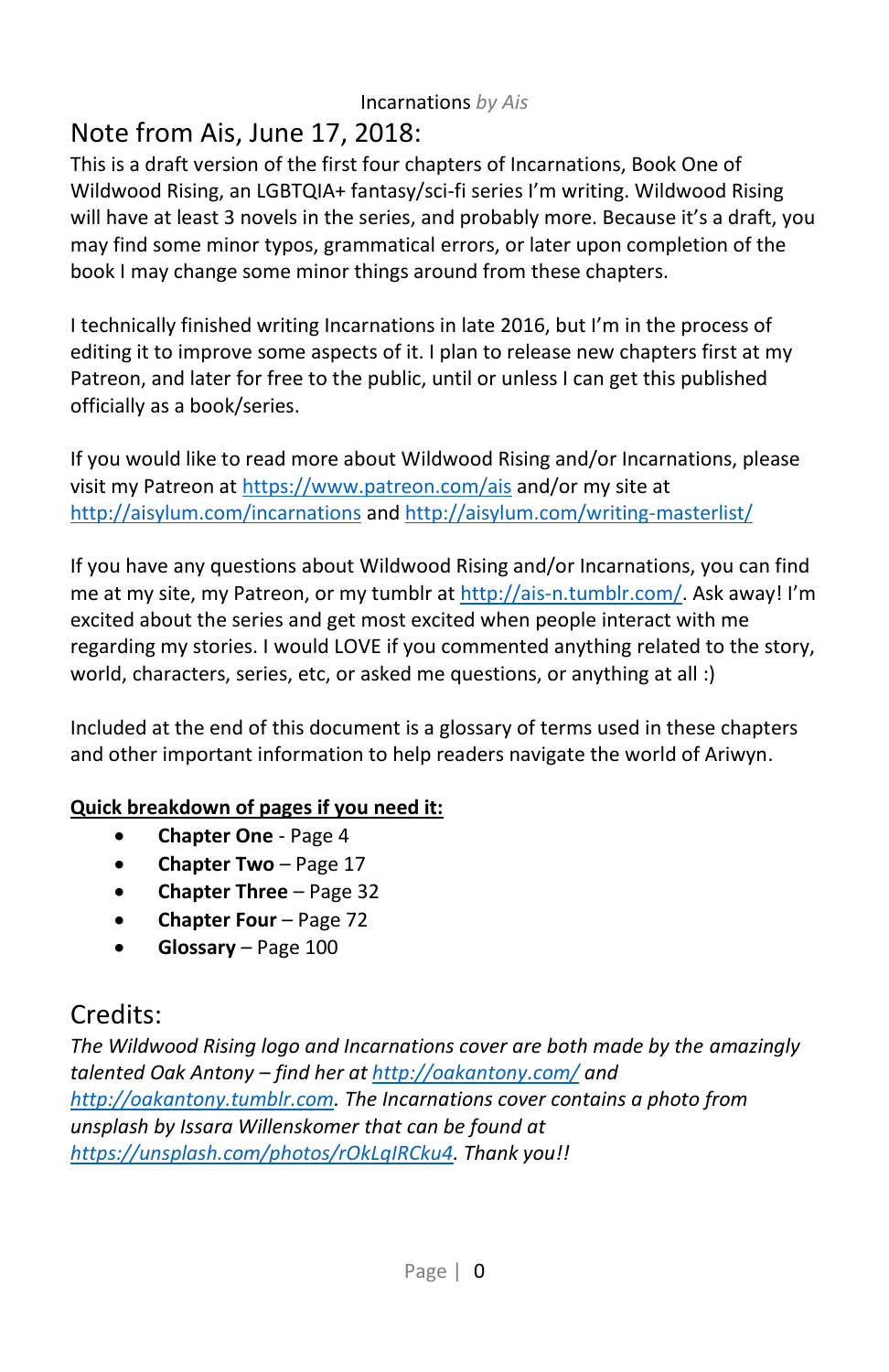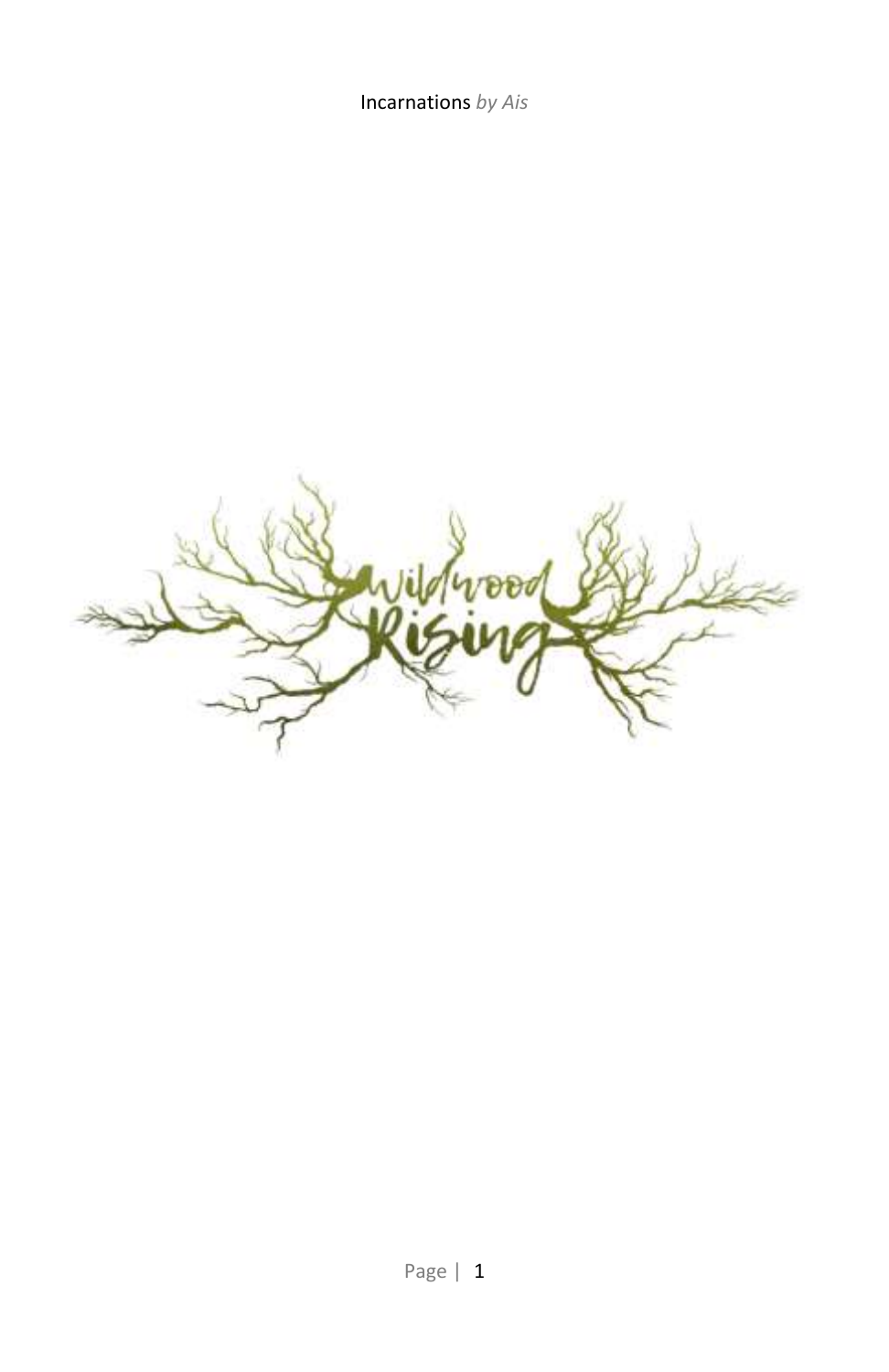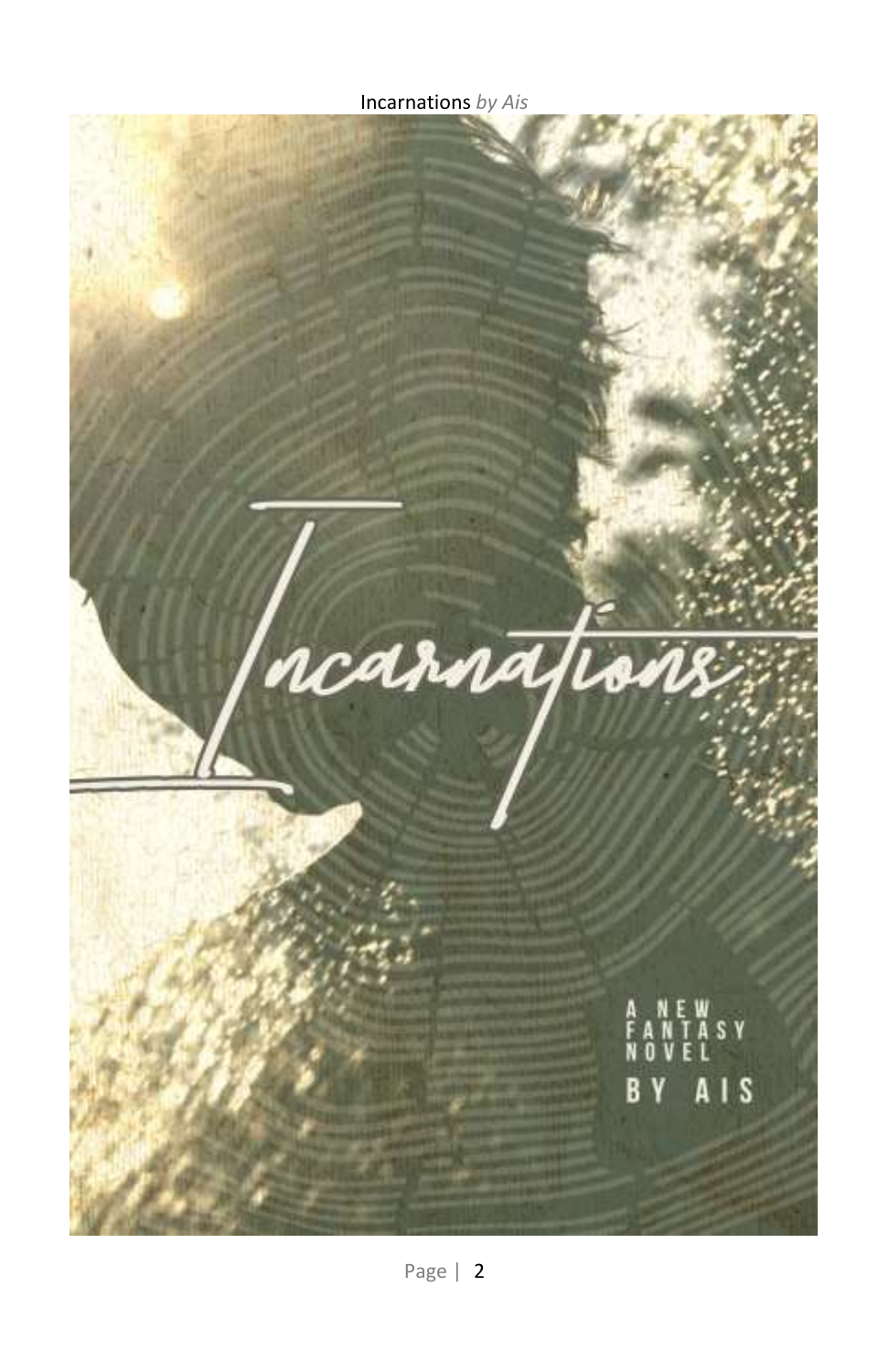# PART ONE BODIES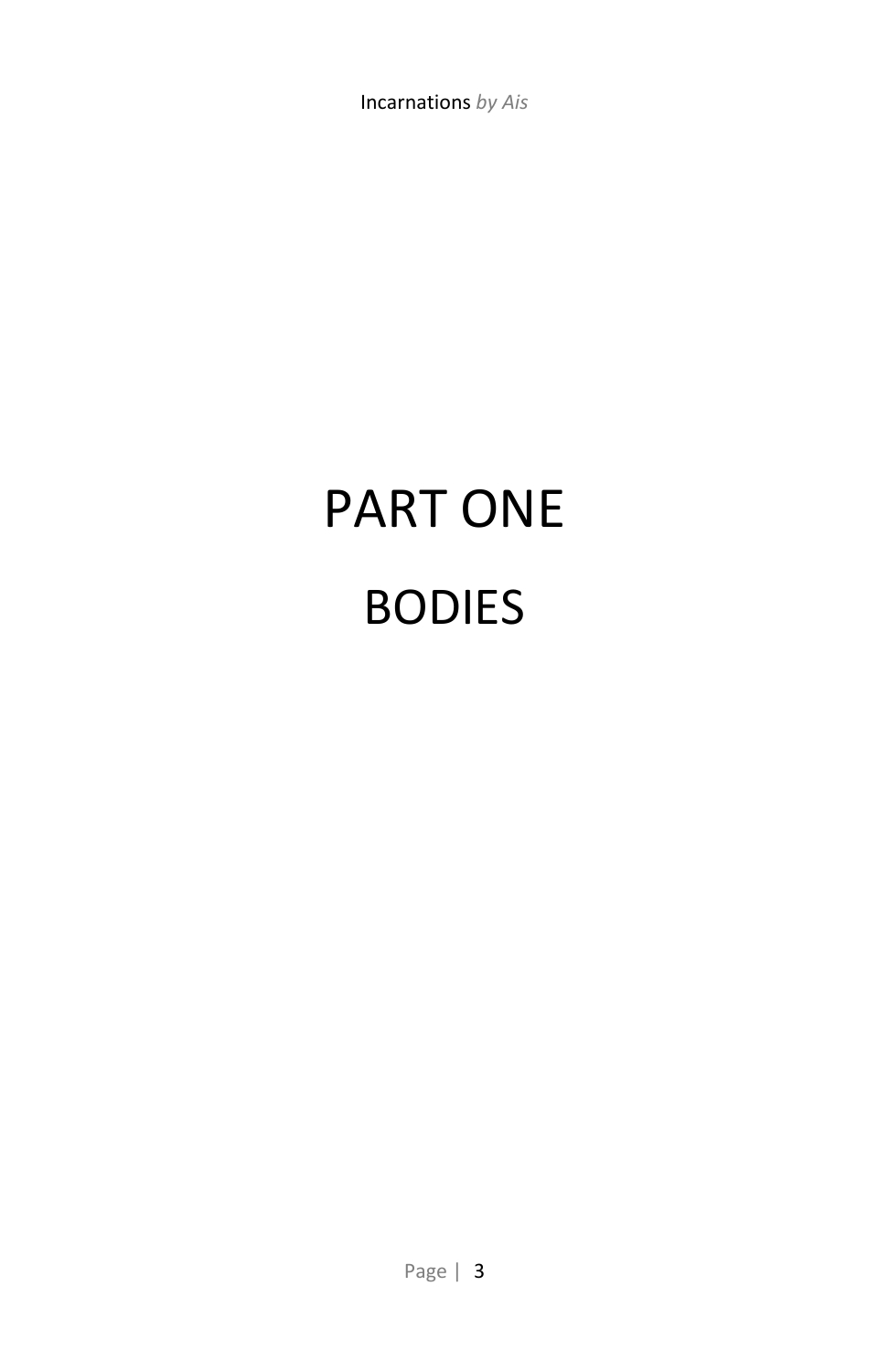1

"What in seiyunne is this?"

Vikenti stared at the body coated in a thin, shimmering layer of magic. Beneath the translucent film, the young man looked pristine and untouched. The forest rustled around them; leaves and branches caught in a warm wind.

Annoyingly pleasant, considering the months' worth of work staring Vikenti in the face. On top of the rest waiting for him back at Irridian Enforcers Headquarters.

Keiran crouched near the edge of the clearing, her forearms resting on her knees with one hand absently twisting the ends of her heavy braid. She had been staring intently at the dirt for a while, and Vikenti didn't have to ask what she was doing: categorizing all the magical energy she saw, checking for signatures and running them against her internal database for a match, looking at the physicality of the setting to see what clues it may give her for how this guy had died. All the normal things the crime scene techs did that Vikenti didn't have to worry about until she came to a conclusion and he could get to investigating.

At his question, she glanced up at him. "It's the latest."

"You can't be serious," Vikenti said flatly. "I'm not even done with the last." He patted around his coat and pulled a roll of estes from an inner pocket. He extracted one and waved toward the body with it. "Give that shit to Farmer. Maybe he'll see something I don't."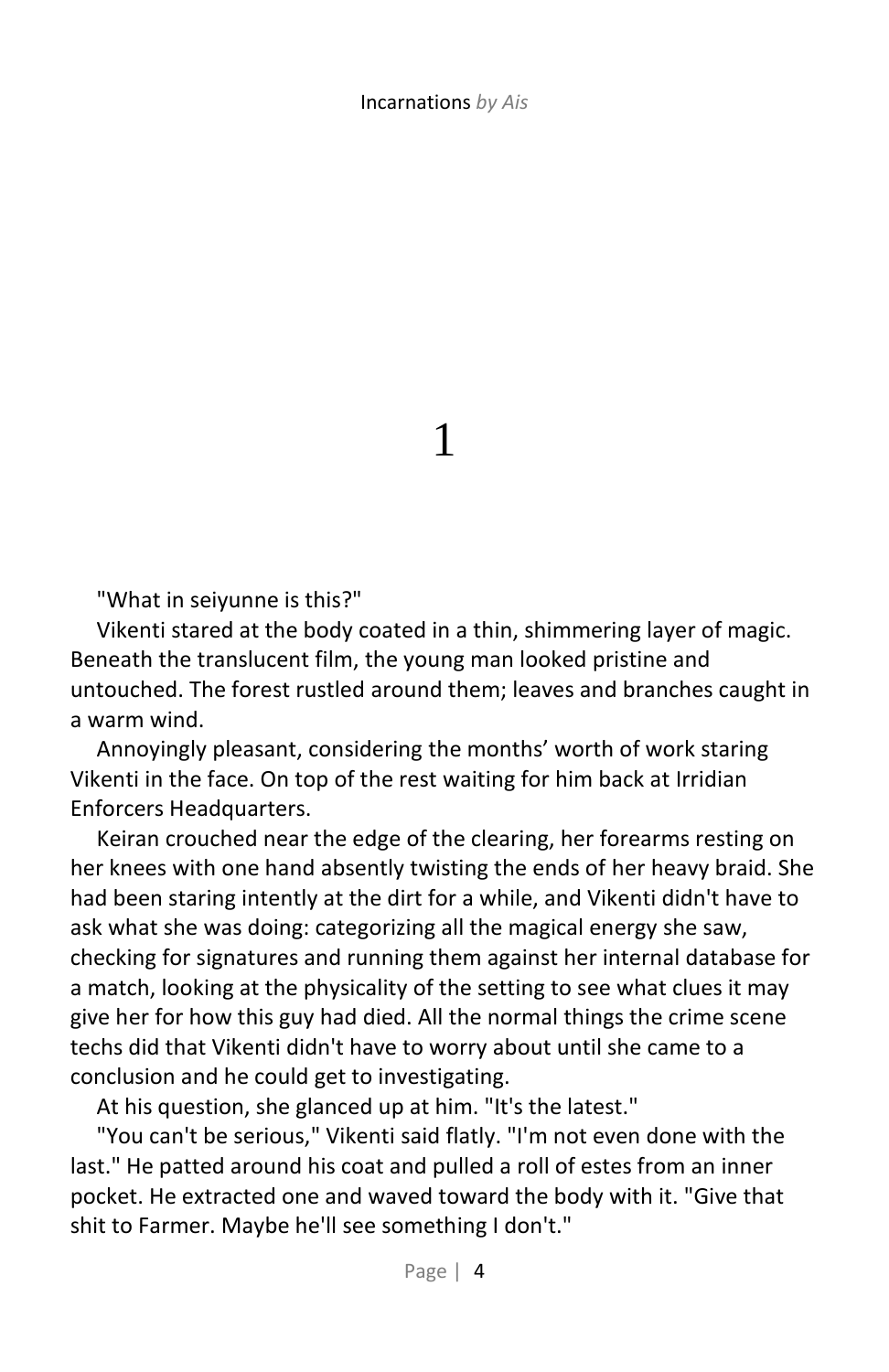"Can't. DC Zima's orders say give them all to you."

Vikenti thought about grumbling that the Deputy Chief wasn't here so whatever she wanted didn't have to make its way back to her unless Keiran told her, but it was only a daydream. Come report time, Zima would notice if it listed Glen Farmer instead of Vikenti Shaw as the investigator.

Keiran turned back to studying the crime scene from within the perimeter that she had told him to avoid. The woods crowding Selin were utterly ordinary, as far as Vikenti was concerned, so it pissed him off to see something that was going to be a pain to decipher. Somehow, these things were less annoying when they happened in already abnormal locations.

The vic was pretty ordinary looking; the latest Degrenan fashion trends in his bright and practical clothing, the latest trendy cut in the man's dark hair. He looked like he was sleeping, not dead. If not for the odd bubble surrounding him, Vikenti might have passed the guy by if he'd stumbled upon him in the woods.

They were in sight of Gulf of the Night, a cerulean swath of water sending sparks of light between the filter of trees. The small, oblong clearing they were in was either already naturally there or was somehow made without leaving a visible trace. The underbrush was flattened in a circle around the corpse, and nearby Vikenti saw a thin scrape or two on the trees, but it was hard to tell if it was related or simply a byproduct of being in a forest.

Keiran knelt next to the corpse, careful not to touch whatever it was that surrounded him. Her open hand left a shimmer of seirene in its wake, like a boat through water, as she passed her palm above the soil. Vikenti could have activated his Enforcer sight to watch the fluctuations of the magical energy around them, to see her spells turned into form and light, but he didn't bother. He knew her sig; he'd seen it often enough.

He pulled out a self-contained fire spell. A flame flared into existence, caught on the end of the paper, and burned. The spell disintegrated in his fingers. He inhaled deeply, letting the faint pull of estes calm his nerves.

"They don't think I've got enough cases already?" He continued irritably when she didn't speak. "I'm not even supposed to be doing DOAs. Special Crimes is supposed to be for *special crimes.* Not this."

"I'm not even sure they *are* DOAs," Keiran muttered.

"What, you're crying homicide on this?"

Keiran crouched on all fours and leaned closer to peer at the dirt. "Well, they *are* contained in a spell..."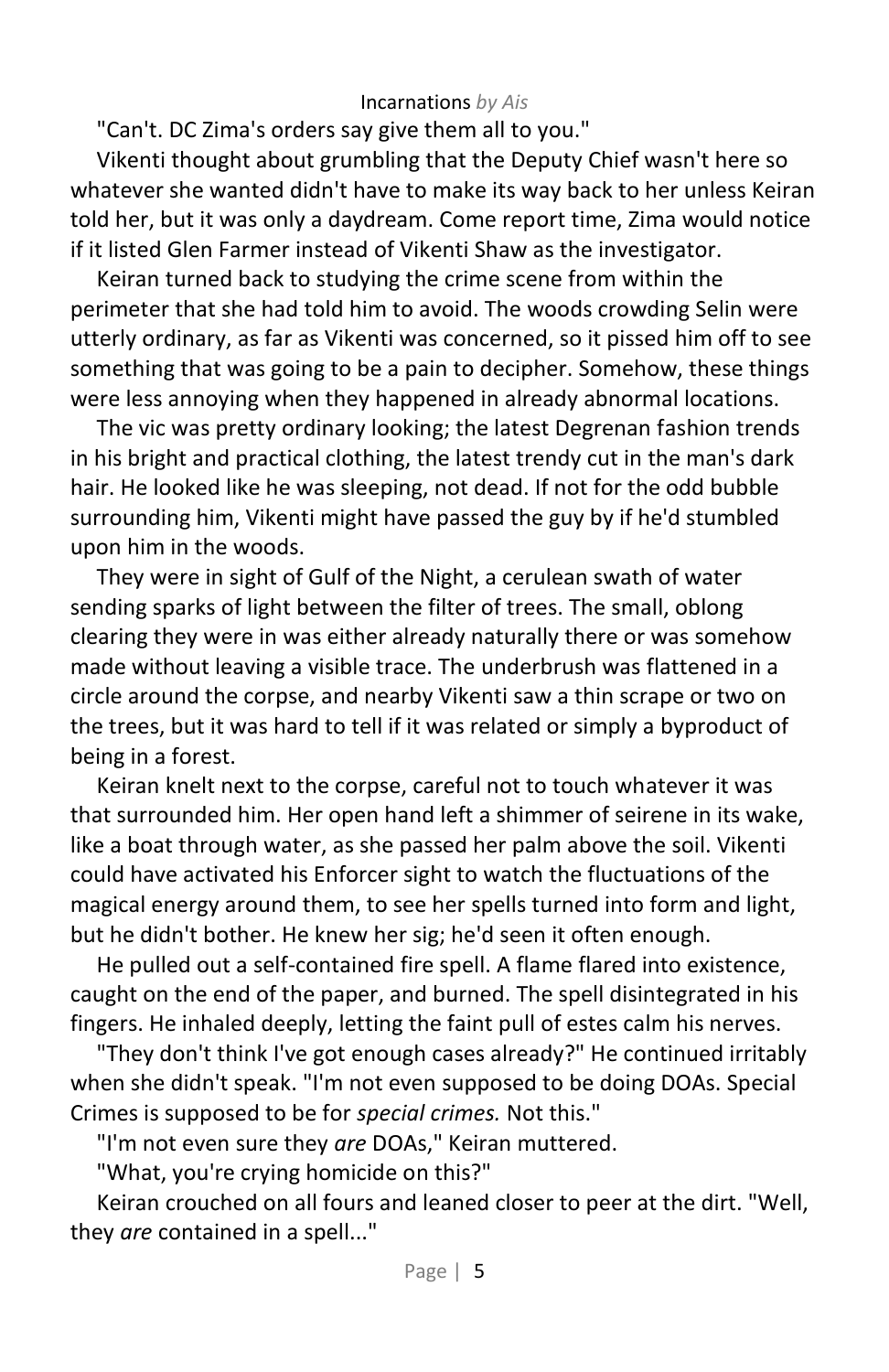"With no visible wounds." Vikenti flicked some ash outside of the perimeter and scowled down at the body. "For all we know it's another of those damn cults. Maybe this guy volunteered to help out."

Keiran shot him a doubtful tick of an eyebrow.

Vikenti returned it. "Crazier shit's happened."

"Maybe, but the unTalented don't usually dabble their way into magic this refined. Besides," Keiran added, straightening to a stand and dusting off her pants. "I've matched a signature."

Vikenti scowled. "Damn."

"I'll have to compare it back at the office. There's something strange about it."

"Double damn." Vikenti glowered at the body. "Just what I need. The press on this is going to drive me insane."

Keiran snorted. "You mean you aren't already?"

Vikenti ignored the jibe. "Bag it and write the report. I'll alert DC Zima."

"I'm not a friggin' intern," Keiran muttered sourly but still knelt to follow his directions.

Vikenti paused. "You taking Harper back to Irridian?"

She gave him an odd look. "Yes. He's the one who sent us out here, right?"

"Yes..."

"So, why would someone else pick us up?"

"Degrena's closer; why don't we use one of them?"

Keiran canted a look at him. "Be serious. They're pissed enough that Ariwyn Division took over. No way they'll lend us a Conjurer to get back home; not without a lot of paperwork. Unless you have connections in Double D-land from your dad. Which I don't think you do?"

Vikenti's lips thinned. "No current connections."

"Okay. So, then. Harper."

There was a long pause, with Vikenti glowering at her and Keiran staring straight-faced back, until a smirk bloomed on her lips.

"You don't want to be around him," she said knowingly.

"Isn't Atos available?" he groused.

Keiran outright grinned and leaned back on her heels. Her heavy dark hair swung behind her. "Busy, I heard. And seeing as they're our only two designated Conjurers for Ariwyn-wide, seems like you're stuck with him for now. What's the matter? He hit on you too much? Or don't you like that Harper told Ven--"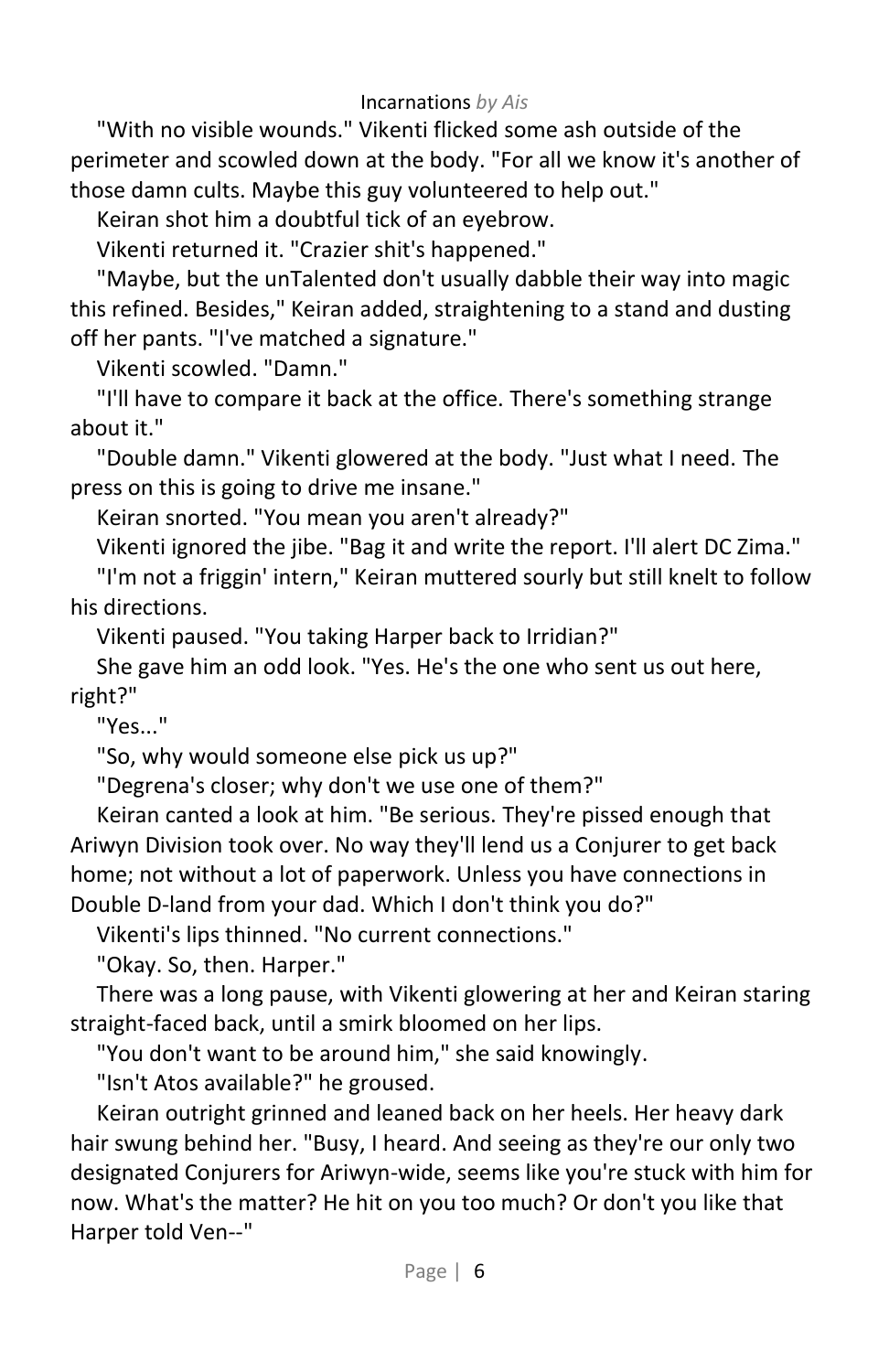"It's fucking fine," Vikenti snapped and stalked away.

Keiran laughed in the background. Vikenti wished, not for the first time, that seirene would let him use his powers on a person without meeting an inherent moral and social code. Five kinds of magic, five different seiyunne, that fueled the various sects of Mages—and seirene was the only one with those restrictions, with only Enforcers and Healers having to deal with the repercussions. Didn't seem right.

He planned to leave the woods, find that blabbermouth Conjurer, and jump back to Irridian with him—but on his way he felt a pull to the left, sheltered in the woods.

The wind rose in the ages-old trees, rustling the leaves in a low-level harmony. This far south on Halania, the air was warm and humid. This forest was a normal forest, not an ancient spread of massive trees like the e-trelia elsewhere in the world. Still, the leaves were huge and the insects were a larger scale than back home in Irridian. He pushed a spiderweb out of his path and absently activated his seirene sight, looking for any trace of a magical signature.

Shadows of old spells surrounded him in a quiet layer of translucent color over the everyday scenery of the forest. There was plenty of old, innocuous seiyunne activity; primarily seikelle and seitai which wasn't a surprise. Probably some Spiritualists, maybe a Conjurer or two. Almost certainly some Proveniers. Hard to tell exactly, with everything so old and dissipated. He figured he was seeing old wayfinder spells, some firestarters, Enhanced Senses, other run-of-the-mill magic—but nothing stood out to him.

He searched for something more recent; something that would explain the lure that pulled him into the trees. He was led unerringly to a slab of a rock, flat on one side and sticking up at an angle, rising to his chest. He stared at the rock, lips pursed.

It was blank. He didn't see any signatures of recent magic. Yet there was something there, something he could feel but not see. Something that called to him.

A westward breeze filtered through the trees, bringing with it the salty scent of the Gulf of the Night. Woodland animals chirped and chittered. The texture of the forest fell away around him.

Figuring out what attracted his attention to this rock was all that mattered.

Maybe he could find something if he refined the parameters of his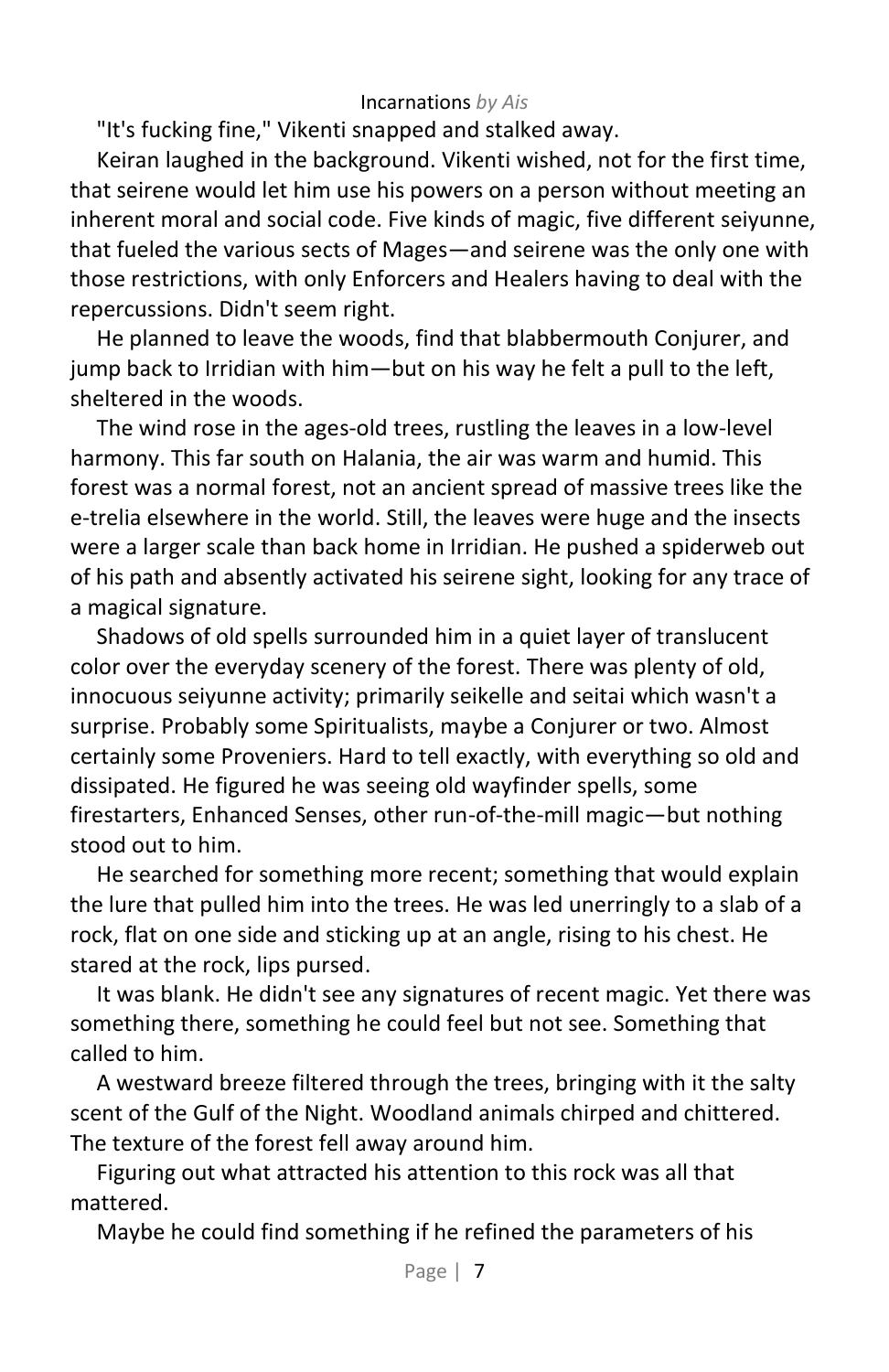seirene sight. A secondary spell, perhaps? One typically used to enhance an Enforcer's range?

"Vika!"

Keiran's shout held an edge of fear. The incongruity of hearing any uncertainty in the usually confident voice caused him to snap his head to the side. Over his shoulder, he saw Keiran tromping through the woods, her bright hazel eyes darting around frantically until they landed on him. She all but ran toward him.

Vikenti's eyebrows drew down. "What?"

There couldn't be some new drama he had to deal with already, could there? If there was a second body out here he was going to have to kill someone...

"Harper couldn't make it so Atos took me back," she panted, stopping next to him and bracing her hands on her knees. She looked up at him through her eyebrows, her dark brown hair falling over her shoulders and partially hiding her flushed cheeks. "I thought you'd gone back before me but you weren't at HQ. I waited but you never came, so I sylphed Atos. Asked him where you had him drop you off, and he said you never sylphed him. We couldn't find you. I thought—" She screwed up her face and straightened, waving a hand. "Doesn't matter what I thought. DC Zima was about to send a search party for you but I told her I'd check the crime scene first. Make sure you hadn't found another one..."

"What on Ariwyn are you talking about? I've been here maybe a minute."

Keiran gave him an odd look. "It's been six hours, Shaw."

The words took a moment to filter through his mind. Six... His gaze snapped to the surrounding woods. Only then did he notice the shadows, heavy and dark; weighted with the press of the night. The cool bite of the windless air. The creaking of trees and the susurration of woodland animals.

The hair lifted on his arms for more reason than the temperature.

The idea of unknown magic prying deep into his psyche was more alarming than anything he'd dealt with so far that day, unnaturally preserved bodies from a fastidious serial killer included. He wanted to look back down at the rock but stopped himself, canting his gaze away at the last second.

"Shit."

"What in yenrre were you doing, anyway? Scared the light out of me.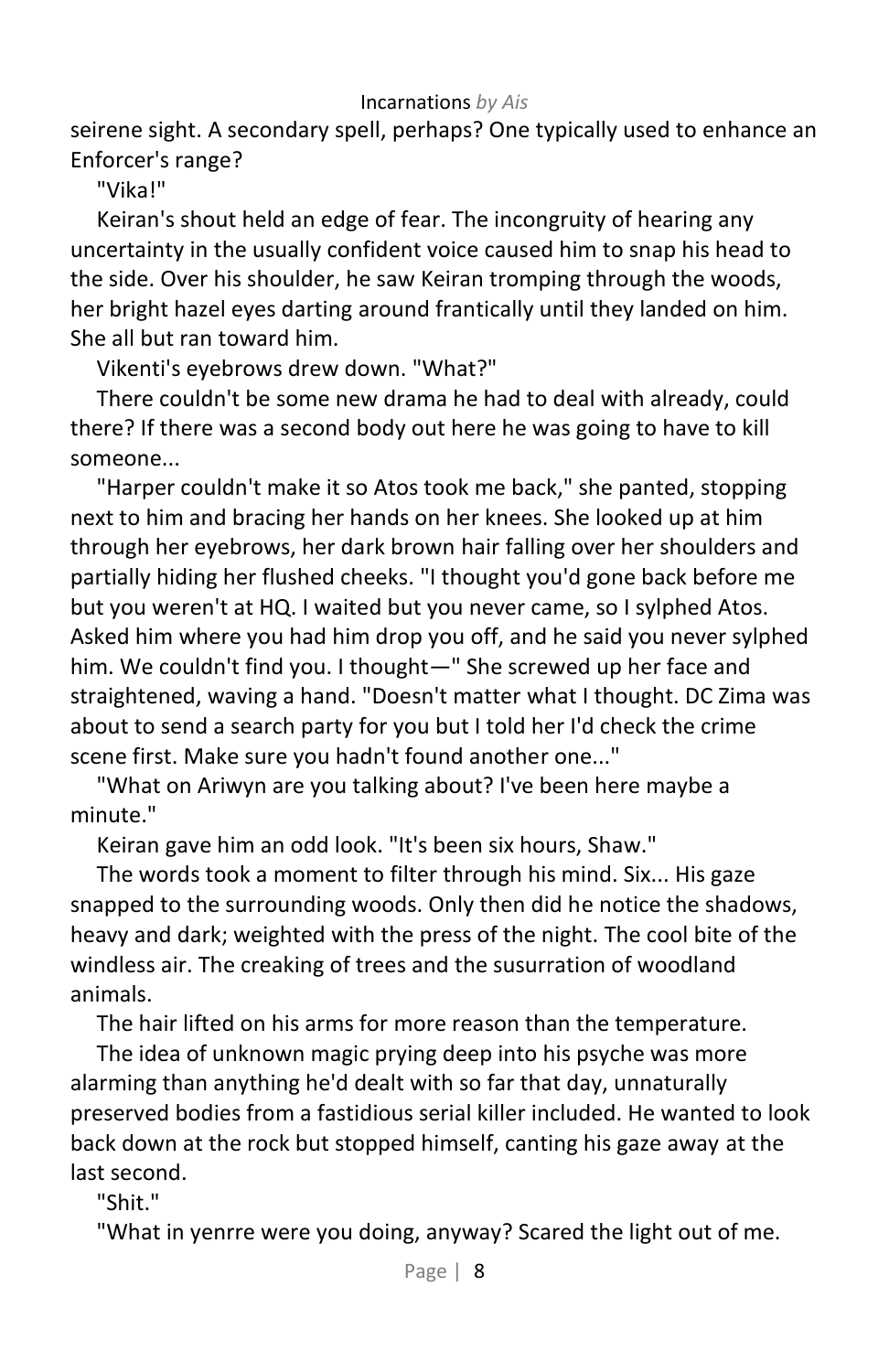Does it have something to do with--"

She started to step around him, to look down at the rock. He shot an arm out, forcing her back a step. "Don't."

"What's--"

"We need the freak."

Keiran's expression went through an interesting shift from indignation to confusion. "That's not exactly narrowing it down..."

"The book one," Vikenti said impatiently. "You know. That geek friend of yours."

"If you mean Besin, he's not my friend, exactly--"

"I don't care if he's your long-lost twin brother," Vikenti snapped. He grabbed her by the shoulders and forcibly turned her around, shoving her between the shoulder blades to get her to move. "We need him back here as soon as possible."

"As in tomorrow?" Keiran asked dubiously.

"As in tonight if he can get his ass out of the library for longer than two seconds at a time."

"Well, we can try..."

"Do it."

Vikenti followed her and was surprised to see how close they were to the clearing where the body had been. Through a break in the trees, he could still see the faint glittering of the Gulf of the Night, cutting between three of Ariwyn's continents. Beyond the woods and east was Selin, the dirty little port town that had called them down here for the corpse. Everything was the same as it had been earlier, minus the body. Since it wasn't there, that meant Keiran and Atos had brought it back to the morgue.

It unnerved him all over again, realizing that he'd been within hearing distance of all that activity and somehow hadn't heard a thing.

He crossed his arms and glared at Keiran. "I'll wait here. Is Atos out there already?"

"Harper, this time. He's looking for you too. I'll sylph him—"

"Look physically. The sylphs have been touchy in the forests lately. They may be fine in this small of woods but no reason to risk it. How long will it take you?"

"Not long. Twenty minutes, maybe. We planned a grid search so I know where he'll be."

"Fine. Hurry." Vikenti felt his stomach rumbling and resisted the urge to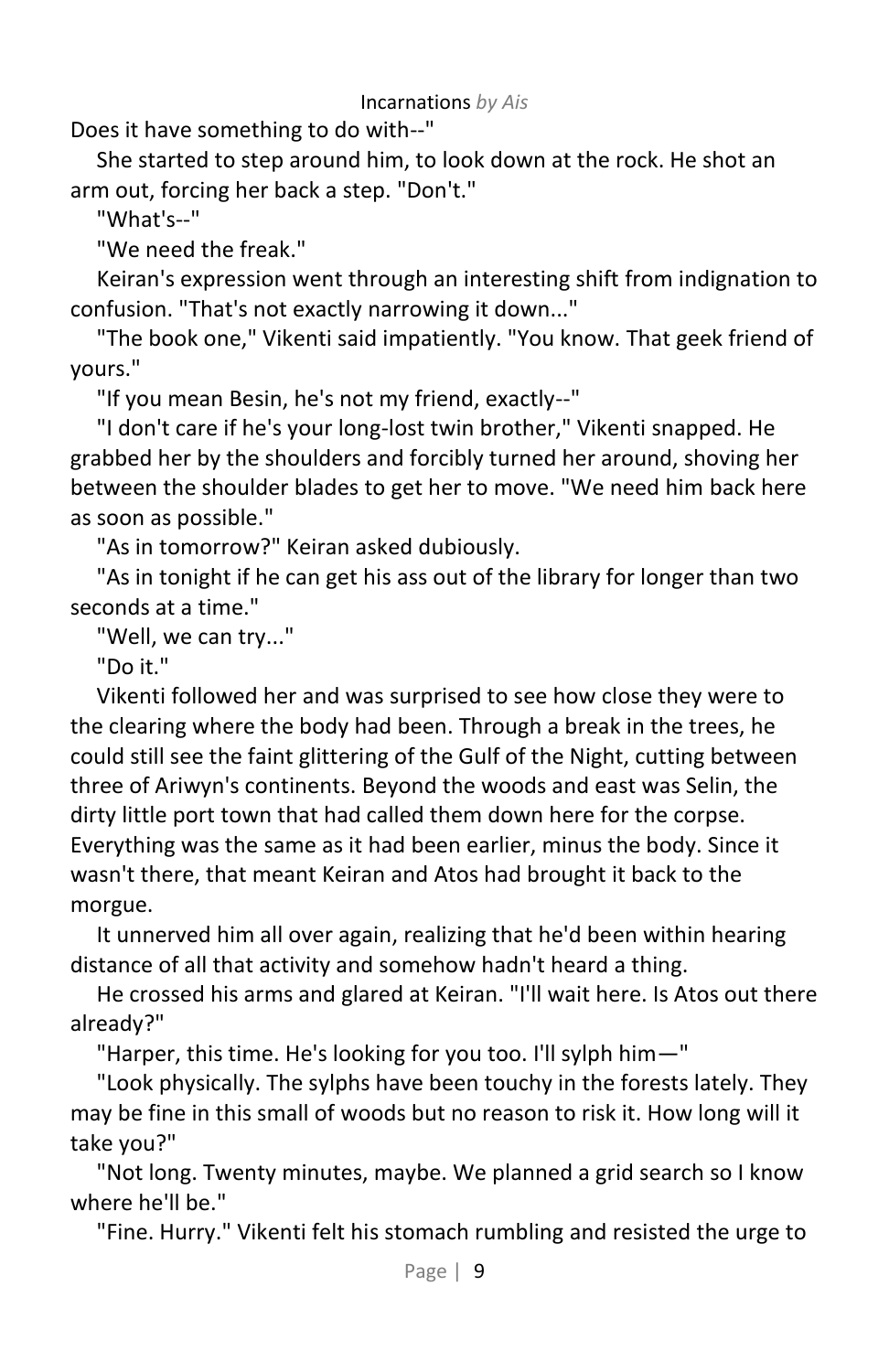snap at Keiran again.

Keiran paused and looked over her shoulder. "Why do we need the Head Librarian, anyway?"

"Because this case just got a damn lot more complicated," Vikenti said darkly, and refused to explain before she left.

Vikenti felt on edge the longer he had to wait and burned through four more estes rolls. Trying to keep the quiet call of that rock out of his mind was ratcheting his anxiety up by the second, putting him in a rather unsavory mood.

After what felt like forever, he heard voices approaching. Accompanied by enough racket from them walking through the woods to challenge a Kin on a rampage.

What were they doing, creating their own damn path along the way? "Don't know why you don't bring us directly there," Keiran was saying distantly. "Making us walk forever each time."

"If I did, I wouldn't get to see Mr. Scrolls walk ahead of me," came the drawling response.

At that voice, Vikenti clenched his teeth and inhaled sharply on the estes.

*Patience,* he told himself. *No need to get suspended over that idiot.* "What's that have to do with anything?" Keiran sounded close.

"Well, you can't tell with the robes on but he has a nice—"

The trio entered the clearing; Besin leading, with Harper right behind him and Keiran at the back. Despite the fact they were all in their 30's and only about five years apart, they were a study of dissimilarities.

Besin was all in shades of light to medium brown, from his features and complexion to his antiquated Mage robes that nobody ever wore anymore except weirdos like him. He had a worn leather messenger bag looped across his body.

Behind Besin was Harper, with every piece of his leather and cloth outfit no doubt specifically chosen to be as fashionable and form-flattering as possible. Whereas Besin's short hair perpetually looked flyaway and Keiran's was often twisted into braids or buns, Harper's black hair and goatee were perfectly coiffed, and his vivid blue eyes stood out like a damn Magelight.

At the back, Keiran was in her blue and green Enforcer uniform she kept clean despite regularly being in the midst of a mess for her job. As Vikenti was used to seeing on her, her lips fluctuated subtly between a wry smile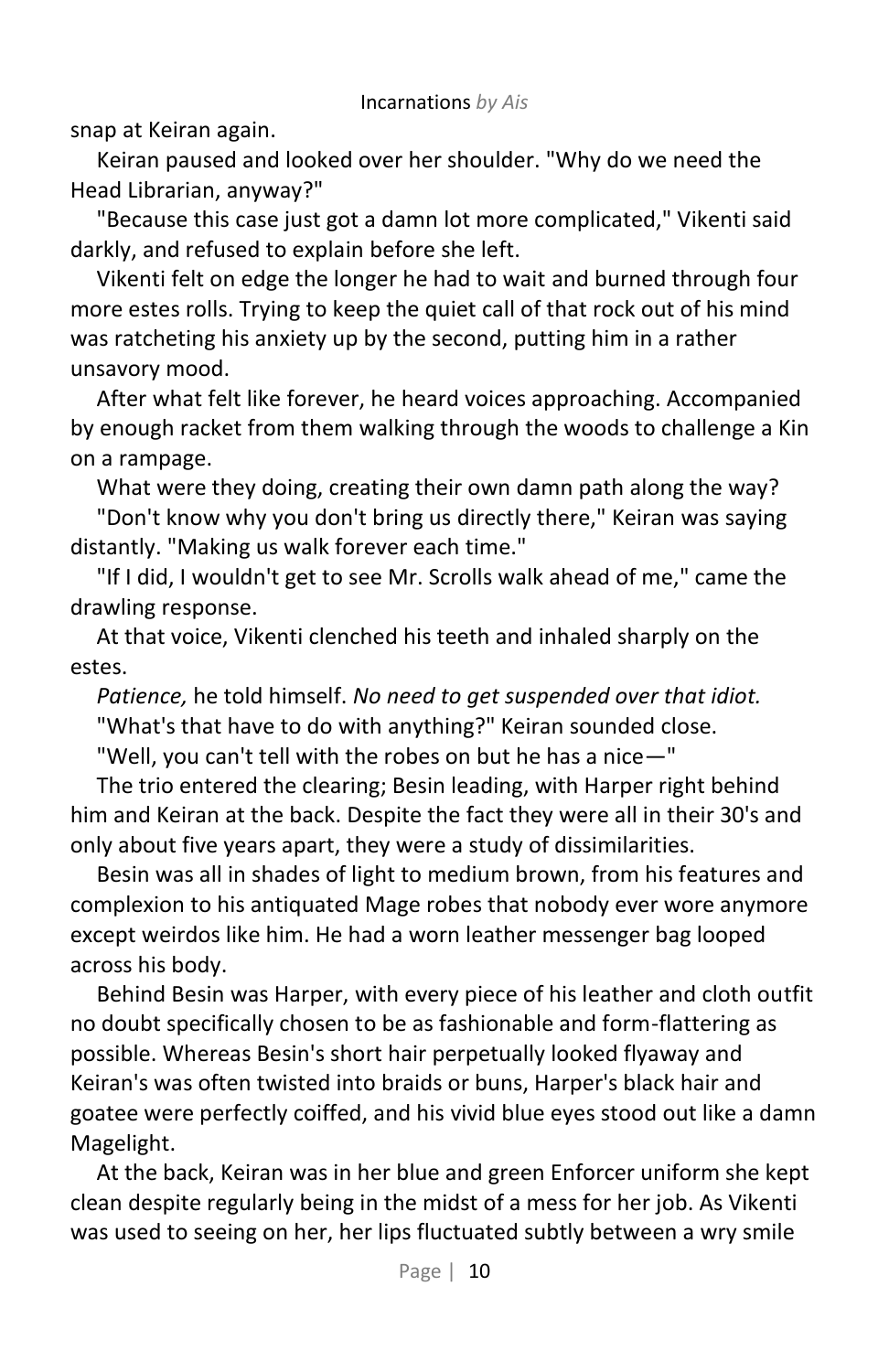and a sloping frown. In daylight he could see the freckles faintly dotting her cheeks and the range of colors in her eyes, but the night took the subtleties from her features; leaving her tawny and hazel.

Even their way of walking the same path differed: Keiran strode, Besin stumbled, and Harper sauntered.

Upon seeing Vikenti, Harper cut himself off and broke into a wide grin. Vikenti's blood pressure skyrocketed.

"Well, well, look who we have here. It's our long lost Special Enforcer Shaw. Tell me, did you discover a new fear while you were alone? Ven said—"

"You say another word and I swear to Irridia I will lock your ass in a binding spell and cart you straight to HQ," Vikenti snapped.

Harper's infuriatingly smug grin only grew larger. He slung his arm around Vikenti's shoulder. "Ah-ah-ah," he tsked, wagging a finger. "Can't do that with seirene*,* not when I've done nothing wrong. We all know that's a lie, En-for-cer."

The way he so playfully said the sect name made Vikenti go stiff with rage.

*I'm going to kill him,* he told himself. *I'm going to fucking kill him.*

Vikenti shoved Harper off him, ignored that idiot's obnoxious laughter, and rounded on Besin.

"Took you fucking long enough. Did you stop for a five-course meal along the way?"

Besin looked at Vikenti distractedly, as if he had too many thoughts buzzing through his brain to act like a normal human being. It was irritating on good days. Today it was downright aggravating.

"I wanted you here because--"

Besin ignored Vikenti, already orienting himself in the direction of the rock.

"It can't be." He sounded shocked.

He walked unerringly into the forest, with more surety of his step than even Vikenti had earlier. Keiran looked questioningly at Vikenti, whose expression had darkened at Besin's words. Even Harper knew to shut up. The three of them followed the Provenier into the woods.

They found Besin standing perfectly still near the rock, staring down with such intensity that Keiran glanced in alarm at Vikenti. Was that the look he'd had earlier when she'd found him, staring raptly at nothing?

He could feel the pull of that rock, or magic, even more clearly now.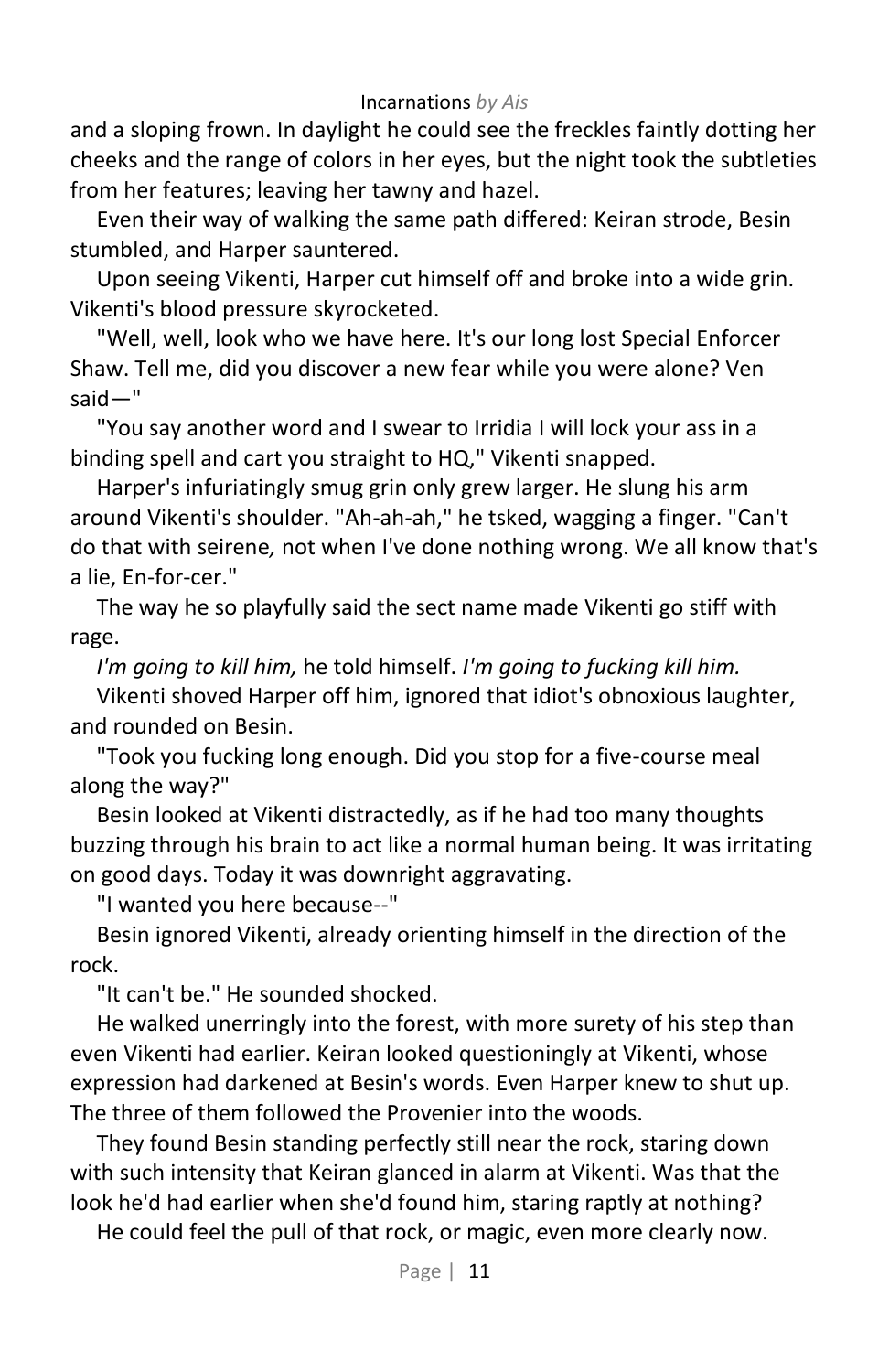Digging insidious claws into him; winding deep like capillaries beneath his skin.

"Besin--"

Besin cut Keiran off with a gesture. He knelt next to the rock, his hand passing near its surface similarly to how Keiran had skimmed the soil earlier.

He muttered something to himself, frowned, and dug into his bag. Vikenti watched closely to see what he had brought, but all Besin pulled out was a blank, unusually thick piece of parchment. He placed it carefully against the flat side of the rock, and with his free hand reached into a smaller bag at his waist to pull out a small cylindrical brown item. Vikenti couldn't tell exactly what it was; it looked like an empty pen made of brown paper.

Besin placed the point of the pen against the parchment in the center. "Step back."

Vikenti, Keiran, and Harper barely had the chance to hesitate and start to comply before Besin said something quietly.

A small flare of seitai with the familiar feel of Besin's signature was immediately overpowered by a violent wrenching of the air. It felt like there had been an explosion at the base of that pen's tip. A shock wave shook the trees, the power passing through Vikenti gently in the front but feeling like it ripped him apart on the way through his back. The air compacted in his lungs and the three of them were thrown back several steps.

The rock came alive with something for a split second—something Vikenti couldn't quite see or understand but knew was there. Immediately after it flared on the rock it disappeared and flared on the parchment and pen instead.

It was all over too quickly for Vikenti to process.

For a moment Vikenti gasped for air, feeling shell-shocked and unable to grasp what had just happened. Besin considered the parchment with a pronounced frown. It took Vikenti a second to realize that the brown pen had fallen to ash and the parchment looked blank once more.

He dragged in a lungful of air and demanded with a voice that was thin with near-asphyxia, "What in yenrre was that?"

Besin looked up at the three of them, startled. He took in their bedraggled appearances and the way Keiran was now glaring daggers at him, her body doubled over and expression pinched in pain. Harper looked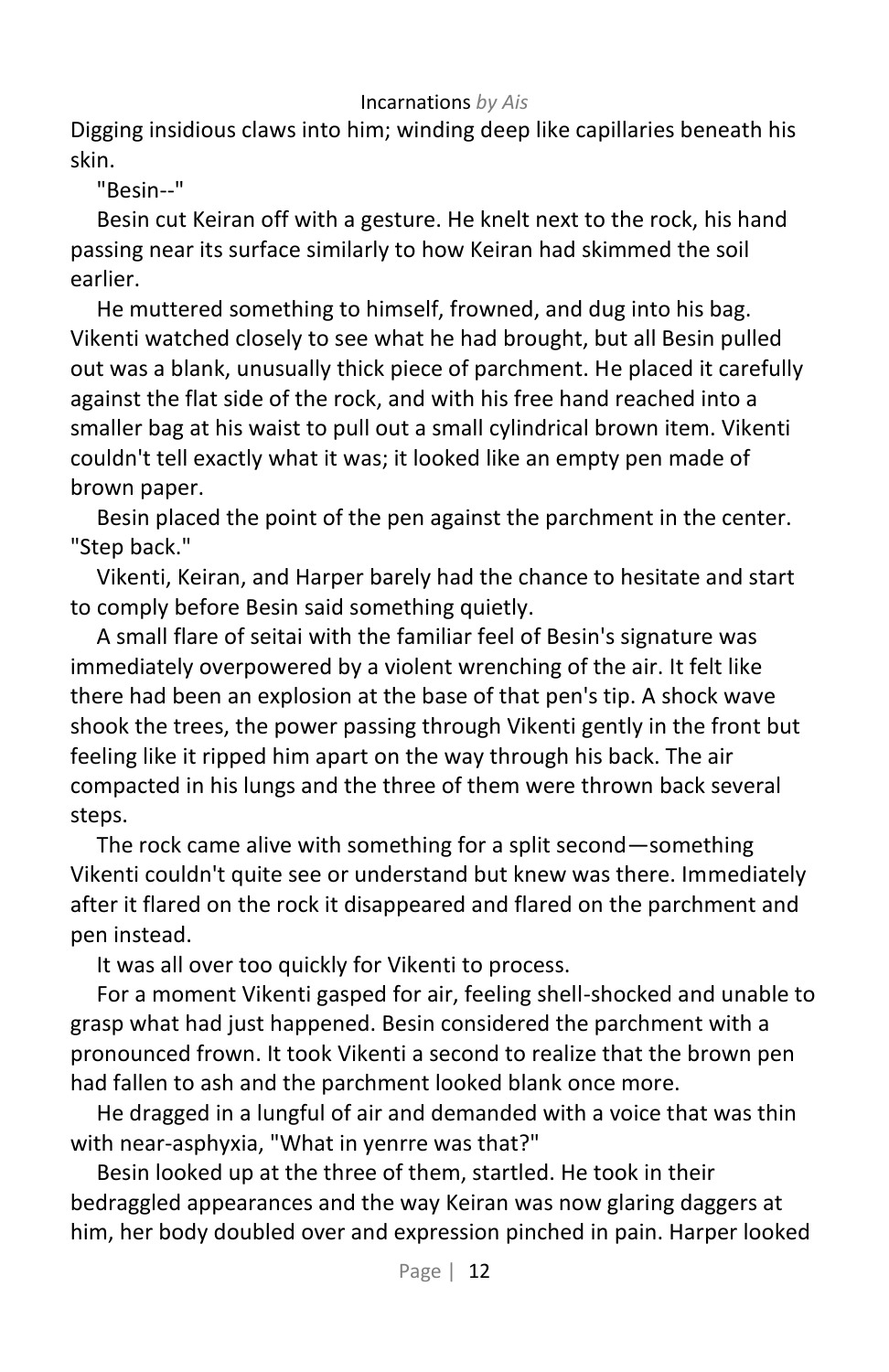ready to vomit.

"I told you to step back," Besin said, bewildered.

"Warn a girl next time you're going to do some fucking demolition," Keiran growled.

Besin frowned at them but his brown eyes were already starting to slide away, being drawn back down to the parchment. "We have a problem, Special Enforcer Shaw."

"Some of us more than most," Keiran grumbled.

Vikenti had to agree with her sentiment. "What is it? You know what's happening?"

Besin stared down at the parchment for one more moment before he carefully rolled it up and packed it away. He stood and faced the three of them with a deadly serious expression. It lent weight to a face that otherwise seemed boyish and round. It reminded Vikenti that Besin was older than he looked, as evidenced also by the few grey hairs starting to show through his short brown hair.

"I know what happened here. But I don't know how it can be."

"Cut the theatrics and get to the point already. I don't have time--" "It's the Alurri."

Besin's simple sentence caused Vikenti to fall silent in disbelief.

"What--" Keiran sputtered. "You can't be serious. They've been gone for over a thousand years."

"Over 1800 years, to be exact. And yet you found a rock with their language, Ancient D'ria, scrawled on it." Besin's gaze flitted around, possibly searching for more. "I have no idea why it's here, let alone who could have written it. The language is practically extinct."

"How can you be so sure it's that?" Vikenti asked doubtfully.

"I wondered as soon as Keiran mentioned your lapse in time and that you seemed to be staring at nothing. But I didn't think it was possible..."

Harper eyed Besin, and for the first time Vikenti noticed that the usually smarmy man was unusually serious. "When Keiran told me about it, I assumed Shaw wandered into a rerun. What makes you assume it isn't just a self-contained spell that mesmerized him? Why jump straight to extinct Mages being near a crime scene?"

"Because of what was on the rock. And that level of time loss isn't indicative of a simple rerun; in those cases, the subject still experiences time, just at a slower pace. Special Enforcer Shaw said he didn't remember anything at all."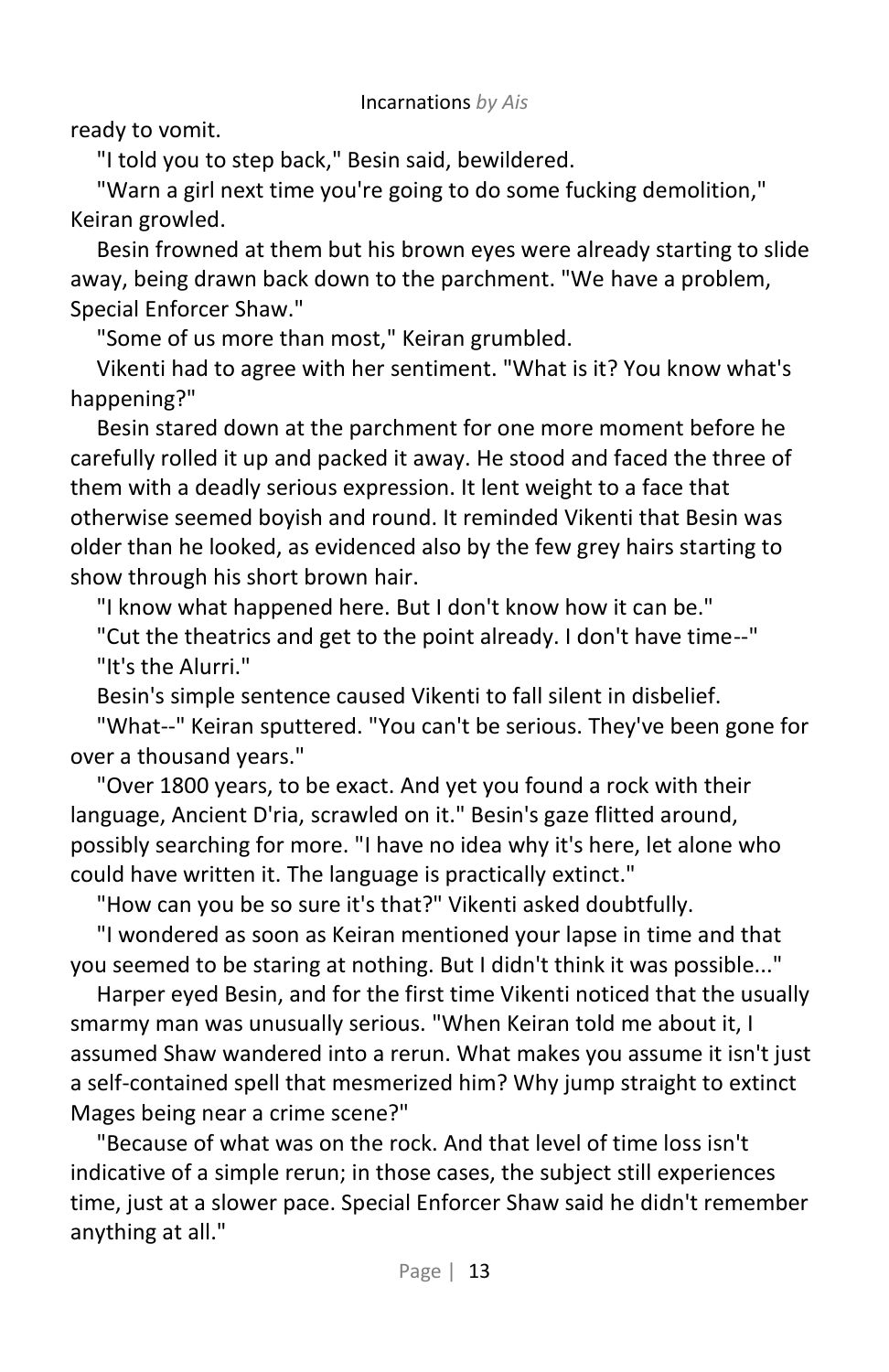"And it isn't—you know." Keiran hesitated, glanced at Vikenti and Harper, and edged closer to Besin. "Arrindell?"

She had dropped her voice to a whisper but the other two still heard it. Vikenti scowled at her and Harper burst out laughing, saw she was serious, and unsuccessfully tried to stifle it.

"Are you kidding me?" Vikenti demanded. "First he's saying some Unconscionables appeared and now you're throwing out a mythical fucking city?"

"It isn't a myth," Keiran said heatedly. "I *told* you—"

"It isn't Arrindell," Besin assured her. "At least, I currently have no reason to believe it's directly involved, although of course it's possible that Ancient D'ria was dragged here along the ley lines if Arrindell appeared elsewhere. But, no. He was caught by Ancient D'ria itself. Do you know the legend?"

"All I know is it shouldn't exist anymore."

"Well, yes and no," Besin said. "The Alurri were all hunted down and killed ages ago but people have died because of this language. They can't see it but they can feel it. They forget to eat, to move, sometimes even to breathe. They're enthralled until they expire."

"I didn't," Vikenti said pointedly.

"You were interrupted."

"How can something I don't even see affect me? There wasn't anything there."

"Oh, it's there. Ancient D'ria can only be seen by someone who knows the language. If you have a mild understanding you only see a few letters. The range continues up until you're fluent when you not only see every letter but the enticement tied into each symbol as well. The magic behind the words."

"That's the legend?" Keiran frowned doubtfully at the pocket where he'd tucked away the parchment. "That there's some mysterious language that turns people comatose?"

"Even if you can't see it, Ancient D'ria is too beautiful to leave once it's found you. It's a cruel, flawless beauty that stands impassively by as its admirers waste away. Just like the Alurri did to others." Besin turned a thoughtful stare into the distant woods. "According to the legend, the Alurri's screams, the ultimate song of the sirens, fed into their language. And when the last Alurri drew her last breath, Ancient D'ria stretched and expanded across the world, like a phoenix reborn from the ashes of its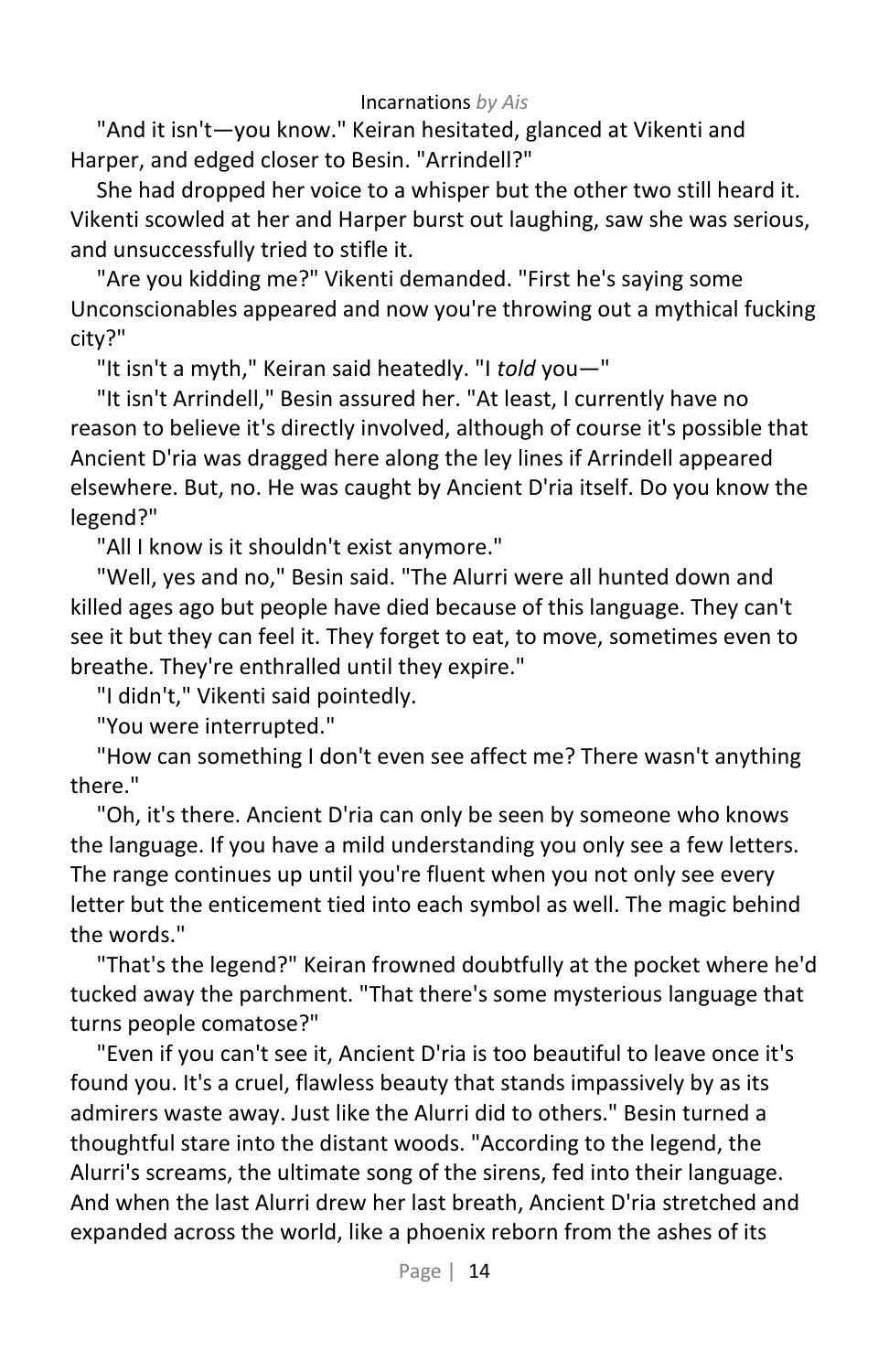creator. I wrote about it in my book Aftermath of a Cataclysm; did none of you read it?"

"Then why aren't you affected?" Vikenti felt slighted by the implication that he was just another idiot getting enthralled by blank rocks.

"Oh, I'm affected," Besin said with a shrug. "I simply know how to divert it. But no one will be affected again for now. I've captured it."

"Captured?"

"I'll explain in detail later. First, this is important." Besin turned intent dark brown eyes on Vikenti. "Have you received reports lately of people wasting away?"

"How should I know? I'm not the whole damn sect."

Vikenti pulled out another estes roll, his irritation level rising as he was presented with yet another case that had to be mired in the unknown. Just his luck.

He liked being in the Special Crimes Unit. He didn't like how much of a pain in the ass the investigations could be, with every other case bringing up some new, unpredictable aspect.

"Can you check?" Besin glanced between the two Enforcers. "It's imperative that I know if this is something happening on a larger scale."

"Why? You following some grand prophecy or something?" Vikenti asked sarcastically.

"No." Besin gave Vikenti an odd look. "I'm just worried."

Vikenti eyed Besin suspiciously, debating the validity of that claim or whether the universe was planning to mess with him.

"Does this Ancient D'ria have anything to do with the preserved bodies?" Keiran asked.

"What preserved bodies?"

"The one we found in that clearing before S.E. stumbled on something straight out of the history books."

Besin frowned. "Preserved how? And how did they die? They don't look wasted away, do they?"

Keiran opened her mouth to reply but then paused and glanced at Vikenti. He could read in her expression that she was trying to figure out how to explain something that was relatively unexplainable. Vikenti sighed explosively and turned on his heel. He put the roll in his lips and lit it, immediately inhaling a deep breath.

"Come with me. It's too hard to explain. Better you just see. Dells, can you bring us to IEHQ? Main area, not the morgue. I'll have to get clearance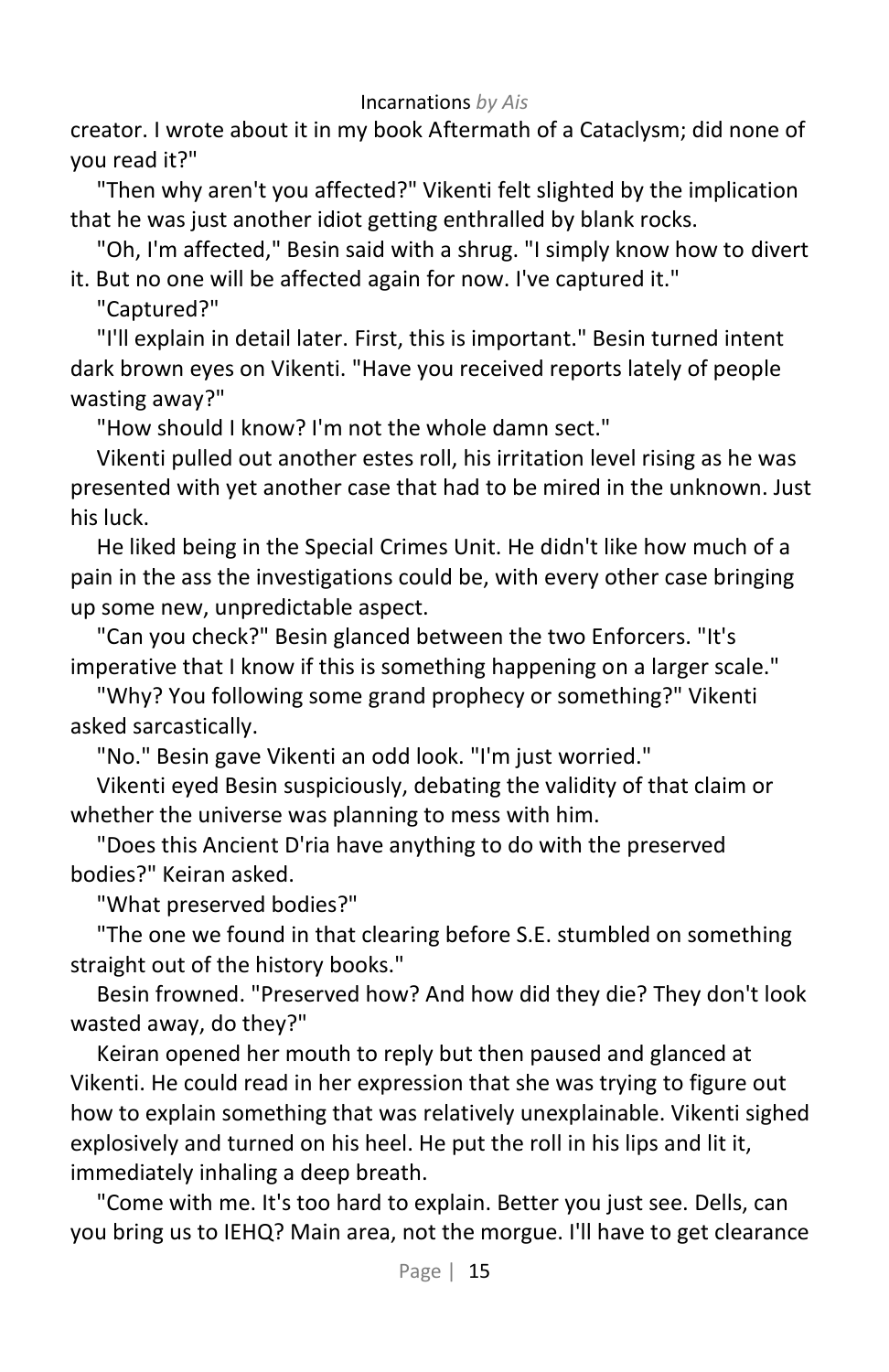for Arenth."

"But of course," Harper said with an overly dramatic bow. "I live to serve. During work hours. I serve a whole other way outside of them."

Harper grinned up at Vikenti from beneath his brow and winked.

Vikenti sighed. For spirits' sake.

He was going to need another roll.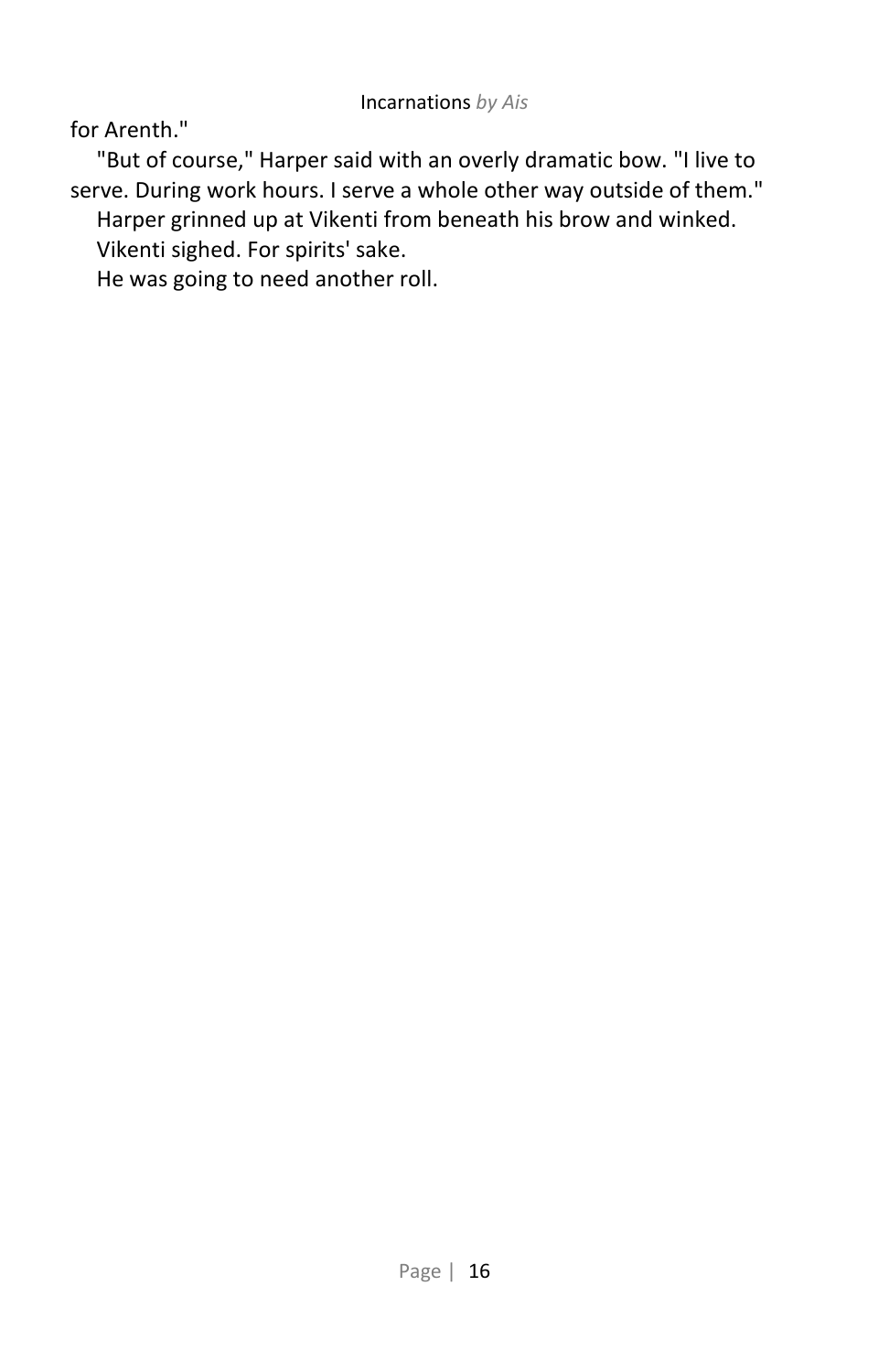2

The bodies hovered in the center of the room, packaged in layer upon layer of spells to keep them cool and untouched. In the center of those spells, the thin, shimmering layer of unknown magic remained unbreached.

There were three bodies in total so far: an old man found out by Ystis Gulf, a teenage girl from Salasia, and now a young man from a copse of trees not far from Selin. The first victim had been a middle-aged woman near Teduria but there wasn't a body left for her.

Postmortem Examiner Janelle Rodres circled the bodies, studying them closely. Where Keiran was tawny, average height and curvy, Janelle was tall and toned, with a complexion as warm as deep umber. She had a sense of humor that reminded Vikenti of Lin, which was no surprise given the two of them had been friends. Today she wore her Healer robes, other days speckled with blood but today perfectly white.

Vikenti thought she would have made a good Enforcer, if she'd been born into that sect. But she was born a Healer, so she was a P.E. instead of a Special Enforcer, and all told that was probably better for the sect at large. It paid to have a competent P.E. when these Ariwyn Division cases came in. Since Irridian was the capitol of Magedom, they overtook local command of higher profile magical cases anywhere in the world. Better Janelle in charge of those bodies than that snarky P.E. down in Degrena.

Vikenti sighed explosively. His fingers twitched for another estes roll but he stopped himself. Couldn't smoke in the morgue. He'd had that fact yelled in his ear often enough to bother remembering.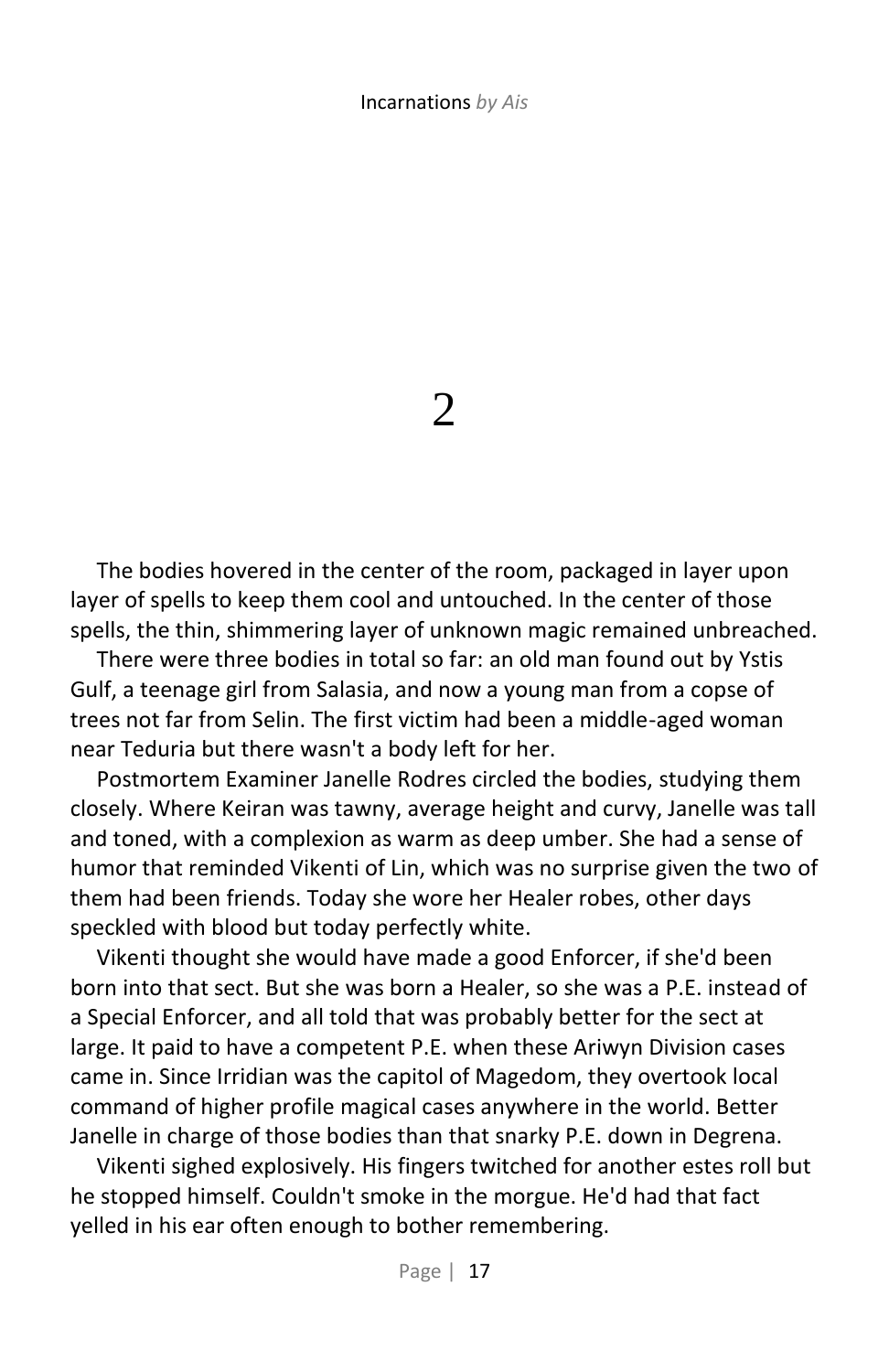This time.

"Well?" Vikenti asked impatiently, but all the intellectuals in the room ignored him. He harrumphed and leaned against the wall with crossed arms. Keiran smirked at him, then returned to reading a report.

The newest addition to the room was someone Vikenti had never seen before. Gorgeous, agender. Leh was short and slim, no breasts to speak of in the flat line of levs chest, a heart-shaped face, warm honey-toned skin, wavy short blond hair, and large eyes. The eyes were what Vikenti found most interesting: they were two-toned, the irises split in half at an angle with violet on top and blue on bottom.

There was something else interesting, a bit odd, about lev; something Vikenti couldn't quite place. Contradictions, mostly. Graceful movements that ended sharply at times, or impassive features put at odds with the expressive dimming and brightening of levs eyes in surveying the bodies or reports.

Although Janelle had said this person was named Corrin, nobody had bothered to explain who on Ariwyn Corrin was or why it was necessary to let lev in on this corpse party. All Vikenti knew was Corrin had spent the past hour poring over every detail of Janelle's reports and checking those against books leh had brought.

Vikenti grabbed his estes roll and turned it around and around between his fingers. Maybe if he put one in his mouth, the taste would be enough.

Maybe.

Maybe he should leave the fucking room and get a hit in while these slowpokes stood around in silence for fucking ever.

But knowing his luck, he'd miss something important. So, he forced himself to remain.

Somewhere between the woods and Irridian Enforcer's Headquarters, Keiran had taken her heavy dark hair and had woven it into a more complicated braid resting on her back. Magelights hovered near the ceiling. They had faded slightly and seemed in need of a boost, but in that pale light he could see her freckles again.

Her green and blue shirt, lightly pinstriped and layered over a white shirt with dark grey pants beneath, showed her status as an Enforcer in uniform. She had rolled the sleeves up, the cuffs blue and bunched at her upper arms, and a silver chain disappeared beneath her shirt. He could see something brush against the fabric now and then even when she didn't move, and he surmised she was wearing the Enforcer sect's symbol. No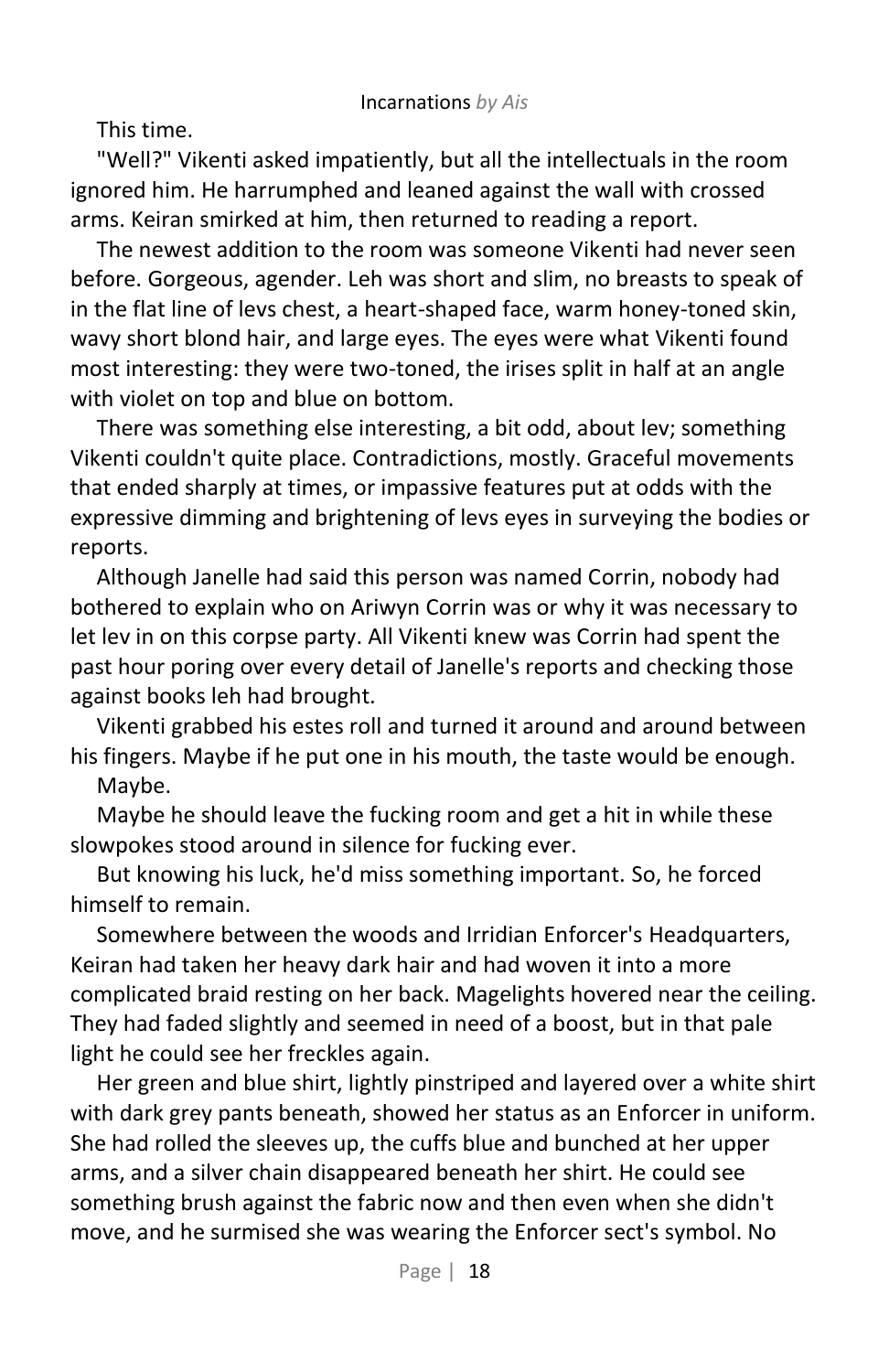one else had their sect's symbol visible, which wasn't a surprise.

He hadn't been in the morgue for a while but it didn't look like it had changed much. The tables that usually filled the center of the room were pushed to the side to accommodate the extra bodies, both alive and dead. A door in the corner led to a second room which housed the bodies that were in stasis. Vikenti always avoided going there because it was cold as the deep sea inside. Even with preservation spells and the chilled environment, those bodies often decayed before they were buried, burned, or reverted to their magical properties.

It pissed him off sometimes, for different reasons depending on how much of an asshole the vic was. Fully innocent vics just made him sad, but others made him want to smoke a whole handful of rolls.

All these people from around the world migrated to Irridian on a hope and a dream, thinking the place would be safe and here they could learn how to be a Mage without endangering others. And yeah, that was true; all the schools here were designed for that. But that didn't mean people had to be idiots about the way they moved to an entirely new fucking city. Maybe leaving an address of origin once in a while would be a good idea so their loved ones could be notified if they died, or maybe, and here was a shocking idea, *maybe* they could recognize that humans were humans no matter where they lived.

Just because Irridian was the city that had never fallen, the place named after the first Mage herself, and just because the Mystic was here to stop most dangers from entering the gates, didn't mean the people inside were inherently good. People still robbed, cheated, lied, killed. The smaller personal dangers of human interaction would never end, whether with Mages, Seers, unTalented, or anyone else. Human beings fucked over human beings when they felt like it because that was what human beings did. That was why Enforcers existed to protect against rogue Mages, or why Healers were there to mend wounds. Spirits' sake, if everyone with ill intent was kicked out of the city, only Healers and Enforcers would remain because their seiyunne exacted a threefold toll on them; use their magic for ill intent and they would be fucked. Anyone else could do it all they wanted and be fine.

So why did everyone think they could come to Irridian and everything would be magically better? Magetowns were filled with everyday magic, not impossible dreams.

"You certainly like to keep things interesting for me," Janelle mused as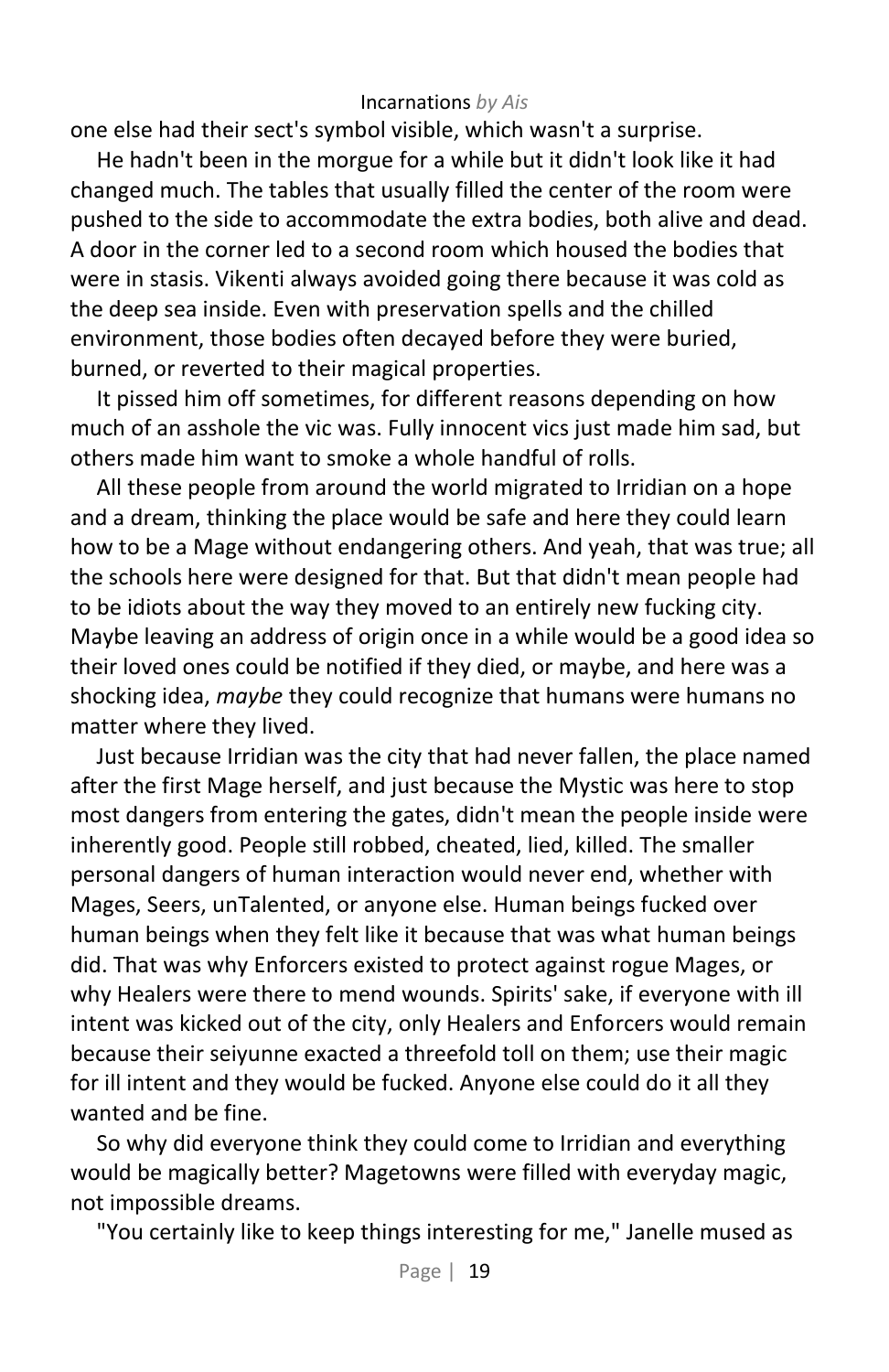she peered beneath the woman's body.

"Thank fucking Irridia," Vikenti growled under his breath and shoved himself away from the wall. "You people done, finally? Someone going to bother talking now? Or are we going to sit here for another hour in silence?"

"So impatient," Janelle commented.

"Tell me about it." Keiran flipped a page in the report. "Finds a way to complain about everything."

"And you're stuck with him."

"Right? With me in Special Crimes Unit we keep being assigned the same cases."

"Entertaining, maybe?" Janelle asked.

"Maybe," Keiran said.

"Sweet Irridia, and now they're gossiping," Vikenti growled.

"Postmortem Examiner Rodres." Besin stepped closer to the bodies. He even raised his hand, as if this were a classroom.

Vikenti scoffed.

"Tell me," Besin continued, "you said before you have not seen a dearth of bodies which have wasted away as their cause of death, but have you seen any at all?"

Janelle shook a roll of dark hair out of her eyes and tilted her head to examine the left ankle of the old man. "As I told you before, call me Janelle. And as I also said before, I have not."

"It seems so unlikely." Besin paced the room, circling the bodies. "What an oddity. Why would there have been no deaths if Ancient D'ria was near?"

"Maybe no one else saw it?" Keiran offered.

"It should have called to them if anyone was in the vicinity, as it did with Special Enforcer Shaw. What were the differences between the bodies?"

Vikenti stared at Besin. "You're kidding me, right? Do you not have eyes to see the bodies in front of you?"

"No, no, no, I mean their surroundings! What was the context?"

"You're getting awfully bent out of shape over this, kid."

"Of course I am! You all should be, too. This is very alarming!"

"Yeah, and none of us get why. Something about some dead language that allegedly seduces other people and blah blah. You know that's all such ancient history that none of us believe you, right?"

*"I* believe him," Keiran muttered.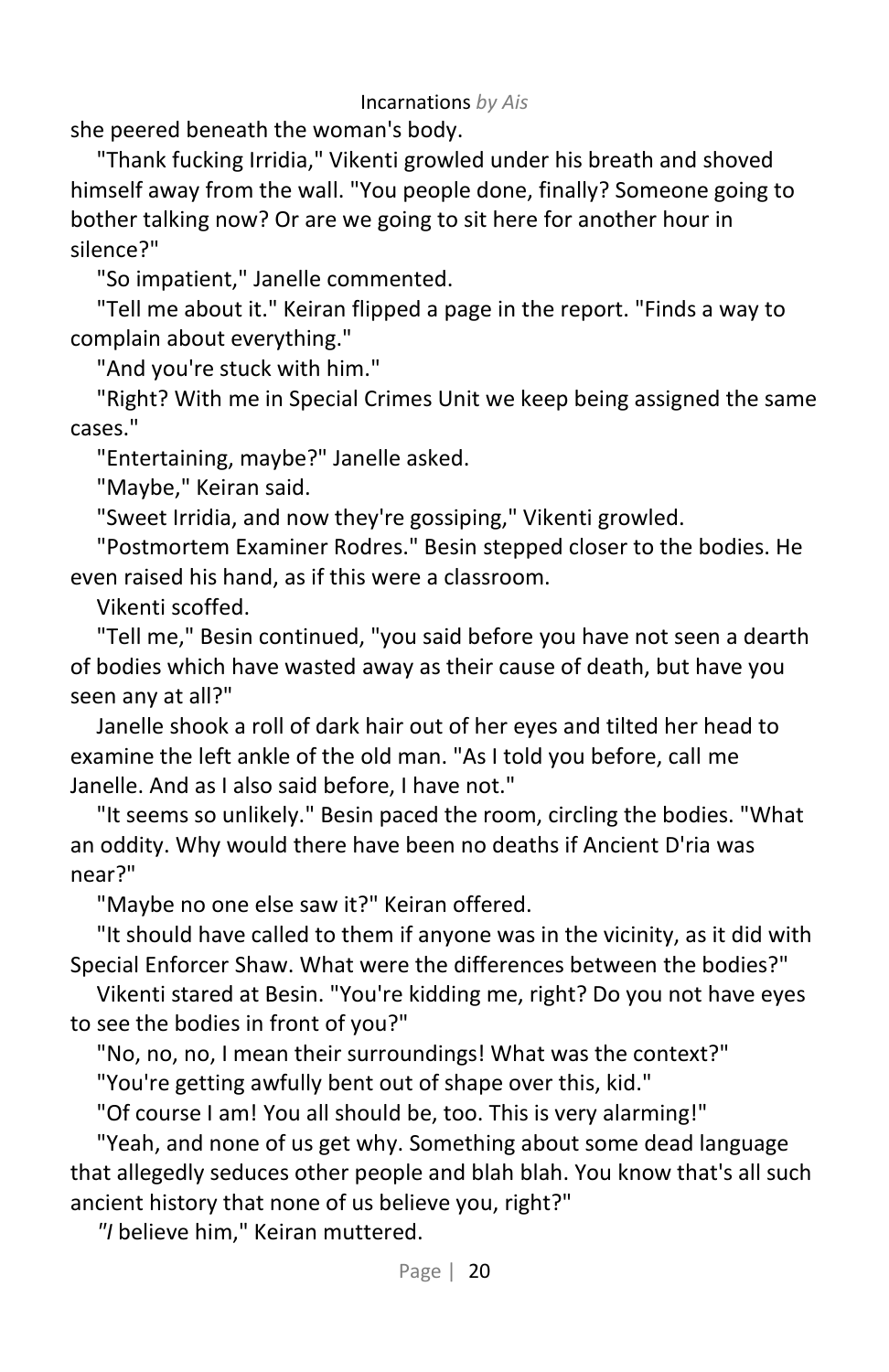"I have formed no opinion." Janelle sighed from her crouch, her elbows resting on her knees. The clothing and hair of the bodies floated gently in an unseen wind; as if they were immersed in water. They looked pleasant and calm; the relaxed visage of a gentle dreamer. "I certainly wish I could touch them, though. It would help a lot."

"What exactly happened to the first victim? It does not specify in this report." The voice was smooth, quiet.

"Oh, look. Corrin lives. By the way—who are you, again?"

Corrin ignored Vikenti and stood. Leh walked over to Janelle and handed her the ream of paperwork from the bodies. Janelle flashed a thankful smile and placed it on the floor. The sandy color of the parchment nearly washed out against the white floor. Janelle stayed crouched and thoughtful, her dark hair twisted back at the nape of her neck.

"The first victim was found near the waterline by a child from Teduria. According to the kid's account, she was out playing when she noticed something dark. She went to investigate and found the body, but because she was a child she didn't understand what was happening. She thought the victim was asleep, ignored the 'colorful bubble,' as she called it, and tried to shake the woman's shoulder. She said as soon as she touched the bubble, 'something scary happened' and the body disintegrated. All that was left was black ash that blew away in the wind."

"And this child didn't mention any time lapses?" Besin pressed, moving next to Corrin. "No one else did?"

Janelle shook her head. "No, no time lapses, nothing. The child reported this to her parents but of course there was no evidence that it had occurred, and the town is largely unTalented. I've heard they've had a strong suspicion of Talented the past decade or so, something to do with Charlatans. I didn't get much information on that. What relates to our bodies is that because of those reasons and because it's in Degrena's outer district, we didn't hear of this at first and we don't know that woman's identity. When Votav was found by Ystis Gulf, as far as we knew that was the first of its kind."

"Why did no one breach the protective layer in that case?" Corrin asked. "If you had no knowledge that it would be problematic to have done so, how is it that this body was not touched?"

"We might have, except we were lucky in that case." Janelle's lips twisted wryly. "The Empath Traveling Division happened to be out in that area searching for Mages—"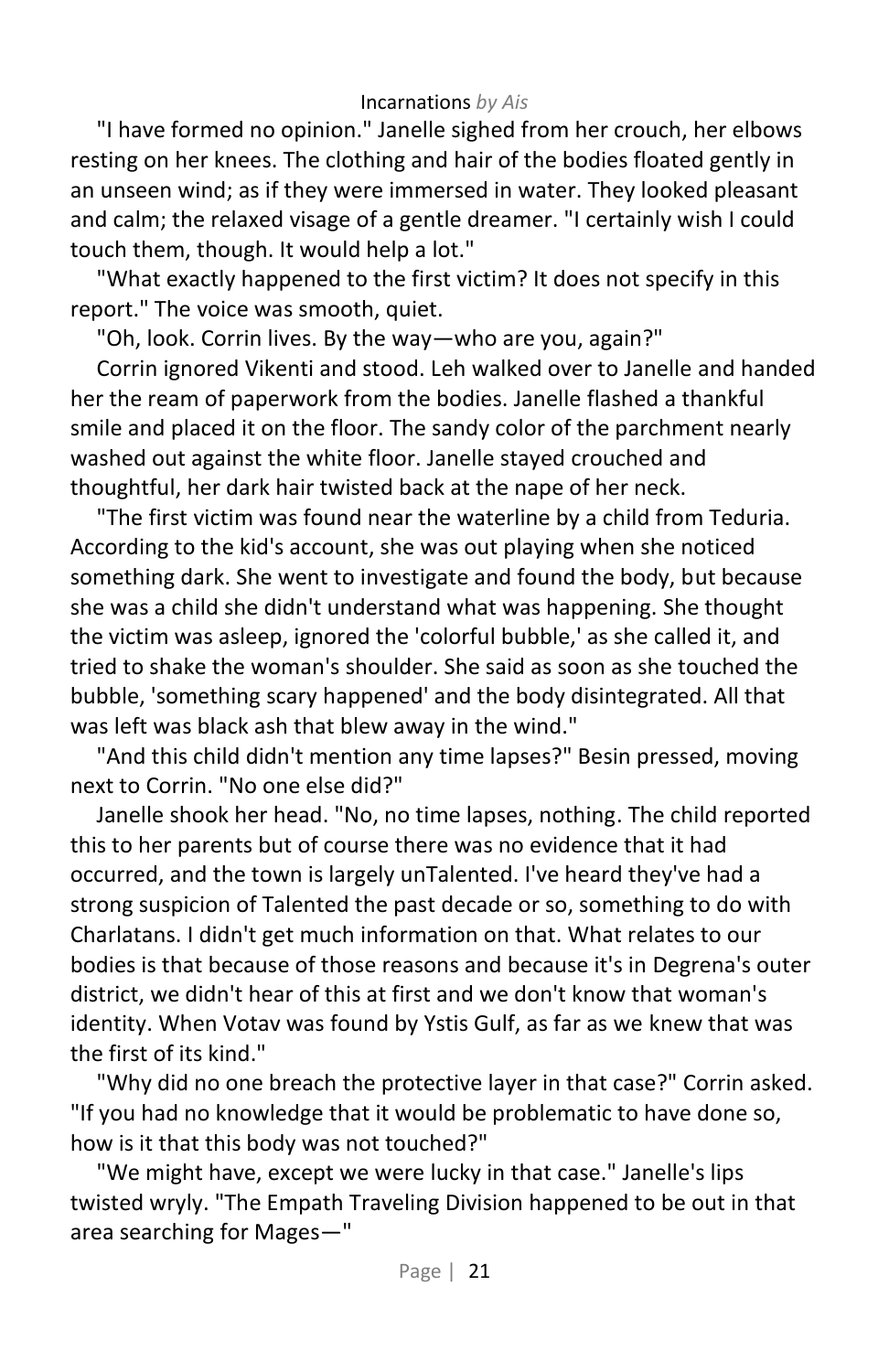"Was it Carina?" Besin asked.

"What?" Janelle blinked at him.

"Carina Arenth, was she there?"

"Oh, yes. She was the one who first brought it to my attention."

Besin nodded and waved for Janelle to continue.

"As I was saying, the Empaths learned of it when the local uTs told them about a body they had just discovered. They said it was Votav, who had been ill with a contagious disease for a long time so he'd been quarantined on the edge of the village. One of the fishermen found him and, believing the bubble to be dangerous, did not touch him. When the Empaths viewed the body, they recognized that some sort of magic was involved, although they couldn't initially identify the specific seiyunne, so they called in the crime scene techs."

Keiran raised her hand idly. "Present."

"Since the situation potentially involved volatile magic in an unTalented zone, I went out as well," Janelle said. "When I viewed the body, I noted the odd protective layer and chose not to touch it until I could research what it was. I noticed that the body did not appear to be deteriorating the way I would have expected as time passed, so it gave me the opportunity to take my time with research."

"Did you Conjure the body back to Irridian?" Corrin asked.

"Yes, Atos did. I worried at first that it might affect the body or that layer, but to go by foot back to Irridian would've taken far too long and exposed it to too many contaminants. Luckily the Conjuring didn't affect it. That's the only magic I've dared use on it, though, aside from the typical levitation and preservation, but I took great care to leave a layer of empty space between my spells and the field on the bodies. I'm worried about triggering latent instability."

"Did any investigator begin researching during that time?" Besin asked. "Perhaps interviewed the witnesses?"

"No," Vikenti said. "Not yet. The P.E. first has to identify cause of death before we assign an investigator. If it's natural causes, no point in wasting time on it. Especially on a uT outside of Irridian."

"Correct." Janelle pushed herself to a stand and circled the bodies to pause near the young woman. The dead girl wore a yellow sun dress and her light brown hair was pulled back in two small braids on either side of her head, holding back the top of her hair while letting the lower part float free. Her hands rested on her stomach, folded one over the other as if she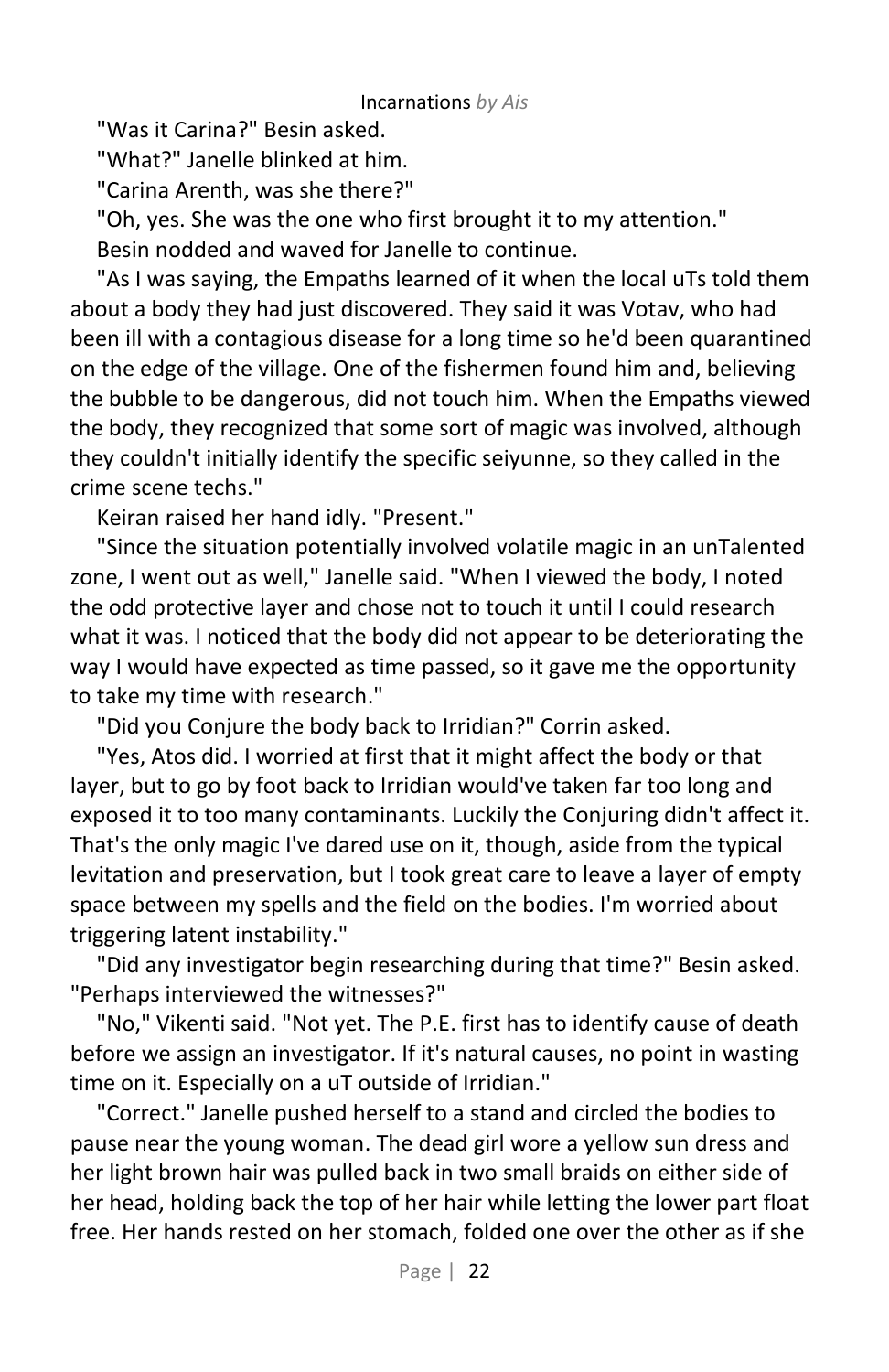had lain down for a nap in the sun and had not yet woken up.

She looked so peaceful it was hard to imagine that she was dead, let alone potentially murdered.

"Before I had identified anything, we learned of another body four days later. This time it was Micha from Salasia." Janelle gestured to the young woman. "She was found dead outside the family vacation home, with the same protective layering as Votav. Micha was the first victim we can verify was not unTalented; she was a young Provenier who had recently connected with seitai and was planning to move to Irridian to start academy next semester. The local Enforcers found the body and, noting the oddity of it, sylphed us before touching it to see if we knew of any patterns or if we wanted to check it out. We had Atos bring Micha here without breaching the barrier. That was a week and a half ago. Then, of course, earlier this evening Osin was found."

Janelle gestured to the body that Keiran and Vikenti had recovered.

"What do we know of Osin?" Besin asked.

"Osin Malaiwa, twenty-five years old; born in Degrena, raised in Selin. He was an Enthraller—"

"An Enchanter," Corrin murmured. "Interesting."

Vikenti nodded and continued. "Well known around town; bit of a flirt, mostly a loser. Got in trouble with the local law a lot; stole from others, Enthralled them to do it. Pissed a lot of people off. Owed a lot of people money. Hurt a lot of people, even as recent as earlier that day."

"How do you know?" Besin asked. "You couldn't possibly have had time to interview between when I met with you in the woods and now."

"I sylphed Degrena before coming down here to get more context. They said he'd Enthralled a woman hours before he died. Made her give him all her money even though she needed it for the Healers to save her son, and he knew it. That's how he marked her in the first place, they said; saw the money she'd been hoarding until she could pay, figured he'd get a nice payday out of it. He got her with the kid on the way to the Healers. I got info her kid took a turn for the worse. May not make it now."

Expressions tightened around the room.

"Is it possible that woman wanted revenge?" Corrin asked.

Janelle straightened, letting out a long, low breath. "Honestly, I might have thought that, if he'd died differently. But in this case, this MO matching the other vics means there's some sort of connection between them that we aren't seeing yet, and that might be what got him killed."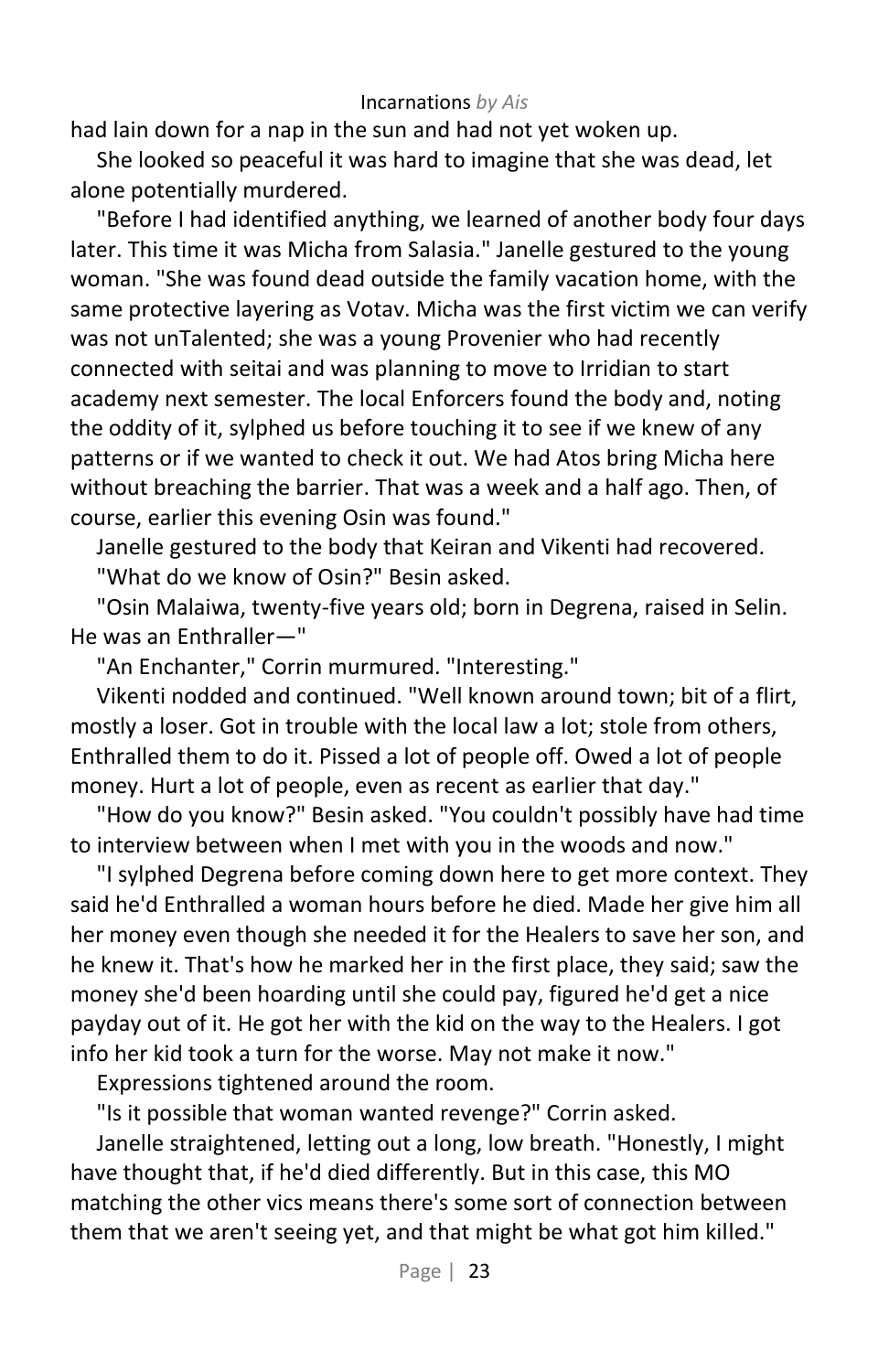"The tally is one unTalented, one untrained Provenier, one unknown, and an adept Enthraller?" Besin looked at the others. "What are their similarities?"

"Geography, primarily." Keiran said. "They were all found on Halania."

"Can we be certain this hasn't occurred on the other continents?" Corrin asked. "The other continents do not have as strong of a Mage community. Isn't it possible that the unTalented have not known to contact us or chose not to? And what of the Wildlanders on Vedura Li—do you have contact with them? Or the Seers on Ameset?"

Vikenti barked out a laugh. "You're out of your damn mind if you think anyone will ask the Seers. No one's about to start another world war."

"We have limited contact with the Wilders," Keiran answered. "And you're right that the unTalented population could simply not know to tell us if something happened or could specifically choose not to. So, we're operating on the assumption that these are all the bodies there are, while knowing they're just the bodies we have."

"We sylphed the other Mage departments; told them to watch for something similar," Vikenti added. "Tell us if they found anything."

"And I've done the same with the other P.E.s," Janelle said.

"So, the first body was found in Teduria. Following that, the bodies were located in Selin, then Salasia, and finally Byrraine. Isn't that odd?" The others glanced at Besin at his question, so he continued, a finger ticking against his lips. "That means the killer started south, went north to Byrraine, and then straight south through Salasia and Selin. But Teduria is nearly as south as Selin. Why not stay south first, do Teduria then Selin, and then go up? Or any other order?"

"That's assuming they're physically traveling."

Besin looked curiously at Keiran. "They aren't?"

Her lips edged to the side in thought. "That's another oddity about all this. Other than the possible matched sig I had at Osin's scene, I so far haven't seen indication of anyone else being present. Yet."

"What do you mean?" Corrin asked, intrigued.

Keiran screwed up her face. "Well. *Normally,* it's easier. I can find footprints, broken branches, hairs, blood, a magical signature, *something* left behind. Normally that would give me something to go off. But with these scenes, the only evidence I've been finding so far is that of the people who found the bodies and reported it."

"Is it possible their presence unintentionally covered that of the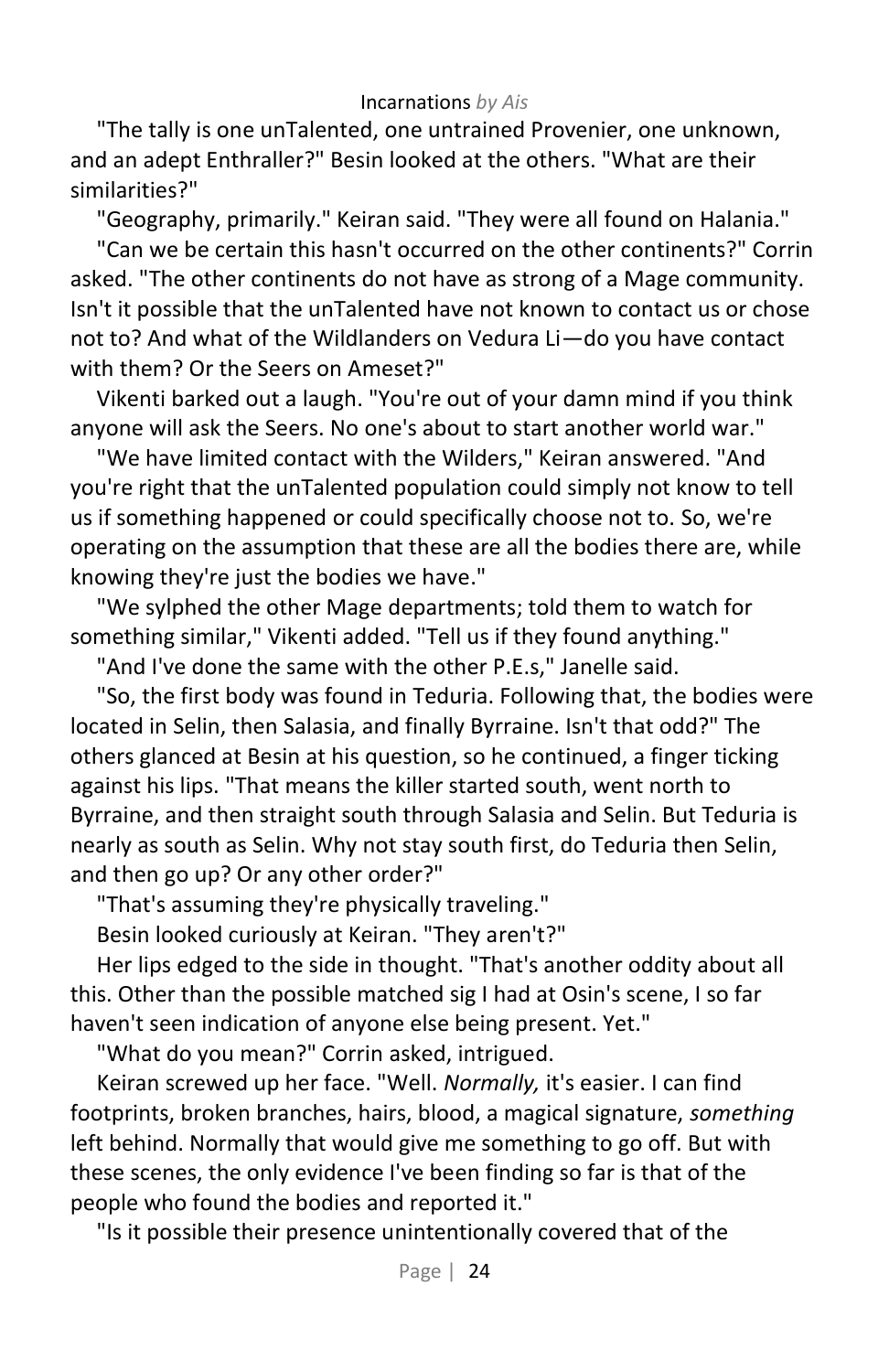killer's?" Corrin asked. "Perhaps stepping over another footprint, and thereby erasing the previous indentations?"

"Possible," Keiran said, "but not likely. You'd have to do that sort of thing very much on purpose to totally erase someone else's presence. And even then, I could usually find some clues."

"So, what does that mean?" Besin asked.

"Nothing yet." Keiran shrugged with one shoulder and swung her hair over her back. "Just another oddity on an odd case."

"But how is it possible to have no indication of anyone else present in any of these crime scenes if this seems to clearly be a case of serial killing?" Besin asked.

"Wouldn't be the first time we had a crime spree with what looks like no solid evidence at first." Vikenti pulled out his estes roll and tapped it against his wrist as if to release ash, even though it wasn't lit. Force of habit.

Janelle and Keiran gave him a knowing look.

"What sort of crime sprees?" Besin asked.

Vikenti scrunched up his face. "I've had some annoying ones. Usually Conjurers are involved."

"And the lack of footprints?" Besin pressed. "How does that equate, as a Conjurer would still need to stand somewhere even if he Conjured himself over there?"

"Not necessarily." Vikenti rolled his tongue along the rough bottom of the estes roll.

Janelle and Keiran exchanged a grin that turned into a low-grade chuckle.

Vikenti glowered at them.

"What?" Besin asked but Vikenti waved him away.

"Forget it. I'm not telling you that whole story right now." Besin continued to stare interestedly at him, though, and Vikenti felt a flash of impatience. "All you need to know is, this guy could jump from the top of a set of stairs, have his Conjurer boyfriend send him over to another location for a brief second, use his momentum to steal some item, and let the lack of permanence yank him back in time before he landed. He'd be there and gone in seconds, leave no evidence at the scene, and because his boyfriend never used his magic on scene there was no sig to match. And since he used such a little amount of magic in the first place, it hardly registered above typical spell usage, and since he was in his own home, no one would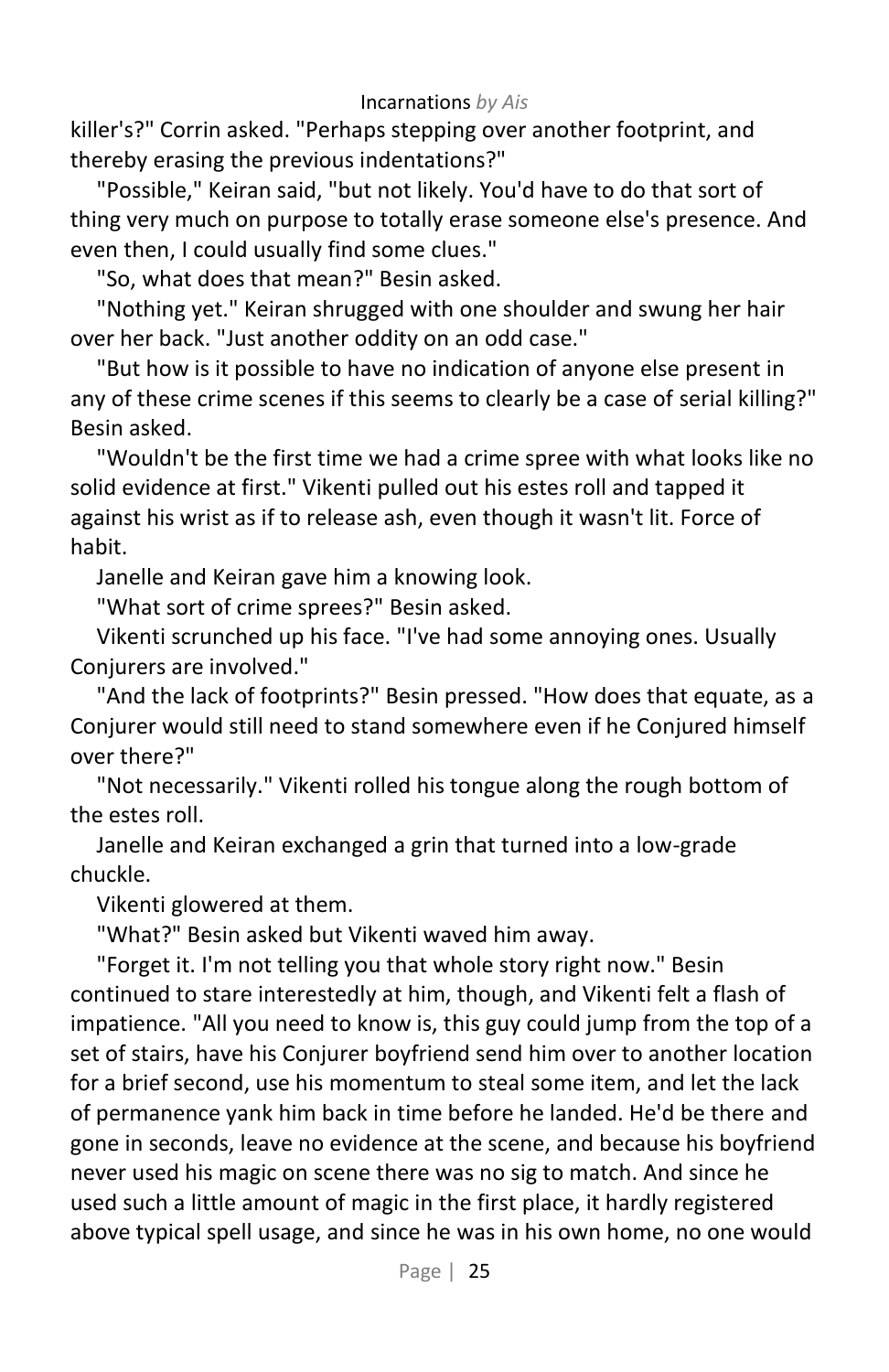think twice to see his seikelle littering the place anyway."

"Then how was he caught?"

Janelle and Keiran burst out laughing.

Vikenti sent them a side-eyed glower. "He was caught in the middle—" Their laughter increased.

"Oh for fuck's sake, grow up!" he snapped at them. He glared at Besin. "He just was, okay? I'm not getting into it. Look it up yourself."

Besin was perplexed. "But how would I...?"

"Anyway, all I'm saying is here's to hoping we aren't seeing shit like that again here. If the way they're killing them is a similar style of precision Conjuring, it'll be a pain in the ass to solve."

Keiran wiped the tears from her eyes but couldn't quite stop the grin. "Finding out the cause of death will help determine the likelihood of that. I'd be able to notice downward momentum in a killing stroke if one ends up existing that we can't see right now."

Vikenti nodded.

Janelle barely stifled another round of snickers.

"Do you think that might help explain the reason for choosing those cities in that particular pattern?" Besin asked.

Vikenti shrugged. "Could. Assuming the people who died were not specifically sought out as individuals."

"Your thought is that it wasn't targeted?" Corrin asked.

"Well, targeted for what?" Vikenti patted his chest to make sure the rest of his estes rolls were still there. It was an absentminded habit he couldn't break, even in situations when he couldn't smoke. "There are different kinds of killers. Some have it out for a specific person, some don't. Say I'm the killer, and I want to kill Janelle and not anyone else. I'd have to find my way across the world to where she is."

"Be still my heart." Janelle placed her hand on her chest.

Vikenti made a face at her. "Shut up." He focused on Corrin again. "Or, I could decide I hate Healers and want to kill any Healer, and Janelle just happens to be the first Healer I see. Or could be I wanted to kill a Mage, any Mage, and Janelle happened to be the only Mage in range. Or I could just want to kill anyone and, again, Janelle happened to be my choice. Or maybe I decided she was the best choice and I still sought her out, but not because she was Janelle; simply because she was the perfect Healer or Mage or whatever for my plans."

"In this hypothetical, I hope, scenario," Janelle drawled, "I'd like to know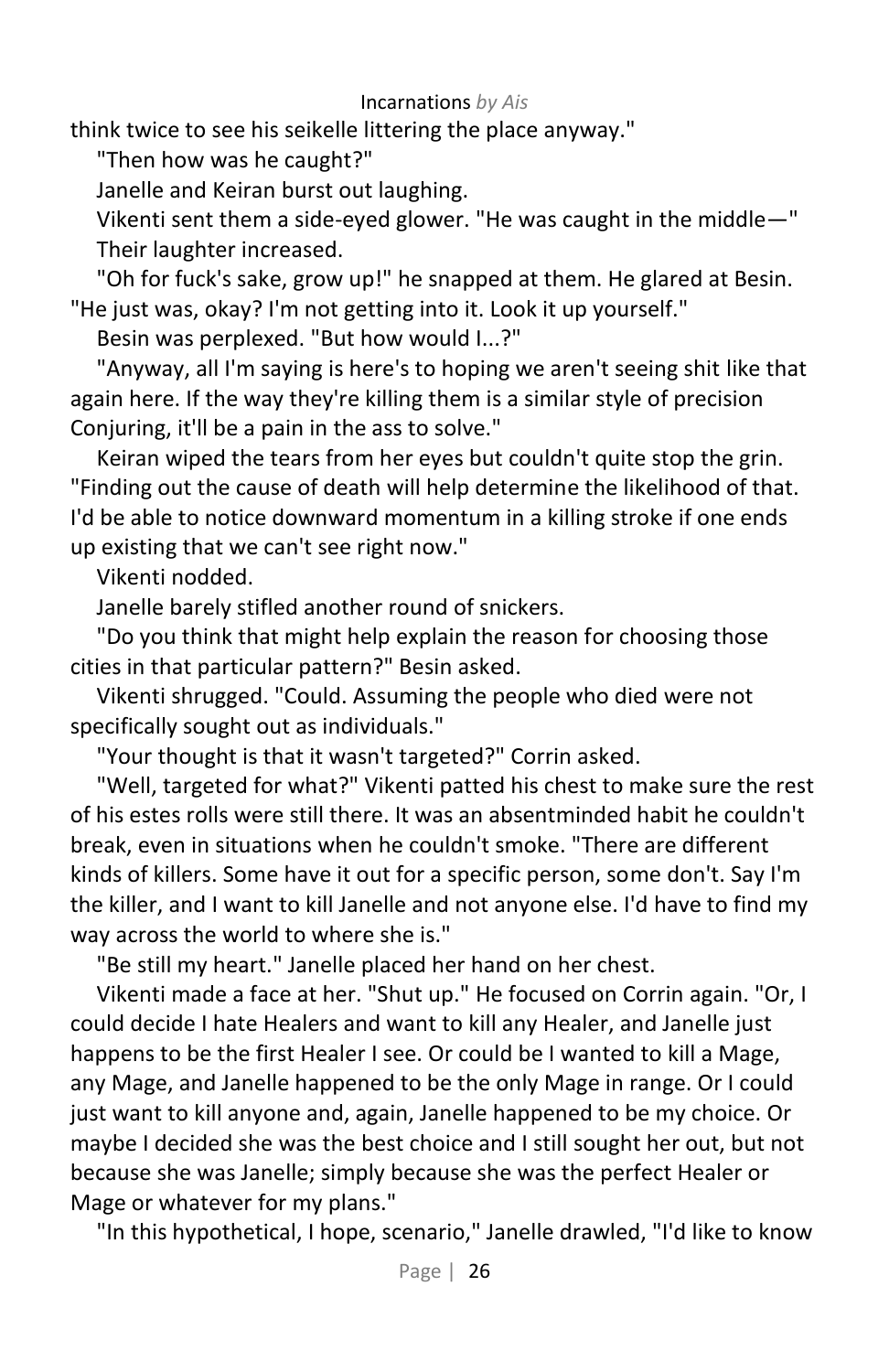what I did to deserve such devoted focus of your homicidal rage."

"Oh, that's easy. Your crime was being a pain in my ass."

Janelle laughed.

Belatedly, Vikenti realized he was lucky Harper wasn't around. He would have handed the Conjurer a line that would've been *way* too easy to run with, there.

He scowled at Janelle as if it were her fault and turned back to Corrin, who was still listening patiently. "Anyway, there's also other variations. It's hard to know why these four were killed and not others, until we can figure out the motive. Either way, maybe as a killer I have an order in my mind, like I'm first going to do a Healer, any Healer, and then an Illusionist; or maybe that I want to kill Janelle and then Arenth and then Keiran. Maybe I have a method to my madness like that, maybe I don't. But if Byrraine or Votav or any of these pieces were of specific interest for the killer, that could be another explanation for why it jumps around geographically."

"There *is* a progression in the bodies in that regard, to an extent," Janelle said. "We don't know the age or, really, anything about the first woman. But our best guess is she was likely unTalented. Next vic was an old, unTalented man who would have posed little threat. Then a young woman who was an untrained Mage. Even though she had access to seiyunne, she couldn't control anything. She would be nearly as unthreatening of a Mage as could be found. Then there's Osin, a fit young man who was an adept Mage. He was the greatest threat of any of them, physically and magically."

"That's an alarming escalation when you put it like that," Besin said.

Janelle nodded gravely. She stood, pulling her Healer robe straight in the movement. "Getting back to the original question, the last point of interest is that Osin was the only one found in the woods. The rest of them were found in the open."

Keiran added, "I didn't see anything initially indicative of the cause of death or even any sort of violent attack at the crime scenes I visited, other than I did notice a similar circular compression of the ground. But I can't verify they are the same because the environments were too different. The other similarity, for what it's worth, is that all of them were in sight of water. Some of them were on the shore or near water, and Osin was the farthest away but still well in sight of the Gulf of the Night."

"Woods," Besin muttered at the same time Corrin murmured, "Water..." Vikenti eyed the two of them. "That mean something to you nerds?"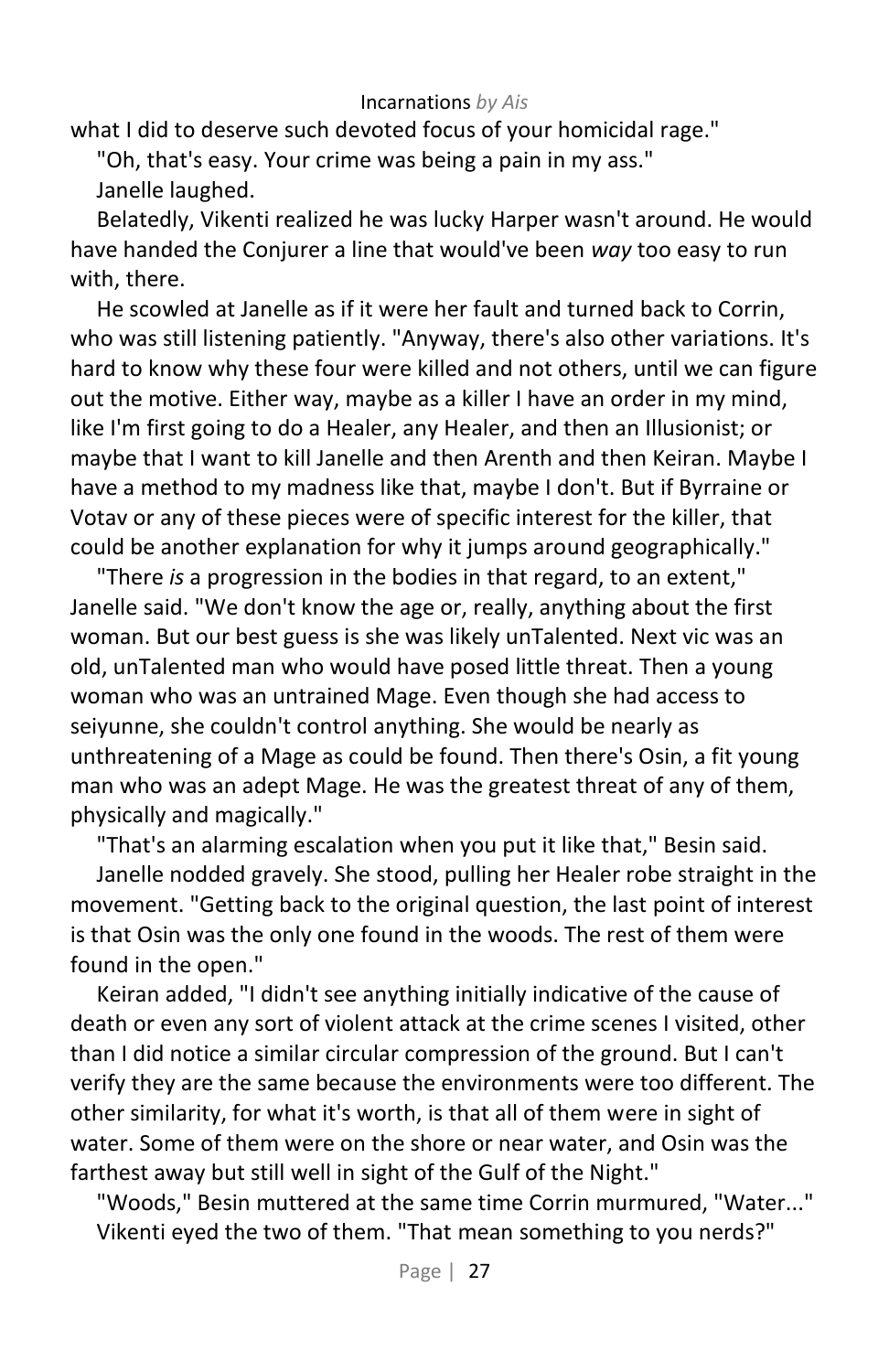"The water, no. Woods... possibly." Besin rubbed his chin. "I will retire to the library."

"Now?" Keiran asked in surprise. "It's the middle of the night."

"Yes, yes." Besin looked around distractedly. "Where did I place my bag? I must bring it with me."

"Wait."

At Corrin's voice, Besin looked over curiously. "Yes?"

"What did Special Enforcer Shaw mean earlier, when he referenced a dead language?"

"Sweet Irridia," Vikenti grumbled, and scrubbed at his face. Why was he always stuck with the nut bags, and the nut bags' lesser evil twins: the wonderers?

"Oh yes, that," Besin was saying. "I believe Osin has a connection of some sort to the Alurri. Or, at least their language."

Corrin's eyebrows shot up. "You do?"

"See? It's insane."

"Special Enforcer Shaw," Besin chastised, "I challenge you to explain why, precisely, it is that the resurrection of our dead brethren and their well-documented, sentient language should be such an unbelievable event to you, in a world that is filled with unbelievable occurrences? Not the least of which being those bodies right there. None of this has been seen for thousands of years, but why should they not be seen now?"

Vikenti stared at Besin. "Is this—" He looked around at the others and pointed at Besin. "Is he asking me a serious question right now, or is he joking? I can't tell when he answers his own question *within* the question."

Besin sighed heavily. "I feel sorry for your lack of imagination. It must be very difficult living your life in such a way." He patted Vikenti on the shoulder awkwardly.

Janelle snorted out a laugh, tried to stop it at Vikenti's glare, then laughed more loudly when Keiran couldn't help joining in.

Vikenti's hackles rose. He slapped Besin's hand away. "Listen, kid. Don't do your condescending bullshit to me. I'm not in the business of academic imagination; I'm in the business of following leads. If you can get me a good lead with *some* form of proof, I'll follow you down your insane trail. But fact of the matter is, you have yet to say how some dead language killed those people, or have even a single shred of evidence of the Alurri being alive aside from their language showing up. You have a theory about it enthralling me, okay. Fine. I know *something* happened there, just not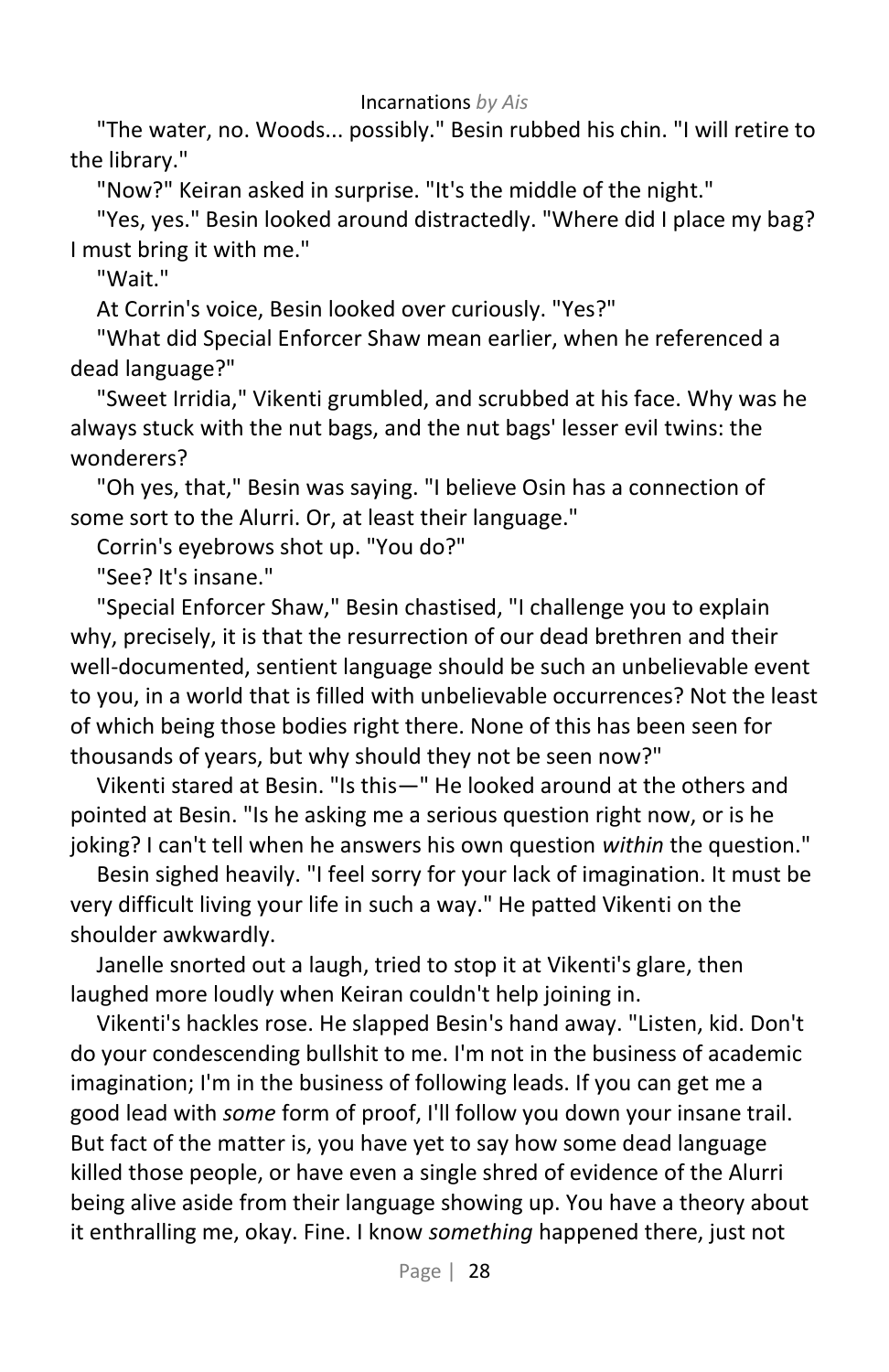yet what. But those dead fucking bodies right there didn't kill themselves, far as we know, and you yourself said it doesn't match the expected manner of death for Ancient D'ria being the culprit. So, stop with the legends for the moment and get us a lead that's in the *present*, not thousands of years in the past."

Besin's lips pursed as he eyed Vikenti. "Fair enough. I can search for such proof at the library."

"That reminds me," Keiran said, "you said you'd tell us how you captured the language?"

"Oh." Besin absently patted his pocket, possibly reassuring himself the parchment was there the same way Vikenti did his rolls. "That's simple. First, I've placed dual containment and constriction spells on a special type of paper which has necessary and inherent magical properties that it has acquired from its specially curated environment. Then I create a magical vacuum within the inveiglement calamus which naturally attracts Ancient D'ria in the entirety of its form. The language is drawn into the vacuum but is caught and compressed by the spells on the parchment, thus removing it as a danger to the world at large by imprisoning it within the paper. I hate to remand the language that way, but we have yet to find a solution that is safe for everyone involved that does not include containing it to the page."

"Interesting," Janelle mused, watching him thoughtfully. "Do you think something like that could work on this protective layer? Get it out of the way so I can work on the bodies themselves?"

Besin frowned at the bodies. "I wouldn't dare risk it. I created this method for Ancient D'ria through trial, error, and a strong knowledge base provided to me by my mentor who taught me the language. I couldn't say if it would work on any other form of magic and would fear something calamitous might happen if I tried."

"It's possible there is a different connection to the past," Corrin said. "Head Librarian Arenth, I would like to accompany you to the library. You have a section devoted to ancient medicine, do you not?"

"Of course. We have an entire wing dedicated to archaic and ancient everything. Why, we even have a room dedicated solely to Arrindell, and another for Incarnations—"

Vikenti groaned and Keiran smacked him on the arm.

"This is why I can't stand that freak friend of yours," he growled under his breath to her.

"Shut it," she hissed.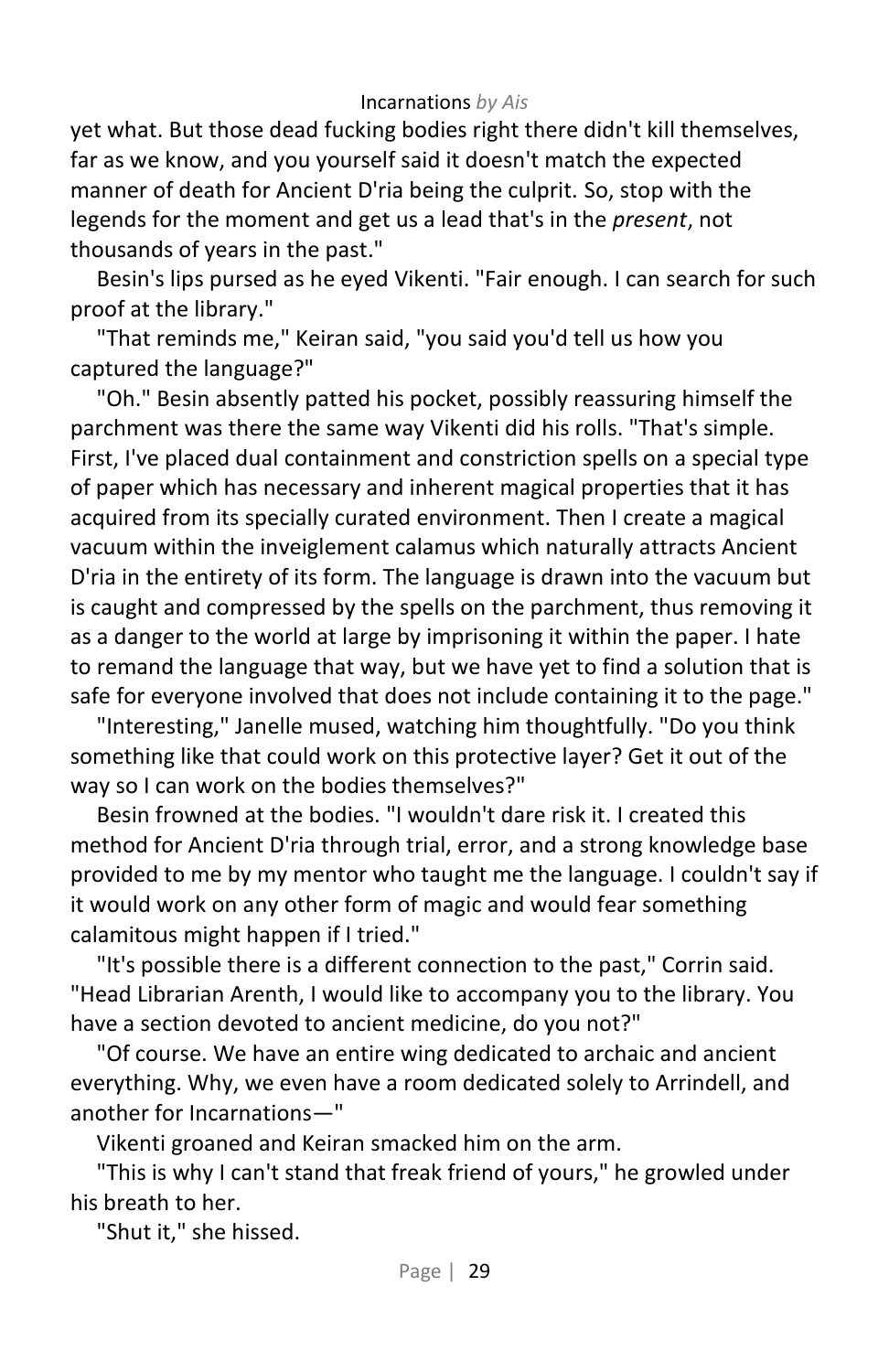"Why would you like information on ancient medicine?" Besin continued curiously, ignoring the others.

"I wonder about the water connection. There are mundane possibilities for its location, such as a potential mode of transportation for the culprit if they are not a Conjurer, but I would like to approach the question from a different angle. Could their deaths be related to an ancient contagion I recall reading about, that has somehow remained in the water all this time unbeknownst to us?"

"Even though those water sources were nowhere near each other?"

Corrin nodded. "I recall reading about a contagion that could spread through the water via animals and did not harm any but humans. I do not recall how long it could live out of water but even without that, it is always possible that somebody independently poisoned the areas."

"A Conjurer," Vikenti said, brightening. *Finally*, something that wasn't bat shit insane. Still very sketchy with a lot of holes, but at this point a maniacal Conjurer hopping around dropping poison into water supplies, maybe even Jaded-Dragoning it like the other guy, was a better option than a soul-sucking language and/or extinct Mage sect that mysteriously appeared and popped a magic shell around bodies nowhere near each other with no immediately discernible connections.

"Interesting theory. Going to the library would get you more information to strengthen it?"

Corrin shrugged at Vikenti. "Theoretically, although I have to verify I'm remembering it correctly. I learned of this long ago so my memory is vague. Head Librar—"

"Besin," Besin said.

"Besin," Corrin amended, strangely grudgingly. Vikenti did not understand where IEHQ found these bizarre ass people. "Is it alright with you if I accompany you?"

Besin smiled broadly. "Of course! I would love the company! I must do more research, myself. Special Enforcer Shaw is correct that my theory about the Alurri is severely flawed at the moment. Particularly since the more I ruminate, the more I feel there is evidence solely in support of Ancient D'ria being in existence, but as a sentient language such an event does not require that the Alurri were resurrected in addition. I don't believe Ancient D'ria is responsible for those deaths, per se, but at the same time I feel it must be connected. I should like to study this further."

Corrin smiled. "Good. I should like to hear more about this language, as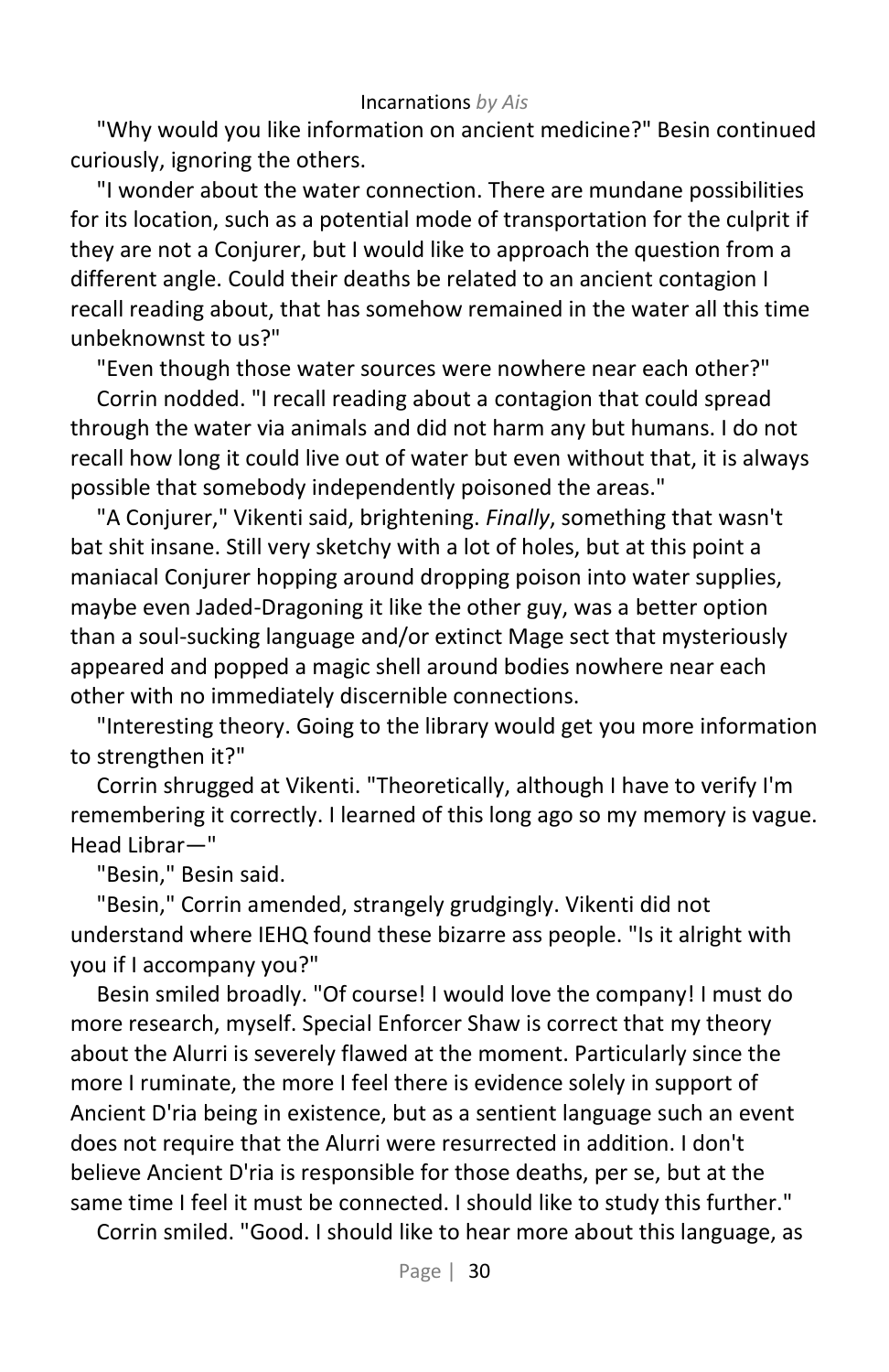well. I know very little."

Besin slumped in disappointment. "If you had read my book, Aftermath of a Cata—"

"Nobody's read your damn book, you damn nerd!" Vikenti burst out. "Get out of here, for Irridia's sake! I can't handle this anymore."

Janelle chuckled and dusted off her pants. "I'll lead you out. No one can pass through the morgue unaccompanied unless they're an Enforcer."

"Thank you," Corrin said politely.

"Vika, Keir. Will you be here when I get back?"

"I might return to my desk." Keiran played with her braid, brushing the tips of her hair across her lips. "I need to double check something."

"I'll be here," Vikenti said decisively, and sat down to prove his point. "Right. Keir, want to come with us, then?"

Keiran nodded and gathered some paperwork. Besin grabbed his bag and Corrin was already ahead of them both, trailing directly behind Janelle as they left the room. The doorway shimmered briefly with protective magic as they passed through and, being used to it, Vikenti ignored the splash of color in his peripheral vision. There had been a time when he had felt wonder at the beauty of magic laid bare before his eyes, back when seirene was new to him. Now he hardly saw the beauty in the color of nature, let alone any seiyunne.

As if she were a Seer or possibly an Enthraller, Janelle seemed to be in line with his mood. He overheard her speaking softly to the group as the door began to close.

"Don't judge Vikenti too harshly. He used to be friendlier, before Children's Day."

The door shut on any other words she may have said, and he was thankful for it. Left alone in a room of bodies that seemed suspended in the moments before their own death, he felt more at home here than he had among the truly living.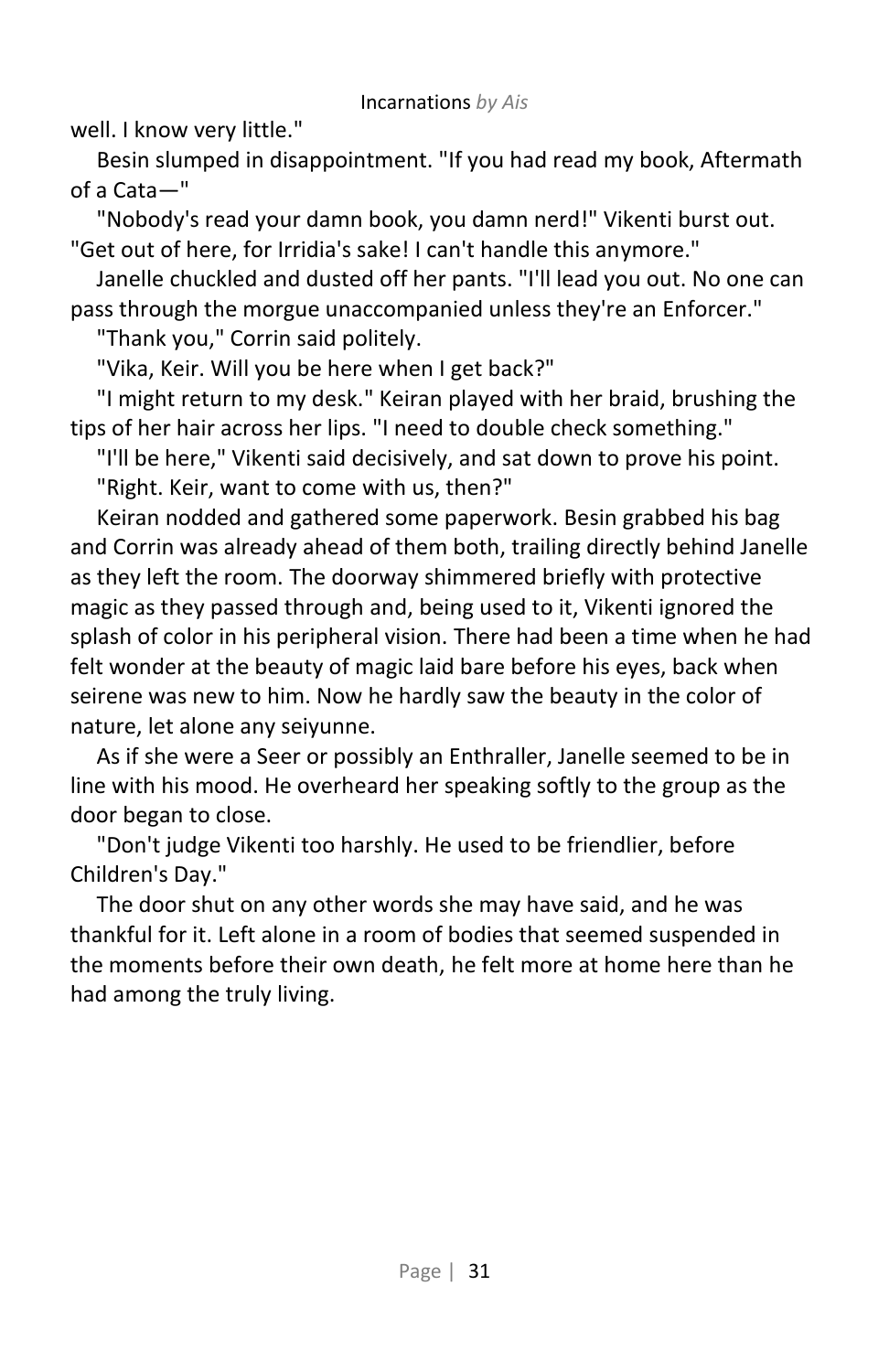3

"You sure that's it?"

Hunter's eyes remained trained on the building. "Yes."

Cypress hummed doubtfully and snapped off a piece of jerky. The building across the street was massively disappointing. Fucking Watchdogs acted like they were better than everyone else, snapping people up left and right for bullshit reasons, and here was their headquarters, looking like shit. No windows, one story, right on a busy ass street. People passed the place by like it was a library, no idea how deep that thing ran into the ground.

Nothing about it was impressive other than how much it sucked.

The apartment they'd broken into for this view of their mark was pretty shitty. Even with the window closed, he could hear things filtering through the glass. The drone of humanity wasting their time talking about shit no one cared about, hoping someone listening would think their life mattered.

News flash: it didn't.

Or maybe they talked so much to distract themselves from how hot Irridian was. The already obnoxious humid summer felt ten times worse inside the ultimate Magetown, leaking its way even into their closed room. His sweaty skin stuck to every surface, from his clothing to the floor. He kept smacking the back of his neck thinking a bug was on him when it was just his sweat rolling down instead.

"Stop doing that."

Cypress made a face at his twin. "Doing what?"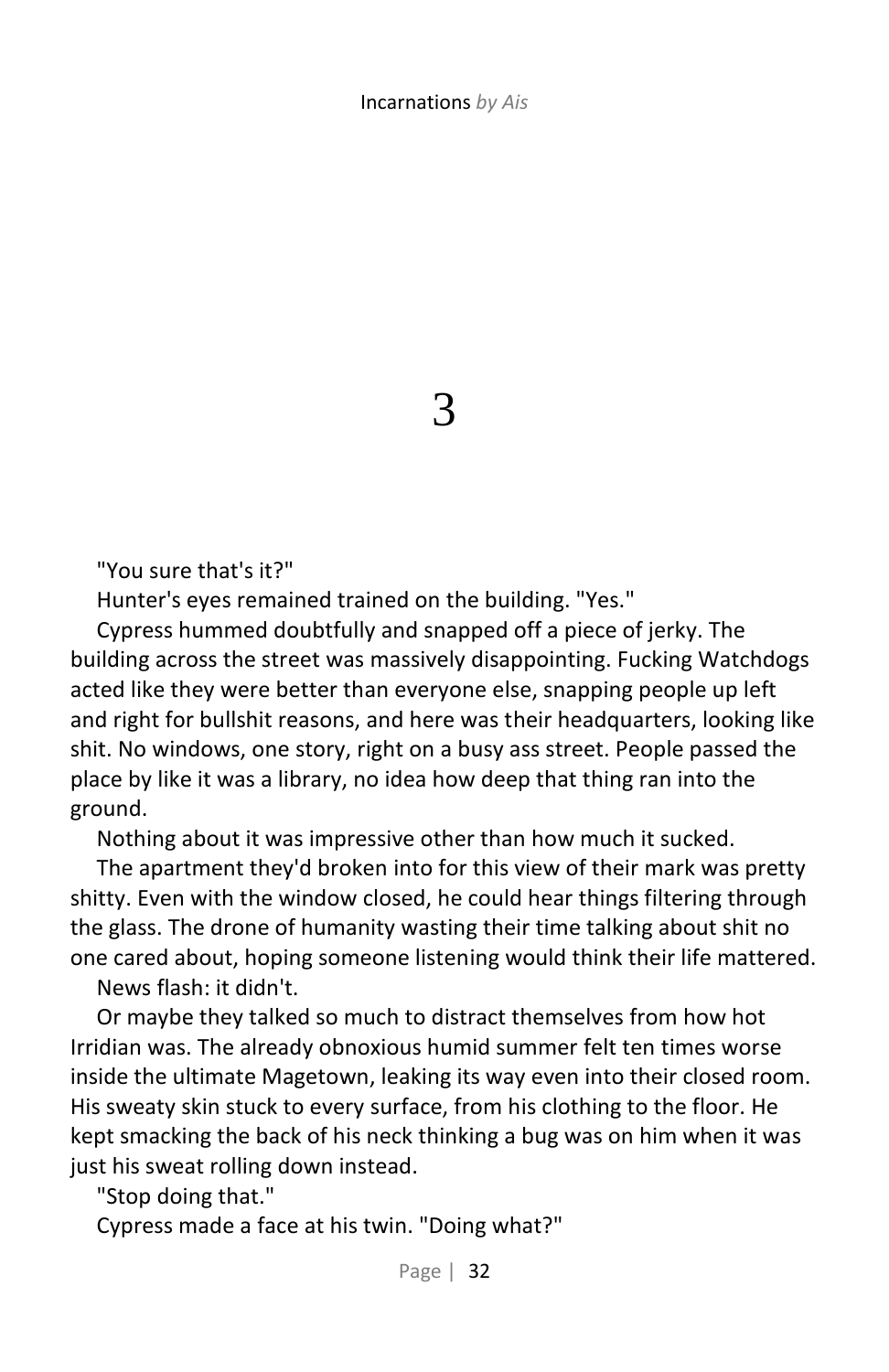"Being such a child."

"How the fuck am I being—"

"I can hear your angry chewing from here, and every time you smack yourself..." Hunter trailed off, faintly glowing eyes closing. He turned away from the window and pinched the bridge of his nose.

Cypress felt maybe a little bit guilty at that, considering his brother was using Enhanced Senses.

He huffed out a breath instead and pushed himself to a stand. He quickly learned pacing the room did nothing to affect his impatience, though. Whoever normally lived in this tiny ass apartment didn't bother to own much or was too poor to buy much. Must not be a Provenier, because they tended to create whatever in yenrre they wanted in their homes. And Conjurers weren't much better; they just grabbed shit from elsewhere in the world and popped it into their living space, assuming they weren't shit at permanence.

Privileged dicks.

Hunter, as a Provenier, might not agree with that assessment.

Cypress glanced back and saw that Hunter had pulled his prototype viewer closer. Little more than a handful of moon stones on a giant mineral block, it was the first thing Hunter had invented. It wasn't nearly as good as the latest version, but it was easiest to set up and Hunter was convinced they had to go low tech on this heist to avoid detection. In the flat top of the block which functioned like a screen, a faint green circle pulsed and stuttered over Irridian Enforcer Headquarters across the street. The circle was supposed to stay solid and even, not jump around like a kid with worms.

"What's with that?" Cypress asked.

Hunter's lips thinned. "Interference."

Cypress perked up.

Hunter narrowed his eyes; as always, hearing his brother's unspoken words. "I can fix it."

*"Can* you?" Cypress didn't bother keeping the smugness from his tone. It was always a good day when he could rub something in Hunter's face. *"I*  think we're gonna have to use the other one."

"The upgraded version is unreliable in Irridian. That's why we're trying the prototype. With the level of magic saturating the air here, its usual weakness should become a strength."

"Yeah, yeah, you said that shit already but clearly it ain't working. We're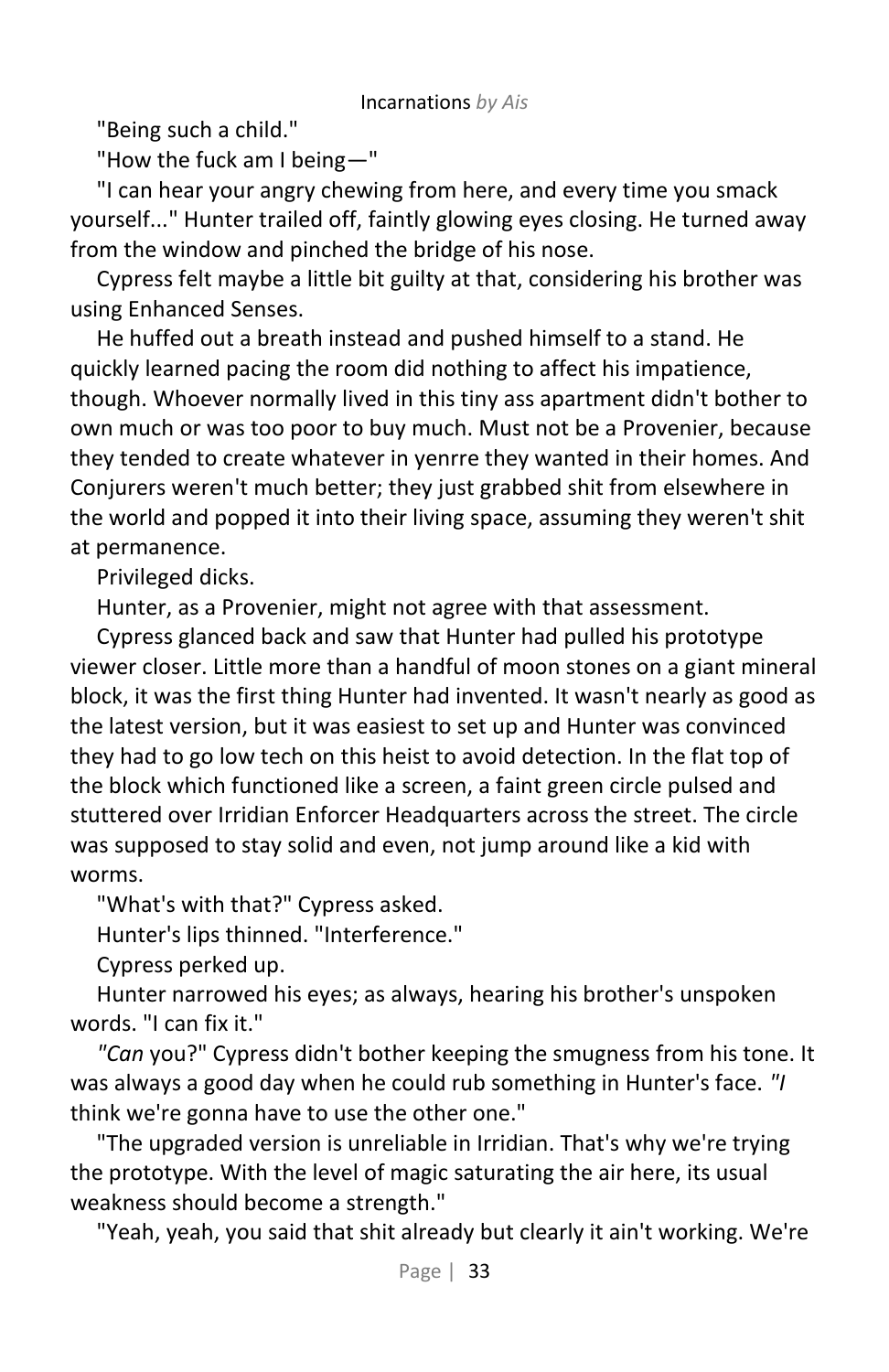definitely gonna have to use the upgrade on go day."

"The whole point we're here is to make *that* version work better. It doesn't make sense to use an unreliable viewer on one of our most dangerous heists, especially when we're stealing a component to make it more reliable. It's counterintuitive and stupid."

*And I don't like it,* were the words that hung petulantly in the air. Hunter always got his panties in a twist when things didn't go his way. Cypress thought it was fun to watch.

"Plan all you fucking want," Cypress said casually, words slightly muffled around another giant bite of jerky, "but whatever you think's most logical don't have a say in reality. You want that shit to work properly? Too bad. It ain't working. If we can't even get the fucking *building* to show on it right, no way you can track me inside."

"I can fix it," Hunter said more firmly.

He picked up the stone and quickly made some movements across the surface with his left fingertips. His right hand and arm was, of course, covered by both an elbow-length black glove and a detached sleeve which was connected to his bicep with a complicated set of straps. Hunter had once told Cypress that the screen responded best to the warmth of bare fingertips, which was why he only used his left hand on it.

Cypress made it a point to not think about Hunter's right arm, because every time he did he had to deal with way too many emotions that made him feel all sorts of things he hated feeling and made him want to do all sorts of things he couldn't do.

Even staying quiet apparently wasn't enough.

Without looking up, Hunter said flatly, "Stop it."

"I didn't—"

"Bullshit you weren't doing anything. You know I don't like it when you give me that look."

Cypress made a face at him. "Excuse me for giving a fuck about my brother."

"We aren't having this argument again," Hunter said evenly and otherwise ignored him.

Cypress didn't bother answering, because it never went anywhere different no matter how many times they had this conversation.

After a few more seconds of Hunter tinkering and Cypress finishing his jerky, Hunter swore vehemently and set the stone on the floor. He stared narrow-eyed and hard at Cypress, who slowly smiled and started toward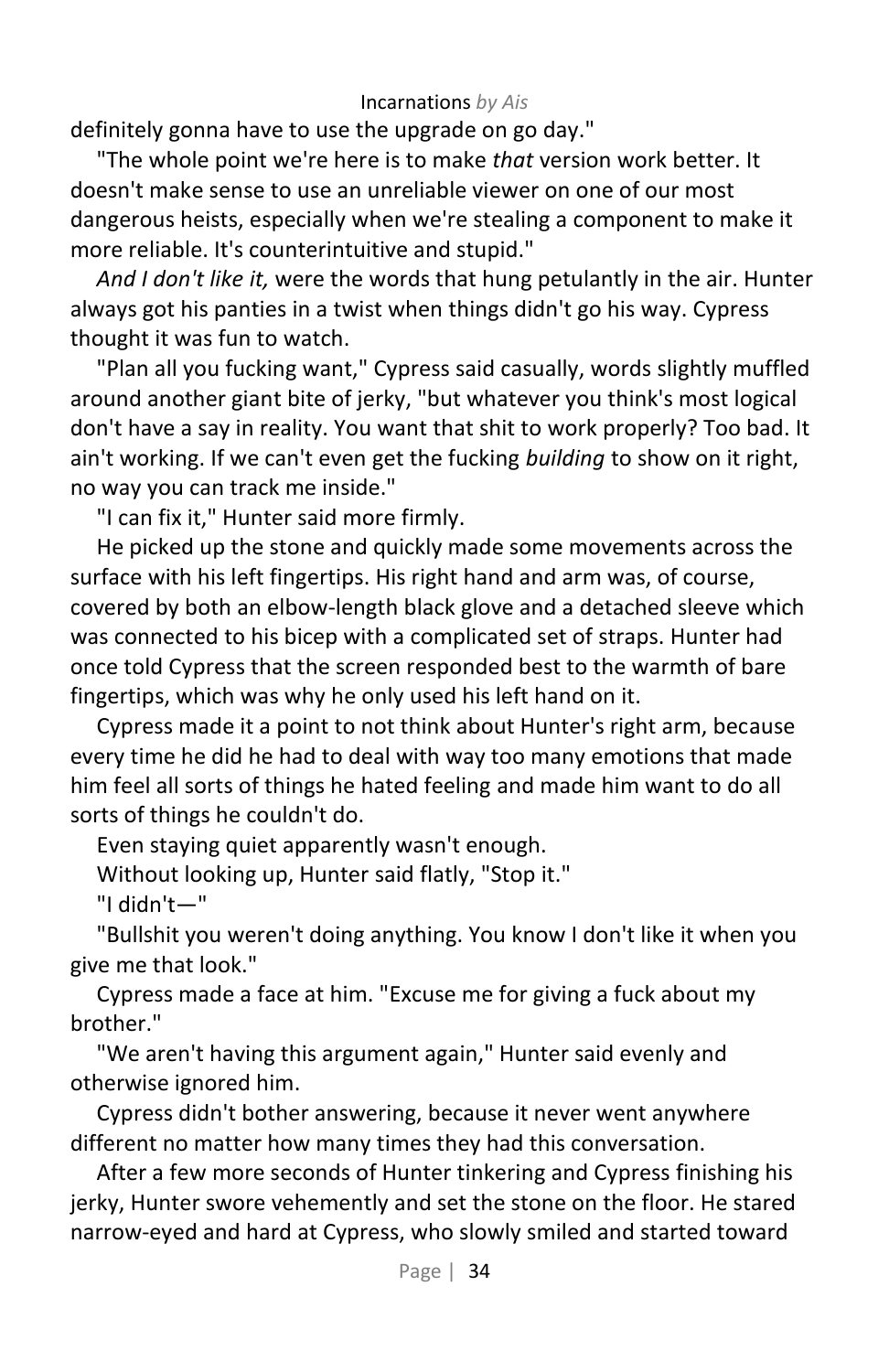his knapsacks in the corner.

"You shouldn't be so happy about this," Hunter said. "It means more danger for you."

"That's my normal state of being, so who cares? At least I get to crash some fucker's black-market deal now."

"We might have enough left to—"

"Bullshit we do. You're the one that wants me to have your tracker on when I go in the Dog Pound, if I have to go in. *You're* the one that already said we're too low on the filaments."

"Right." Hunter neither looked, nor sounded, happy.

"And *you're* the one who said we can't use anything else."

"We can't. Mote faerie cocoons are the only way to get the filaments I need as a proper safeguard."

"So," Cypress gave him a shit-eating grin over his shoulder, "here's where I get to say: *told* you we'd need the cocoons. They're doing the deal at Road's End, right? Did you hear yet if there'll be selaria too?"

"No one's even supposed to know about the transport itself, so no, I haven't heard verification either way; only mixed messages. We're lucky we know where and when it is, in the first place."

Cypress crouched by the knapsack and pulled it open, rummaging around for the right set of jars. "Well, if I see any, I'll get it. Never hurts to have more."

Hunter was quiet. Then: "Will you be fine on your own?"

Cypress scoffed. "'Course I will. Will *you* be fine here on *your* own?" Hunter's eyes narrowed. "Of course I will. How long will it take you to get ready?"

"Not long." Cypress held one of the jars up to the light streaming through the window. He scowled. "Running outta black."

"Maybe that would change if you didn't show such blatant favoritism," Hunter said mildly. He sent a pointed look to Cypress' spiky hair, currently jet black.

"Look who's talking, Red."

"I told you not to call me that."

"You prefer Strawberries and Cream?"

Hunter glared. "My hair isn't like strawberries or cream, and you know it."

Cypress hummed. "Do I?"

Hunter looked ready to throw something at Cypress.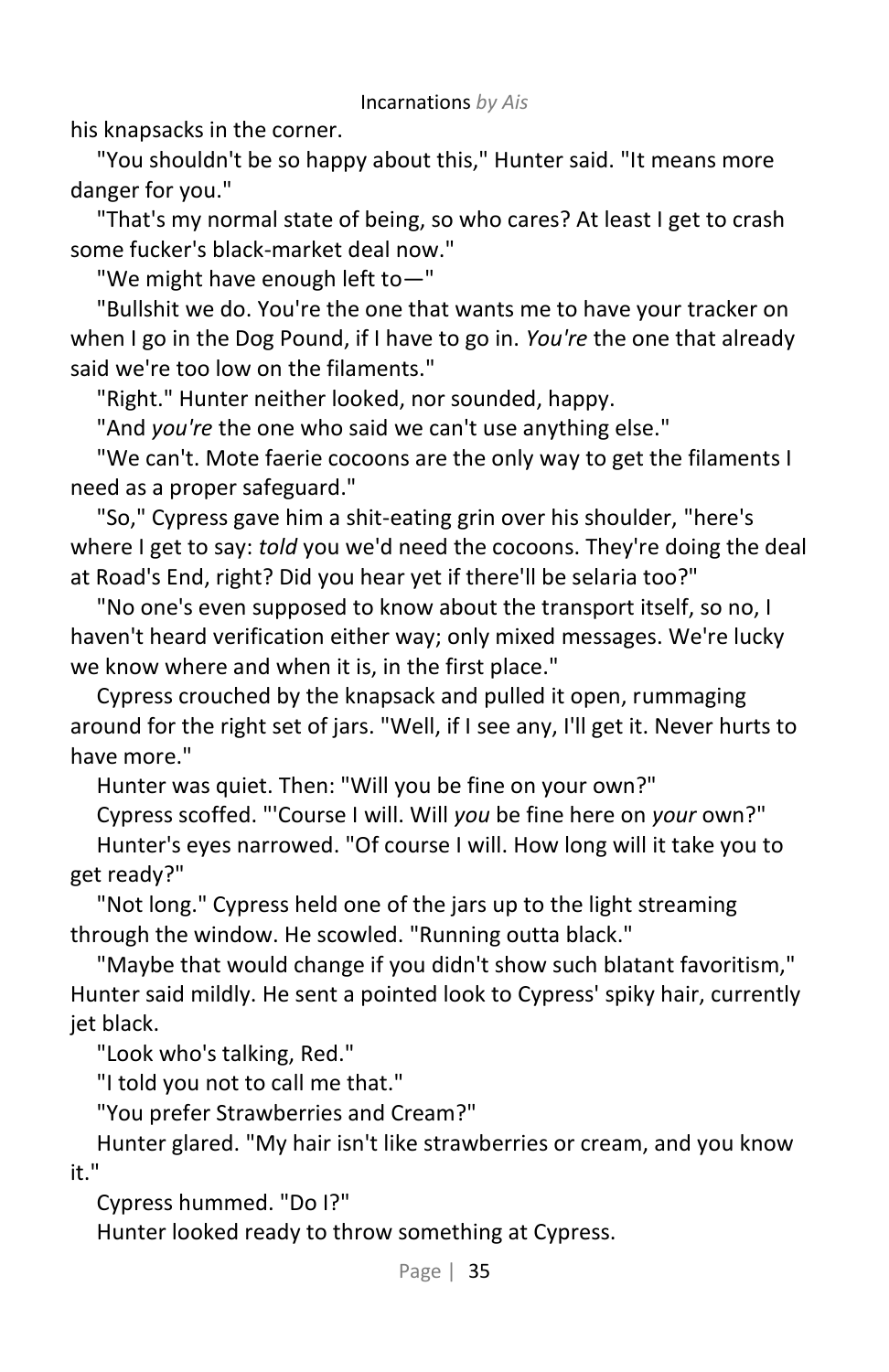Cypress grinned evilly. "The stupidest things set you off."

"Maybe I learned that bad habit from you."

"Maybe I'll kick your ass," Cypress mocked, straightening his back and affecting what he felt was a suitably Hunter-like expression of not-quite-neutral distaste.

"Brilliant retort," Hunter murmured, to which Cypress gave him a rude gesture. "And that was even better. Very mature."

"I try." Cypress jerked open one jar, peering inside with a slight crinkling of his nose. "Damn. Running low on blond, too, and these seals're failing. Everything's gonna dry out."

"Then reinforce them." Hunter set the viewer aside and turned back to the building. "You have the capability."

"Yeah, good idea," Cypress said with a sneer. "I'll just make some hardcore spells over here, right by the Dog Pound. No one'll notice."

Hunter sighed. "Do me a favor. When you're out on the street, call the Enforcers by their proper name. They aren't 'Dogs,' or 'Watchdogs,' or any other derogatory slang you love to use. Nor is their Headquarters the 'Dog Pound,' or any variation on that. Last thing we need is you drawing attention to yourself by angering them. Alright?"

"Shame." Cypress dipped his hand into the jar and pulled out a strip of seaweed covered in dark, glimmering slime. "Thought I'd walk right in there, say, 'Hey, ya asshole Dogs, I'm an Unconscionable and there's a renegade Provenier up there, 'cross the street fourth floor, and we're watching you. Don't do anything stupid or you'll regret it!'"

He scrunched the seaweed up in one fist, some of the slime oozing between his fingers before he plopped it on his head and started working it through his hair. "But you showed me the error of my ways, brother dear. Definitely won't endanger the mission now. Good thing you reminded me that we're criminals and shouldn't draw attention to ourselves; I might have forgotten otherwise."

Hunter rolled his eyes. "I prefer your rude gestures to your sarcasm. It's more attractive, somehow."

"Everything about me's attractive," Cypress said with a scoff.

Cypress pulled a dull mirror out of his knapsack and studied his reflection to ensure he had full coverage in his hair. At the moment, his hair was sticky with seaweed and was blotted brown as if he had rolled in dirt. The silver hoop in his right eyebrow glinted faintly, as did the silver snake earring that wove in and out of the length of his left ear. He loved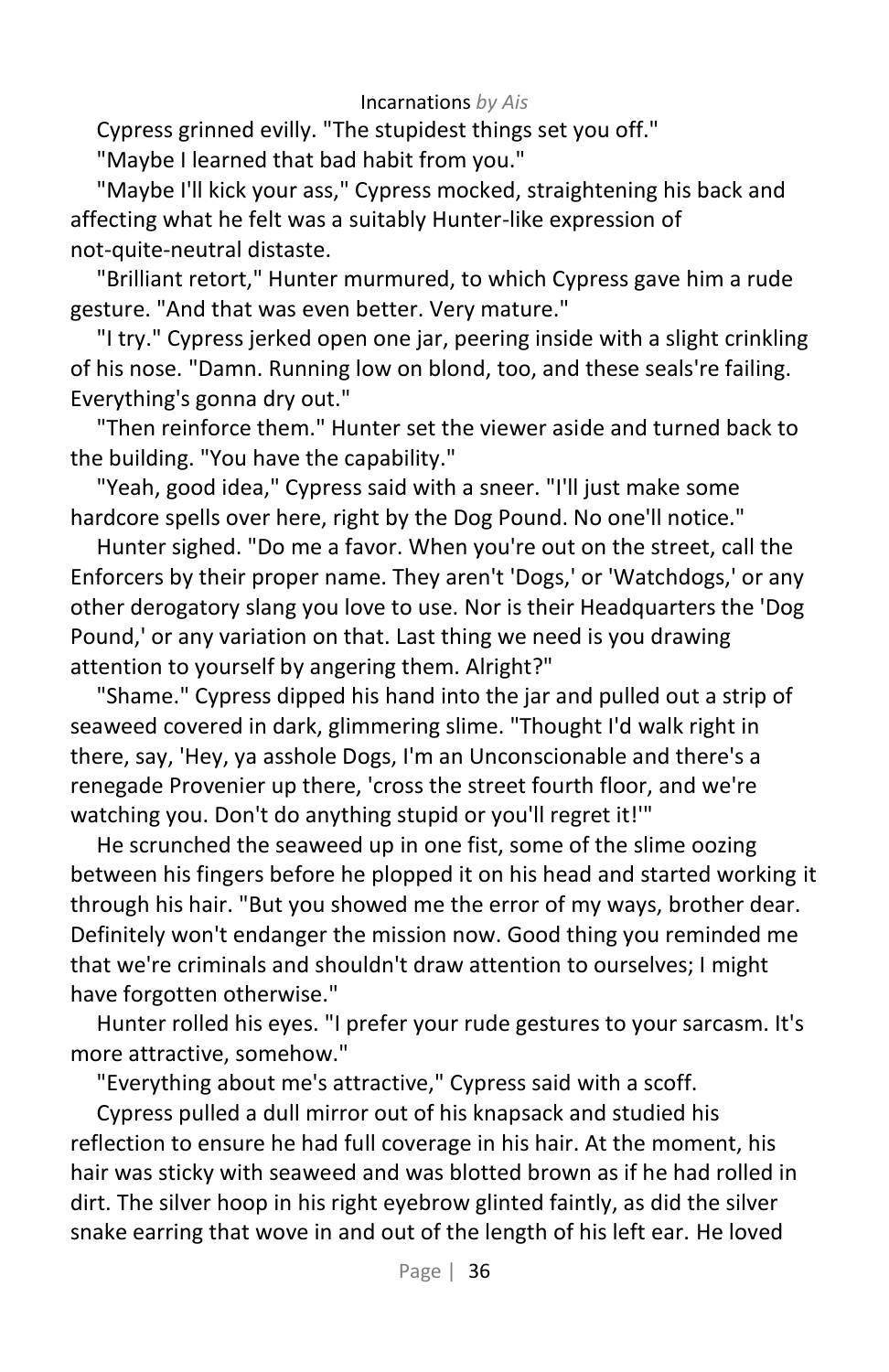that earring; he'd even gotten an enchantment put on it ages ago that made its eyes blink and tongue flick, as if it were alive.

While waiting for his hair to set, he carefully took off his shirt and pulled on a new one; a peasant shirt that was dirty, had holes, and on which he'd written in black ink: *I'll get you while you're reading this.*

He grinned proudly at his reflection. This was sure to piss off at least one person along the way. That would definitely make his day.

"I don't know how you blend in so well when you always try to stand out so much," Hunter commented.

Cypress's grin turned smug. "I'm just that talented."

Hunter scoffed but didn't answer, and Cypress finished dressing. He put the seaweed back in the jar, rinsed his hands in a basin in the corner, and turned his attention to the rest of his change of clothing: a respectable set of linen pants, brown leather boots, and a pale blue tunic that turned his eyes a shade closer to grey. He left the tunic open so people could be scandalized by the text. He really hoped he ran across a sheltered, impressionable young kid or a cranky old biddy. They always had the best reactions.

Shoving all his old, dirty clothing in one bag, Cypress crawled over to the basin of water and tipped his head downward so that if the slime sloughed off early, it would only go into water. He'd learned the lesson the hard way that it would stain anything else to yenrre and back.

He had to wait for the proper time limit before he washed out the concoction, or his hair color would be all manners of fucked up. He always got bored at this part, though, so it wasn't long into silently counting before he spoke.

"Anything interesting in Let's-Call-Them-Enforcer Land?"

He heard the rustle of a shrug. "Maybe. The same man entered HQ twice, but I never saw him leave. I assume there are several exits, but I'm getting increasingly convinced there's one that isn't within the building itself. Maybe an underground tunnel connected to another building nearby."

"Couldn't he just be a Conjurer?"

Hunter shook his head. "I got the list of HQ-approved Conjurers and saw Illusions of their images. He isn't one of them."

Cypress huffed. "If that's true, we gotta find and stake out the other exit too. Might be better off trying to get in that way."

"Right."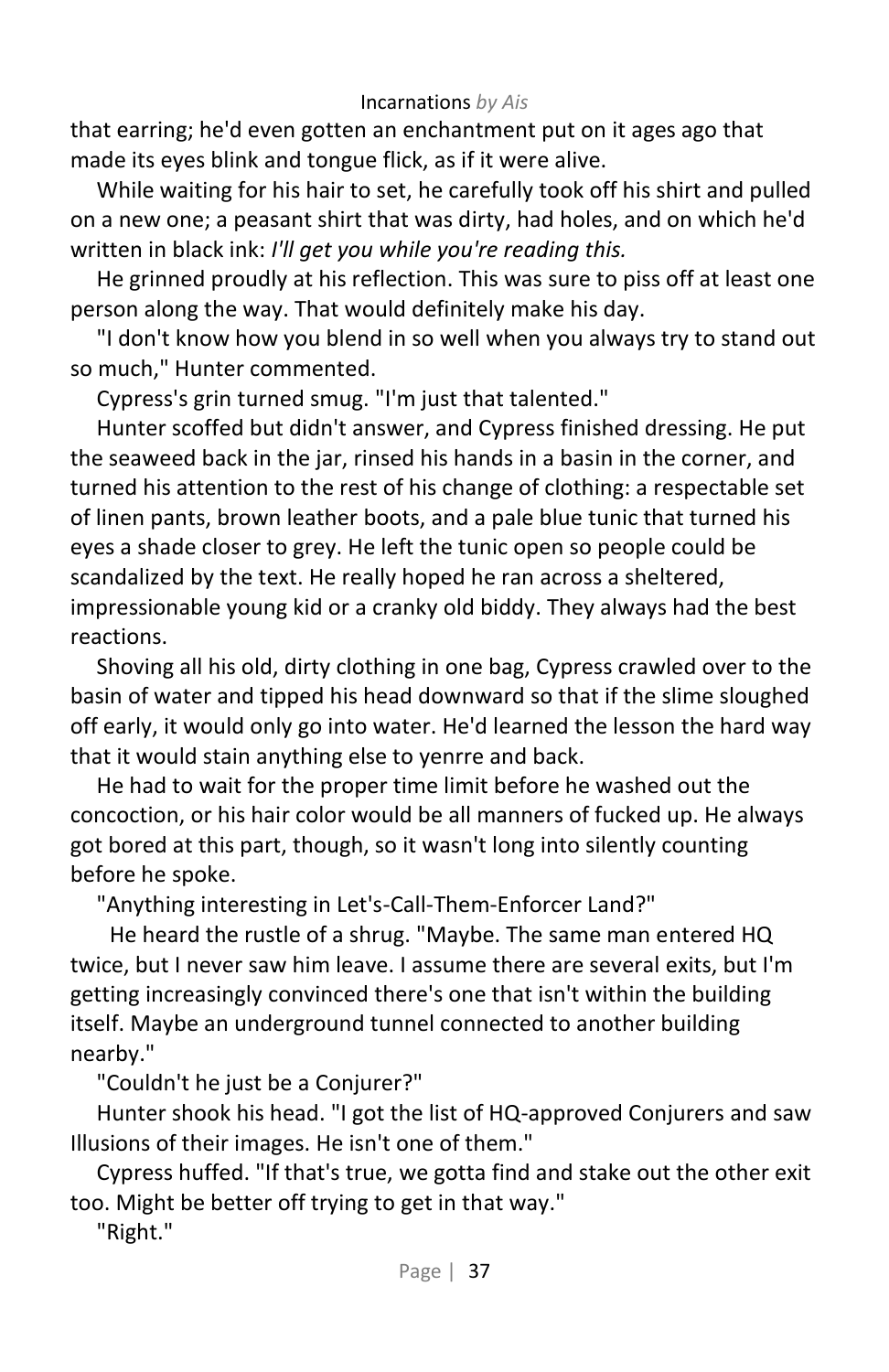"Maybe they'll be dumbfucks enough that they'll store what we need there instead of at Dogs Central."

Hunter shrugged lightly. "I doubt it, but maybe. This section of Irridian's probably the oldest standing area in the world, with buildings remodeled more than anywhere else. If they were to hide something anywhere, it could be around here even if it's not in their headquarters itself."

"That'd be nice. I'd rather get the shit from a stakeout than have to go in like the backup plan."

"Me too. But it's looking increasingly likely the backup plan will be our only plan."

Cypress grunted in annoyance. "Do you think it's a trap?"

"I don't know."

"'Cause I keep wondering why the Mystic let us in."

"I do too."

Cypress lapsed into moody silence at that; there wasn't much else that could be said. They were screwed either way: infiltrate on the free-for-all public bitch session the Enforcers held monthly and have it turn out to be a trap, or leave Irridian without getting what they needed.

It wasn't a choice. They had to go in.

Nyten's protection wouldn't last much longer.

A quiet groan and shift of weight grabbed Cypress' attention. He peered through the trail of his slowly lightening hair and saw his brother drop against the wall with a strained look. Hunter was around Cypress' same light olive complexion, although a bit darker than Cypress. But right now, he had paled.

"Release the fucking spell, you idiot!" Cypress snapped.

"I can't see the entrance properly without—"

"I don't give a flying fuck! You've been using Enhanced Senses all day. No one can leave it on as long as you have. I'll kick your fucking ass if you hurt yourself in front of me."

"But—"

"I swear to fucking Arrin, Hunter, I will force you to do it in two seconds if you don't stop on your own. And then we really *will* have fucked up our plans."

Hunter scowled weakly but nonetheless obeyed. There was no sound to mark the release of the spell but there was the very faintest pulse to the air that any Mage would be able to feel. The glow of unnatural green left Hunter's eyes, leaving the darker leaf green of his natural irises.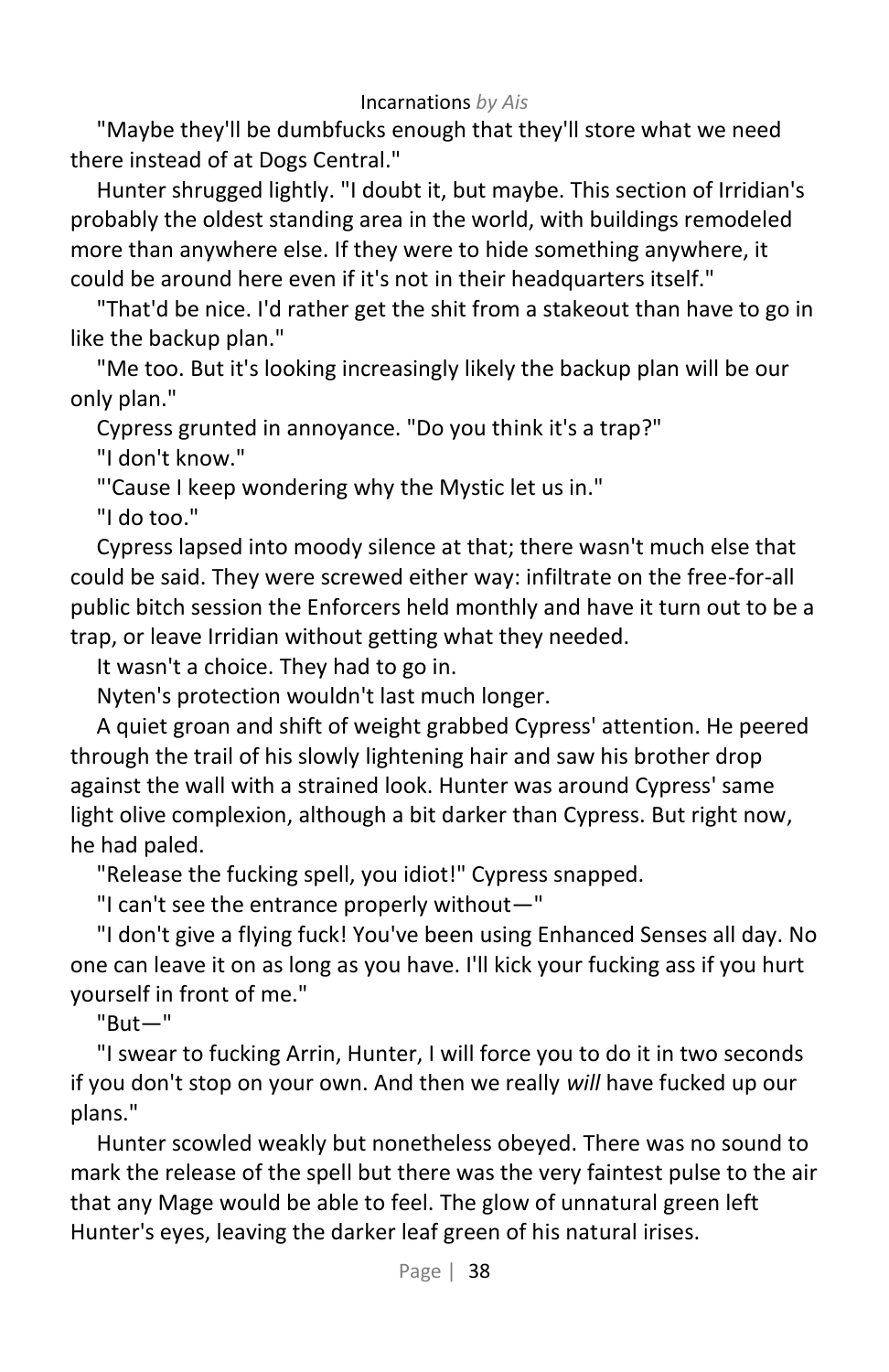Like all Mages, Cypress had used and stopped Enhanced Senses enough to know what Hunter was experiencing: The scene on the street below him would have fallen out of focus with nauseating abruptness and for a moment his mind would reel as it tried to make sense of his environment. Although Hunter had most likely primarily enhanced his sight, all the other senses always came along for the ride. The human mind and body were too interconnected to enhance one sense and not the others.

For that reason, to Hunter the wall against his arms would feel muted and dull; the murmured conversation from the passersby below would have faded into obscurity; and even the bitter scent of the weeds Cypress sealed in the jars would have dissipated.

When they were younger, Cypress had tried to push the limits more than once for far too long. The result had been blindness for a week, and his sense of taste still wasn't quite as sensitive as it used to be.

Only morons pushed it too far. He was willing to concede that he could be a bit of an idiot, but his twin was usually smarter.

Just went to show how off-balance they both were. The internal countdown to Nyten's protection fading was louder than any words they could ever say. Hunter usually acted like he wasn't worried about things nearly as much as Cypress was, even though he had more reason than anyone else to fear a reprisal, but it seemed that even Hunter was finally starting to wear down and show some of his fear that Anastasia would return.

Anger rushed through Cypress at the very thought of it. He gritted his teeth and breathed deeply, counting for an entirely different reason this time. Otherwise, it was too easy to think about how much he wanted to hurt everyone around him, everyone on the fucking planet if he could; except Nyten, the shadow casters, and Hunter.

Never would he ever harm Hunter.

"I'm fine." Hunter's voice was a little reedy but mostly annoyed.

It only fueled the anger in Cypress the way it always did when Hunter shrugged off Cypress' concern. A longstanding feud that had no end.

Cypress scowled at him but couldn't get a good enough glare going with his awkward head angle. Hunter's stupidity had made him lose count somewhere along the way. He figured he must have had the mix on long enough.

Better have, because if he didn't have something productive to do he was going to blow some shit up in 2.5 seconds.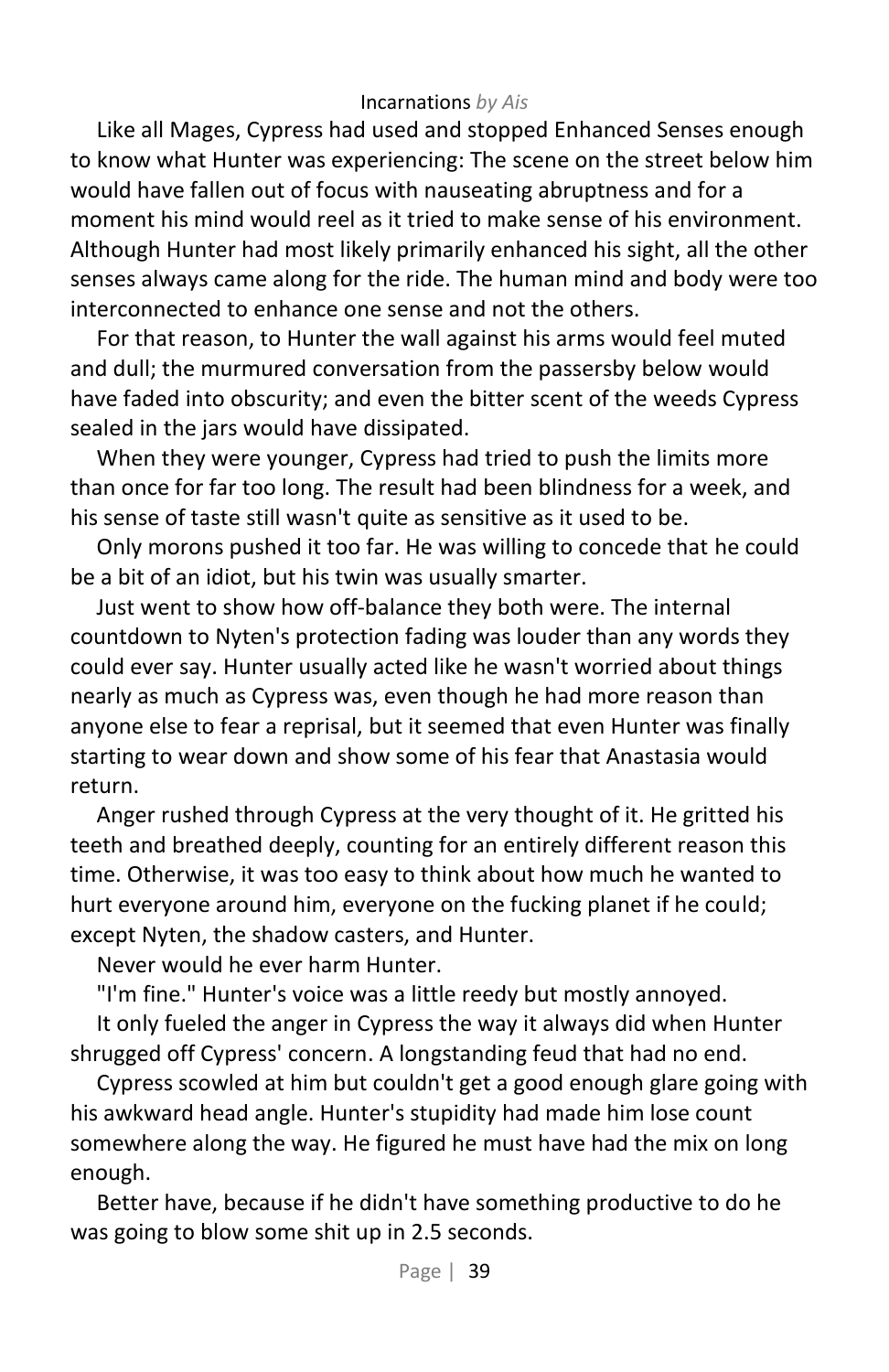He dunked his head entirely in the tub of water and scrubbed at the slime. It came out in stringy globs that clung to his fingers and slipped off his hair. Inky black seeped into the water, staining the edges of the porcelain base and, Cypress knew, his hands and face. Cypress sat up and blindly pulled another tub closer, this one filled with water tinged faintly green. Putting his head and hands in there, he couldn't see it but knew that the grey-brown sloughed off him. When he sat up again and dried off his face and hair, the inky residue was gone.

Next, he removed his piercings, which he placed very carefully in a small pouch that he made sure to properly store. Then he grabbed another jar near him and palmed it open, scooping out a bit of goo that was weaker than the slime from before. Sliding that through his hair with his fingers, he shaped it until his hair fell in a boring, indistinct way around his face. When he eyed himself in the mirror, the light fell on his hair and showed a mundane brown where once had been black.

"Whaddya think?"

"Looks good. I don't see any dark spots."

Cypress nodded and unceremoniously shoved the items back into their specific bags. "Dogs're always looking for Illusions but they never think of dye. It's fucking crazy."

"They probably think it isn't necessary, since they can track magical signatures. Doesn't matter how a person looks outwardly if they always show the same inward print."

"Not if I don't use *my* magic," Cypress said with a grin.

Reaching over, he pulled their portable, paired sylphs closer; Lirin and Rilin, generally perfectly happy to spend their time curled up lazing about in the padded, climate-controlled box Hunter and Cypress used for them. Technically the sylphs could be used by anyone, but Lirin always got this grumpy look on her face when she was awoken and Cypress enjoyed that. He liked any creature that was perfectly willing to tell the world to fuck off, even if that creature had no voice. So he always took Lirin with him and left the demurer Rilin for his more respectable brother.

The sylphs looked, as always, like tiny little humans with exaggerated features. At the opening of the box, Rilin remained asleep, but Lirin lifted her head with the expected grouchy stare. Like Rilin but unlike most sylphs, Lirin's coloring was lavender with swirls of periwinkle along her skin and clothing. Her hair was a short shock of violet that had first given him the idea to dye his own hair.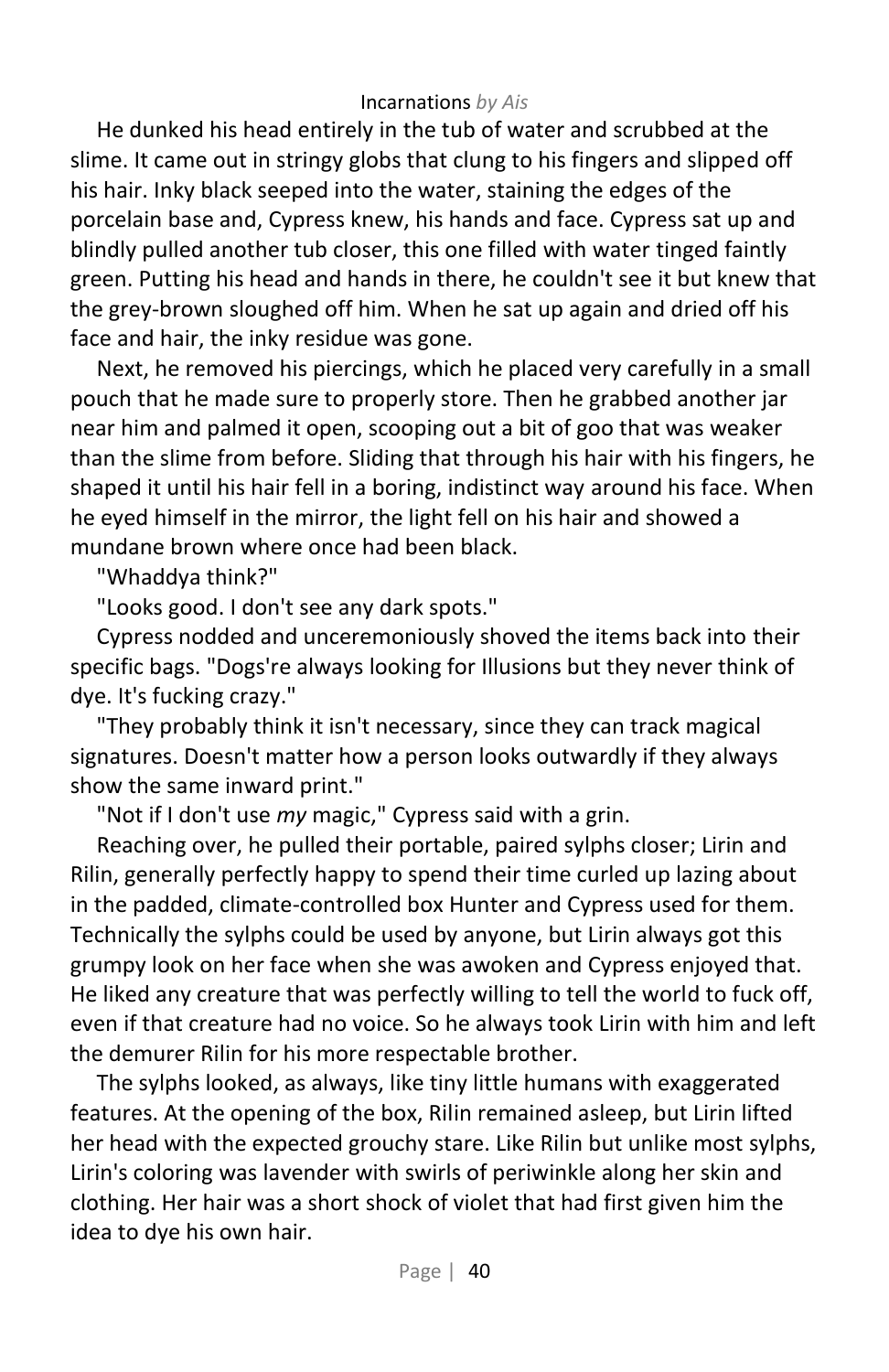She rubbed her eyes when her small home was jostled. As he reached into the box, he saw her tiny eyebrows quirk, as if she considered shoving him away. But in the end, she allowed him to pick her up, careful as he always was not to hurt the delicate creature. When he pulled open his vest, she crawled into the protected inner pocket without any attitude or hesitation.

She was too small for him to feel her against his chest, but he had wondered at times if his heartbeat felt thunderous to her. And if so, did she hate it or was it somehow comforting?

He would never know, and mostly he didn't care. He shut the box on Rilin, letting her return to darkness so she could fall back asleep.

Standing up, he threw on a nondescript brown cloak. It billowed impressively.

"I'm off. Gonna walk the block, check some shit out, then go to Road's End. I'll Lirin you if anything comes up; you do the same."

Hunter nodded and returned his attention to the street. "Watch the man in the red tunic with black lines up the back. Black hair, mid-thirties. He just showed up for the third time and I still haven't seen where he left. Might be circling the block."

Cypress shrugged easily, unconcerned. "Probably trying to out the moles in the area but I'll watch for him. Bet those ain't real Charlatans, either. I'll check the wares."

"I'll monitor."

Hunter enhanced his eyesight, lending the glow back to his eyes. Cypress narrowed his eyes at his brother but didn't say anything, since he knew Hunter wouldn't be stupid enough to push so far again in one day. He likely would drop the spell not long after Cypress left.

Cypress thought his brother was zoning out and wouldn't say more, but when he started to open the door a sharp syllable held him captive.

"Cy."

Cypress turned to meet an intent gaze. "Aww. Is baby brother worried?" Hunter snorted. "Hardly. Lirin. Don't forget, she hasn't been in the sun properly or in a forest for a few weeks. She'll be weak, even if Rilin won't be."

"My, Hunter. I've never used a sylph before. Thank you for telling me. I never would have known."

"Sarcasm," Hunter warned.

"Patronizing," Cypress said, sing-song, and left the room while waving a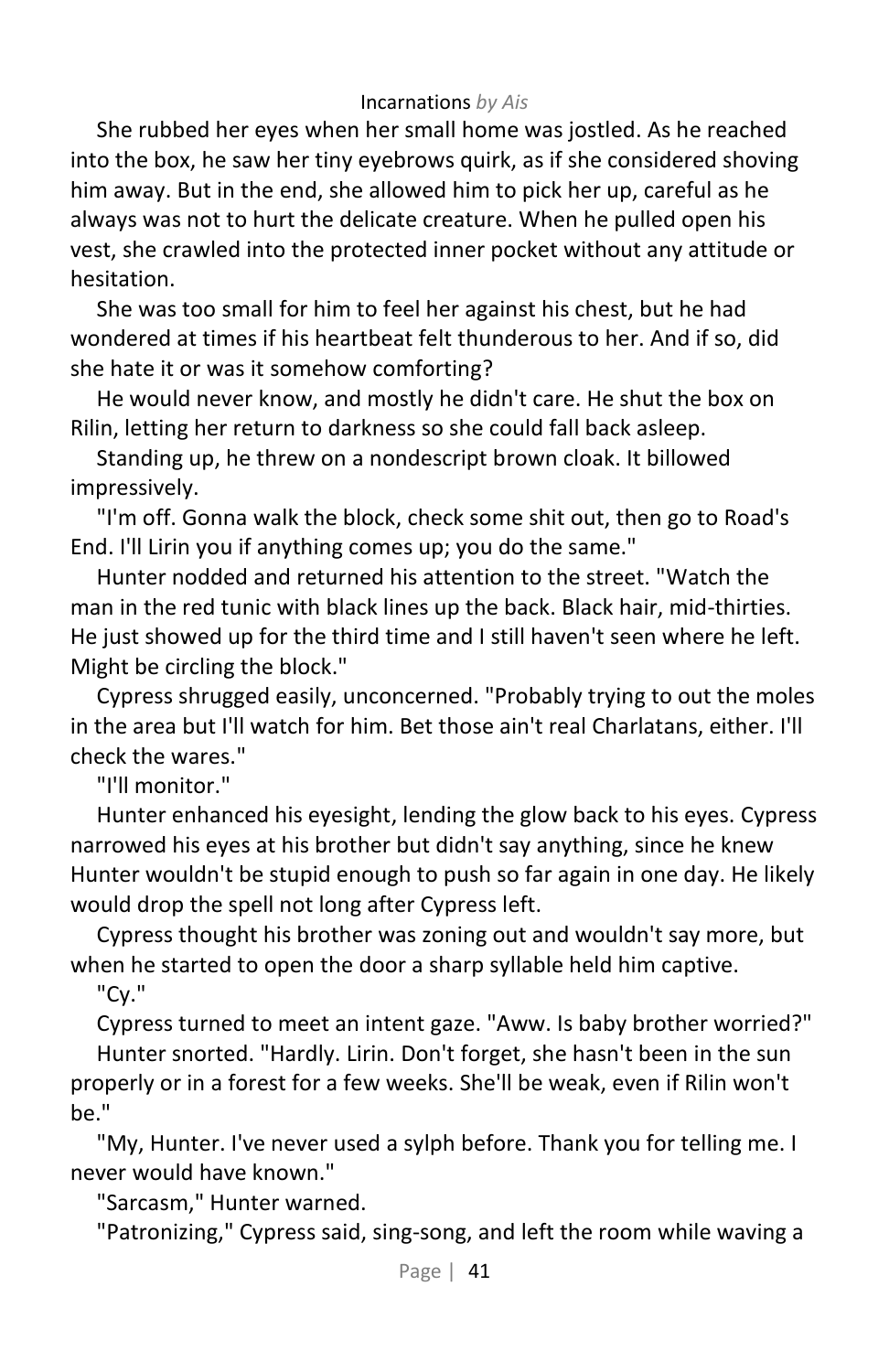rude gesture.

As he jogged down the stairs, he went over the plan in his mind. He'd have to check the area first, of course, like he told Hunter. But he'd have to take the long route to Road's End just in case a Dog tracked him without him knowing. He also couldn't get out of his mind that something felt a bit off about all this; the fact that the Mystic let them into the city was incredibly odd, same as the fact that the Dogs hadn't noticed them, or...

He didn't know what, exactly, was causing the prickle of apprehension at the base of his neck. All he knew was it was there and wouldn't go away.

Then again, seeing Hunter in pain might have done it.

Bursting into the intense heat, he couldn't have been more thankful for the distraction. Fuck thinking about anything but this moment, this day. That was all that mattered in life. There were no guarantees any of them had a future, especially him, and the past was the past. Think about anything too long and he'd be even more homicidal than usual.

Cypress patted his pocket gently, double-checking for Lirin's sleeping body. It was a paranoid gesture that he couldn't help, even though he'd just placed her there. He felt her curled up in a little ball as normal, with her moving her tiny head in sleepy acknowledgment of his presence. He thought about bringing her out to his shoulder to give her some warmth from the sun, but he didn't dare do so this close to IEHQ.

It was pretty normal for Mages to have a sylph with them, but he'd heard rumors that the Dogs could track sylph connections as accurately as Mage signatures. Whether or not that was true, he wasn't about to risk it. Once Hunter and he had their shit, they needed to get the fuck out of Irridian before any of those bastards realized what Cypress was.

He had to wait for a carriage to pass, taking its sweet ass time as the kid driving it hadn't figure out self-motivators yet. The open carriage kept jerking and rolling in fits and bursts, nearly running over a stray cat that darted across the road and right after that, almost hitting the Charlatan kid who ran after it. The Charlatan woman jumped up from the blanket she'd spread on the ground to sell her wares and came yelling and screaming up on the carriage.

"Watch where you're going, you piece of shit!" She slammed her hand on the edge of the carriage, making the driver jump guiltily and look terrified. The older girl helping him drive leaned over the side of the cart, her voice too low for Cypress to hear the words across the busy street but apology all over her tone. The Charlatan was having none of it. "I don't give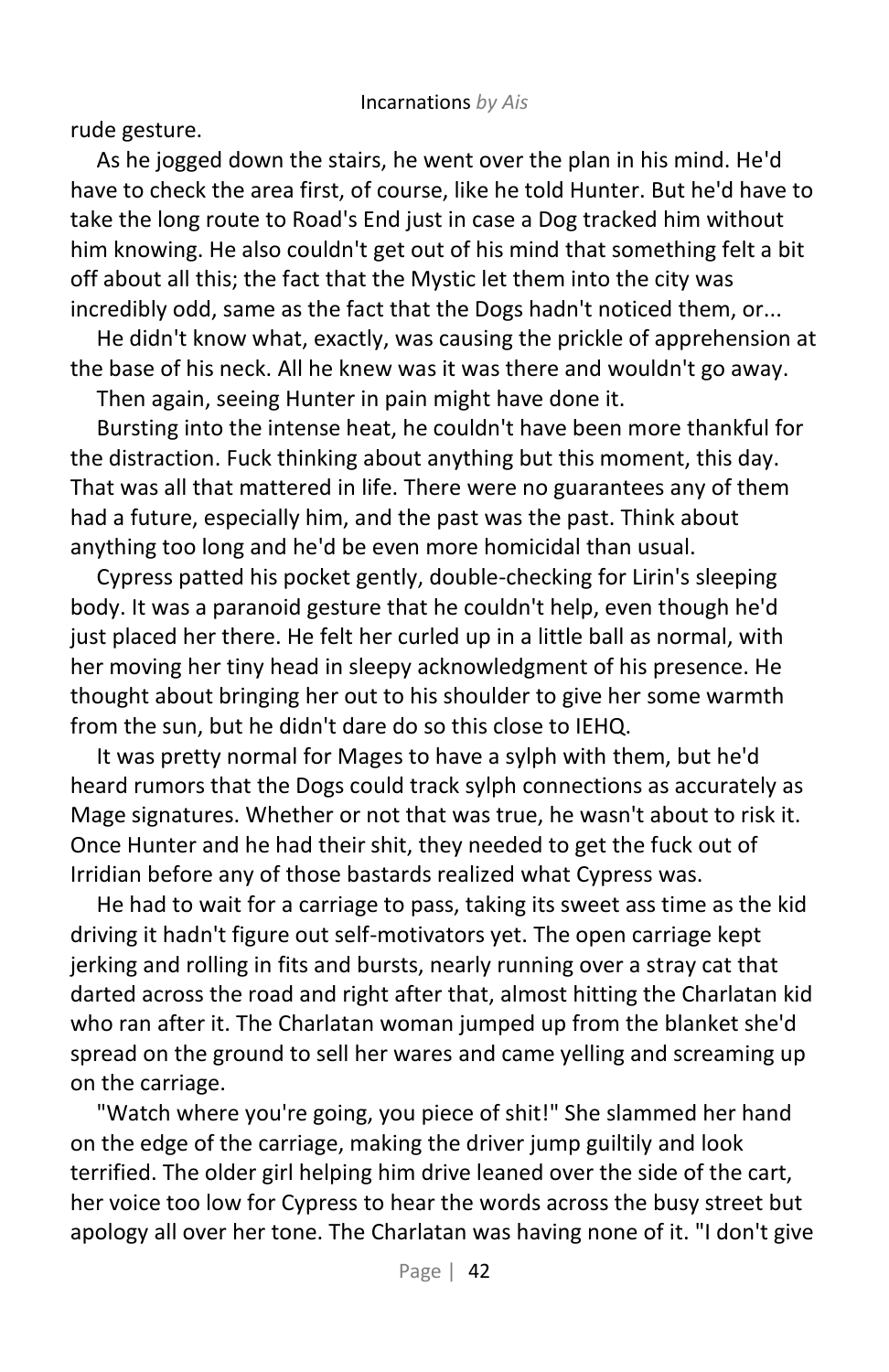a flying fuck what your brother is doing; you almost hit my kid! Look at lev!"

The little Charlatan kid sat back on the ground and cried great big tears, wailing so loud it had to have reached Hunter's ears. Leh rocked back and forth, holding levs knee like it was hurt, even though Cypress knew for a fact the carriage hadn't touched the kid.

He knew, because he'd done the same grift when he was young. While the driver and his sister were distracted, terrified about hurting the kid, and while the Charlatan "mom" screamed outrage at their audacity, a third Charlatan who blended into the background came jogging past. She had been staying away from the other Charlatans, acting unrelated, dressed like any other Irridianite. As she passed the back of the open carriage, her hand darted in and out so fast it would have been missed by anyone who didn't know what to look for. In seconds, she had their money pouches and probably some other goods, and she was already jogging across the street.

She swung past Cypress and for a second their eyes met. They didn't have to say words; she knew he knew. She quirked an eyebrow slightly as if to ask if he would report her, and he simply smirked his approval. She flashed a smile and was gone into the crowd as if she had never existed. The Charlatan "mother" kicked the wheels of the carriage for good measure, threw a few rude gestures their way, and ended it all on a drawn-out reaming in her native language. Then she pulled the Charlatan kid back with her onto their blanket and tended to lev while the driver and sister got out of there as fast as they could before she attacked again.

No Enforcers had bothered to come out of the building in the interaction, which made Cypress wonder if they didn't care or if they were simply going straight for the woman with the stolen goods rather than causing a scene in front of their HQ.

Either way, Cypress kind of hated that he had seen all that. He'd had a second of nostalgia; a memory of belonging. It reminded him of old times; the scams he'd pulled, the seamless teamwork. But now that the Charlatans' grift was done, he was reminded all over again of how alone he and his brother were. Of how fucked everything had become since those carefree days.

It was like the darkness in his mind was waiting to pounce on any weakness. The second he had that thought, the second he tried looking away from the Charlatan "mom," a voice came unbidden from his memory:

*—I won't help a soul sucker live—*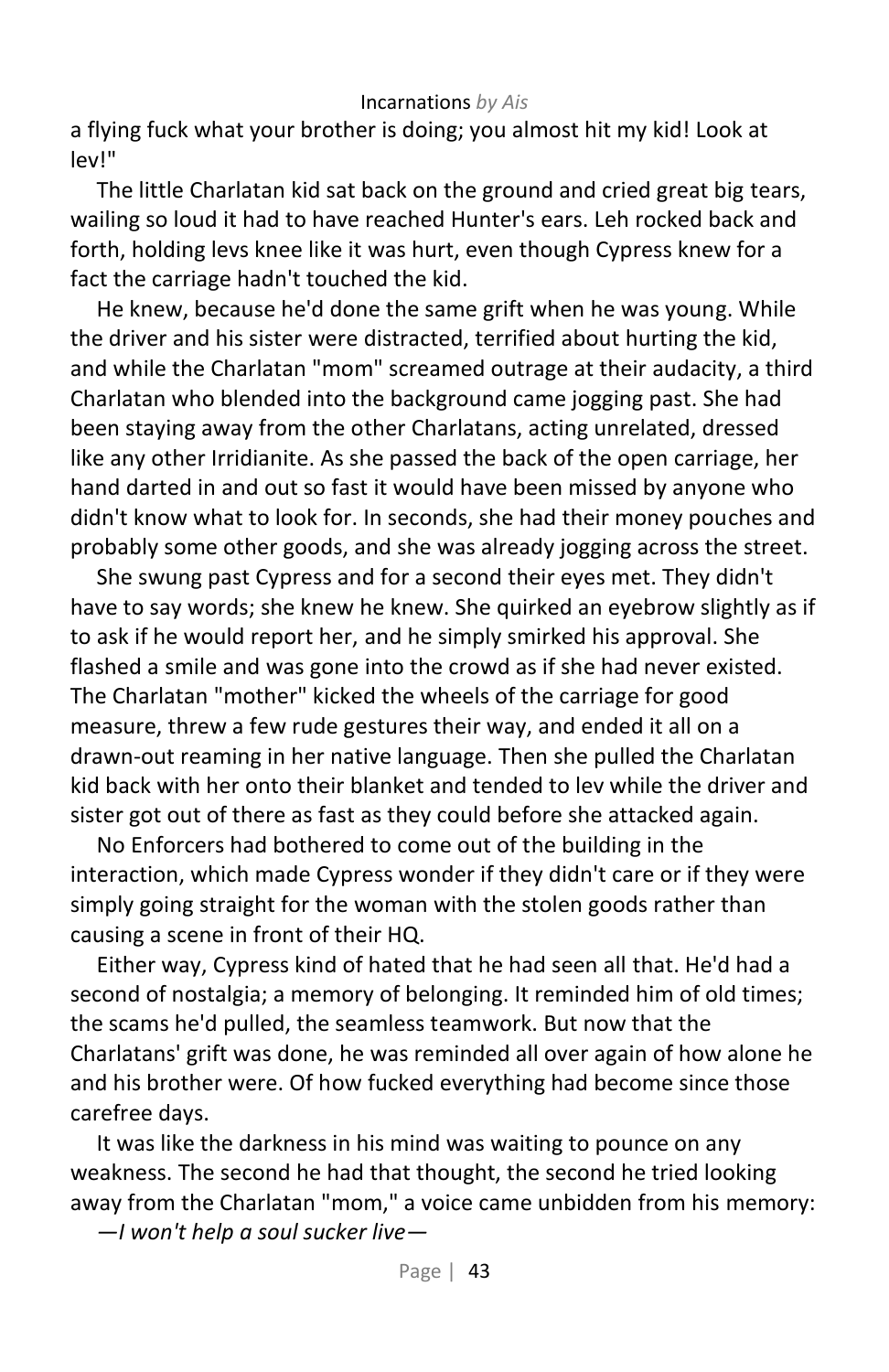He darted across the street without waiting for the next carriage to pass. It swerved to avoid him but he didn't care. He knew he shouldn't do this, he knew in front of the Dogs he needed to lay low, but his fucking mind was as charged with rotted thoughts as the air was humidity.

He felt a buzzing in his fingertips and down to his toes; a need for something deep inside he couldn't fulfill, couldn't name, couldn't ignore but wanted to so fucking bad. He became way too aware he was an Unconscionable standing outside IEHQ. Standing in fucking Irridian, where everyone was a threat.

What had previously been oblivious civilians around him now felt like Watchdogs with every step; monitoring his every move, his every expression, every hair on his fucking head.

*They know,* his paranoia told him. *They know and Hunter will be hurt again.*

Fuck.

*Fuck.*

He fucking hated every fucking person in existence. He loathed them for being born how they were born. For thinking themselves better than others. For the fucking genocide of his people and the fact that no matter where he went in this world, he would never be safe.

Fuck them and fuck the Dogs and fuck the Mystic and fuck *fucking* Irridian.

His hands shook at his sides; the rage built in him when he wasn't looking again, a predator rising at the glimpse of vulnerability. Filling him with the fury and hatred of every Defiler killed before him; with every time he was nearly killed as well.

None of these people deserved to live.

His feet must have led him blindly across the street, because he realized he was in the alley near the HQ and didn't remember getting there. He fought with everything he had against the urge to slam his fist into the wall; to destroy *something* to get rid of this anger and *fuck,* it was happening again.

It was happening more frequently lately.

Why couldn't he control the anger anymore? Why couldn't he withhold his violent need for destruction?

This wasn't right. Something was wrong.

He was used to anger when thinking about how fucked he and his kind were, but the sudden rise and fall of rage was happening too suddenly, too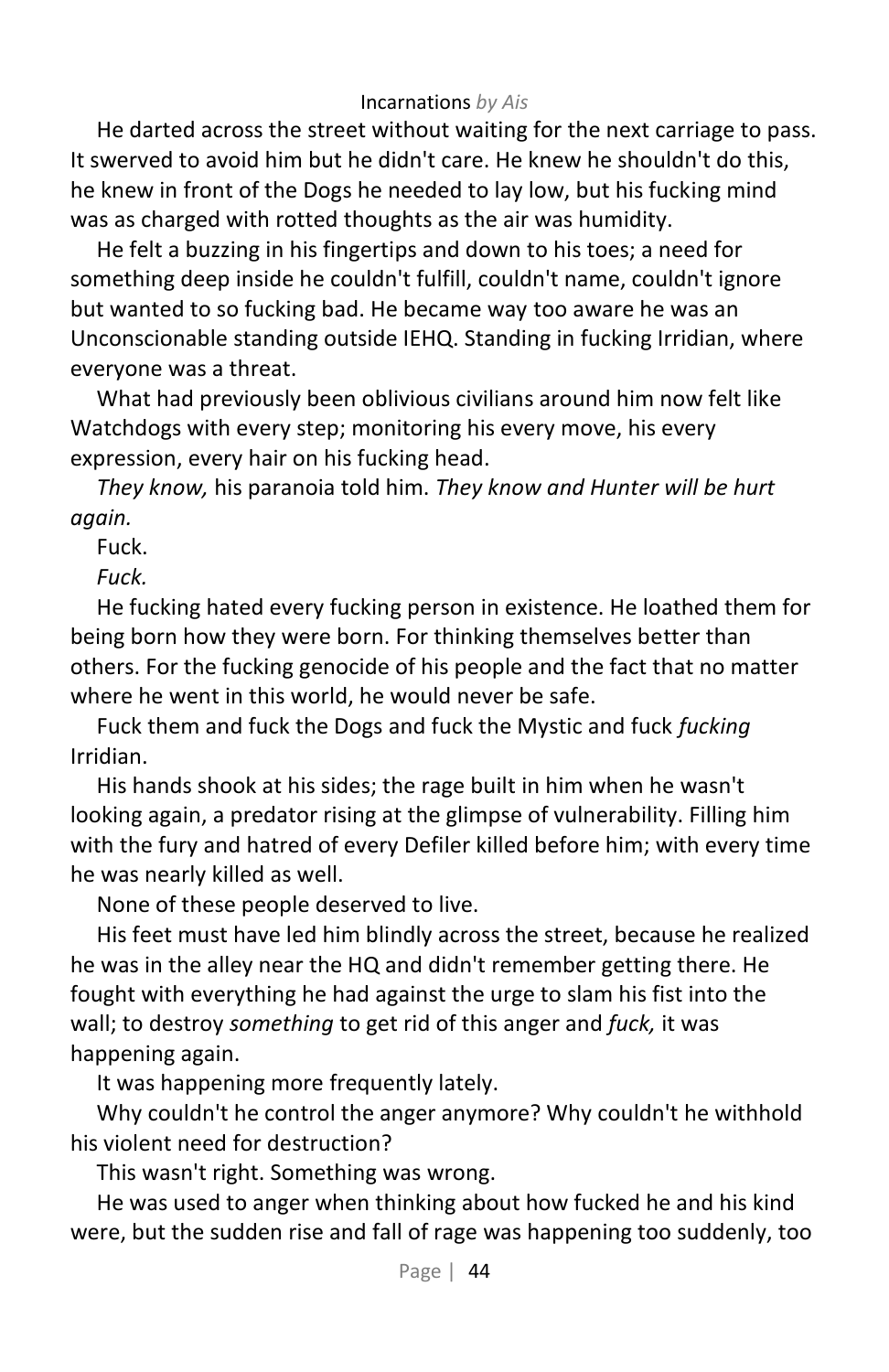often, too dramatically, since he came to Irridian.

He dropped his back against the wall, curled forward as casually as he could, and breathed. Great, harsh gasps. In. Out.

Breathe.

*Breathe.* 

*Fucking* breathe *or you'll give it all away.*

He squeezed his eyes shut and focused on the environment around him. The sweltering heat and the building hot as forged iron at his back. The crunch of the dirt beneath his boots as he shifted his weight. The stagnant pulse of a weak breeze, bringing more heat and no relief. The distant conversations.

The knowledge that Hunter was probably watching him, ready to step in or stop everything if he thought Cypress couldn't handle it.

Cypress drew in a reedy breath; still thin and caught in his throat. He felt like he was suffocating but he knew he wasn't. This pressure inside him, the pounding of his head and the raging of his heartbeat—a staccato ba*dum* ba*dum* ba*dum* crescendoing without his say—these were all pieces of him that Nyten had told him to control. All bits she said would overcome him if he let it.

She said he was stronger than that.

She'd said that.

No one else had ever believed in him, but *she* had. She and Hunter. Hunter and her. He had to control it for them. They were the only people who mattered in this souls-forsaken world.

Breathe.

Breathe.

Lirin shifted in his pocket; the gentlest of movements from a fragile creature who had never done him harm.

Cypress gasped and with it he finally felt the air hit his lungs. He felt like he was rising above the darkness, that blanket of hatred that turned everything dark and fearful around him. He drew in breath like he'd been drowning, and maybe he had been. Maybe that's what all this was; his power dragging him down lower and lower until there was nothing left of the person he had once been.

Maybe that was why the genocide had happened. Maybe all the other Defilers had failed, exactly the way he knew he would too someday.

Maybe the whole world was right to fear his kind, because the truth was sometimes he was afraid of himself.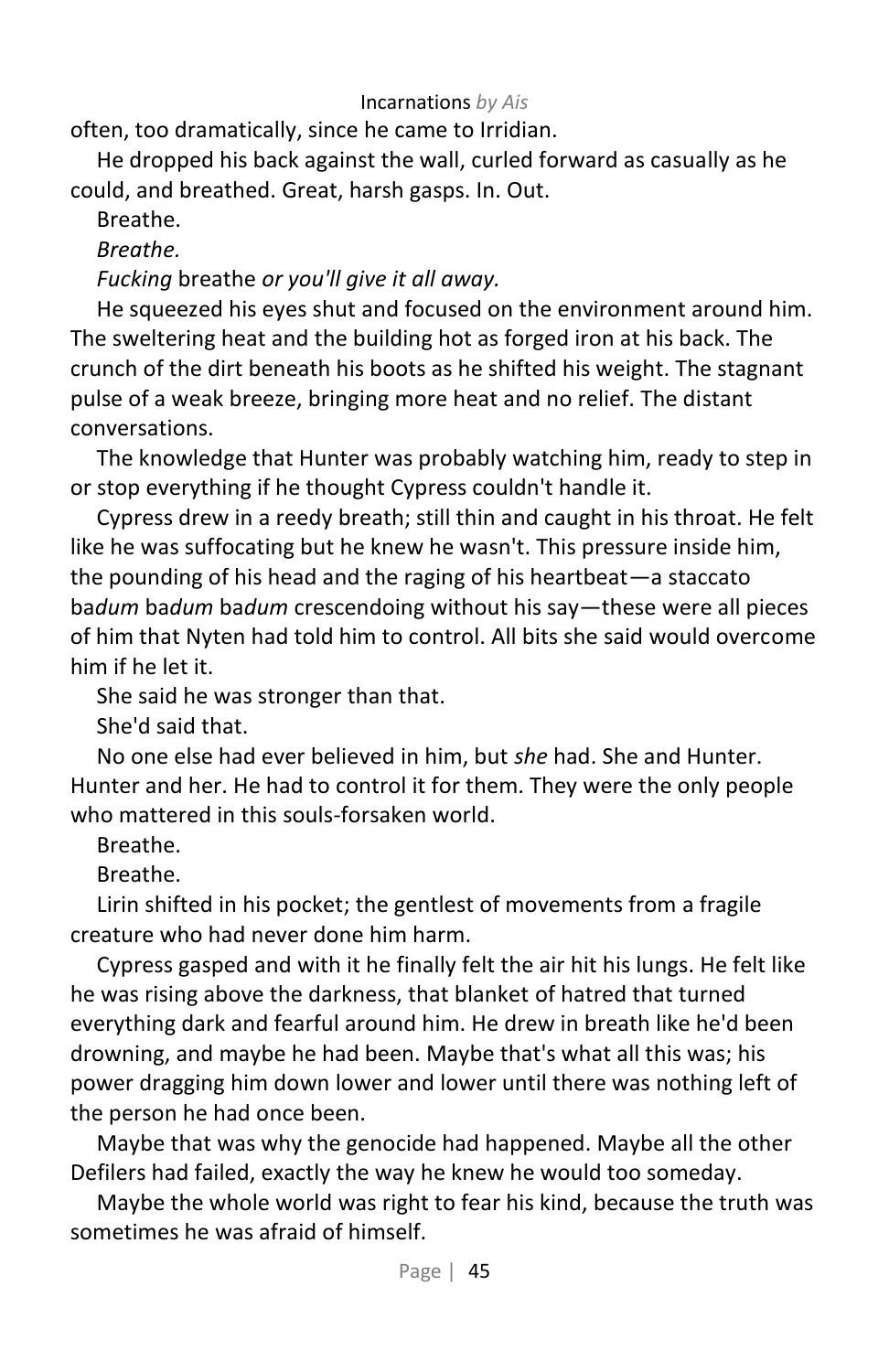He dragged his lungs back into his control; steady breaths in and out that filled his chest and stilled the rumbling in his heart; the buzzing lightness of his brain.

He hadn't had an attack quite that bad that in ages. What was wrong with him? Was it only the tension, or was it this city—so full of the magic he could sense but only steal?

He hoped Hunter hadn't witnessed it; he didn't want to start all over again with the passing stares and the silence in place of words they would never say.

Straightening, he opened his eyes slowly. The day felt abnormally bright now, as if he had enhanced his senses beyond anything before. Even in the shadows of this hot alley, it felt like he was staring into the sun.

He drew in another breath; this time deep and calm. The rage that had overpowered him was gone now, as if it had never existed. As turbulent as a violent summer storm; destroying lives and livelihood one moment, eerily silent the next.

Cypress pushed himself away from the wall and surreptitiously checked to see if anyone had witnessed his breakdown. There was no one around and he wasn't in direct view of IEHQ.

Lucky.

He started to walk around a pile of rags but was stopped by a faint vibration of something magical stirring beneath them. He paused, looking down suspiciously. It didn't feel like a typical Mage.

"Whaddya want?" a man's gravelly voice said from under the cloth.

Cypress jumped, startled, and was immediately annoyed with himself for the reaction.

A pair of bleary blue eyes appeared a moment later, encased in dark brown, scabbed skin and half-hidden by grey hair. "I gotta shaar-leese som'ere." The man exaggerated his words until the colloquial abbreviation for Charlatan License was almost incomprehensible. With great effort he managed to push his bony body up.

Another Charlatan. No wonder he didn't feel like a normal Mage. Cypress should have known.

"Shut up. I ain't no Dog."

"Eh?" The man pushed himself up the wall, the pile of rags falling from his chest to pool in his lap. His clothes were tattered and looked as though they had been passed down a few generations before making it to his hands. "Whatcha doin' here, then?"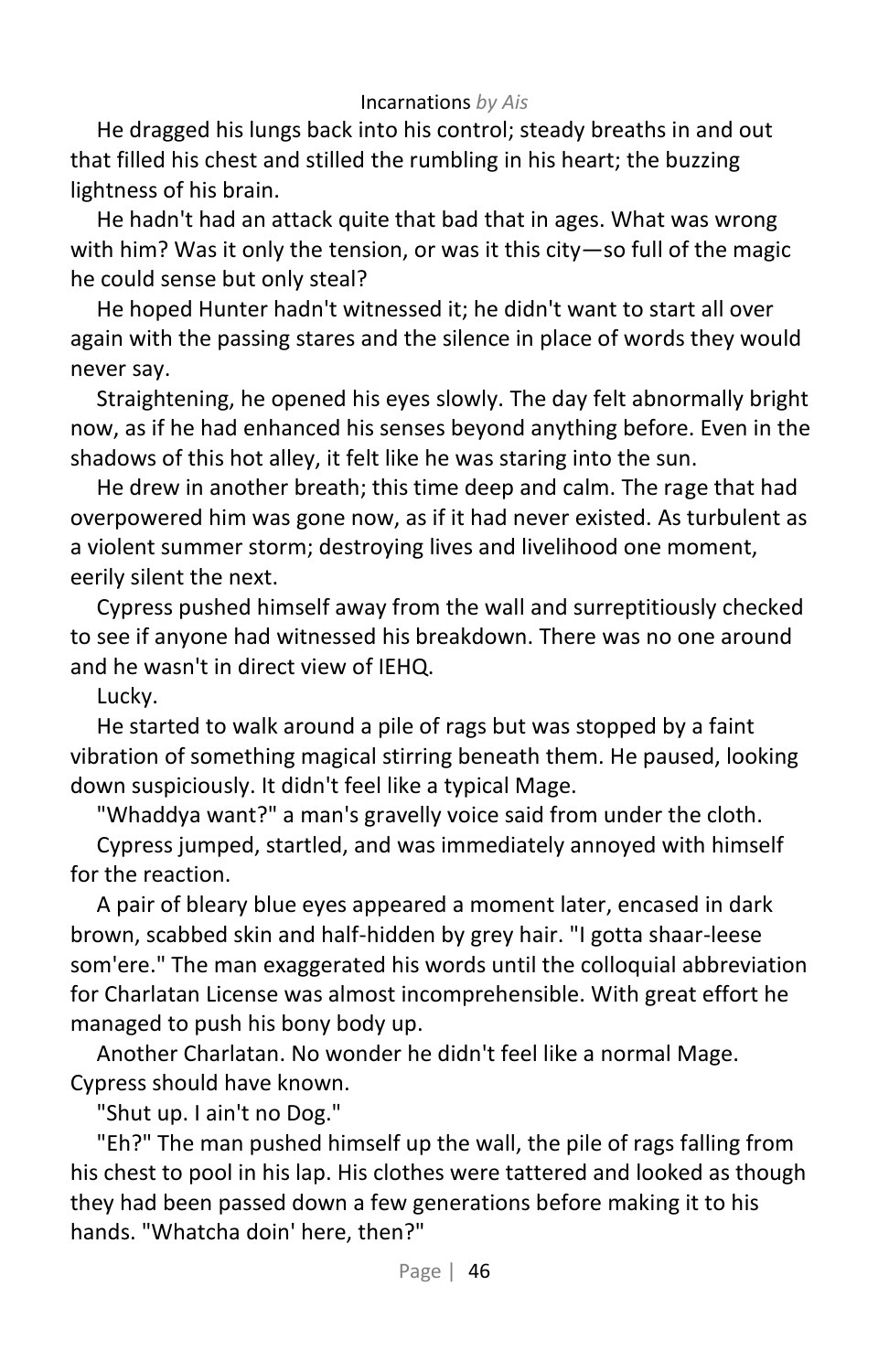"None of your damn business. The fuck do you care?"

The man shrugged slowly and rubbed at his face with one grimy palm. He looked around, as if trying to remember where he was. "Just a curious neighbor."

Cypress snorted and studied the end of the alleyway to ensure no Enforcers were in the immediate vicinity. He'd leave as soon as he was sure the coast was clear.

"You ain't my neighbor," he said.

"Not now," the man said, turning ice blue eyes on Cypress. "But I will be."

That same prickling apprehension crawled up Cypress' spine. It made him resent that damn old man, throwing him off with bullshit right after he had gotten himself back under control.

"Yeah? And what're you, a Seer?"

"You ever met one, boy?"

Cypress smirked mockingly. "What're you talking 'bout? Just met one now, didn't I?"

The man smiled, and Cypress could see he was missing several teeth. The few that remained were dirty and nowhere near the color they should be.

"You're a smart one," the man said happily, rubbing at greying whiskers poking out of his chin. "You're meeting a real interesting one right now."

"I'd go with 'bat shit crazy' before 'interesting.' Now how about you go predict me a future that don't involve you?" Cypress turned his attention to the end of the alley again. "I'm trying to concentrate."

"Nothing to worry about," the man said amiably and settled back against the wall. "You already missed them."

Cypress shot a suspicious look at the man. "What?"

"Them Enforcers ain't nowhere around right now. You should go now. Wait too long, and you're stuck again."

"What makes you think I give a shit about Enforcers?"

The man shrugged languidly and didn't bother to respond. Cypress' tension ratcheted up sevenfold. Was this man a Dog in disguise? Or was he an actual Charlatan?

But he didn't feel like an Enforcer. He didn't feel like a normal Mage at all.

No way he was a Seer, though. No Seer in their right mind would be inside Irridian in the first place, let alone sprawled out in the open not far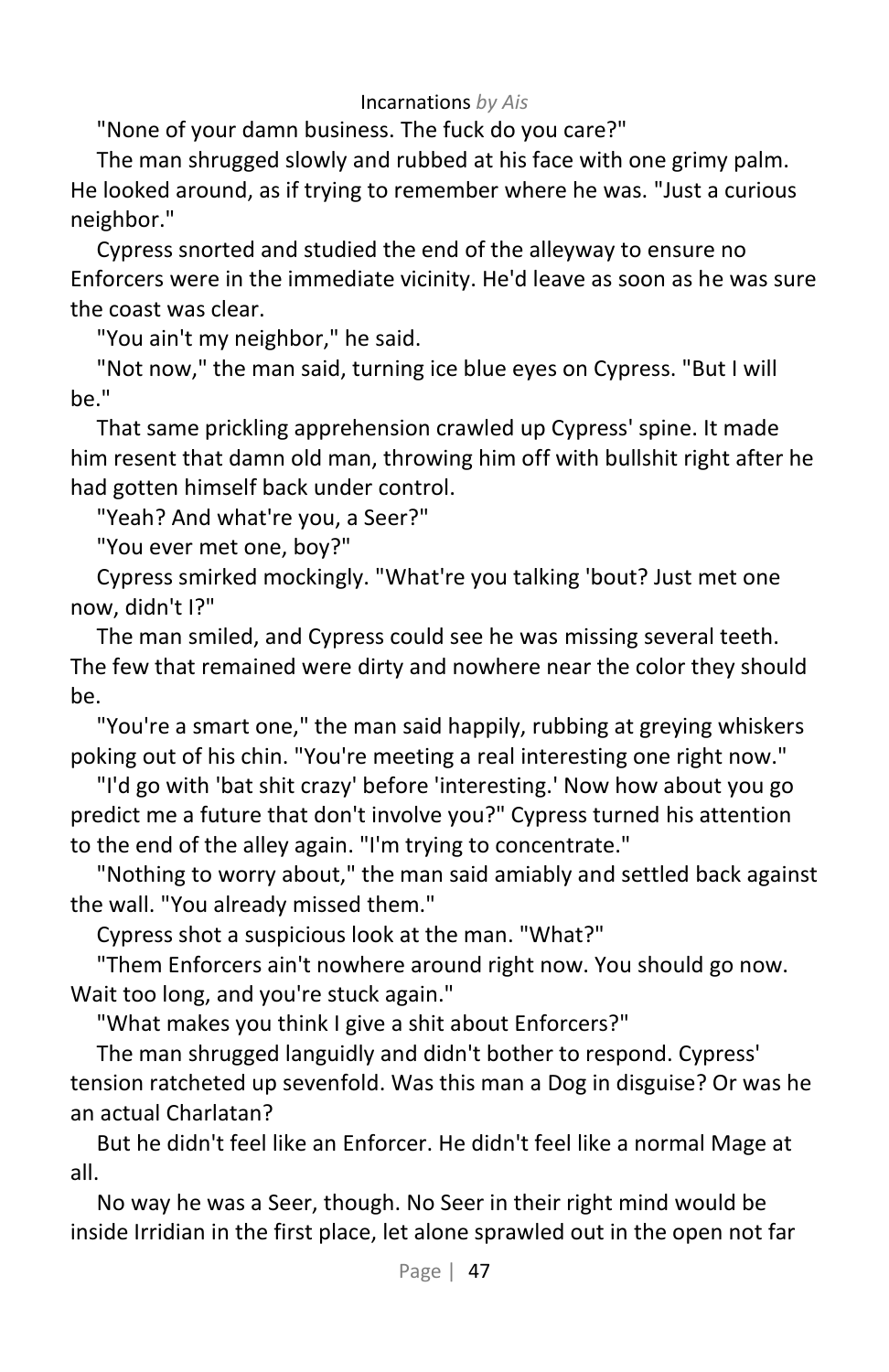from IEHQ.

In their right mind. This guy could be crazy. When it came to Charlatans and Seers both, insane as a rodworm was always an option.

And when it came down to it, people would say no Unconscionable in their right mind would be in this alley either, and look what dumbfuck was currently standing there doing just that.

He didn't have time to stand around talking to random strangers, especially ones who were potentially out of their mind.

Unaware of Cypress' decision to ignore him, the man spoke up.

"What got you all worked up in a lather, anyhow? Seemed ready to break down, earlier. You got rodworm in your brain?"

"Shut up or I'll kill you."

The man laughed loudly, merrily, and pat Cypress on the knee. "I like you, boy. You just call on Old Jack when you need him, yeah?"

Cypress leveled the man with a disgusted look. "Yeah, and when would I need some idiot like you?"

"Oh, you'll need me," Old Jack said with a sage smile. "There's no question about that."

"Yeah right." Cypress pushed away from the wall and dusted his pant legs off, glaring down at Old Jack. "You tell anyone 'bout my... moment, and I'll hunt you down."

"Why wouldja get all upset like that in public if you didn't want no one seeing it?"

Cypress made a disgusted noise from deep in his throat and turned his back on the man. "Just don't, or you'll find I'm not usually this nice."

"Yes, yes," Old Jack said, but he was grinning widely. "I won't tell if you won't tell."

"Why would I tell about a freak out I just told *you* not to tell about?"

Old Jack shrugged, the smile remaining but turning more enigmatic. "I meant about the Seer, but your 'moment' works too."

"The Seer? Don't ya mean you?" Though Cypress' tone was twisted with mocking, there was a note of bewilderment as well.

Old Jack only smiled, and after several seconds of silence Cypress shook his head. "Whatever."

He strode away, giving Old Jack one last warning glare over his shoulder. He thought he heard Old Jack say something but didn't bother listening to what it was.

\* \* \*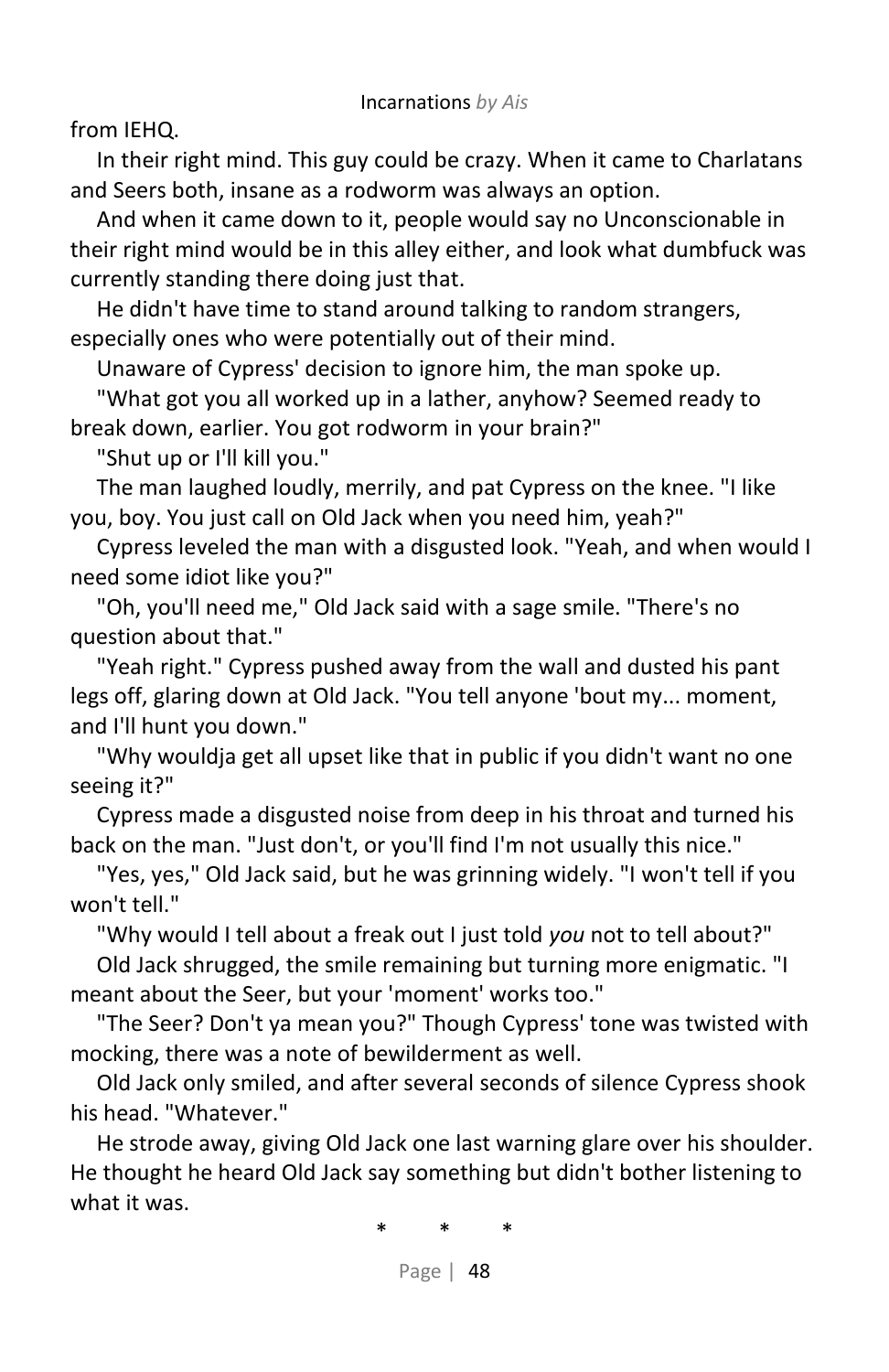Cypress crouched in the shadows of the warehouse's ceiling, resting expertly on a ledge that was barely half the length of his feet. One hand was splayed against the wall behind him, palm open. The special gloves he wore caught against the smooth stone, holding him securely while his other arm dangled between his knees.

He had switched his clothing out again from one of many knapsacks he had hidden around the city. After Old Jack, he had felt too paranoid to continue in the same outfit. This time it was all black with no cloak to catch on anything, although his fitted black tunic held a hood that sheltered his face.

The plan to steal and run had been foiled by these idiots turning a black-market transport into a fucking flea market. They had set their shit up on tables in the alleyway and kept the crates of items in the abandoned warehouse right behind where Cypress had eventually migrated and now crouched. And even stupider, people actually showed up to buy shit.

Granted, the wares they put out on the tables all looked legit, and this sort of thing was weirdly common in Irridian, Cypress had come to find in his wanderings. Seemed plenty of people had extra shit laying around their houses they didn't want to keep or throw, so they sold it to other people stupid enough to buy it. A dead ass alley on the edge of town was as normal a place for those sorts of sales as some high-end neighborhood over by the Mystic's Palace. In Irridian, seemed everyone wanted a deal, and sometimes the spellscripts they could get from some random ass person was a quarter the price but just as useful as the ones they got in the bookstores or spell shops. Cypress was used to seeing Charlatans setting up shop with wares like that, but not everyday citizens.

In retrospect, maybe *that* was why the Dogs hadn't cared about the lady and kid in front of HQ. Whether Charlatans or the nice old biddy down the street, they were both selling their shit for cheap and it was perfectly legal. Except, in the case tonight at Road's End, everything was a front for selling black market contraband instead; from spellscripts that claimed to be innocuous but probably contained some pretty dark shit, to even more dangerous and disturbing stuff Cypress had seen peeking out of the crates.

A Dog passing by the alley may not think twice about that chipped teacup, but they'd probably think there was something pretty fucking wrong with a Seer's eyes bobbing around a jar, or the mummified arm of what they claimed was an Entropist.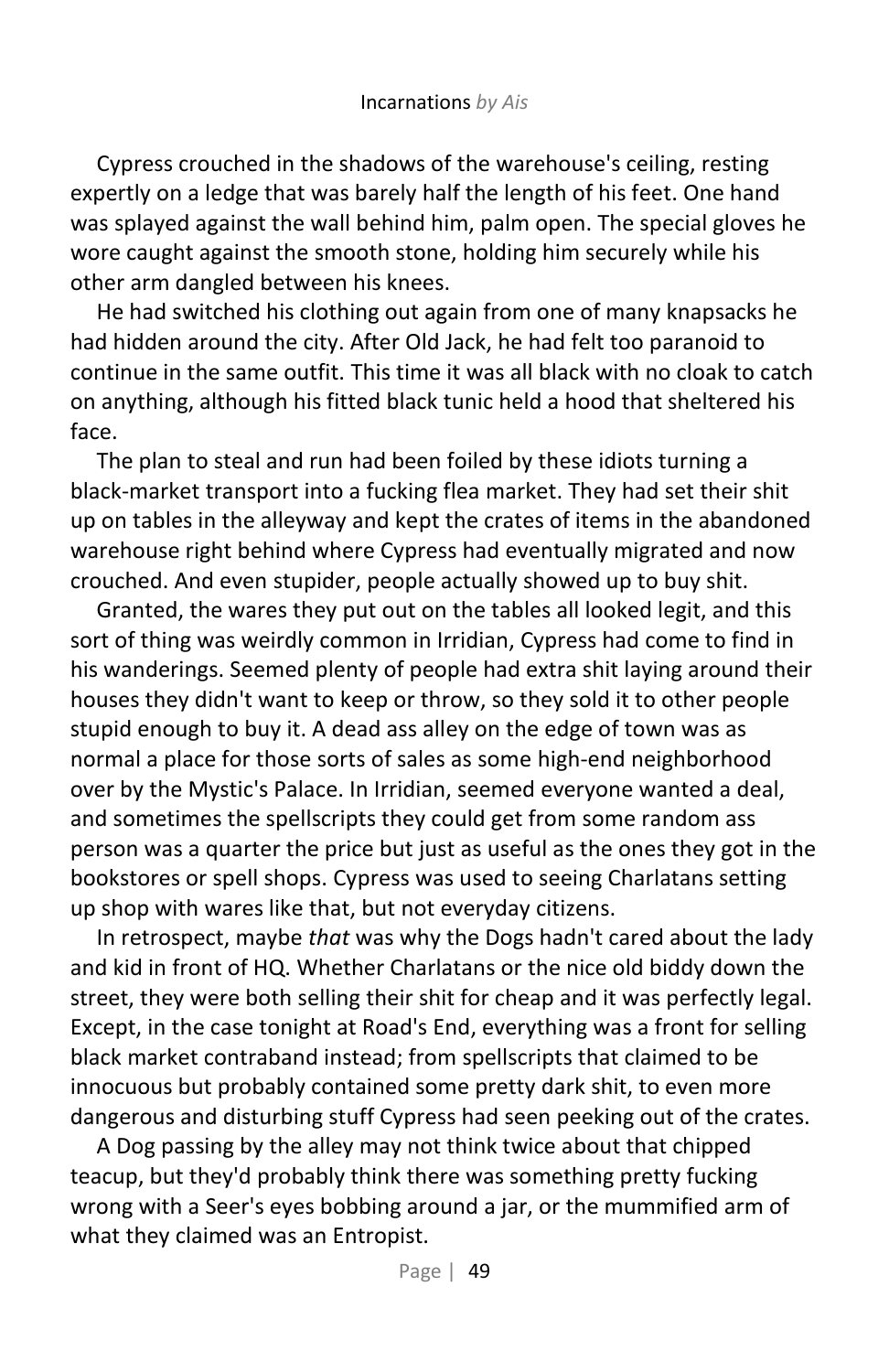All of that meant there were a lot more people than Cypress had anticipated. He'd thought he'd be dealing with maybe four guys but turned out it was closer to ten sellers and a rotation of random people swinging by. Not too many for him to handle, but still too many to be an easy snatch and go. If he wasn't what he was maybe he could have gotten away with it, but as it stood he wasn't going to risk it.

He kept an eye out for anything else he may want to steal, since he was stuck watching this stupid market. Nothing stood out to him, but that was only because he and Hunter had a great stash from all their rerun scams. Anyone else would've had plenty to choose from. After the third hour of being nearly bored to death he'd thought about buying the cocoons so he could leave, but he wanted to know if they had selaria. And no way in yenrre was he paying the amount they'd probably charge for that. Plus, he sensed there was a Cursed Dog or two down there. He wasn't going near that shit unless he had to; he never knew if those crazy fuckers would still be able to ID him for what he was, or if they'd be too far gone to care.

So, he'd had to wait outside the warehouse until night fell, which wasn't nearly as dark here in Irridian as it was in the countryside. Magelights kept an unnatural glow even past sundown, but this high up inside the warehouse he had found some shadows to serve as the cloak he'd left behind.

The number of people slowly dwindled, not that there had ever been some huge group in the start. They moved their shit from selling from tables in the alley to solely being inside the warehouse. And that was when he'd relocated too.

Even far into the night he couldn't tell if these guys had selaria, but they definitely had some mote faerie cocoons. Those things were always shipped in very specific containers to keep them from breaking in transit and to contain their magical energy, and in one of the open crates he could see the box nestled right down in there. They had plenty of it so he wasn't worried it would all be sold, and if it was he figured he'd just stalk the buyer until they were somewhere secluded and get it from them instead. Probably make it easier. But no one had bought what he actually needed them to buy; they'd been buying and trading everything else instead.

It wasn't a surprise, really. Hunter had invented the tracking patch, after all, so they were the only ones using it. Most people didn't need the filaments like they did.

The number of buyers had finally dwindled significantly. Cypress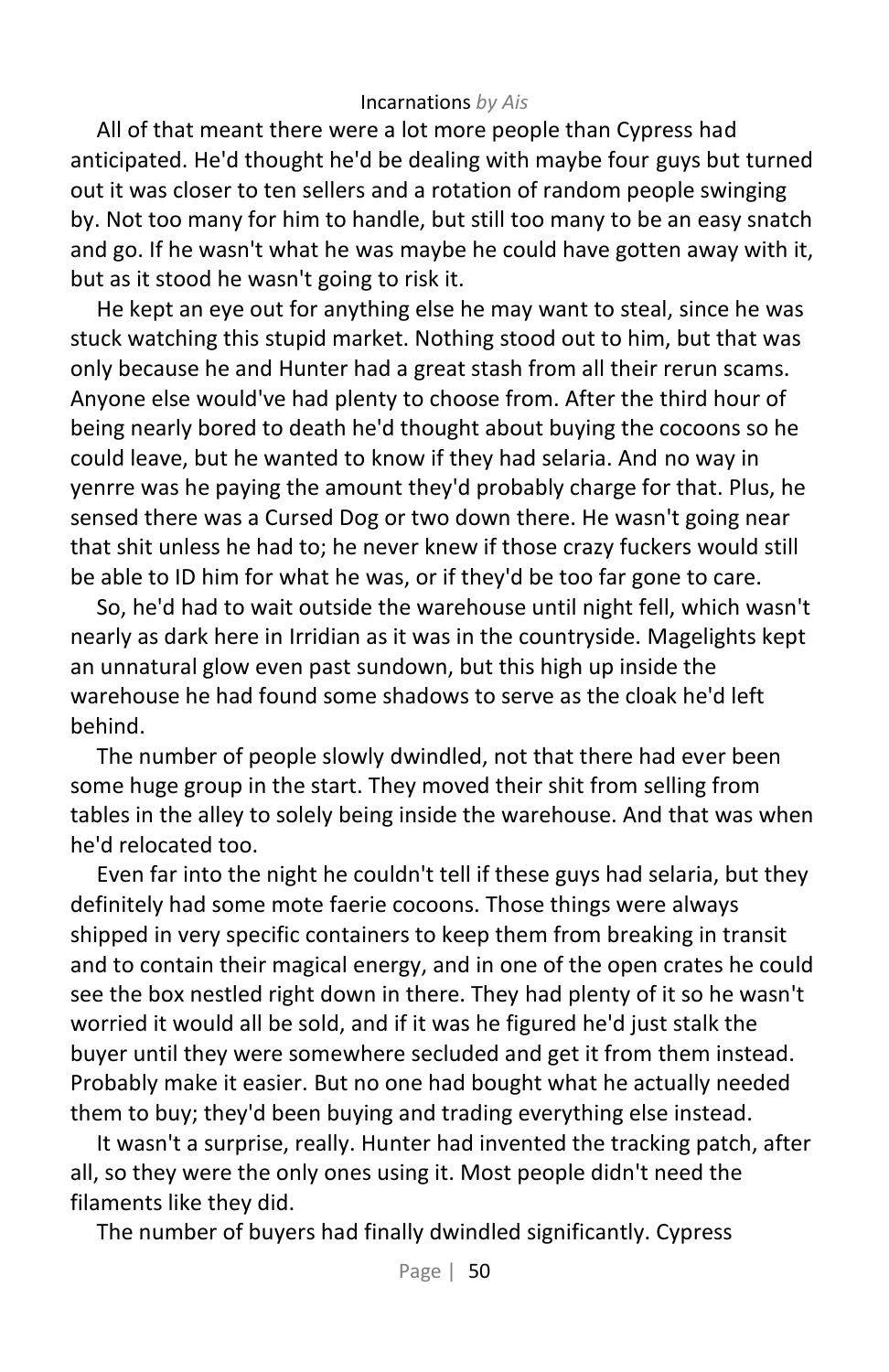guessed the dealers would be packing up in the next couple of hours. With all the sellers in one place now, this gave Cypress more time to really focus on the weak links and watch their behavior to see if he could sneak down and grab the shit after all or if they'd always be milling around the crates like they had so far. He waited and watched, cautious and careful.

He spent time identifying as best he could the vibrations of the various seiyunne he felt, without giving himself away in the process. Cursed Dogs at the door and far wall, one young, one older. Some Magelings crawling around– scruffy beard, red tunic, green cloak, those three. Empath in the corner conserving his energy. Two Proveniers; scarred eye and grey-streaked hair. Enthraller as the main man breaking open the crates and coordinating the sales. The strangest part was he felt something fucked up but couldn't quite place it. A Cursed Healer and something else, he thought, but he didn't see them. Maybe they already left before he got inside, maybe not. There'd been a woman involved earlier, dark hair to her shoulders, but he didn't think it was her. She was fucked up. Provenier, but not. Possibly Spiritualist? She was something, he just didn't know what and didn't care. She was gone a long time now, so she no longer had to factor into his plans.

For all that his silence and stillness made him practically disappear, he still didn't detect the presence until it appeared at his right.

Bright green eyes glowed faintly in the gloom next to him, all other features lost in the darkness aside from a shock of black hair and dark clothing. The person watched the black-market dealers far below them.

"Idiot!" he hissed. "Release that!"

The glowing green eyes rolled and pulsed to the normal faint glint of eyes cast in shadow. White teeth flashed in a grin and the stranger settled more comfortably on the ledge. Cypress knew without any sense of arrogance that it was impressive that he was able to balance so well on the ledge, but the newcomer was so casual about it that it made him look awkward and off-balance.

He was irritated all over again.

"Irridia's tits, who are you?" He kept his growl quiet and low and flicked his attention between the stranger and the targets. The people down below didn't appear to have noticed anything.

Yet.

A woman's voice answered in a rough lilt, "You can call me JD. And you are?"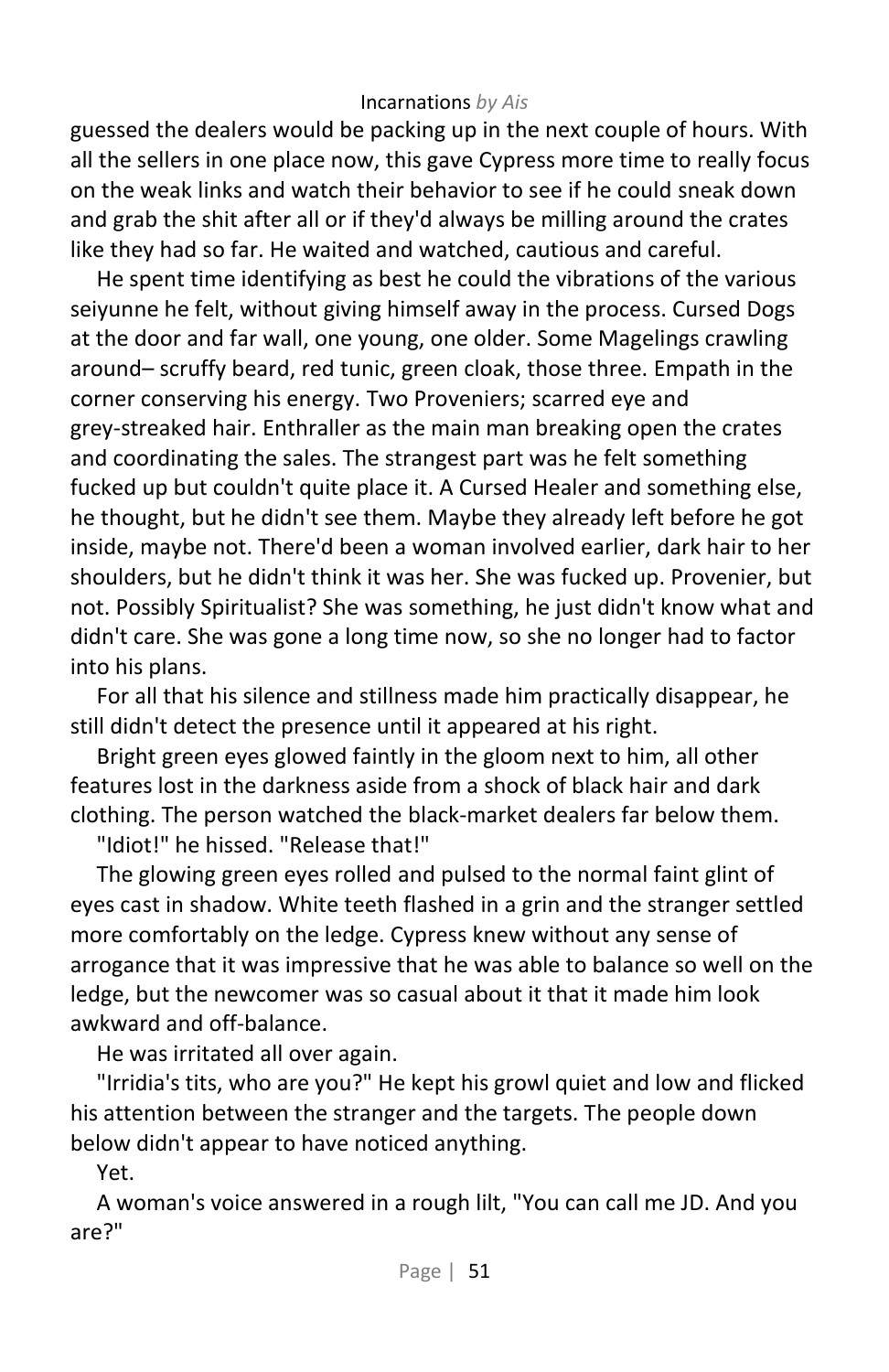His eyes narrowed to slits. "Anonymous."

"Cute." She settled herself more comfortably against the wall, one leg nearly at a ninety-degree angle to balance her weight.

"Thanks," he said. "Now get the fuck outta my way."

"Excuse me, Mr. Congeniality, but I believe I was here first."

That would explain the subtle sense of being watched when he first arrived. He had assumed it was someone with the black-market dealers and had taken more time than usual to find a spot and settle in. But even then, he'd felt off. Apparently he should have trusted his instincts.

This day was going to shit real fast.

"I don't care if you were born here. This is *my* mark."

"Well, I wasn't. But I *have* been here since well before you. So, *you* leave."

Cypress clenched his free fist. "You."

She bared her teeth. "No, you."

"No, *you!"*

"You!"

Their hissed-whisper fight hadn't risen to a level of endangering them, but it might have continued in that form if Cypress hadn't seen something that made his throat close tight.

His stupid *fucking* twin walked into the warehouse and stopped near one of the dealers.

Cypress' heart made a funny, worried leap.

What was Hunter doing here? What the *fuck* was he thinking? He was supposed to stay back at the apartment. It was *safe* in the apartment for Hunter. This was the exact fucking opposite of—

"Who's that?" the woman asked interestedly.

"Shh!" Cypress waved an angry hand for her to shut the fuck up and dug one of his charged listening stones from his pocket. He'd only brought two and they only worked for a certain amount of time, so he hadn't wanted to use them up until he was about to move in for the steal. But he had to know what Hunter was saying in case he needed to interfere. He'd created the listening stones similar to the same way he made his bombs, allowing him to activate a spell without having to use his magic. A swirl of his thumb pad in the right design on the bottom of the stone and it was primed; he put it up to his ear and used a magnet behind his earlobe to connect it where he normally would have worn his earring. The stone stayed up like a small earring, held on by the magnetic force, which itself activated the spell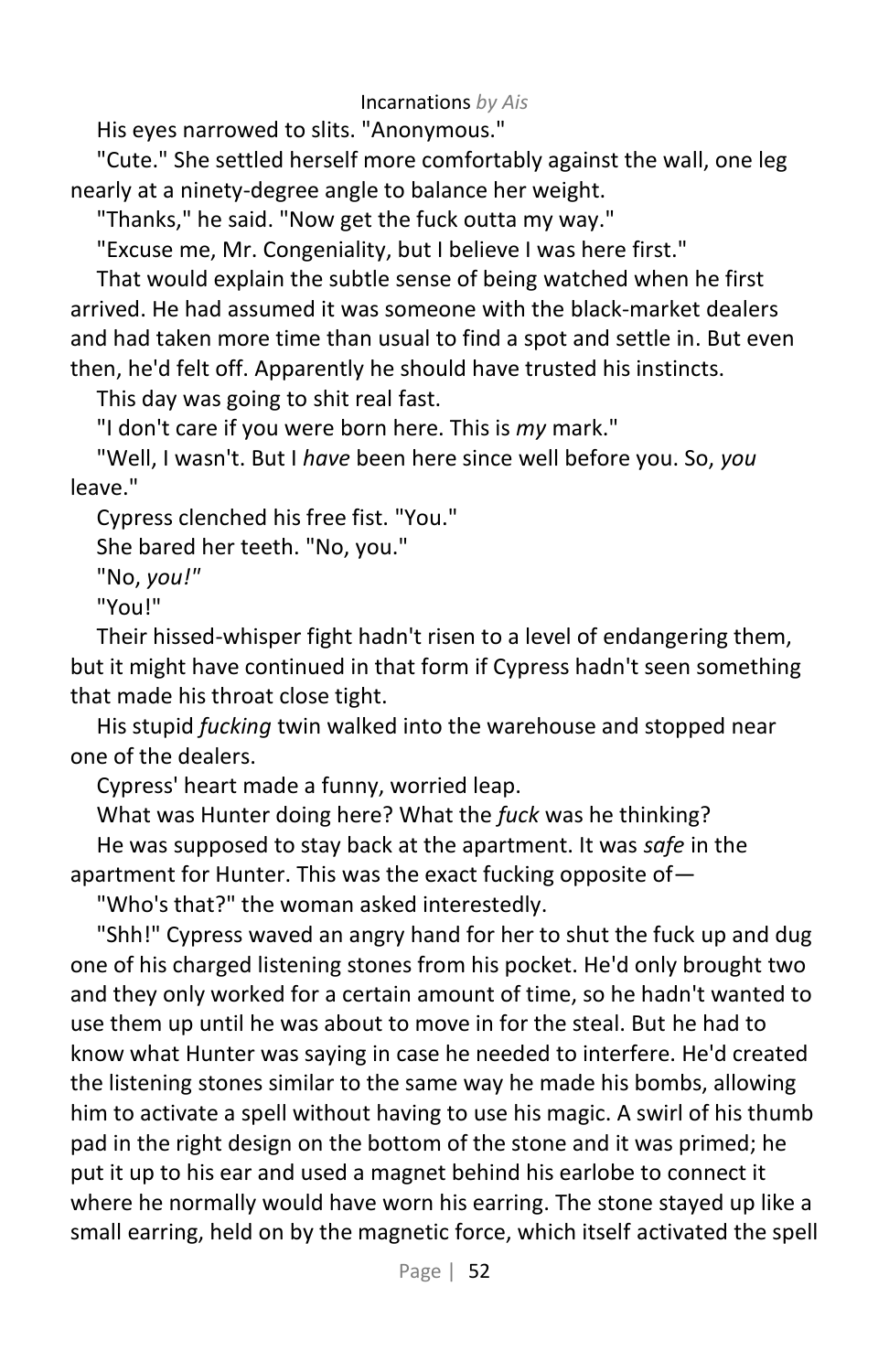without him having to use Enhanced Senses.

The sounds from below leapt to his ear as if he were standing there next to his brother. Hunter's footsteps were a quiet scratch against the worn concrete floor while he wandered between the three tables left standing. The dealers watched him closely, the same way they had others; always ready to defend against Enforcers or Dogs in disguise.

Because of the range of the listening stone, Cypress heard everything from the floor, including people nowhere near his brother. While Hunter was walking around, not yet interacting with anyone, Cypress quickly took note of what the others were saying. The younger Cursed Dog and Empath by the main door said nothing; just watched their surroundings suspiciously. Grey Streaks the Provenier circled the room watching everyone, slowly arching back toward the entrance. The older Cursed Dog idly made his way toward the tables from the back of the room. There were only two customers in the place aside from Hunter; some couple who were trying to negotiate a better deal with the seller on a set of poison-tipped knives. That seller was the scarred eye Provenier, and the Mageling with the green cloak came over to monitor the deal. The Enthraller was digging through the packing rags in one of the crates in the corner when the Mageling in the red tunic came over by him.

"I thought you said he was coming," Red Tunic muttered.

"That's what I was told." The Enthraller threw a bunch of rags out to the floor, sounding irritated. "His money must've fallen through."

"That was supposed to be our big score. What was the point of risking Irridian if we could've stayed by Degrena?"

"He said they would know him too well down there. He said this was safer."

"Bullshit it's safer. The flea market cover worked on the Mystic to get in, but now we don't know the Dogs as well. What if one of them comes in here disguised?"

"That's why we have Jessen. Right?" The Enthraller looked over at the older Cursed Dog as he finally made it to them and stopped.

"Didn't you hear?" The two Mages looked confused at Jessen's question. He raised his eyebrows and hooked his thumbs on his pockets. "He's dead."

"What?" the Enthraller hissed.

"Who got him?" Red Tunic asked, almost overlapping their voices.

"No one knows," Jessen said with a shrug. "Ariwyn Division found him yesterday. I heard there was something odd about it all."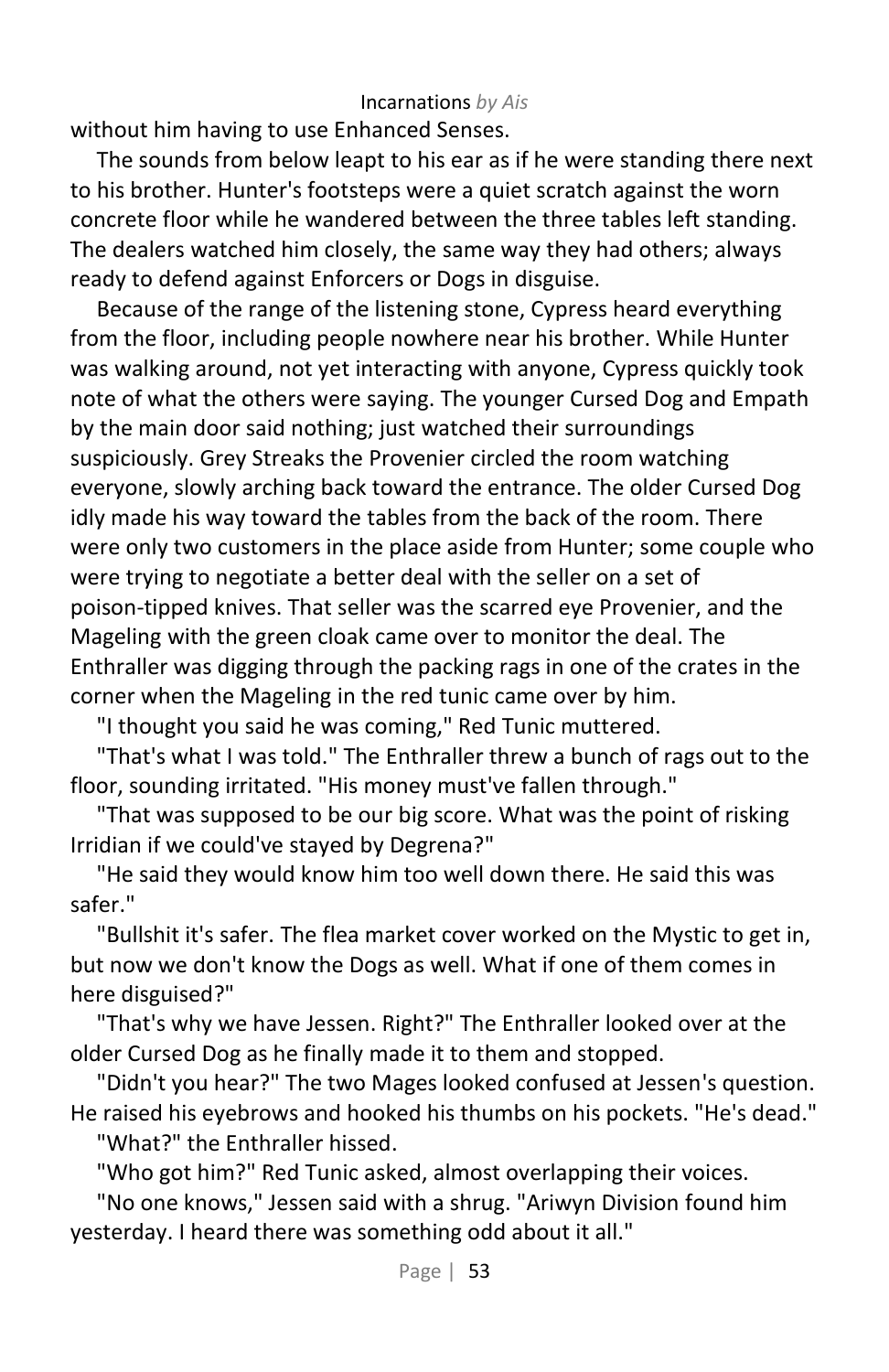"Odd how?"

Hunter stopped near the table closest to the cocoon crate, and Cypress focused on him completely. That dealer was the last Mageling, his scruffy auburn beard nearly covering the fluctuations of his mouth.

"What're you here for?" Scruffy Beard asked, leaning forward with his elbows on the edge of the table.

Hunter perused the trinkets, his gloved fingertips passing over the top of a metal tin. "I'm interested in mote faerie cocoons."

What the fuck was Hunter doing? Asking outright only made the price go up; he should've bought something inexpensive and offered to take the cocoons off the dude's hands for a deal. And didn't he want any selaria? He couldn't ask for that shit the same way he could cocoons. Why were they wasting money on the cocoons anyway when they could just steal it for free from some other schmuck stupid enough to buy?

Everything Hunter was doing was a rookie mistake. And Cypress took great pride in not being a fucking rookie.

Scruffy Beard ticked up an eyebrow. "There's an unusual need." "Do you have any?"

Scruffy Beard tapped a finger against the table, watching Hunter thoughtfully. There wasn't anything wrong with wanting mote faerie cocoons, it was just sort of weird to ask for it specifically instead of buying it with other shit. Way to draw attention to himself for stupid fucking reasons, even if it wasn't likely to result in anything bad.

"What are you doing?" the woman whispered in Cypress' ear. He started, having almost forgotten she was here.

"Shut the fuck up," he hissed vehemently, pushing her lightly on the shoulder to get her to back the fuck off.

"You're acting like you can hear them, but you aren't using ES." She seemed intrigued, peering down. "What's your secret?"

"I told you to shut up—"

"I have some," Scruffy Beard was saying idly down below.

"Does it have something to do with that stone—"

"Lady, I will fucking murder you if you don't shut the fuck up already," Cypress growled, gripping the end of the ledge to keep in his anger and stop him from attacking her.

"I can't go that high," Hunter was saying. "I can do forty." "Fifty."

Fucking great. Cypress had clearly missed part of their conversation.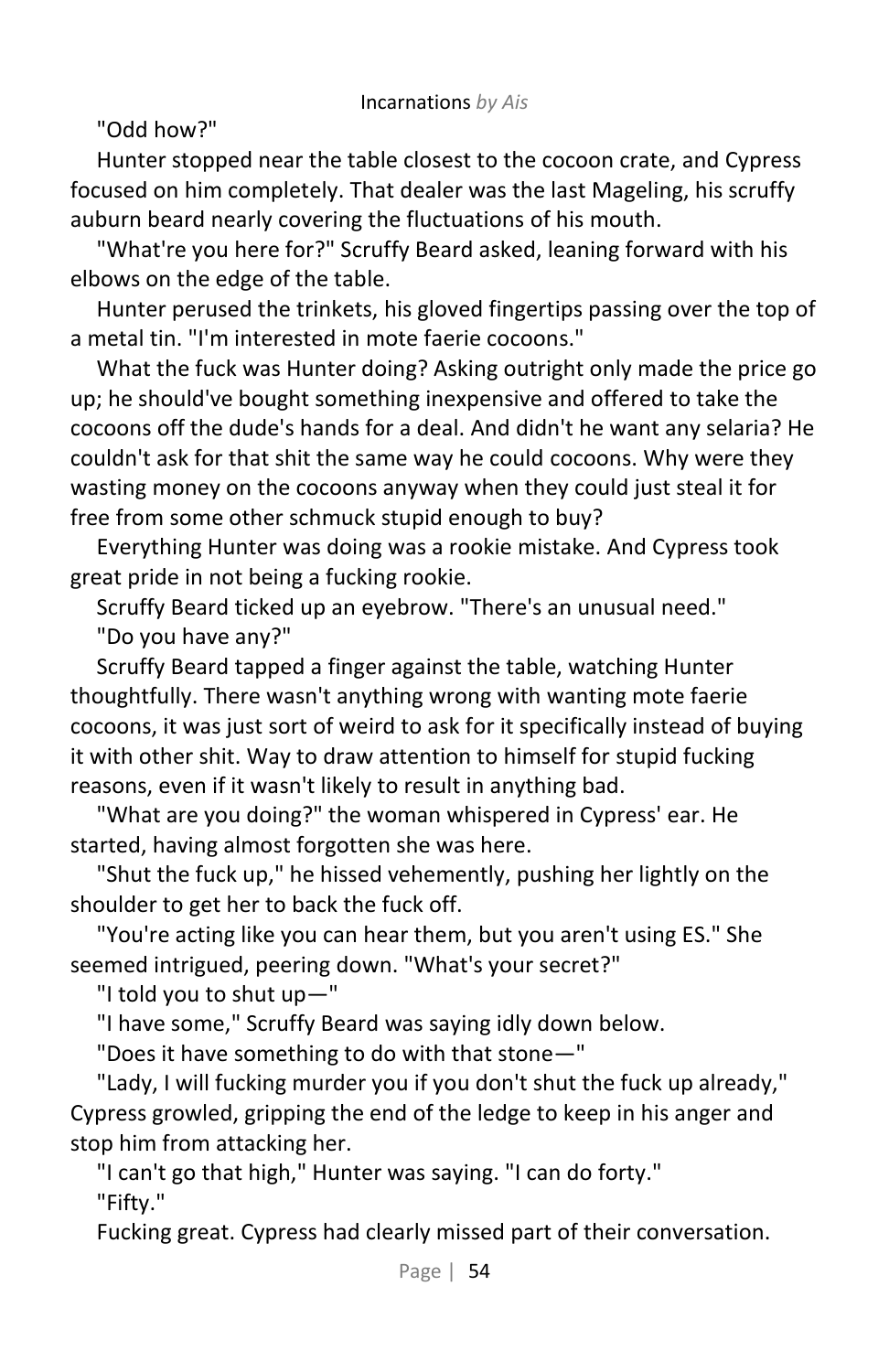How was he supposed to protect his brother is this crazy fucking chick wouldn't leave him alone?

"Forty-five and we have a deal."

Forty-fucking-five! Hunter better have stolen the entire cache of selaria for *that* price. What the fuck was he—

Hunter reached out to shake on it, but Jessen stopped him with a grip on his right elbow. Seeing anyone touching Hunter at all, especially gripping the cloth-covered arm, shot a flash of hot rage through Cypress. He sucked in a breath, thinking logically he had to quell this sudden anger but feeling emotionally like right now he didn't care, he had to pay attention to his brother instead.

Hunter was less perturbed than Cypress; he only looked over questioningly. From this high, Cypress didn't have as good a view of their expressions as he wanted. He could tell Jessen was looking Hunter over, though, focusing mostly on his right eye where a scar arced down his cheek.

"I know you," Jessen said slowly.

Cypress went on alert. He shifted his weight forward.

"I doubt it," Hunter said calmly, "seeing as *I* don't know *you."*

"No," Jessen said thoughtfully. "I feel like I've seen you before. You look different, but... I swear I remember you. You have a brother, right? I remember a kid like you getting a scar—"

Ice rushed through Cypress' veins.

"No."

Cypress didn't even realize he had whispered it aloud; a mix of emotions he couldn't decipher. Hunter quirked an eyebrow, seeming calm even as Cypress knew his twin enough to see the alarm in the way he shifted his weight backward, in the mild tone of his voice:

"You're thinking of someone else. I'm an only child, and I got this scar from falling out of a tree when I was younger." He raised an eyebrow at Scruffy Beard. "What sort of security are you people using here? This one doesn't seem right in the head."

"What's going on?" It was the Enthraller, closing in fast. Cypress glanced quickly around and saw the only two customers had left; the younger Cursed Dog was closing and locking the doors, and the rest of the dealers were moving toward Hunter.

Cypress' heartbeat sped. He quickly reached into his pockets, pulling out the bombs.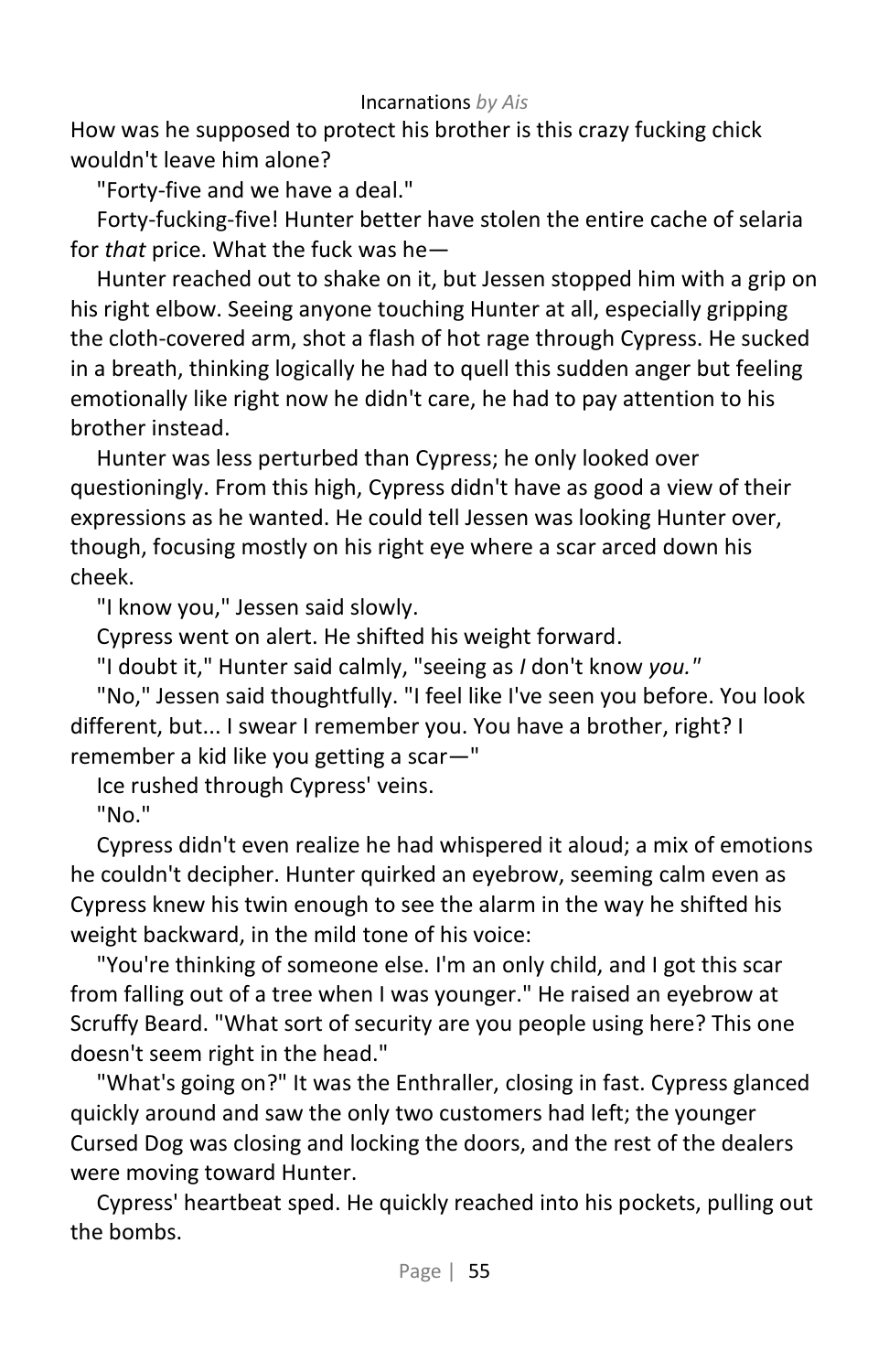"It's been so long..." Jessen rubbed his forehead with his free hand. "My memories from before are a little hazy, but I swear he was one of Claude's kids."

"Claude's?"

The Enthraller's surprise was overrun by a rush of alarm and worry crashing through Cypress. He ripped the listening stone off his ear, not caring if it might clatter, barely noticing the woman catch it instead. He was too focused on Hunter and the nightmare unfolding below.

Cypress adjusted his hold on his bombs; a handful of small spheres that were so dark they seemed to suck in the light. He blindly twirled them in his hand until one was between his fingers and the other two were in his palm. Though they had hit each other in the process, not even a whisper of sound escaped.

"What are you—?" the woman asked but he moved before she could finish.

Cypress threw one sphere straight into the air ahead of him, then threw the other two out at different angles.

He jumped off the ledge next.

He heard the woman draw in a sharp, stifled breath; probably thinking he was about to die. He stopped caring about her at all, focusing the entirety of his energy on the people below.

Falling silently through the air, his dark hood flapping above his head, Cypress spread his arms straight to his sides, toward the two spheres. He was right on target; nearly straight over the first sphere he had thrown out.

A pulse of seitai hit the air and was gone so quickly that even Cypress could have missed it if he weren't responsible. At the same time, the Magelights hovering in the room flashed and disappeared.

The silky weight of seilaye ran through Cypress' veins; comforting and welcoming in a way he never felt otherwise.

One of the spheres at Cypress' side disappeared. Eyes briefly glowed green in flashes from below, like lightning bugs appearing and disappearing in the gloom. They didn't yet know to look up.

"What the fuck—?" Jessen asked, looking around.

It was too late.

A pulse of seitai flashed through the room.

The Mages Cypress had marked as Proveniers and Magelings snapped their eyes up to him just as the sphere beneath him erupted. A giant gossamer spider web shot out, its edges snapping to the walls and catching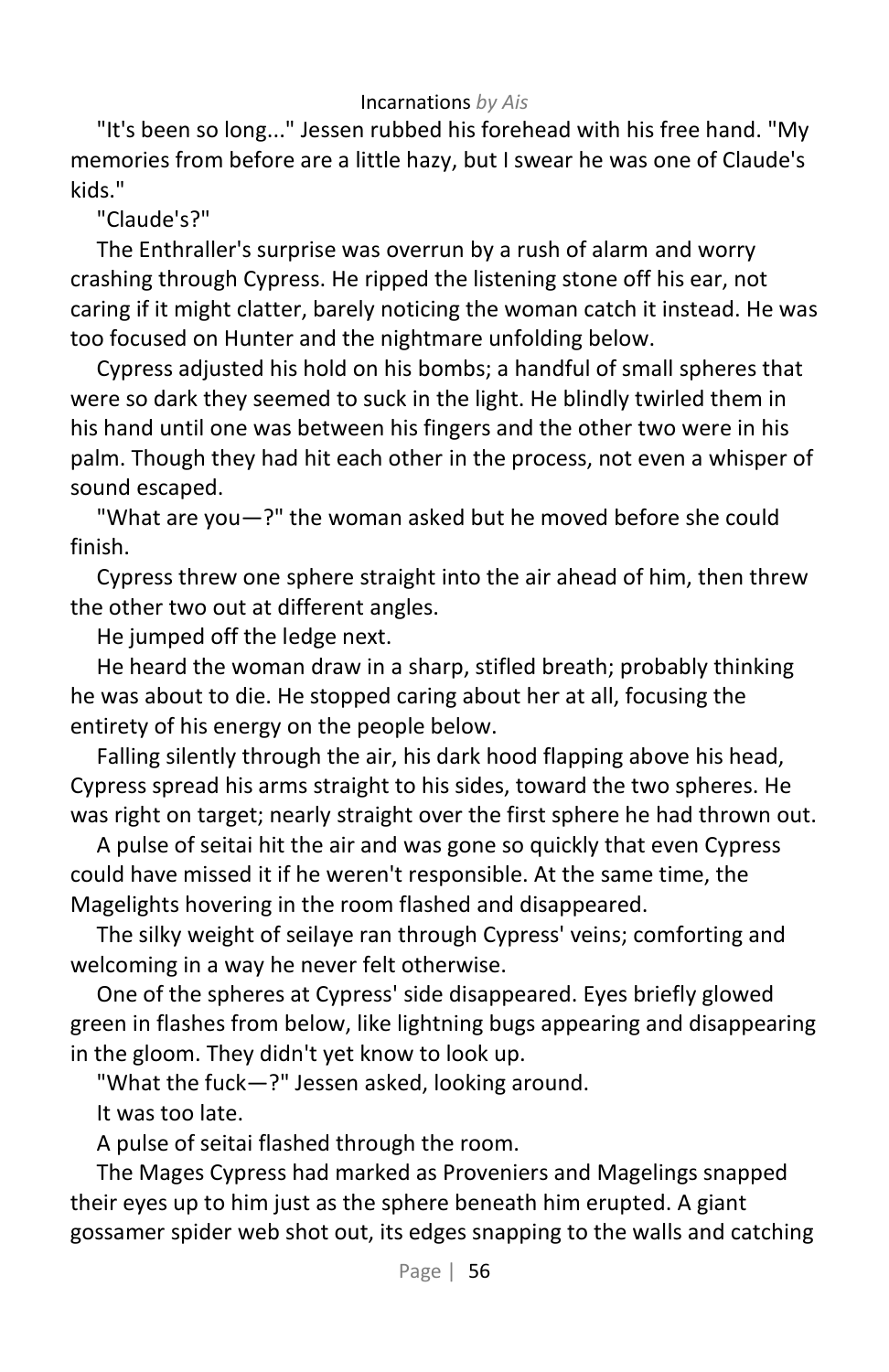just in time for him to fall on it. His hood settled gracefully over his face as he crouched, watching the Proveniers and Magelings as they drew seitai around them.

"It's the kid!" Jessen shouted, stumbling back as he pointed up. "Defi—"

Hunter slit his throat with a dagger he created from thin air. Jessen clutched at his bleeding neck, eyes going wide. He gurgled in a breath and stumbled behind one of the crates where he collapsed. A puddle of blood formed quickly beneath him.

The other Mages froze one second in shock before shooting into motion.

"You motherfucker!" The younger Cursed Dog lashed out at Hunter, gripping him with an Enforcer hold and throwing him back against a stack of crates. Hunter hit so hard the air audibly rushed out of him, and the crates fell over Jessen's body. "Kill that fucker! I got this one."

Cypress watched from his perch, unstable anger not rising so quickly now that he had seilaye soothing his soul. Hunter glanced up with a look that said he was fine before he was yanked off his feet and shot toward the Cursed Dog holding up a bared blade.

The individual Mage signatures erupted around the other Mages like brightly colored cocoons that typically only another similar seiyunne user or Enforcer could see.

Idiots.

Seilaye moved within him; a secondary heartbeat, another life. Another soul. It rose and fell, stretching its proverbial arms as it waited, ravenous, for the Mages to make their mistake.

Flashes of seikelle and seitai burned beneath him as the others drew on their own magic. The seiyunne in the air was so powerful that it raised the hair on Cypress' skin.

It happened in quick succession, but to Cypress it felt like time slowed.

Seilaye always did that to him; made him feel every moment with deeper senses than he could ever achieve in a paltry spell.

The last sphere clattered to the floor just as the first Mageling shot a wave of seitai at Cypress. Furious shouts erupted around the room, echoing in the dark, and a few more spells were unleashed while Cypress stayed perfectly still.

He felt the magic reach toward him, and excitement crashed through his veins. His lips peeled back in a soul-sucking smile, and he let go of that dark beast inside him.

Seilaye violently rent the air, ripping through all the seiyunne present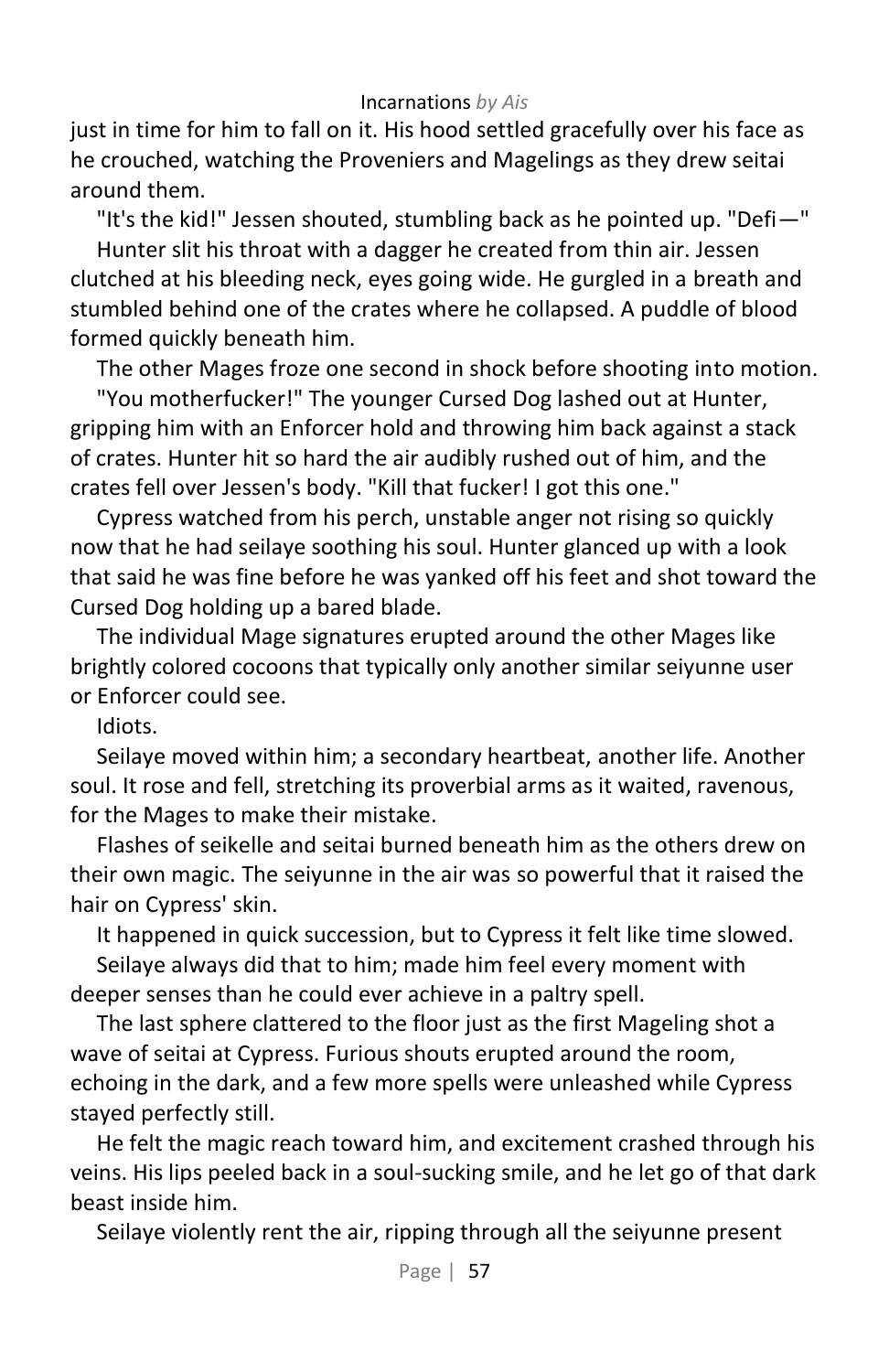and sucking it in, like a maelstrom slicing through lumber and limbs. The impact of magic being stolen was so savage that it compressed the air. The Mages below screamed in shock and crumpled to the floor.

Everyone except Hunter, whose magic wasn't stolen and who knew what to expect, and Cypress, who was barely repressing laughter.

Hunter caught himself with his hands against the Cursed Dog's shoulders, using the momentum to flip up over the man and land behind him. As the Dog fell to his knees, Hunter snapped his neck.

The spells that had nearly reached Cypress wavered out of control and shot off to the side. The seiyunne that had been buzzing in the air was gone so suddenly that it was jarring; as if it had never existed.

But it did exist.

It existed in Cypress' control now, where it belonged.

Those pathetic creatures fell down, rolling to the side in sheer terror. They bleated like sheep out to pasture, like livestock being slaughtered, and Cypress reveled in the sound. The feeling of their powers coursing through his veins, sparking power at his fingertips, brought him so intimately back into the fold of the universe that he felt like a god.

This was the disconnect his own power forced upon him every day of his life: the torture of being born a Mage with the knowledge of how fulfilling it was to be connected to Ariwyn, to feel his seiyunne bringing him in contact with the earth beneath him, with the ley lines beneath that— that knowledge and comfort and feeling of completion—

Denied to him as a Defiler, who could only steal the magic of others.

They saw that magic as their souls, and he understood why. It felt like he was missing half his soul every day he lived, being constantly stuck on the other side of a chasm from that most sincere of connections.

He understood, and so he basked in the glory of their frightened faces, of their helpless shouts and the twitching of their limbs. They got their souls every day of their lives; let them feel for a moment how it was to live as a Defiler.

Cypress rose up, the power of his seiyunne bombs filling him with more than he could ever have pulled on his own. He felt like a giant, like a dragon, like the ruler of the world.

When he shook this time, it was with elation.

And just a hint of repressed mania.

"Why are you doing this?" Scruffy Beard managed to hiss out. "If you want money..."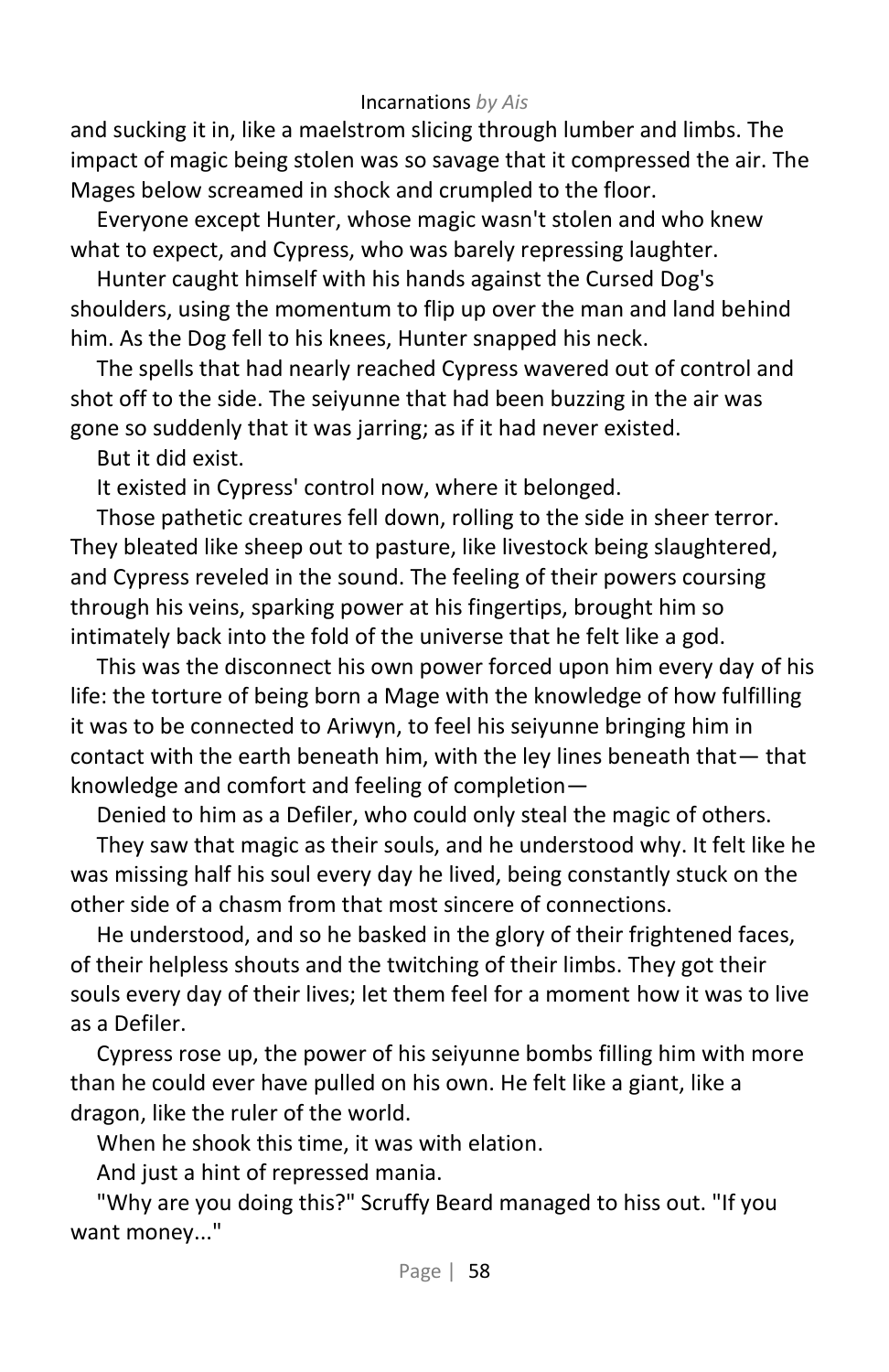"Whatever we want, we'll be sure to take," Hunter said as he stopped at Scruffy Beard's side. "You should have taken my deal and not let Jessen talk. Then we all could have avoided this."

Calmly, Cypress walked to a large hole in the spiderweb and dropped straight through it to land with a light thud on a crate and roll out the impact. Most of the Mages were too weak without their power, unaccustomed to the violation of their magic being ripped from them. The Enthraller managed to strangle out a hoarse yell, managed to run at Cypress. Cypress jumped lightly out of the way and pivoted with a kick that sent the man sprawling.

Cypress walked through the room, crashing his fist and elbow and heel into the heads and necks and throats of the Mages. Not caring if he killed or incapacitated. Not caring what happened, with this power vibrating through his every blood cell and bringing to life his every nerve.

*This* was what it felt to be alive.

He stepped over Jessen's body and passed the last Provenier, Scarred Eye, who was rolling around on the floor. Cypress scooped up the last sphere and pocketed it as he casually kicked the man in the face. The crack of bone breaking was pleasant to Cypress' ears, as was the sight of blood smearing the toe of his boot.

Hunter passed Cypress to start digging in one of the crates. Cypress heard a noise and looked up to see the woman from above tentatively watching from the web. Her fingers curled around the strands.

With the extra life inside him, the extra power, Cypress could see the look of shock on her face. The faintest trembling of her fingertips.

He should kill her after this.

He should kill all of them.

None of them could know what he was, or who they once had been. If anyone knew, they would hunt him down and slaughter him like everyone else.

If they knew, they would hurt Hunter.

The rage that usually overcame him at that thought was missing with the seduction of this power. Instead, he felt only a higher understanding of the world. A cool, comforting embrace in his mind.

He looked at the men around him; the ones who still breathed. He systematically walked to each of them, crushing their skulls.

Hunter moved on to the next crate, the one that held the cocoons. He threw the packing rags out of the way while he searched for their spoils.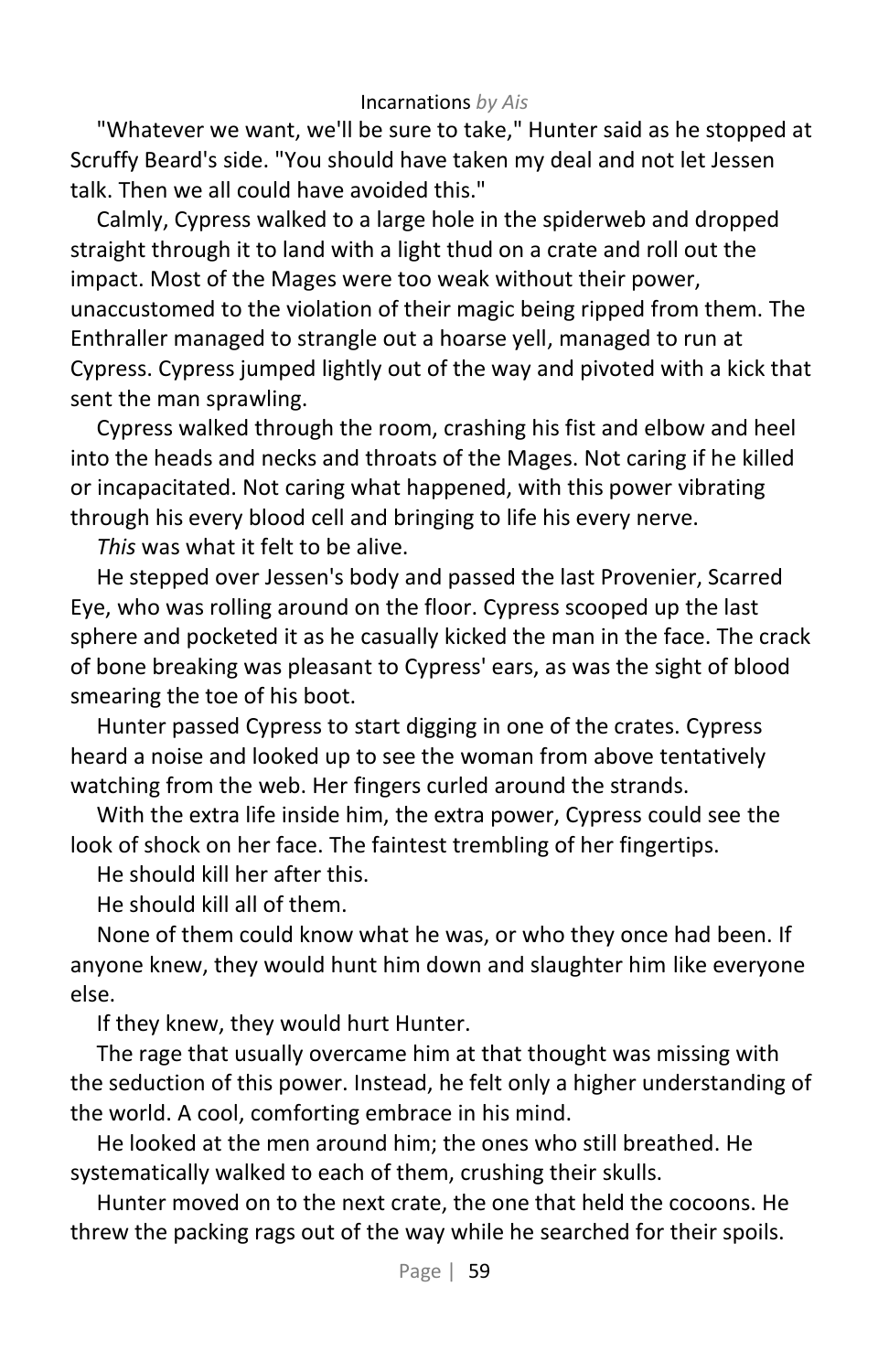Cypress only half paid attention to his brother as he finished off the livestock.

Didn't they know? It was kill or be killed in this world, and Cypress would never again be the victim.

Red Tunic appeared at Hunter's side from wherever he'd been hiding, hand raised to strike him. Neither Cypress nor Hunter spared him a glance. Hunter shot a knife from beneath his cloak and it caught the man against the throat. Red Tunic staggered back, shocked, and had no chance to react before a second blunt weapon, this one from Cypress across the room, hit him in the back of the head with a meaty thunk. He crumpled to the floor.

Cypress finished off the last man with a boot to his forehead and a violent strike to his throat that made the man's entire body jerk. When Cypress stood, he was decorated with the blood of his enemies. It splattered across his form beautifully and he took a moment to admire it before looking up and meeting his twin's unmoved eyes.

Cypress approached his brother as Hunter held up the cocoon's box. Success.

Hunter quickly padded the box in some of the packing rags and then secreted it into a bag he had tied at his waist for this purpose.

Cypress moved around the fallen Mages and crates, collecting anything that looked interesting or worth any amount of money on the black market, and placed them about his body in pouches and holders scattered beneath his clothing.

He felt the presence of a fucked up Mageling and turned, seeing it was the woman. He hadn't bothered to identify her seiyunne before but now it felt obvious there was something wrong with her.

"Who are you?" Hunter asked.

"A friend of your friend, who calls himself anonymous." She tried to sound casual but it sounded shaky.

Cypress stepped toward her.

"No..." Hunter shot a wary glance at Cypress and stepped between them. "There are a very small number of people who could have hidden their presence as thoroughly as you did, and only one I can think of who could match your description and who is known to be in Irridian."

"Oh?" Intrigue pushed away some of her fear.

"You're Jade, aren't you?"

Her eyebrows rose. "Come now. Everyone knows that no one knows what Jade looks like."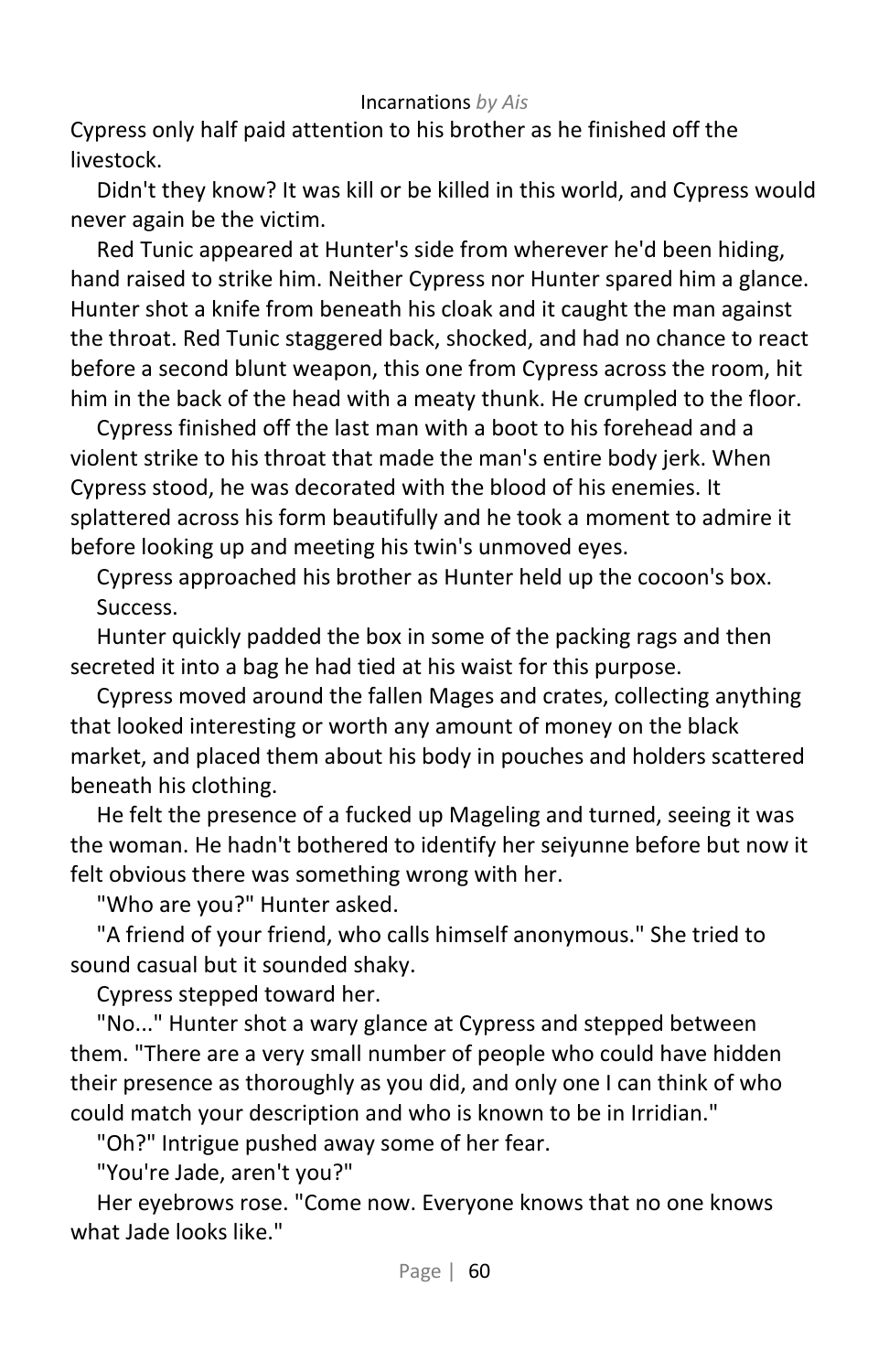"I know enough."

"How did you come to be so well-informed, pray tell?" Hunter ignored her question. "What are you doing here?"

She shrugged. "I could ask the same of you, but seems our goals were aligned in one way. We all needed something that someone else has." She walked a wide berth around Cypress, keeping Hunter between them. Cypress wasn't fooled by the act. He saw the way she still trembled; the way she avoided looking at him.

He stepped toward her again. Hunter shifted with the movement, staying between them.

Stepping over bodies and pools of blood, she made her way to the man who Cypress had earlier marked as an Enthraller and the leader. Kicking his body over, she produced a blade from beneath her cloak and slammed it into his back to the left of his right shoulder blade.

Cypress paused, positively reevaluating her trustworthiness based on her ruthless lack of hesitation.

Muscles bulging on her arms, she jerked the blade down and around, until she had cut a small hole that oozed blood. Cypress watched curiously as she pulled on a long glove, then reached her fingers into the depression and dug around with eyes moving around blank space and her lips pursed in concentration. She appeared to be searching for something based on feel alone.

A grim smile flashed across her lips as she pulled her bloody hand back with something clutched in her fingers. She pulled the glove down and around whatever she had retrieved from the man's body and secreted the item away so quickly that Cypress could not follow where she put it.

She stood and dusted her hands off, turning her attention to the twins. She hesitated, her gaze unable to stay on Cypress and settling on Hunter. "You know, now that I see you up close... you two look alike. Are you actually brothers?"

*Brothers.*

*Claude's kids.*

Maybe she'd heard what was said, even from up there.

She couldn't be trusted.

No one could live, once they knew.

He could feel the seiyunne he'd stolen sifting out of his reach; pulled as relentlessly from his grasp as gravity would sand between his fingers. With the users dead, the seiyunne was trying to return to Ariwyn, to the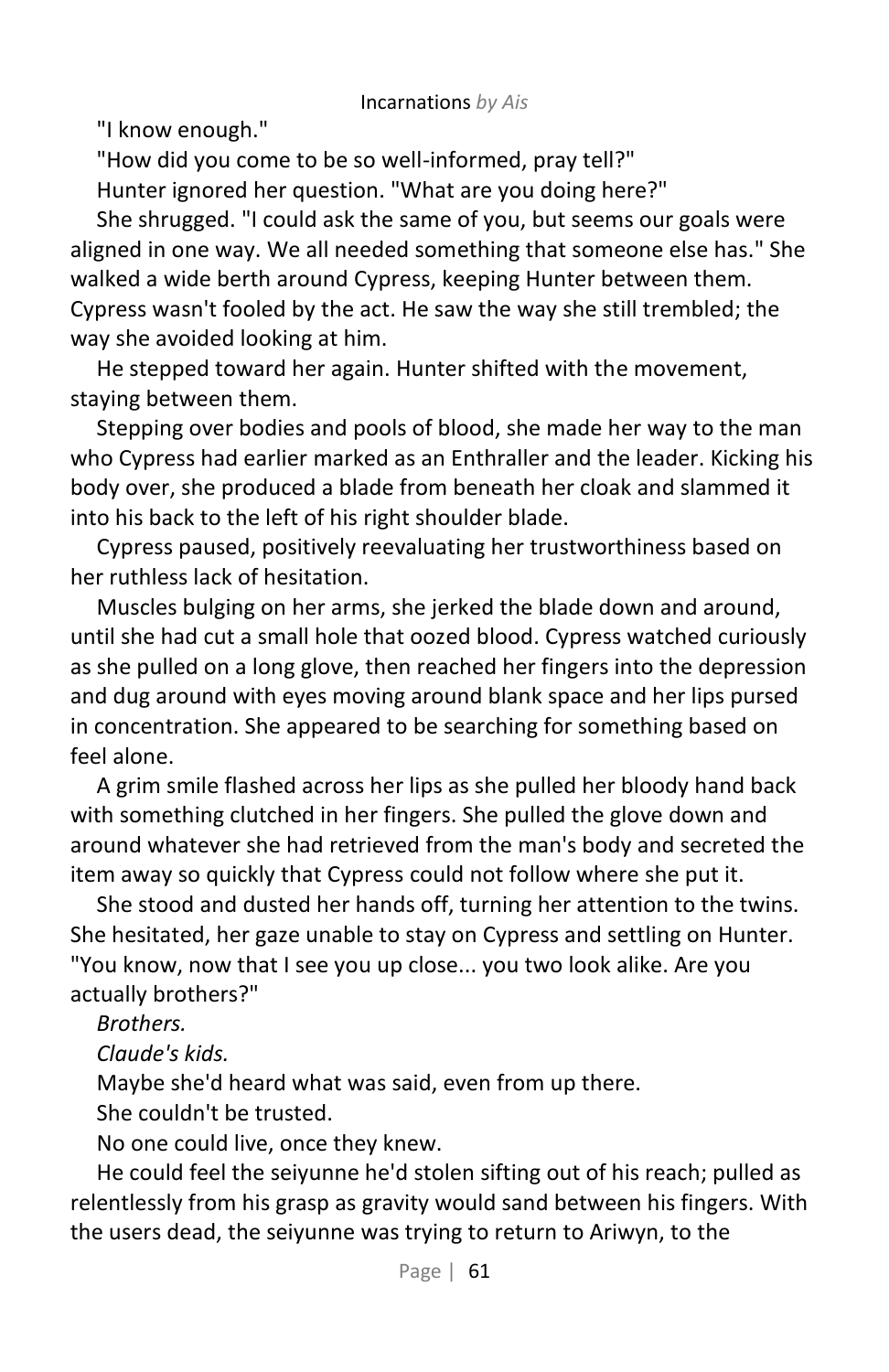surroundings, to the ley lines and the natural order of the world.

Cypress didn't want to let it.

He wanted to hold it forever, keeping that flame in his chest and that feeling in his soul. He didn't want to be empty again. Didn't want to have to feel that pain that never let him truly rest, that made him furious and hateful toward everything. Everyone.

Even seilaye would leave him as well, once this was all over.

In Cypress' silence, Hunter had answered something to the woman he thought was Jade, so probably was. Cypress didn't care about their conversation. Already his life force, his seiyunne, was trying to leave him. Soon, he would be vacant again.

Soon, he would feel that gaping, bloody wound that he called his soul.

While she was distracted, Cypress pulled a small green-tinted glass bottle from a pouch. He uncorked the top and stepped behind her. Before she could turn, he snapped seilaye out like a whip.

It shot through her; wrapped its claws around her power—seitai, for her—and yanked it back into his grasp. He felt the warmth of her signature, of her life force, even as Jade sucked in a strangled, keening breath. She tried to stay standing but it was too painful for Mages to have their magic stolen so violently, and like the lambs before her she, too, fell to her knees. Listed forward to land on her hands.

Cypress stared down at her while he siphoned her seitai into the bottle. It glowed from the inside; a pulsing, pleasant warmth that captured her signature as best he could. He pressed the cork back into the top and returned the bottle to its safe place.

She clawed at her throat, her chest. Her body knew something was missing but her mind couldn't comprehend.

They always acted this way. So pathetic.

Sometimes Cypress wondered how Mages had lived so long in this world, fancying themselves as gods when all it took to make them weaker than anything was to remove their magic.

Sometimes, he wished the whole world would burn again, and that this time the second Rending wouldn't split the magic into five seiyunne but rather destroy it entirely. So that none of this had to exist anymore. So that he never again had to watch such a pitiful scene.

She had grass green eyes, he noticed for the first time when she looked up at him. Fury, terror, pain, confusion... the emotions were all there in the trembling of her flesh and bone.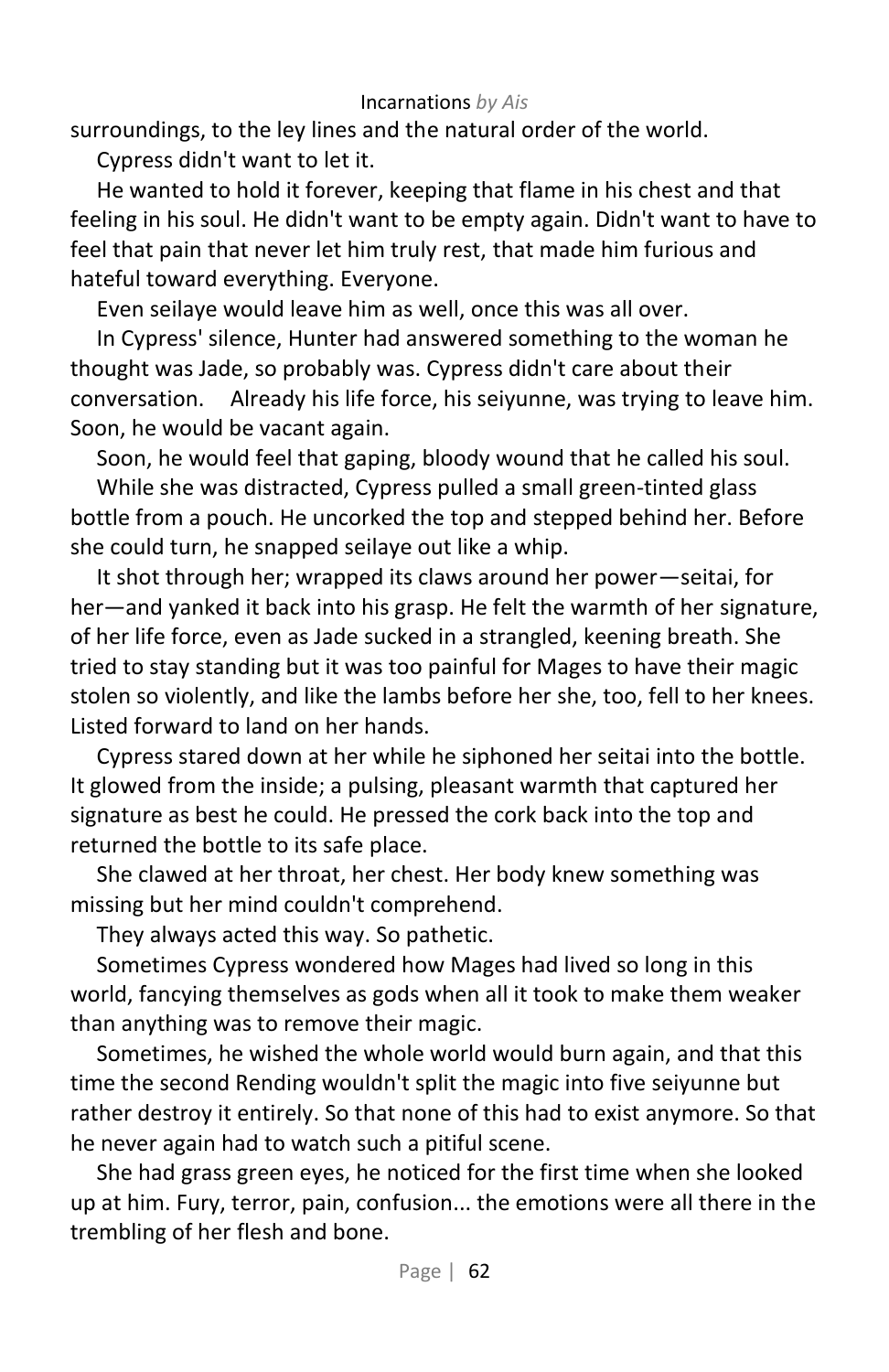He could kill her easily right now. It wouldn't even matter if he did. "Why?" she managed, the word stretched thin through a hoarse throat. "Why not."

He stepped forward, his hand rising with the plan to strike her throat and break through the skin to her vulnerable, beating jugular vein.

Hunter stepped between them, his expression set and hands raised.

"Cy," he said calmly. Intently. "Don't."

"Why." Cypress couldn't bring intonation into his voice anymore. Emotions felt far away from him, as if they had never existed.

"You collected her signature to test the tracking later, right? We'll need her alive to do that."

Cypress stared blankly at Hunter, and then shifted his gaze down at the bleating lamb on the floor. It had lost its humanity the moment he realized how easy it would be to kill.

"It knows what I am."

"She won't tell anyone. Will you, Jade?" The last was directed at the lamb in a firm voice.

Cypress saw the lamb shake its head but he didn't believe it. The lambs always agreed at this point. They always made promises they never kept.

They lied.

They lied, because they wanted to kill him.

Cypress started to step around Hunter, but Hunter moved with him. Stayed as a calm interception. Cypress tried again, the other direction, and Hunter was there once more.

Staying between Cypress and the liar.

"You have to move. I need to kill it."

"You don't, Cy. Let go of seilaye."

"No. I need it."

"You don't. It changes you."

"It brings me alive," Cypress said firmly, and Hunter shook his head. After a moment, Hunter's eyebrows knitted together and his eyes

screwed up faintly. There was an odd trembling of his lips.

Cypress didn't understand that expression.

He stepped to the side and Hunter was there again, this time gripping Cypress' shoulders. His eyes bore into Cypress with such intensity that he couldn't look away.

"Let go," Hunter said steadily. "Let it go right now."

"If I let go, I'll lose this feeling."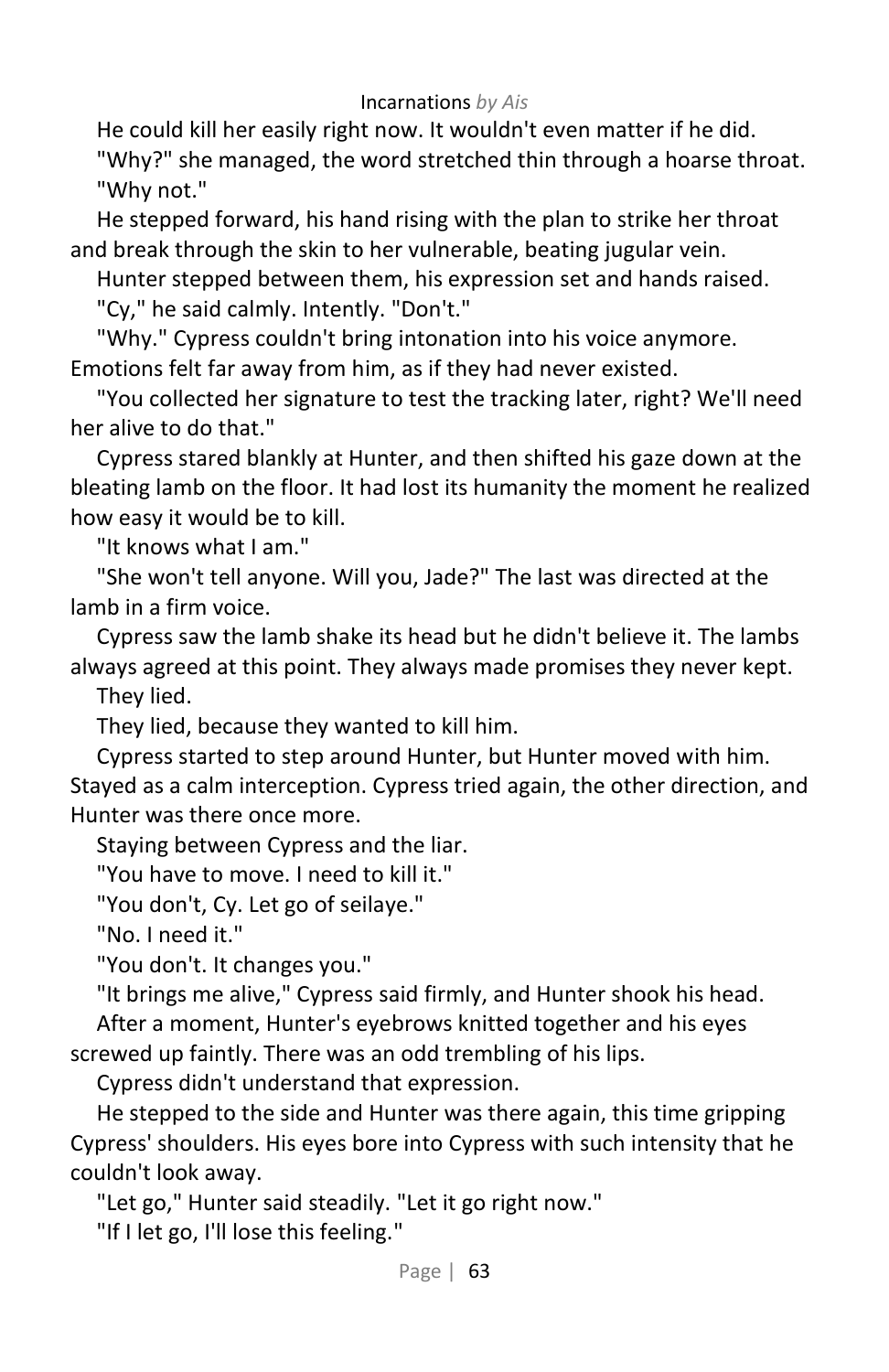"I know."

"I have to have it."

"You don't need it, Cypress. Cypress. Look at me."

Cypress thought he had been looking at Hunter, but he realized at the words that he was peering again at that slab of meat on the floor. Huddled and watching him warily. Why was it still alive? It was time for the eyes to go blank, like all the other pieces of meat in the room.

*"Cypress."*

Cypress dragged his gaze back up to Hunter, and saw the same expression from before, only now seeming more intense. Becoming a determined glare.

"Cypress, I won't let you kill her. You'll have to take my magic first."

Cypress felt something deep within him recoil at the thought. Nausea clenched his stomach and rushed up his throat.

He stepped back.

"No."

"You'll have to. I won't get out of your way."

*"No,"* Cypress said more loudly. "I won't."

"Then let go of the seilaye."

"I can't. I—" His gaze was sliding around less steadily now. He found it difficult to focus. "Hunter... Hunter, I can't."

"You have to. Listen to me; it's starting to hurt you."

Cypress shook his head and stumbled back another step. Something wasn't right but he didn't know what. "No, it isn't. It protects me. Hunter. Hunter, please. You have to move."

Hunter stepped forward with him, staying within arms' reach even when Cypress fell back further. Nearly tripped over a body. He caught himself, barely, but in that shot of adrenaline he felt the distant pains resurfacing.

It started with the faint pounding of his head; a light tap, first, but it grew. It built into a deafening noise and behind it all, he felt his heartbeat. It hammered in his chest, vibrating his ribs and rushing blood like magma through his veins. His fingertips trembled, became shaking hands, and then his entire body was quaking and he could hardly stay upright.

He fell forward, curling in on himself, gasping. Fire felt like it ate him from the inside out. He felt hands catch his shoulders. Something cold and hard was against his knees. Somewhere else, he felt his body convulse.

Was it his body? Was any of this real?

What was this inferno inside him, that blazed away everything that had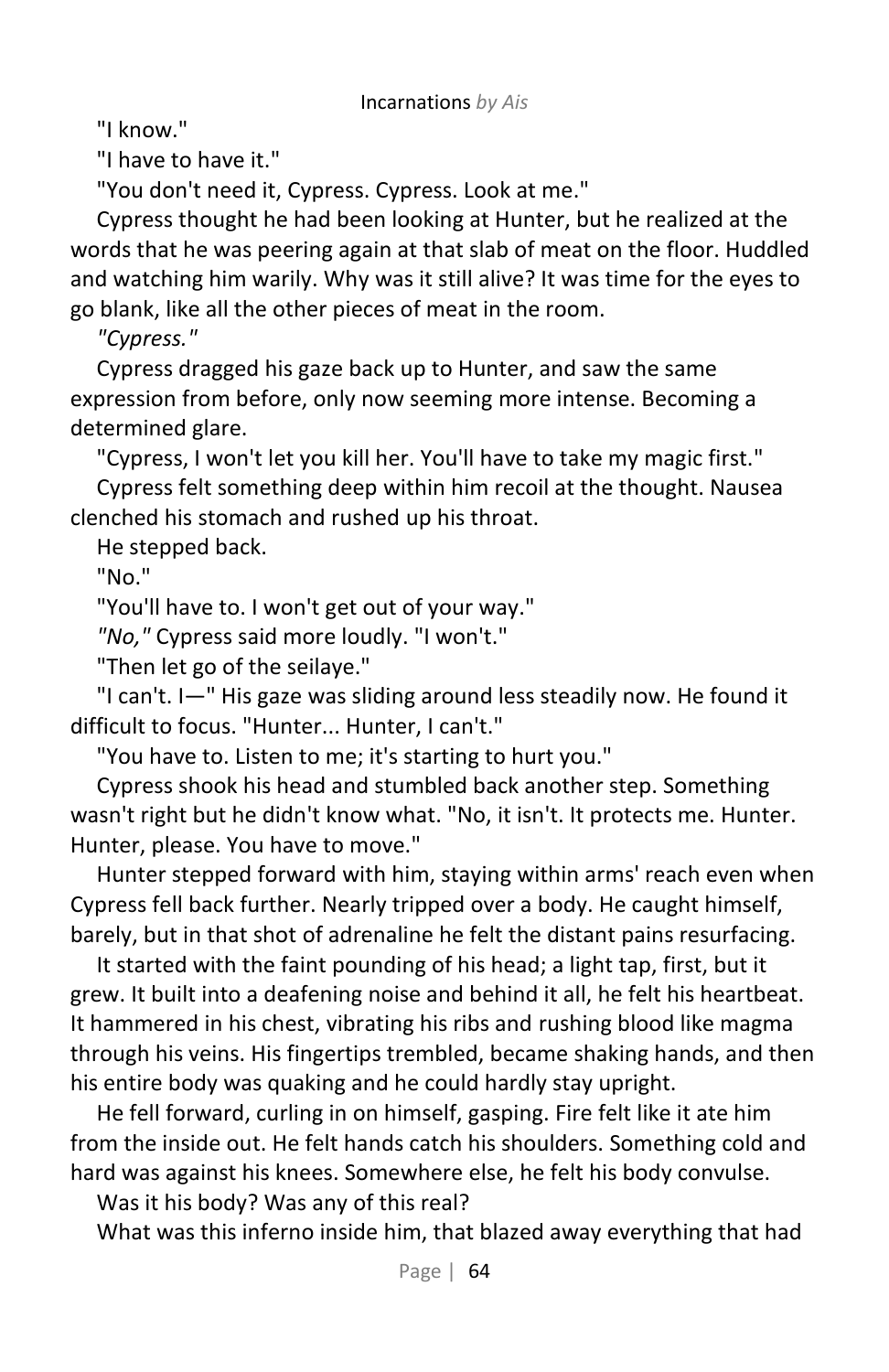been there before?

All he could hear was a voice saying urgently, "Release it. Let it go. Now, Cypress, *now."*

He didn't know what he was supposed to release, but as the pain grew beyond measure, from the very core of him he rejected everything. He tried to shove the hands away, tried to throw everything away from him. He wanted to retreat so the pain would leave him, even if that meant death.

Anything was better than this. Anything was safer.

Something inside him cracked. With it came a great gush of cold air rushing into his lungs. He gasped desperately, as if he had never drawn breath before. As a drowning man would choke and cry over crisp, cool air.

There was a darkness inside him that slid away; that demon of a magic that felt simultaneously violating and comforting. He hated feeling it go as much as he hated the idea of it staying. He wanted it gone as much as he wanted it back.

Even with it receding he couldn't breathe.

This wasn't right. Something was very wrong.

Darkness dragged him down, deeper and deeper until only a sliver of light shuddered on the boundary of his vision.

He turned around in this scorching dream and thought he saw something massive rising above him. It glowed umber on the edges, a faint distinction from the pitch black. He could barely make out three parallel, vertical lines and an arch that connected them at the top. It seemed so far above him that he wasn't even certain it existed.

He knew something important was there, but it was beyond him to understand what. The light flickered in the distance and broke into tiny dots that scattered around him.

At that movement, he heard it. A voice, so faint he almost missed it. He couldn't understand what it said, couldn't even be certain he truly heard it, but he was drawn to it anyway. He tried to reach it and felt like the darkness was catching at him; dragging him into currents he couldn't quite escape.

But the voice didn't stop so he didn't stop trying to reach it.

As the voice grew clearer, the lights grew brighter. Soon, they eclipsed the darkness and those lines disappeared entirely. Words were beginning to form, beginning to have meaning, until finally the voice connected with a name in Cypress' mind.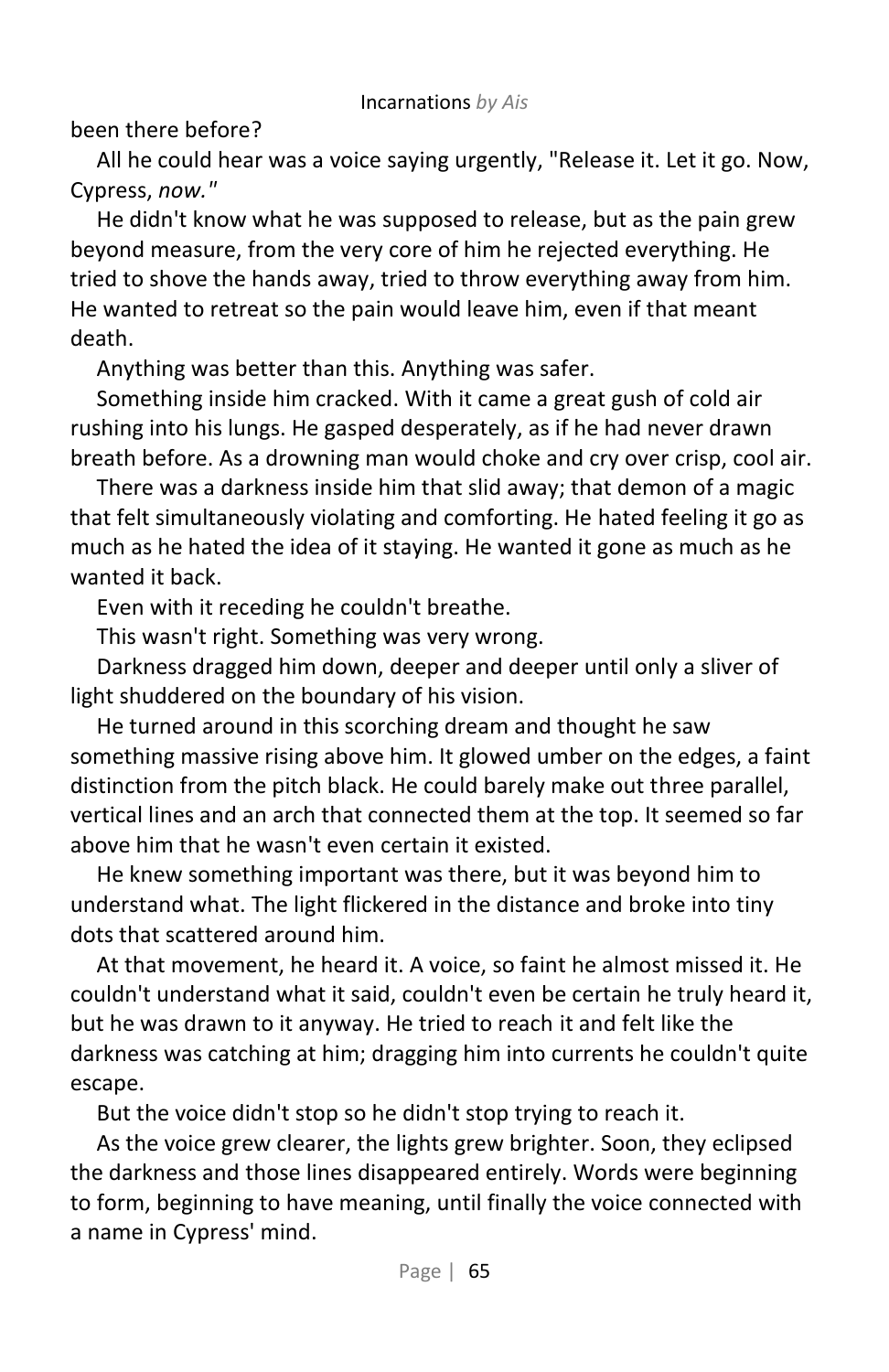Da—

Cypress heaved in air like his life depended on it, and maybe it did. He realized his back was arched; he was lying on a bloody floor in an abandoned warehouse. His entire body burned and ached. He couldn't breathe properly. Something heavy was on him.

He flailed around, trying to gain some context of understanding by searching for a physical hold. He caught onto shoulders and a hard back. He gripped it with all his might until the world came fully back into focus and life made sense again.

He realized he was clinging to his twin like a lifeline, and that Hunter's hands were like vice grips on his arms. Cypress' eyes rolled around wildly, his breath still coming in fits and gulps.

"Sweet Irridia's merciful light," Hunter breathed. "What the fuck was *that?"*

Hunter sounded shaken.

Hunter never sounded shaken. He almost never swore.

Cypress felt simultaneously alarmed, afraid, and utterly uncertain. He felt like Ariwyn had been tipped on its side and nothing was right.

He struggled against the weight of his brother, the weight of his own body, until Hunter realized his intentions and helped him sit up. Cypress sat there, surrounded by corpses of people he only vaguely remembered killing; his legs sprawled in front of him and his mind still reeling from overload.

He realized Hunter was still holding his arms tightly—painfully, really—and on the other side of Hunter there was Jade. She stared, the whites of her eyes visible all around her irises, her face paled. She trembled, ceding Cypress a look he knew all too well: horror and wariness and a fair amount of fear.

He felt weary all of a sudden, and didn't know why. All he knew was at that moment, he wanted to sleep and not wake up for a week.

"Cy!" Hunter shook Cypress roughly.

Cypress pushed his hands away. "What?" he asked, voice weak but irritated. "I'm awake. Fuck's sake. Don't need to kill me in the process of checking."

Unmistakable relief crossed Hunter's features. Funny, since Cypress' attitude usually had the opposite effect.

Cypress struggled to stand and was annoyed at Hunter's hands being there to support him. He wanted to push him away but, truthfully, he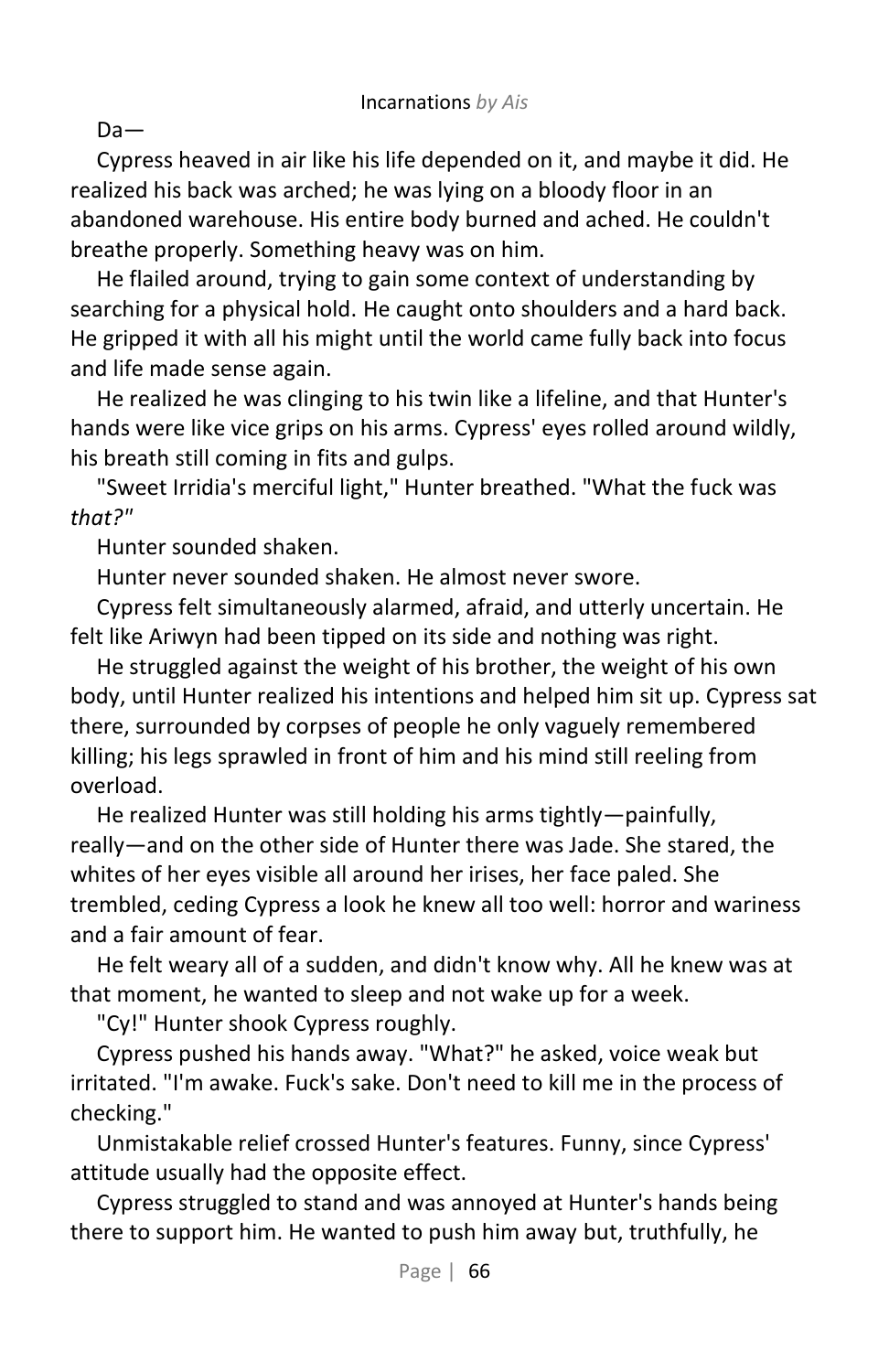wavered quite a bit and would have tipped over if Hunter hadn't taken some of his weight.

That knowledge only made Cypress angrier.

He hated being weak more than almost anything else in the world. And his list of things he hated in this world was exceedingly long.

"I'm serious, Cy. What in yenrre happened? I've never seen it be so bad." Cypress peered around the room, trying to ignore the disquiet that

settled, heavily, in his gut. Hunter shook him again when he didn't answer.

"I don't know," Cypress snapped, pushing him away. He stumbled but caught his balance, and refused to let his brother get close enough to support him again. "I just—I don't fucking know."

Hunter watched him in outright worry, and that was another oddity that made everything feel so fucking wrong. Cypress didn't like this turn at all.

Jade struggled to her feet and Cypress avoided looking at her. He couldn't yet parse his feelings about any of this, so he didn't want to have to deal with her presence and what he might have done.

"No one can know about him, or us," Hunter told her. Deadly serious. "You understand? If you tell anyone, he really will kill you next time. And I won't stop him."

"I get it," Jade said shakily. She sounded haunted, but Cypress didn't look at her to see if her expression matched. He didn't want to see her face at all.

"I know you won't go to the Enforcers about him. If you do, if they come for him and get him before he gets you, I'll tell them about you. We'll be able to track you, now. I'll tell them exactly where you are and make sure they take you down. Understood?"

"I get it," Jade said again, this time more steadily.

Cypress chanced a glance at her, and saw she was regaining her composure much more quickly than most. It was probably because she could access seitai again, ever since Cypress had released his hold on her magic.

Before either of them could say more, Cypress felt a vibration of magic approaching.

"Damn it. Someone's coming. We gotta go."

Jade was instantly on alert. She darted away into the shadows, where she was swallowed by the darkness. Hunter cursed quietly and grabbed Cypress around the shoulders.

"Which direction?" Hunter hissed, and Cypress jerked his chin toward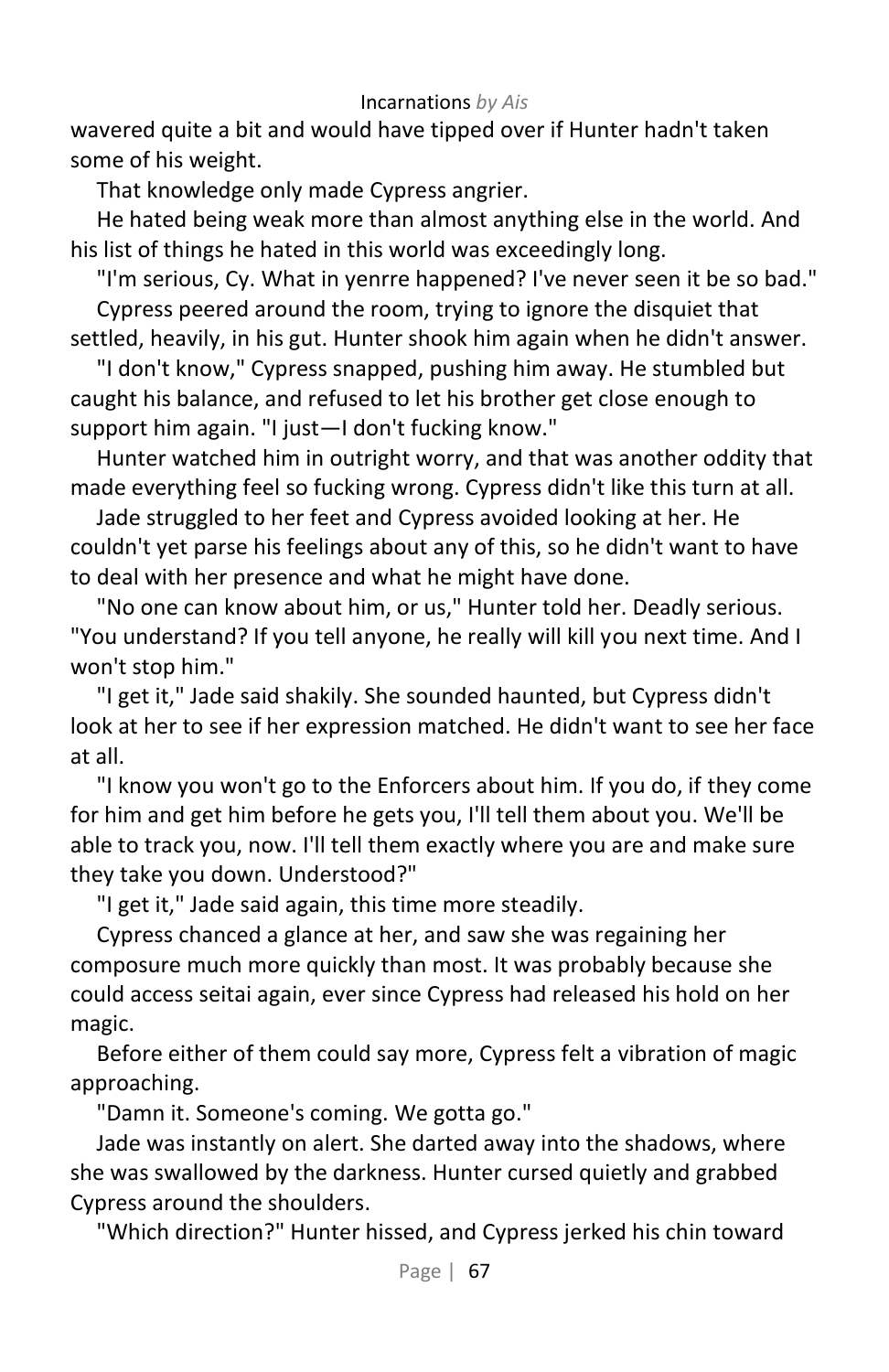where he felt it steadily approaching.

Together, they stumbled quickly to the exit. They made it outside into the dead-end alleyway in back, but before Hunter could help him to the road Cypress gripped his arm. The presences were drawing closer, headed at an angle that would pass the alleyway's entrance. With a growl, Hunter manhandled Cypress with him up onto a low wall, and then used that as leverage to push them up onto the roof of the building next door.

They made it up there just in time to duck down, letting the night overtake their silhouettes as two people approached. Cypress breathed as shallowly as he could, hoping their presence wouldn't be detected. He was too weak and off-kilter to properly use his magic, and Hunter would be compromised if he had to be their sole offense and defense.

Low voices echoed ahead of the interlopers. They were women and sounded fairly young, maybe a little older than Hunter and Cypress' twenty-one years. One of them was taller, lither than the other. She moved with the easy grace of a fighter and wore the green and blue cloak of an Enforcer. Her face was completely hidden by the lowered hood.

Cypress wanted to swear. Just his fucking luck a Dog would be here right now.

He exchanged a heavy glance with Hunter. This could go to shit so fast...

The other woman was shorter and much curvier. Her hair was long and loose; a rich reddish-orange that went down her back. She wore no designation in her clothing, but she felt like an Enthraller to Cypress. Strangest of all was the fact that even from this far away, even in the shadows of the night, Cypress could easily see her eye color. Her eyes flashed in the light and glowed in the dark like an animal's. They were a color he had never seen before in a person: mostly red, with shades of gold, orange and brown within, standing out against her warm complexion.

Her eyes disturbed him; set him on edge in a way he didn't understand. "Where are we going?" the red-eyed girl asked, beleaguered. When the taller girl didn't answer, she continued: "Sloane! Where are we?"

"I'm telling you, Fawkes. I felt something."

Fawkes sighed. "You've been saying that for the past two neighborhoods. When can we take a break?"

"I have to figure out what that was. It'll drive me nuts."

"Shouldn't we have called the Enforcers?"

"I *am* an Enforcer."

"You're off duty."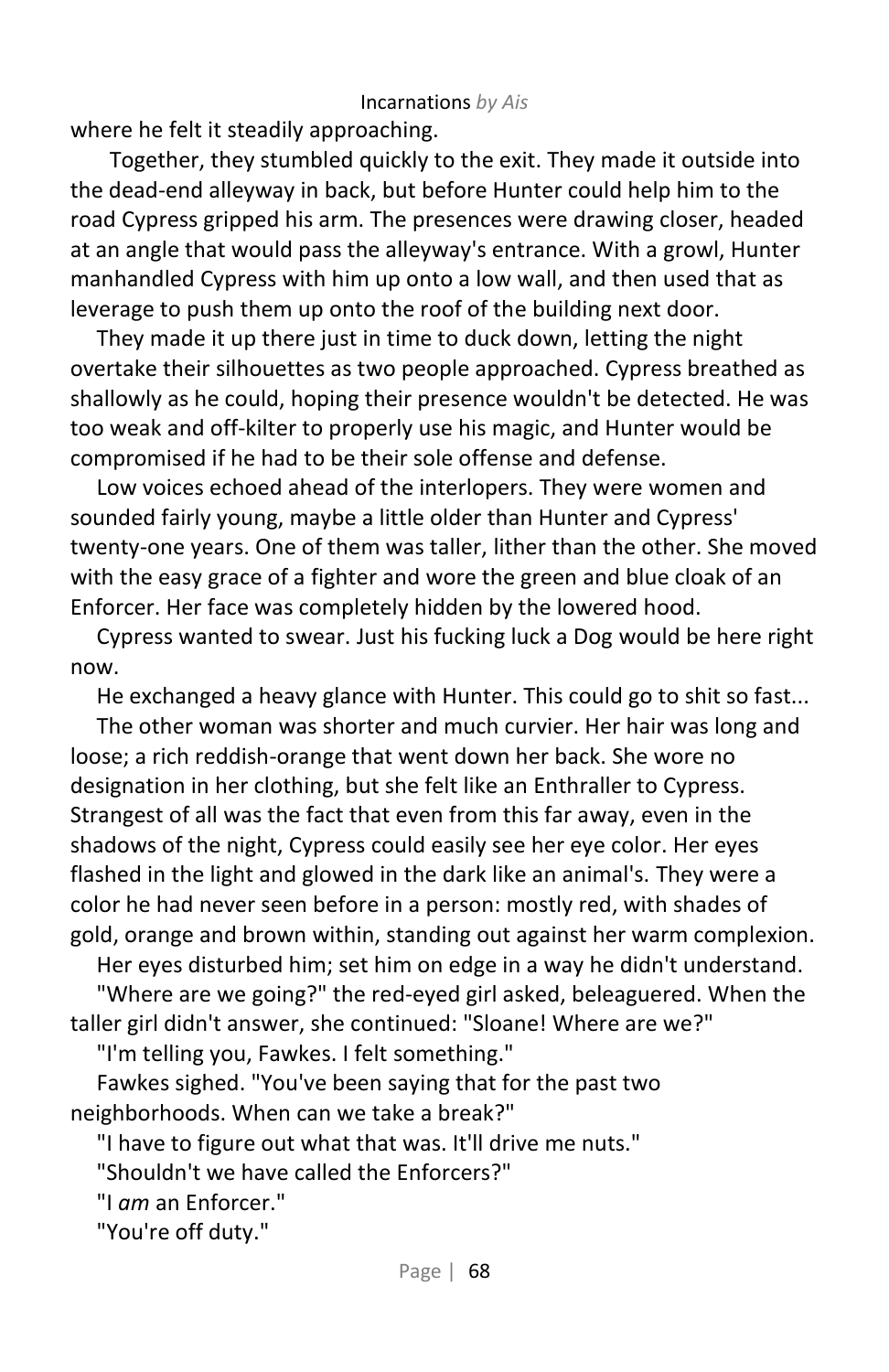"I was born an Enforcer. I'm never off duty."

Fawkes rolled her eyes and grabbed Sloane's arm, winding her own around it. "Fine, but if we don't find anything on this block then you have to agree to a break. I didn't know we'd be doing all this walking tonight. My feet hurt."

"Like you can talk." Sloane gestured curtly to Fawkes' feet. "Half the time you like to be barefoot. I still don't know how you haven't stepped on something and gotten yourself hurt or killed. Do you even *know* the sort of stuff people drop in this city?"

"I'm wearing shoes today!"

"Like *those* are any better."

"They're my favorite!"

"You need to bring them to the cobbler, though. The sole is completely worn through."

"They're the shoes Grey gave me before—"

"I know, I know. You've told me this a million times. But when you walk on these shitty back streets, the rocks cut right into your feet. You should invest in solid boots, like me."

"Well, *someone* told me all we were doing tonight was having a late dinner at RoseMaker's Inn."

"How was I supposed to know I'd feel something so strange before we left?"

Fawkes sighed heavily. "I'm the one who should have known this would happen. We can't go anywhere together without something weird happening."

Cypress was getting a headache having to listen to them babble about stupid shit. He wished they would walk past and move on. He was starting to get a cramp in his leg, and his head was beginning to pound again. He didn't know how much longer he could stay perfectly still.

Just his fucking luck; the second he thought that the red-eyed girl slowed to a crawl.

Sloane stopped at the entrance to the alley and turned toward Fawkes. Finally, she pushed the hood off her face and Cypress could see her skin was a shade deeper than Fawkes, she had light grey eyes, and short dark brown hair that was cropped and spiked up at the front. She frowned at Fawkes, who had clenched her fists at her stomach.

"What's your problem?" Sloane asked. "You're acting weirdly timid. It's making me nervous."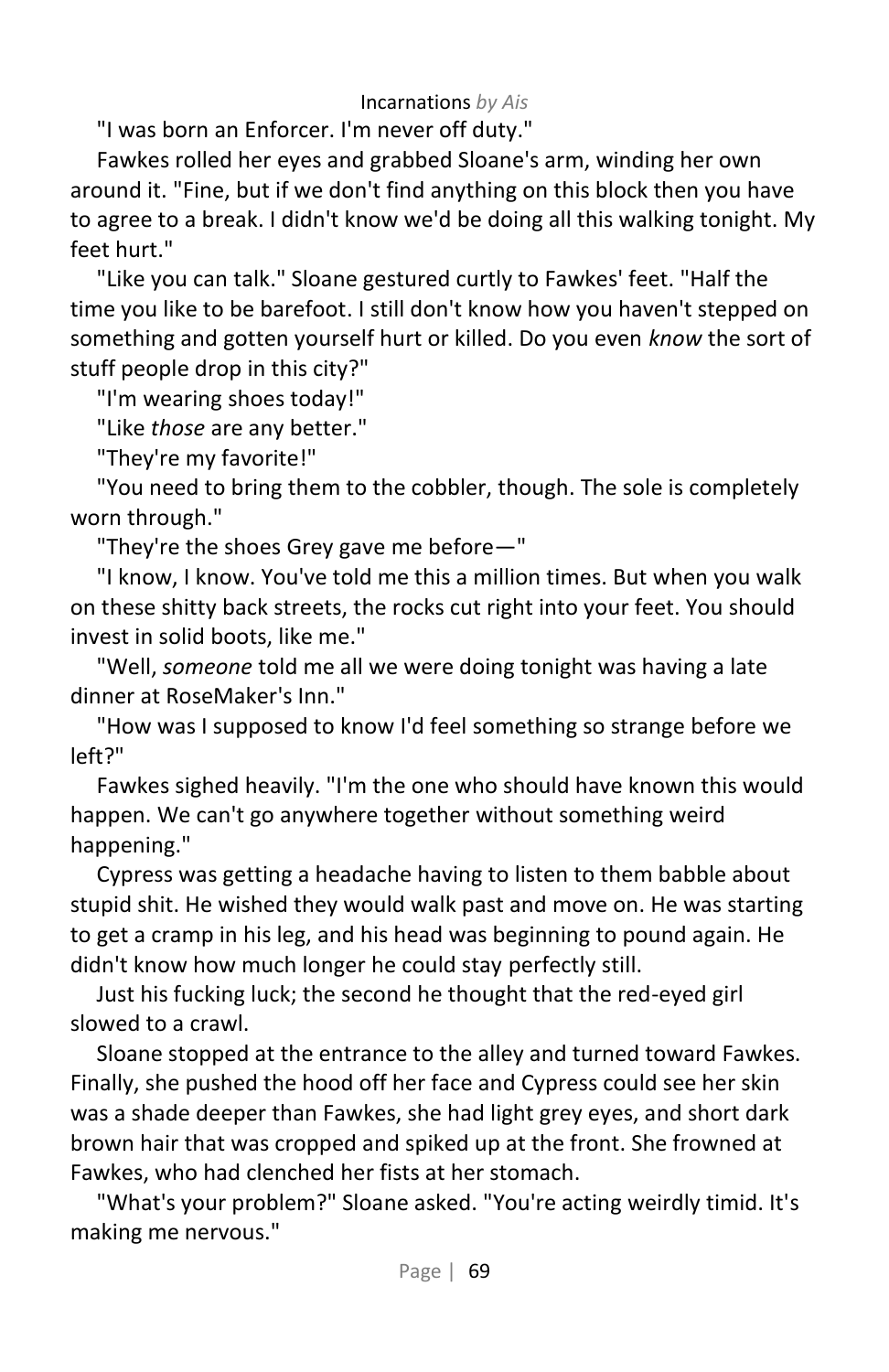"I don't know." Fawkes took a step forward and peered cautiously around the edge of the alley, where Cypress and Hunter had first fled. "I just..." She trailed off and darted her glinting red gaze all around. "I feel odd."

"Odd how?"

"Something feels... very dark," Fawkes worried at her lip. "Malevolent. Evil."

Sloane was quiet a second before saying lowly, "I feel it too."

"You do?"

"Yes." Sloane's eyes narrowed and she skimmed their surroundings. "It feels... familiar."

"Familiar?" Fawkes asked in surprise. "How?"

"I don't know. None of this makes sense." Sloane scowled and scrubbed at her right shoulder. "I just know that it does."

Fawkes shifted her weight. "I don't like this, Sloane. It's scaring me. I want to go."

Sloane hesitated, looking between Fawkes and their surroundings. She sighed and ran a hand back through her hair, shoving the front up even higher.

"We can't. I don't want to unnerve you, but I think this is what I felt." She pointed at the warehouse. "I can see the signatures seeping underneath the door. I need to check inside, see what it is. You know why."

"I do."

"Okay. So, why don't you wait out here for me to—"

"No," Fawkes said resolutely. "If you're going in, I'm going in."

"Fawkes, you aren't an Enforcer."

"Exactly. That's why I have to go with you."

"No, you don't. I know we use you as a consultant sometimes, but if it's unsafe—"

"If something is in there but it doesn't violate seirene's order, you won't be able to stop it. And if you try, you'll be hurt. I won't let you become Cursed. I'll take over before then."

"That's why I know how to physically fight. And anyway, it's even more dangerous for you to Enthra—"

"Sloane, shut up and take me in there." Fawkes peered flatly at Sloane. "You have to look into this, so I'm going in either way. The only question is whether the Enforcer goes in first, or the Enchanter."

Sloane glowered at Fawkes, her hands flexing into fists and relaxing at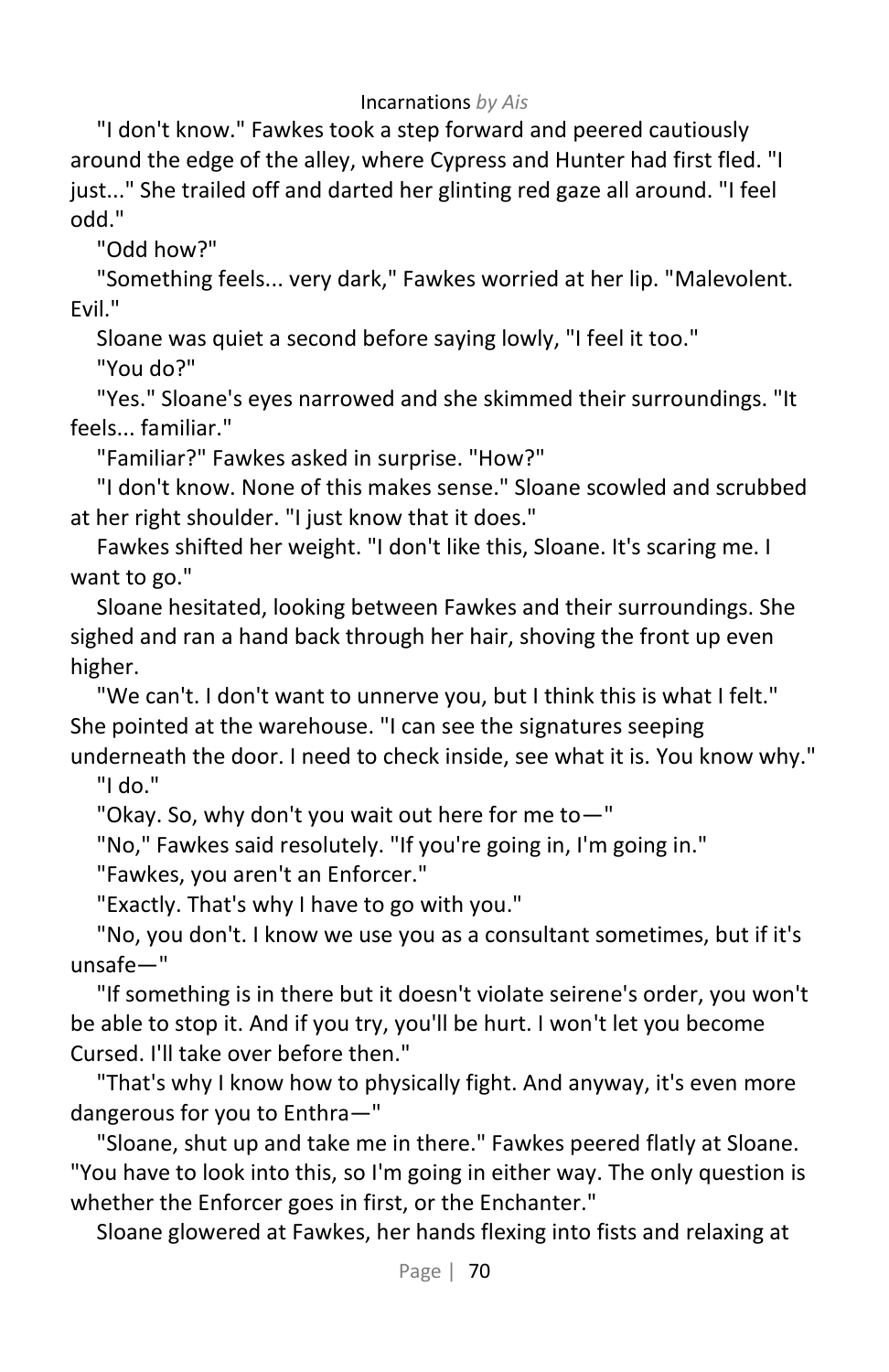her sides. She turned a hard stare onto the door. "I don't feel any living energy inside, so it's probably nothing."

"Probably."

"So, you really don't have to come with me."

"I don't care."

Sloane growled and stepped forward. She gripped the doorknob with one hand and spread her other arm out behind her, simultaneously shielding and holding back Fawkes. "If anything bad happens, you don't get involved. Got it? You go get Vikenti instead."

"I'll do what I have to."

"Sweet Irridia, you're damn stubborn sometimes," Sloane grumbled under her breath.

"No worse than you."

Sloane let out a loud, beleaguered sigh but she didn't protest further. She turned the doorknob and opened the door. As the two of them stepped into the warehouse, Hunter and Cypress didn't wait to see what their reaction would be to the massacre inside. The second the women were out of sight, the brothers fled into the darkness the way they had for so much of their lives.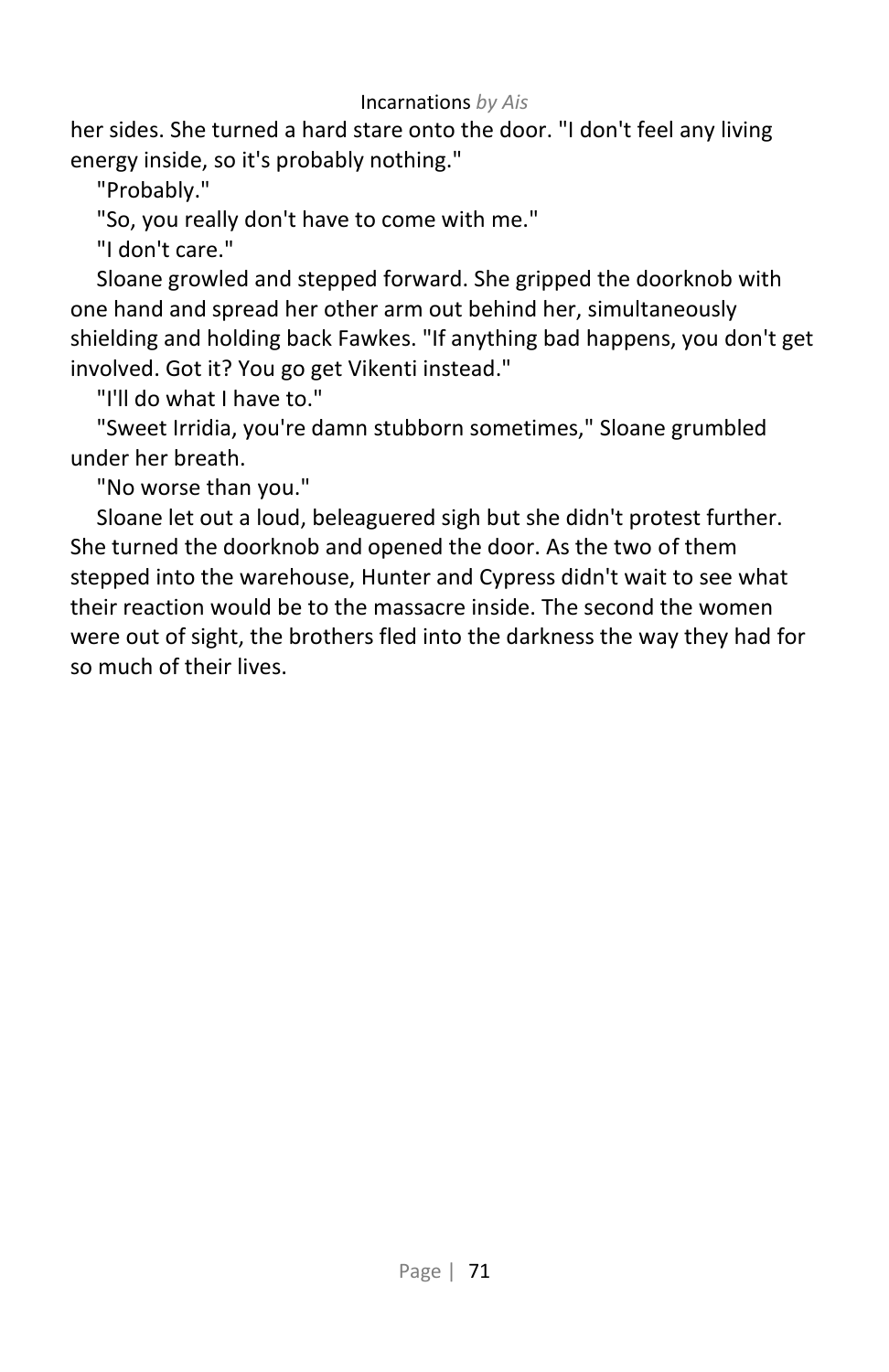4

Mesuai's Concise: Dictionary for Healing for The Curious, Illustrated, Third Edition, lay open before Besin; but in an unexpected turn of events, he was having a hard time concentrating on it. Such a fascinating example of an unTalented who challenged boundaries and translated the unknown, a Healer's magic, to something understandable not only for unTalenteds, but other Mages as well... and yet his mind wandered, relentlessly, to other topics.

"What do you hope to find in that one?"

Besin looked up at Jana as she stopped next to him. Her short hair rolled in waves and her brown eyes smiled along with her lips. She never dressed the same way twice, and today her style was earth tones and supple leather boots with layered necklaces that clinked as she leaned forward. Her hand was out, palm up, and he knew without words what she needed. He pulled a charging stone from a pocket and dropped it into her hand.

"Upstairs?" he asked her.

She nodded. "Southeast corner, e-trelia room. What do you suppose it is?"

Besin tapped a fingertip to his lips, his gaze straying to the corner where there was nothing to see in this particular room, but in other rooms along this corner the Magelights had burned through their rerun energy much faster than the rest. He imagined the one upstairs looked much the same as it had recently: flickering subtly, flits of light that went in patterns Besin hadn't yet discerned. It was possible there was no pattern to be found, but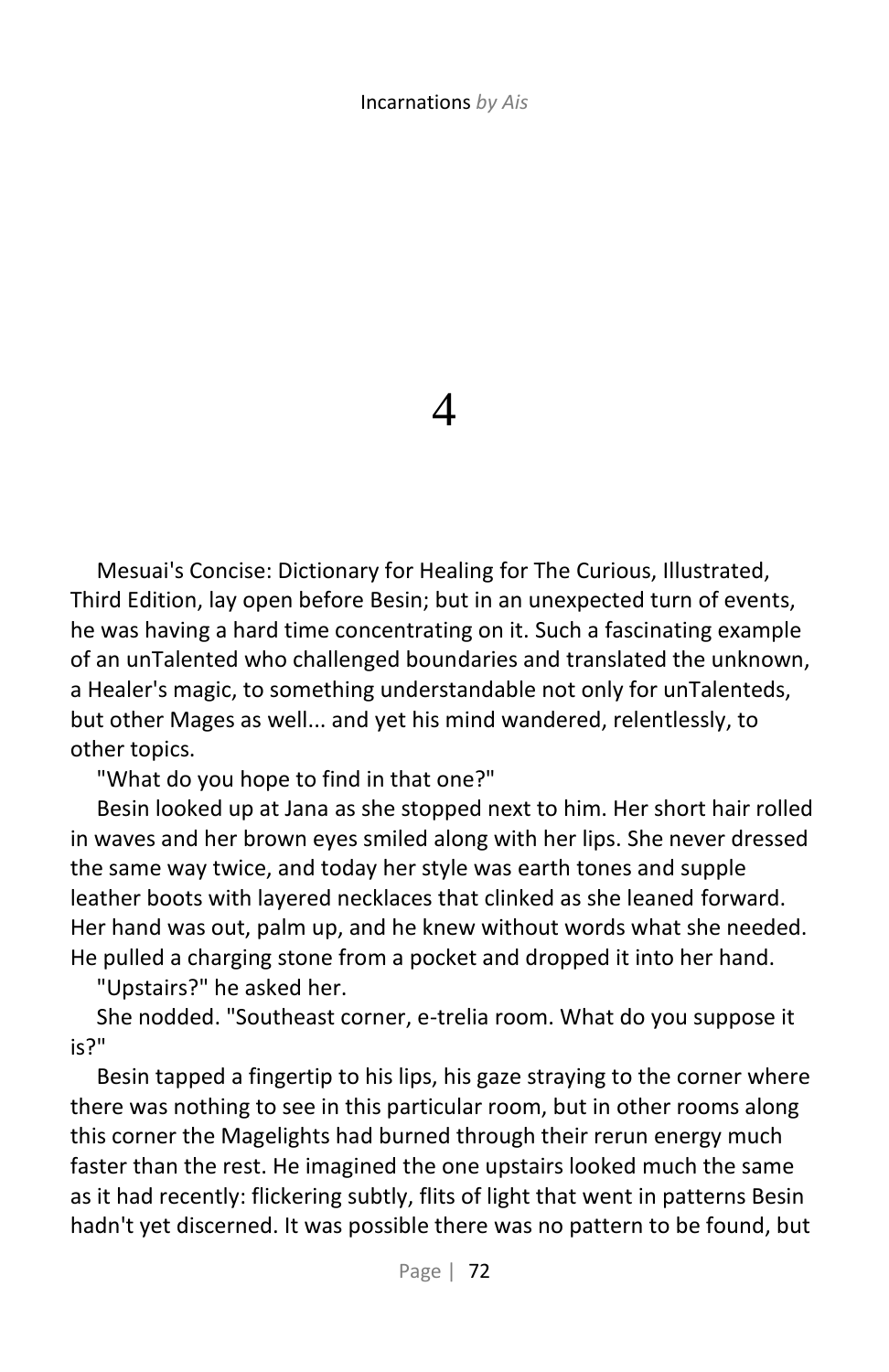he always first sought for meaning before conceding there was none.

"I don't know," he said slowly, "but I find it odd that it's on the entirety of that corner of the library, on all floors, growing stronger the lower one goes."

"All the way to the sub-basement?"

She had to ask that, because as an unTalented she couldn't breach the lowest levels of the library. There the most delicate of books were kept, protected by so many layers of magic that even most Mages couldn't descend. The Head Librarian's key gave Besin access to all, so he was the only one who could know. Even if she had been able, although she looked young for her age, she still had grown old enough in unTalented years that it would have risked her health to try to breach those barriers.

"Yes."

"Hmm," Jana said, and Besin had to nod.

"Hmm indeed. Are the unTalenteds up there now?" At Jana's nod, Besin asked worriedly, "Are they okay? Should I go up and—"

He had his hands on the table, bracing himself to stand, but Jana pushed him lightly down by the shoulder.

"They're fine." She smiled, a soft lull of her lips. "They can see well enough with the light that's left. I told them I'd be back to fix it by the end of the night, if they're still there. I would have gone right back, but..."

She turned to look over her shoulder, at the stacks of books waiting for her to place them on the rolling carts, where they would then need to be replaced properly on shelves sprawled all across the massive library. Besin looked that way as well, and saw Corrin pulling three new books from a bookcase in the distance, levs arms carefully balancing the load. One of the books nearly tumbled—not Corrin's fault; it was one of the books so charged with innate energy it was known to jump from the hands of any interested party—and Corrin caught it against a bookshelf. Not a hint of sound made it to Besin's and Jana's ears.

The rooms in Irridian Main Branch Library were formed in such a way as to hush conversations from traveling, and that was especially the case in this private back room. The walls weren't filled with bookshelves; they *were* bookshelves, built in so that every part of the room was usable. The ceiling was high, and while other rooms were open to the sky (of course with protection against the elements), or had windows or Illusions that told a story over and over, or were simple or ornate ceilings with Magelights hovering below, or had canopies of trees and plants, or more bookshelves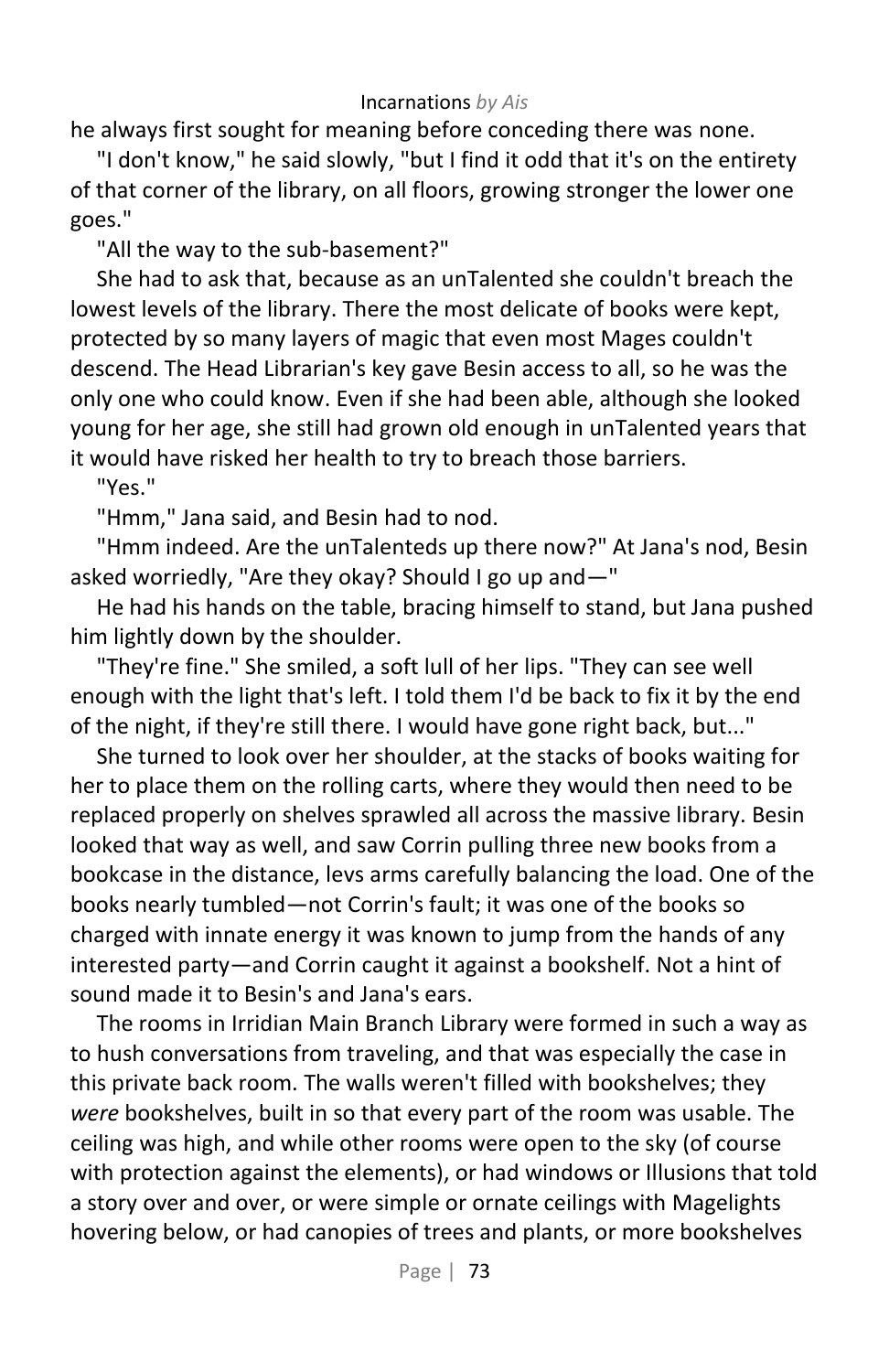stacked atop each other—here, in this room, what hovered above them was the quiet peace of living lanterns, bioluminescent insects crawling around the bioluminescent moss coating the ceiling. The moss was smuggled all the way from Ameset; a rare commodity since the start of the war.

Known as Mourning Moss, it naturally regulated moisture levels, protecting the particularly delicate books of the ancient and archaic wing of the library, but it also was known to overtake entire areas of forest and kill the plants it touched. Mourning Moss was called this for that reason and would eat through the bookshelves and books if given the chance. The bugs known as Living Lanterns loved to eat it, and so they too were imported to this ceiling where they kept the moss from spreading down the walls to the wooden shelves or books. They were a perfect symbiotic relationship which protected the books while providing light to any humans inside.

It meant the Magelights weren't necessary in this room or any other room similarly designed, and so Besin sometimes forgot while in here that he had yet to solve the riddle of the flickering Magelights. A fact which irked him.

As if reading his mind, Jana turned back to him.

"Would you like me to look into it?"

He considered that, then sighed and dropped his chin into his curled palm. He flipped a page of Mesuai's Concise. "Thank you, but there is no need for you to overwork yourself on that account. I can investigate further after this current mystery is solved."

Jana nodded, but her gaze didn't move. Besin skimmed the information on the page and flipped to a new one. He realized she remained and glanced up.

She raised her eyebrows. "And?" she prompted.

Besin stared at her. "'And'...?"

Jana tapped Mesuai's Concise. Her finger landed on an explanation of siphon wands; more specifically an entire page devoted to graphs and tables detailing the grades, variety, uses, and sizes as per the Healer's needs.

"And what are you hoping to find in here for your... what did you say? Bodies?"

Besin frowned at the pages. "I was trying to recall if there was specific terminology used within the Healing field in different time periods for the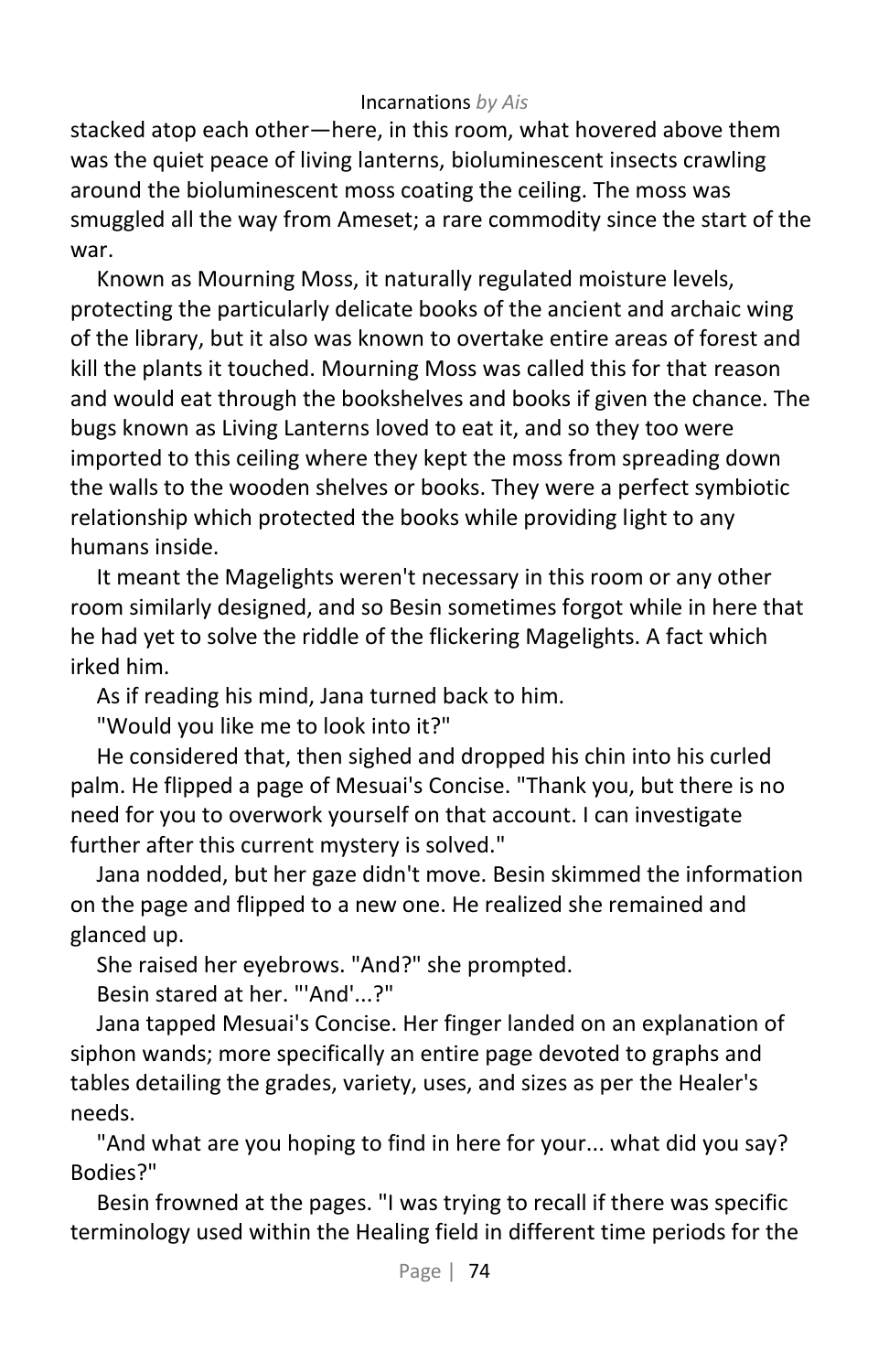various types of ailments that might have been misidentified as a result of what was actually a reaction to Ancient D'ria. But I can't recall which theme..."

"There is." Corrin set the books gently on the table, which took no small feat of strength. They were very heavy, as both Besin and Jana knew firsthand. Corrin leaned forward, levs golden waves sliding in the way of levs dual-colored eyes. A quick flick of Corrin's fingers along the edges of Mesuai's Concise, and there it was: the answer to Besin's question, laid forth in black and white.

"Oh," he said, first startled, then intrigued.

His shoulders slumped as he read further.

"Right." Corrin sat down and pulled one of the books closer. "I'm sorry but I don't think it will help you."

Besin sighed and flipped the dictionary closed.

Jana looked between them. "What's wrong? Why won't it?"

"The variance is too inconsistent," Besin said. "There seems to be no true connection to the demographics or even time period, rather something more akin to a dialect. Therefore, it will do little to distinguish between anecdotal evidence I might find elsewhere, and it also will not help me verify a specific time range, which will then make it more difficult to find verifiable evidence for the anecdotes."

Corrin pulled a lock of hair behind levs ear, levs gaze already darting smoothly across the text laid out before lev. "Don't be discouraged. There will be other evidence."

"I know." Besin rested his chin on his folded arms and looked up at Jana.

She looked back at him, eyebrows shifting upward. She had a bemused look on her face, and he knew exactly what it meant. He grumbled under his breath.

"What?" she asked, amused.

Besin sat up straight and leaned back in the chair. "I said, I'm frustrated. All my plans have been stymied this week. And now, the greatest and most interesting mystery of all arises, and I promise quite confidently that I can prove some aspect of my theory— yet with all these books," he gestured around himself, "with all this knowledge, I still have nothing."

"You're not giving yourself enough time." Jana patted his shoulder. "You'll get there. You always do."

"I know, and I do enjoy the journey. But I enjoy it most when my academic integrity is not challenged along the way, and for this particular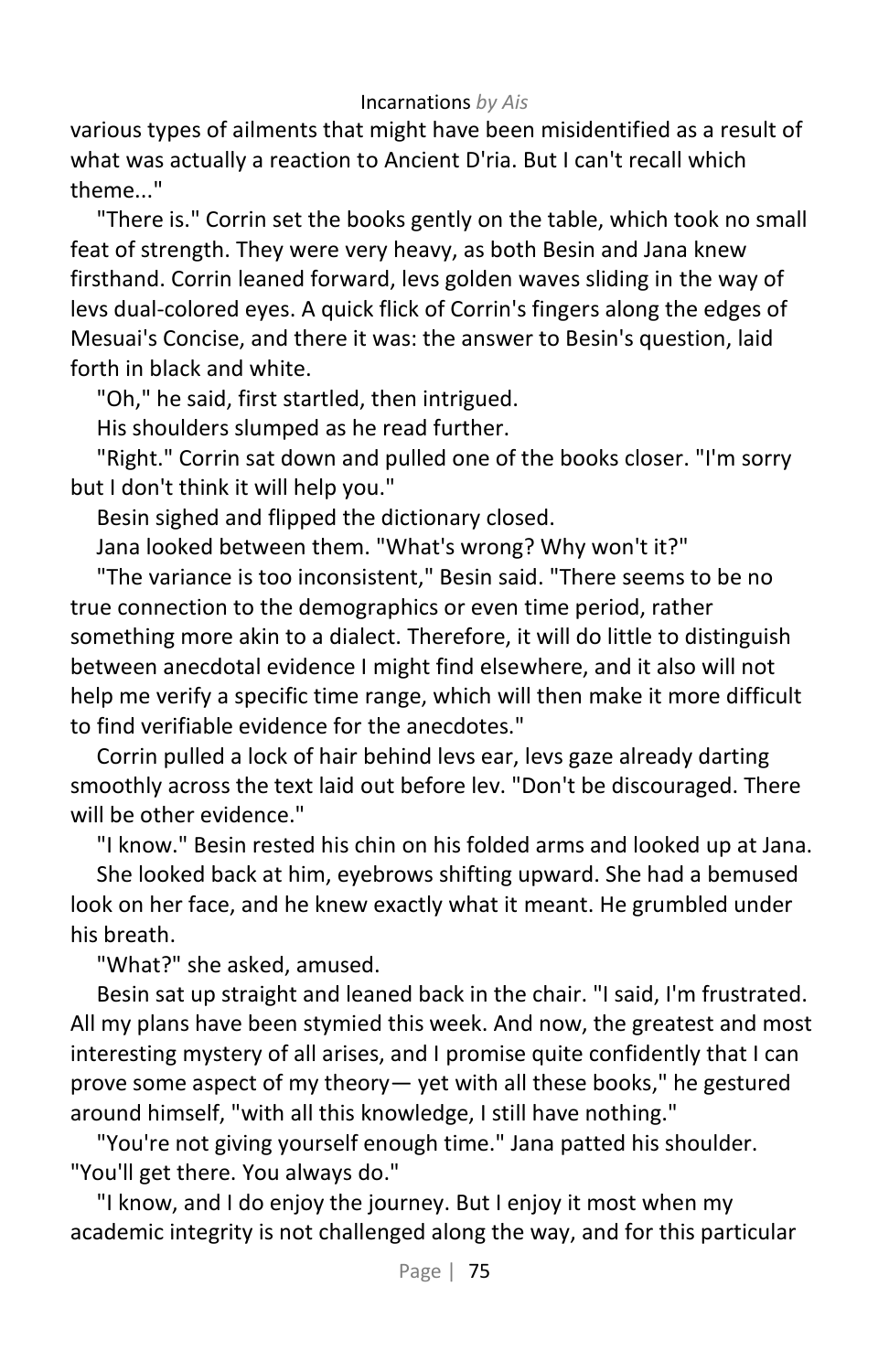case I feel as though the investigators will speed ahead into other avenues if I'm not quick enough. Or doubt the validity of my theories."

Corrin smiled slightly and looked up. Leh didn't say anything, but in that glance Besin felt a kindred spirit, and felt a little better.

Jana tapped Besin's shoulder. "What else did you promise? Is it something where I can help?"

Besin almost told her no but then paused, considering. "I thought I could solve part of Ven and Enria's issue but it went nowhere. I talked to him before I was involved in this investigation, when at the time I felt confident I would have some small lead for him soon, and he was excited. He's coming by later and I feel terrible having nothing for him. Unless..."

He looked at her hopefully and she squeezed his shoulder. "Got it. I'll get him some reference materials."

"Just ones that might help. I had been thinking of gathering the most recent books we got on the Wildlands, although I don't know how much they will differ from what they've already read. But he may want to see them, regardless. Also, did you see the shipment from Bairgiss?"

Jana nodded. "I started sorting through them already. But we got a lot. I'm only about a third the way through."

"Charlatans left those books behind when they didn't want to carry them through the mountains to Teduria. I've been told they'd been gathering them for years, and they come from all over the world. Somewhere in there is allegedly a book regarding various unusual forms of communication. Since sylphs have failed them so far, I thought perhaps..."

"Got it. I'll look." Jana stepped back, her hand curled around the stone to keep it safe. "When will he be here?"

In other words, *how much time do I have to do this impossible task?* "I wasn't given a time, but it may be soon."

She read the apology in his words and tone and nodded. "No problem. I'll be back when I have something. Or if he gets here before I return..."

"I'll call for you."

She nodded and turned, already briskly walking to the door.

He called out, "Thank you, Jana!" but wasn't sure if she heard him, silenced as this room made words.

He returned his attention to the current dilemma with a newfound sense of mild relief. It had been plaguing him, not knowing what he was going to say to the Wilds when next one of them showed. He hated to give someone hope accidentally, if only to later tear it away.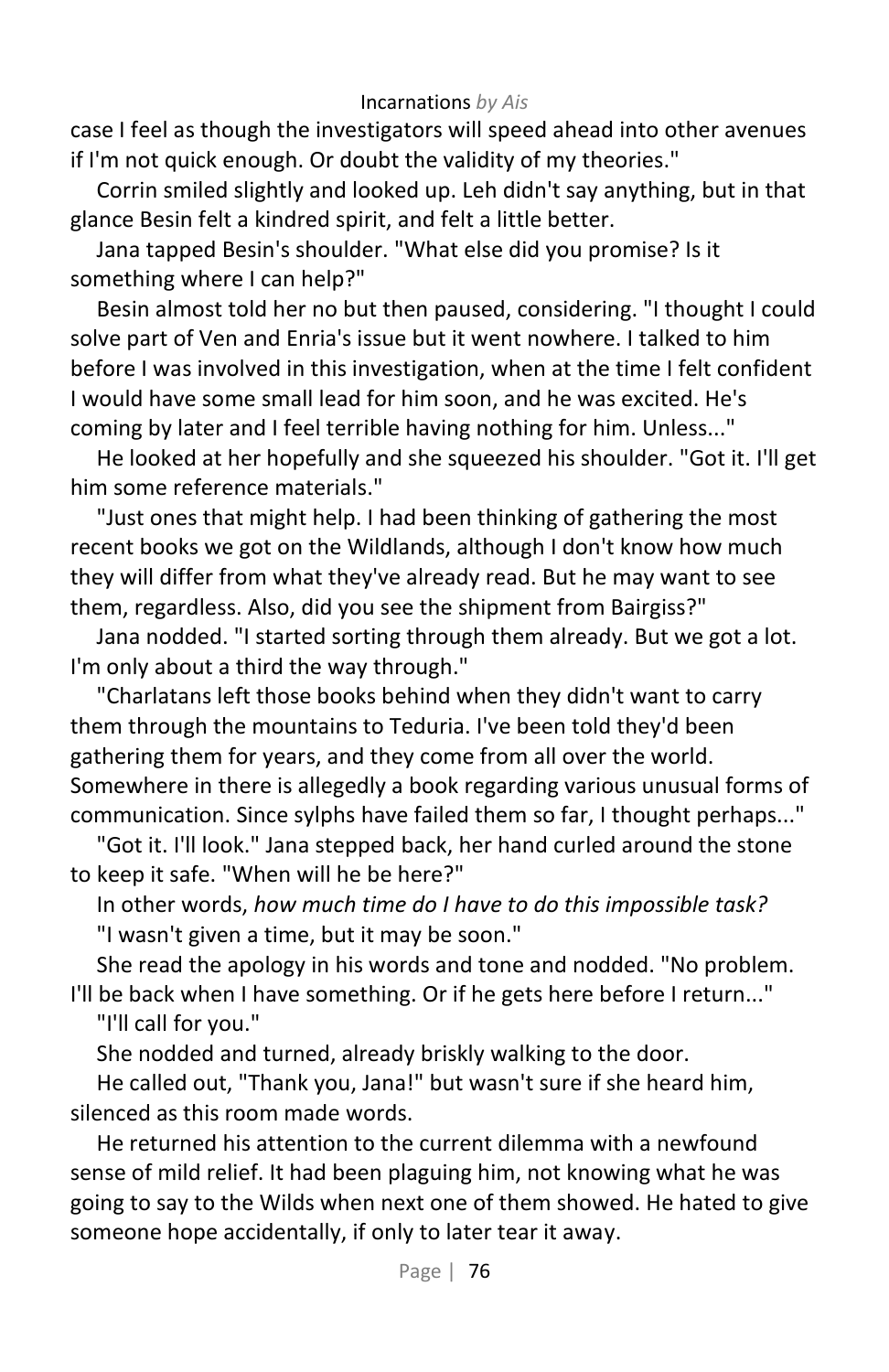Pushing Mesuai's Concise out of his immediate field, he now dragged two other massive tomes closer, and then readjusted his notebook and quill so he could continue to take notes. He was deep into a fascination of the intricacies of an ancient Spiritualist fisherman describing the ailments of a river child mesmerized by the waves when Corrin spoke.

"You wrote this book?"

Besin blinked and looked up. "I'm sorry, what?"

Corrin pointed to the copy of Aftermath of a Cataclysm leh was well into reading. He hadn't even realized leh had picked that up at some point. "This book. You wrote it?"

"Oh! Yes. Indeed, I did."

"It's very good." Corrin's gaze darted across the text. "I enjoy historical texts that are written accessibly. I've studied and written my fair share of academic papers but I find it's nice to vary the style now and then."

Besin perked up. "I feel the same way! My target audience for that book was the general populace, as it's a collection of unrelated legends dating back to the early days following The Rending, or The Burning, however you prefer to call it. Although I doubt the validity of a number of them, it was nonetheless fascinating collecting the stories from across the cultures and continents. My only regret is that there was nothing to be done about Ameset or Lija en-estra."

"That is to be expected, unfortunately." Corrin rested levs chin on levs palm and flipped to the next page. "The fact that you were able to collect anything at all from the other continents is impressive."

"It did take me quite some time to compile it all."

"How did you gather anything from Esteren Isles? I wasn't aware we'd had contact for centuries."

"Ahh," Besin said regretfully, "those are particularly unverified, I'm afraid. I had to rely on a set of documents that had made their way into the hands of a collector in Xarinn."

"Xarinn?" Corrin's eyebrows rose. "You were on Vedura Li?"

"Sadly, not yet. I've wanted to visit for years but there hasn't been time since I became Head Librarian."

"Then may I ask, how did you acquire the documents from Xarinn?"

"That was my sister's doing. She's Head Mage of the Empath Traveling Division."

"Is that so?" Corrin asked. "I haven't had much contact with them." Besin smiled. "If you're interested in the ETD, I could ask her to contact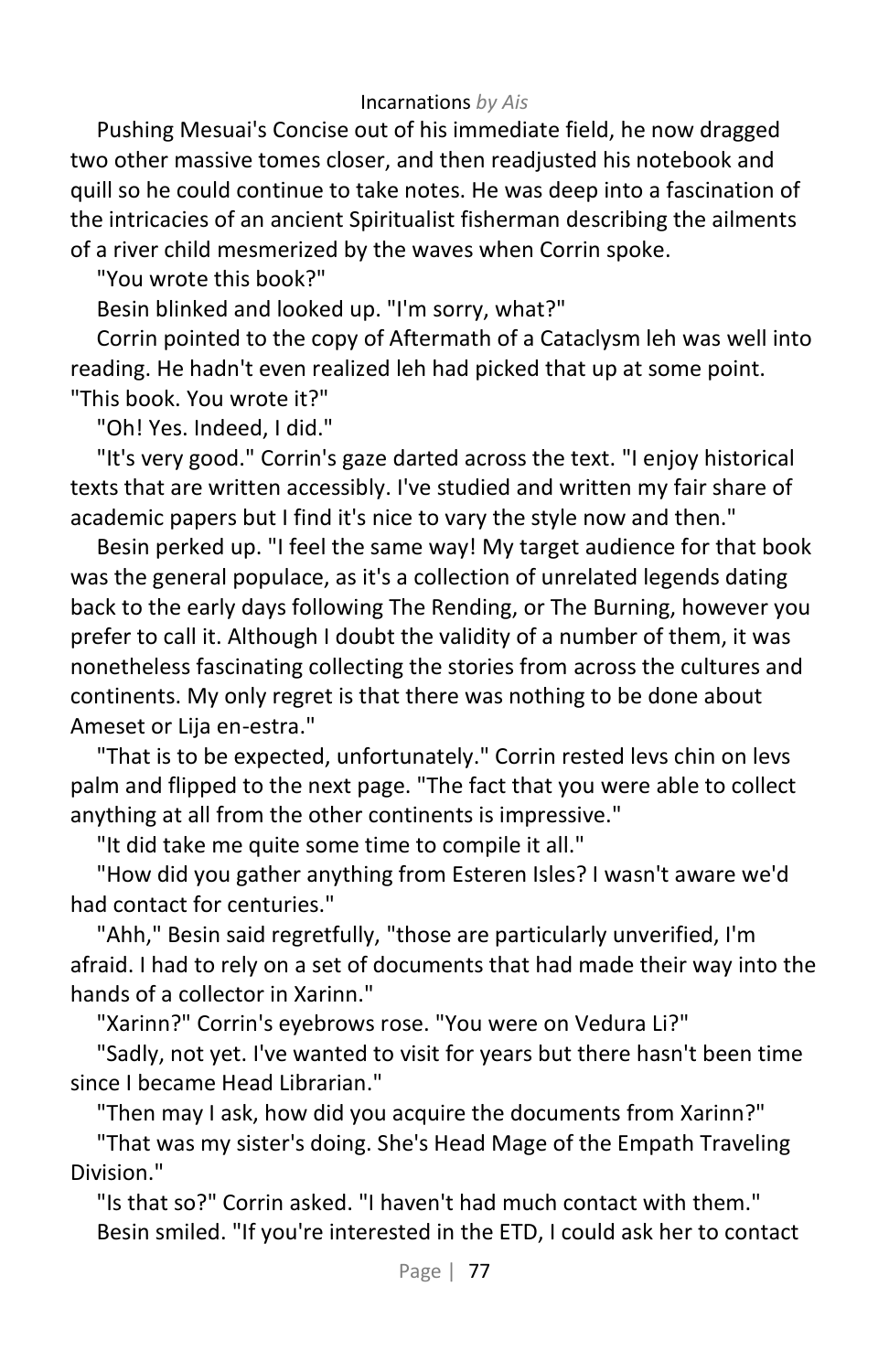you."

Corrin perked up, Besin was sure of it. "Thank you, I would appreciate that." A slight reverence of Corrin's fingertips sliding across the page. "Did she find the documents on one of her journeys?"

"Yes, she was in Xarinn searching for new Mages. She said that she couldn't find any Mages on that trip, but a Charlatan selling wares on the street took a liking to one of her necklaces. It wasn't expensive but the stone on the pendant was of an especially clear quality; a green that fractured the sunlight when turned to the sky. She saw that he had very old papers written in a language she had never seen before, so she traded the necklace for the papers. She guessed that it would be something I would find interesting, even though she didn't know what the papers were."

"That was very kind of her to take such a chance on something when she didn't know the value."

Besin smiled warmly. "It's one of the many reasons I love my sister."

Corrin returned a fainter version of the smile. "And? What were these papers?"

"Excerpts from very old books; some appeared to be from one or two diaries, and another was a set of pages torn from what I can only imagine was some sort of historical text. It took me some time to identify which language it was, as I hadn't seen it before. Upon identification I had to learn the language in order to translate it. I couldn't fully understand what it said for a year, at which point I learned that much of it was fascinatingly banal but the historical texts did contain pieces of legends."

"Interesting. I would like to see it sometime."

"Oh, I can show you. Remind me when we take our next break. I've tried to show others but very few are interested, even Carina."

"Interest in the archaic is dying as time passes." Corrin sighed softly and ran levs fingertips along the corners of Aftermath's cover. "It sounds as though you have a good relationship with your family. Is it just you and your sister, then?"

"Oh, no. Carina and I are two of five siblings, and as for my parents... Hmm." Besin glanced down at the book in front of him. Mesuai had a similarly interesting family history, although her issues were entirely different than his own. Being an unTalented writing about Mage powers would do that, especially the centuries ago when she lived. "My family isn't an unusual story but it's a bit of a long one." Besin tapped his lips with the soft feather end of the quill and tilted his head with a wan smile. "I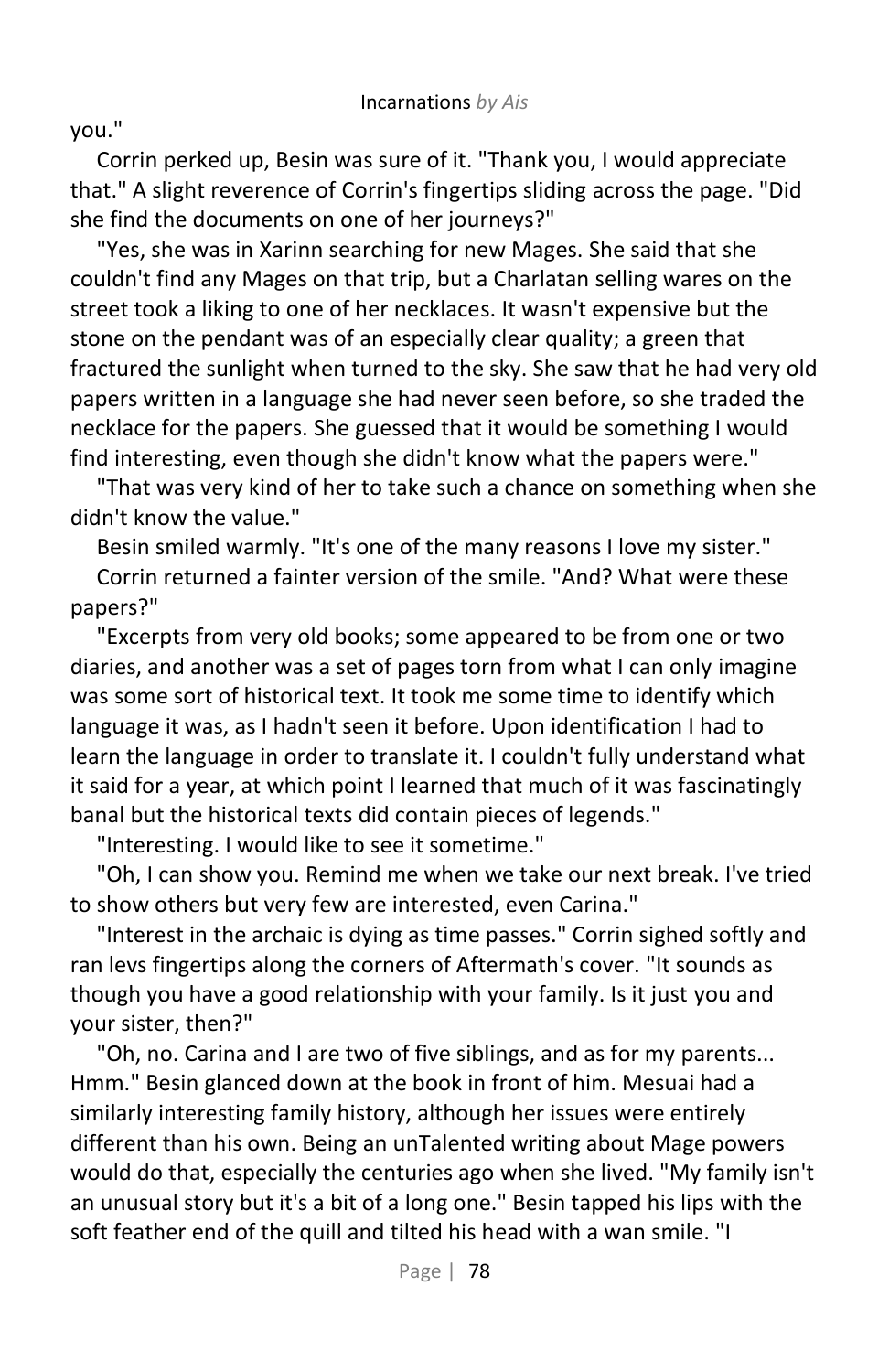suppose the same could be said of a few pieces of my life."

Corrin stared down at the book, a smile on levs lips that looked more mournful than anything. "I wish I could say the same."

"You don't have a long story?"

Corrin didn't move for a long moment.

"You don't have to say anything if you prefer not to."

"It isn't that I prefer not to say anything," Corrin said carefully, "as much as it is that I don't know what to say."

"What do you mean?"

Corrin ran levs fingers down a wavy lock of hair, straightening it and letting it bounce back. Levs eyes roamed the library, perhaps searching for an answer or simply a distraction.

The answer was a long time coming, and Besin waited patiently, quietly. "I don't... exactly know my own pas—"

*"There* you are," Vikenti said loudly, banging open the main door into the room. "Both of you. I've been looking for you for fucking ever."

Corrin startled and looked over levs shoulder at the Enforcer, who was making such a racket that Besin was obliged to shush him in a stage-whisper.

Vikenti rolled his eyes. "No one else is even around."

"Even so," Besin said importantly while straightening, "any place that holds any number of books—"

"Yeah, yeah." Vikenti dropped into a chair next to Corrin and dragged a load of books and papers near him. Besin squawked and Corrin slammed levs hand down on a set of notes before they could dislodge.

"Special Enforcer Shaw!" Besin spluttered, scandalized.

"What's all this?" Vikenti asked keenly. "Have any clues yet?"

"You're disrupting the order of the notes," Corrin said.

"Hmm." Vikenti peered down at the papers and flipped through a few of them. "So, you're still on the Alurri-and-D'ria kick, huh?"

"Yes, and—"

"I don't see anything new here." Vikenti sighed heavily and shoved the papers away. He leaned back in his chair with a loud groan. "This is taking forever."

"Why are you so impatient?" Corrin asked. "Research takes time."

"Yeah but while you two are holed away for days 'researching'—"

"It's barely been two days," Besin put in.

"—there could be other people out there being targeted as we speak."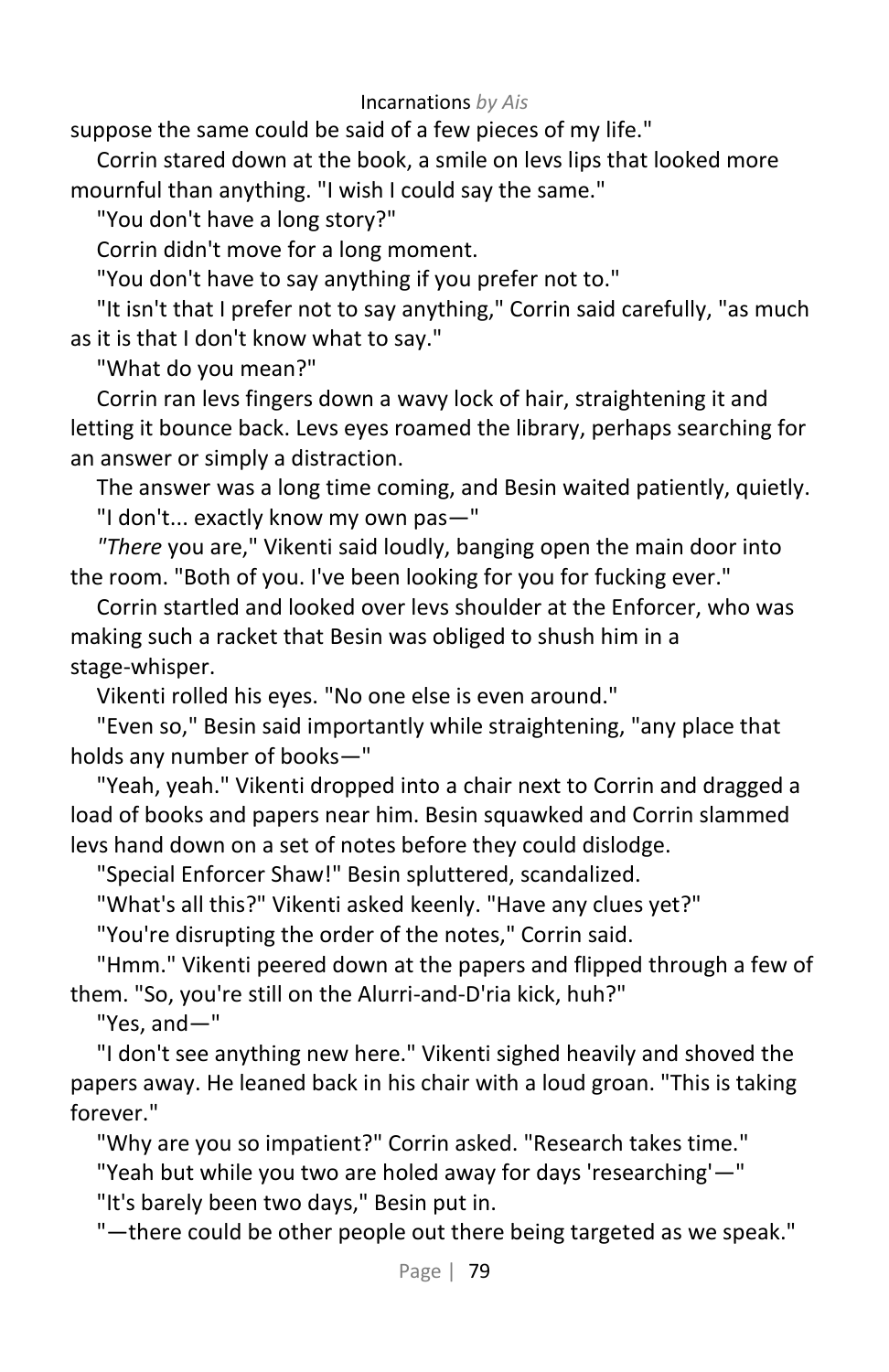"Why don't you do your own brand of research during this time, then?"

Vikenti glowered at Corrin. "I don't know what in yenrre you think I've been doing, but that's exactly it. I've been all over Halania this past day; gotten hardly any sleep. Talked to everyone and their fucking brother, and—" Vikenti kicked his feet up on a chair opposite him at the table. "No new leads. Which means your crazy theories about poison and some dead language are all we have to run with so far."

Corrin made a soft thoughtful noise in levs throat. "Are you assigned this alone, or is Keiran also helping?"

"She's helping too, but she's a tech. She doesn't talk to people; she deals with evidence. She said the signature was familiar to her but she had to be sure what it was. Said she'd notify me when she was positive."

"How long does that usually take?" Besin started taking notes again. "I must say, I've always been fascinated by the descriptions of an Enforcer's power. You can see everyone's magic in color and form, correct? That is what identifies a signature?"

Vikenti shrugged. "More or less. Everyone has a different combination; different colors, style, feeling. That sort of thing. Same with spells, if you get right down to it, but the signature left behind of one person doing a spell will differ from another person doing that same spell, because their personal energy affects the pattern it creates."

"I thought Enforcers had eidetic memory?" Corrin absently played with the end of levs bookmark.

"Pretty much."

"So, how is it that Keiran can't identify the signature immediately if she has seen it before?"

"That's the thing." Vikenti rubbed the back of his neck and yawned widely, speaking almost unintelligibly in the process. "She's usually dead on right away. The fact that she wants to triple check before saying anything..."

"Means something bad?" Corrin ventured.

The deadly serious look Vikenti aimed levs way confirmed it.

"Hence, your impatience," Corrin said.

Vikenti nodded grimly.

"Well, we're still searching," Besin said.

"Hurry it up, then. We may not have a lot of time."

"Perhaps you should help, then," Corrin said. "It could only aid us in our search."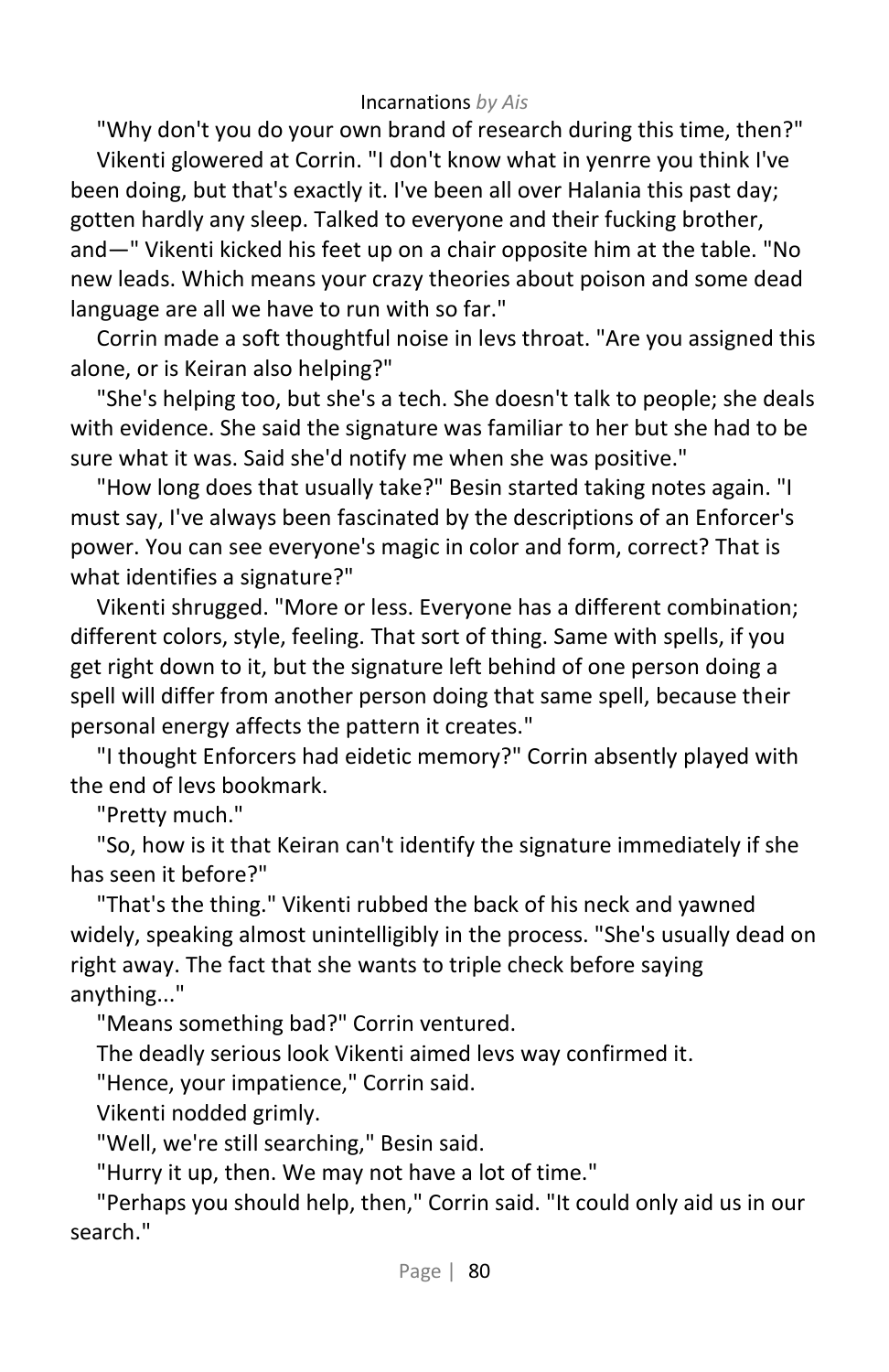Vikenti glowered at lev, then heaved a great sigh and slumped against the table. "Fine. What do you want me to read? I have some time before I'll be forced to take a rest."

Besin wordlessly pushed a book he hadn't yet studied toward Vikenti, who sighed even more loudly but dutifully opened it and began to skim.

"How old is this shit?" he asked after a second, flipping the book closed and frowning at the cover. "This seems as old as The Rending."

Besin chuckled lowly. "I wish it was that old. I have so few examples from that era that I must covet them closely."

"Ah," Vikenti said. "And I'm too uncouth to touch those, no doubt." Besin spluttered. "Special Enforcer Shaw, I mean no such—"

Was that the faintest smirk on Vikenti's lips? Besin exchanged a glance with Corrin, now feeling thoroughly uncertain.

Vikenti leaned back abruptly and pulled a sylph from his chest pocket. She was already in motion, her hair lifting into the air, eyes wide and mouth open. She knelt in his palm, all shades of blue losing itself to green. Her eyes and hair were the vivid blue of deep sea.

Besin was intrigued; he rarely got to see an IEHQ sylph so close. They came from a specific colony in one of the e-trelia, although details on location were sparse, and they were known for having higher capabilities than other sylphs. Which was why he was a bit surprised when the voice came through warbled.

"Vika?"

"What's wrong with you?" Vikenti demanded irritably.

"What?"

He brought the sylph closer to his mouth but did not raise his voice out of consideration for her. "I said. What's wrong with you? Why do you sound like shit?"

"Oh."

More muffled background noises; a scratching sound, a rush of white noise. Corrin and Besin exchanged looks. Corrin, like Besin, seemed far too intrigued by this oddity to be able to focus on research for this moment. The woman's voice continued through the sylph but it was so garbled, Besin was having a hard time understanding the words, let alone identifying the voice. The words ebbed and flowed, like a piece of debris caught on the surface of a stormy sea; rising up into clear view, and crashing beneath the waves, silent and lost, only to reappear in a different direction broken apart.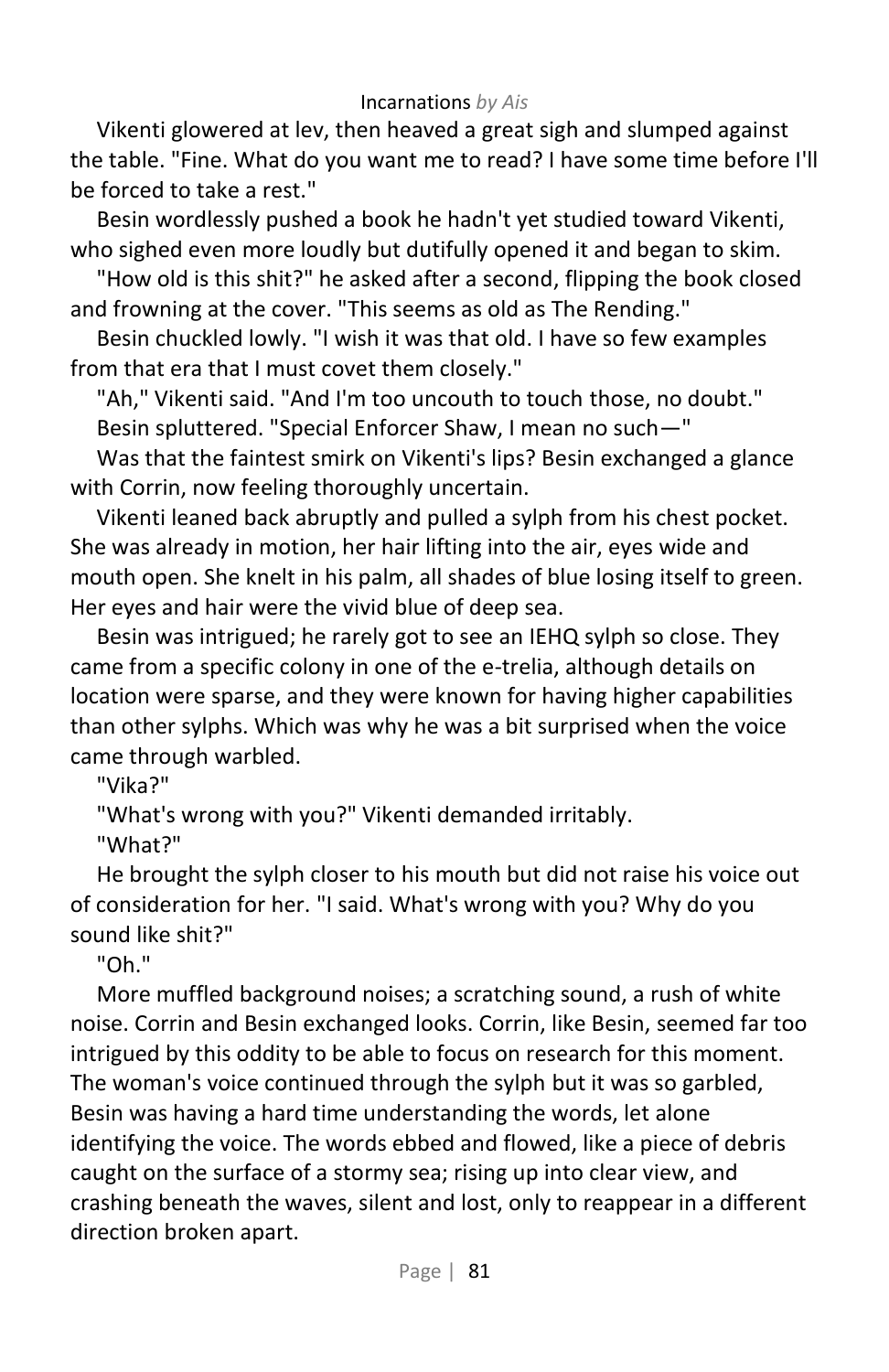"...er brou... ds. I wanted to get... dence... ari..." A long break this time with no discernible words, and then: "—oane?"

"What in Irridia's name are you even saying? I can't understand a damn word of this. Are you in the fucking woods?"

Besin couldn't fully understand the word that followed, but the tone of it was clear: yes.

Vikenti glared at the sylph, holding her carefully to protect her even as he jerked back in his chair in aggravation. "Get out of the souls-damned woods if you're going to sylph me! I *told* you they're not working right. You're in Selin, aren't you?"

"...es."

"Well, whatever you're trying to tell me isn't working. Tell me when you get back. For fuck's sake. When did you even leave HQ?" He held up his free hand immediately, eyes sliding shut. "Forget it. Forget it!" He said more forcefully over her attempted response. "I don't want to hear your answers right now. Just tell me when you're back. For fuck's sake."

He touched the sylph's head lightly, running through her chaotic-water hair to draw her attention. She looked up at him. "It's okay," he told the sylph. "You can drop her for now."

The sylph closed her mouth, and her hair and clothing fell back to gentle waves. She fell forward. Her tiny elbows shivered under her weight, but she seemed determined to stay upright.

Vikenti sighed. "Idiot. Just go to sleep. You already worked hard enough."

The sylph eyed him and he made a face at her.

"Don't give me that attitude. I told you to sleep. It takes too much energy to try to stay connected to morons like her. I *told her* not to sylph me from the fucking woods." The sylph still seemed unconvinced so he rolled his eyes. "I swear to Irridia, I get the one damn sylph on the planet who doesn't want to sleep her life away. Ys'iin."

The last was said in the stern tone of a parent warning his child of impending punishment and was accompanied by a complementary expression.

The sylph, Ys'iin apparently, made a face at him. She even stuck out her tongue.

Besin was fascinated. He had never seen a sylph show such personality! They were all quite unique, of course; all their own people—but typically they were not so resistant to rest, nor so blatantly argumentative. He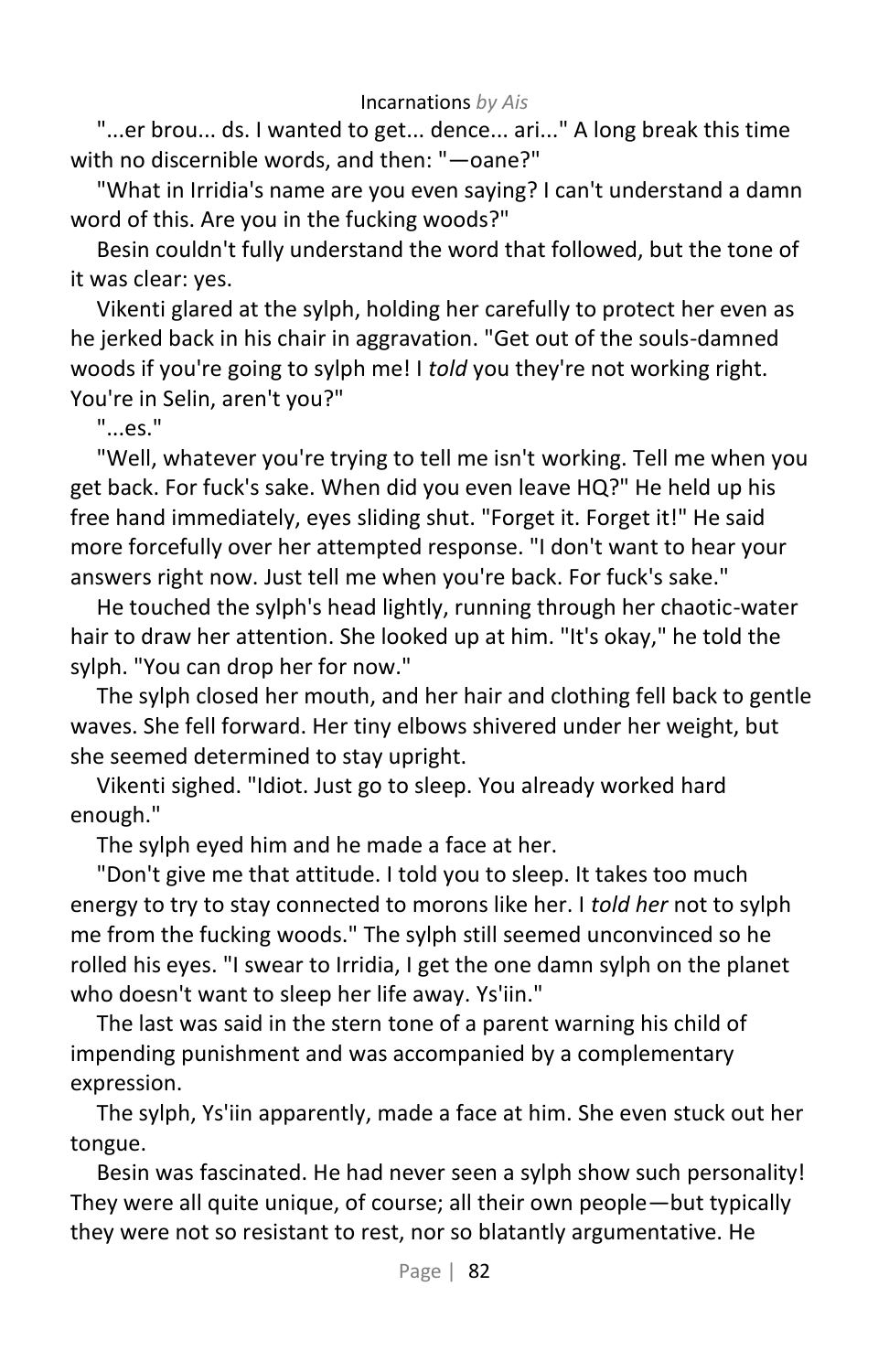flipped to a new page of his notebook and jotted down notes while not turning his eyes from the scene.

"What's your problem?" Vikenti demanded. "It's not leaves, or you'd..." She stared hard at him, and Vikenti stared back.

At length he threw up his free hand. "Fine. *Fine!* I'll have you connect with him later. Are you happy now? Irridia's *ghost,* who knew you'd care so much about this shit. You act like it's been days." She raised her eyebrows at him and he said loudly, "It hasn't been days! It has *not.* It's been..." He stopped, looked away as if mentally calculating, and then paused. A long second stretched thinner by his glower at the wall. "Go to sleep, Ys'iin."

She smirked at him and laid down. Her knowing little look didn't leave, even as he gently and carefully returned her to his protected breast pocket where she could sleep in peace.

He glared at Corrin and Besin, whose twin gazes hadn't moved from him. Besin couldn't contain himself. "What was—?"

"None of your damn business." Vikenti yanked a book closer and flipped several pages ahead. "Shut up. I'm trying to read."

Once again, Besin and Corrin looked at each other. Corrin's eyebrows shifted the slightest bit upward.

Perhaps to give some kindness to Vikenti, Corrin spoke. "I forgot to ask before; is there a term or time period we should pay special attention to in our reading, in regards to your Alurri theory?"

"Ah, yes!" Ys'iin was all but forgotten in Besin's excitement over the new topic. He beamed at Corrin and set the book down he'd been holding, keeping it open to the right page. "Thank you for asking. There is indeed."

Vikenti rolled his eyes so hard it almost became a verbal response. He continued skimming his book.

"For this, I need to take a step back to establish we are all using the same terminology and thinking in the same terms," Besin continued. "Forgive me for the repetition of information you already know but my experience is that the specific details of historical knowledge that Mages have seems to vary based on their schooling and where they were raised."

Corrin nodded at Besin to keep going.

"Sounds grand," Vikenti said dryly.

Besin was undeterred. He was used to people acting uninterested in these topics at first, until he got into them. Sometimes they realized only then how wrong they had been; how fascinating it all was.

"First, we must go to the beginning. The Rending, or The Burning,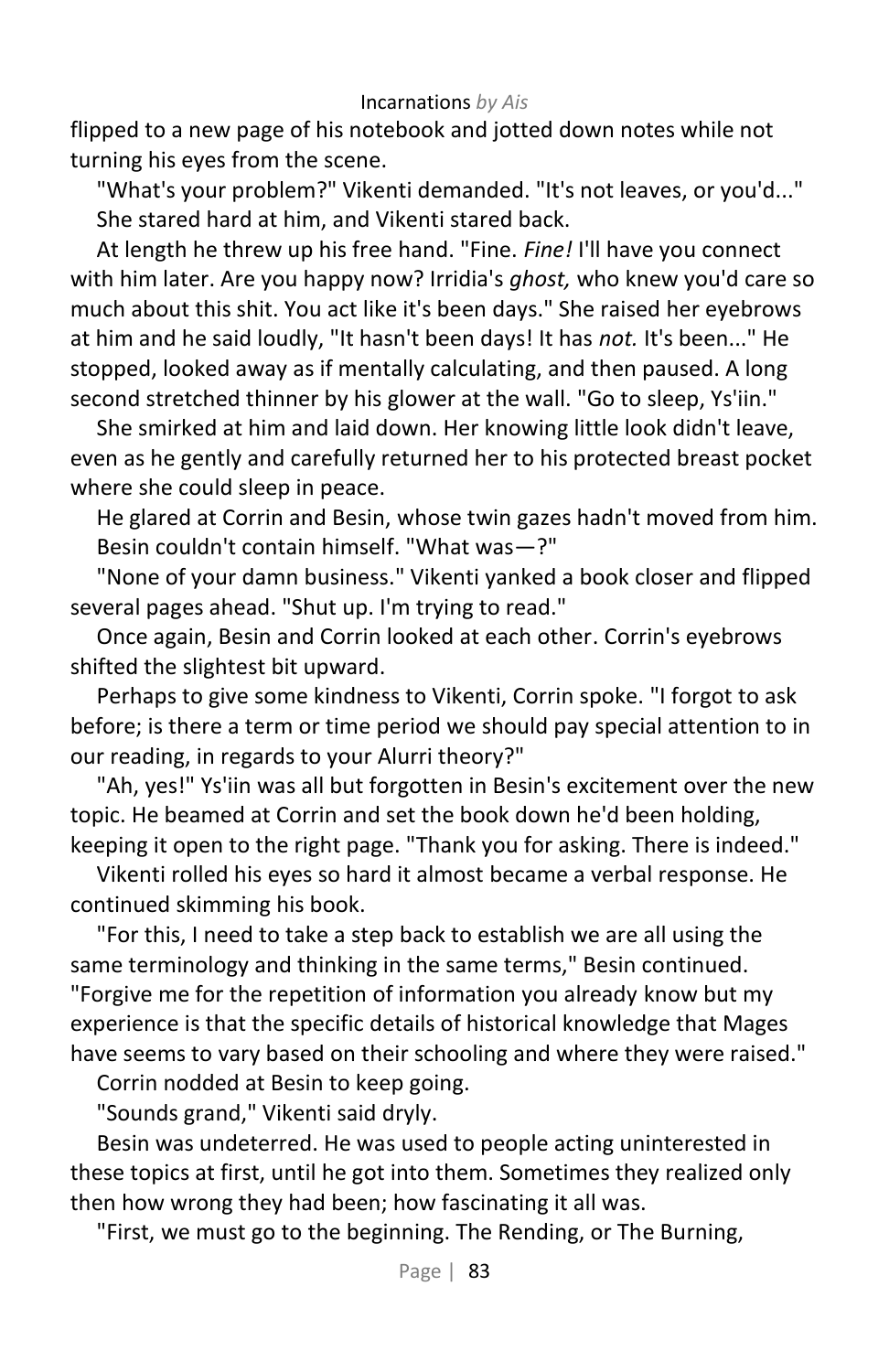however you learned it, is, of course, when it's said that some sort of catastrophic event occurred which caused Irridia to release such powerful magic as to break the world, and even split magic itself into what is currently, commonly thought of as the five seiyunne. As you know, seiyunne itself is only sensed and used by Mages, and each seiyunne is accessible only by certain Mage sects, which is how Mages are categorized."

"Thanks for the toddler lesson," Vikenti muttered and flipped a page. "Want to explain how our world is named Ariwyn and we're currently on the Halania continent while you're at it, or is that a bit too obvious?"

Besin ignored him, instead leaning toward his interested audience of one: Corrin.

"The etymology of the names of the seiyunne is most fascinating. Did you know the literal translations can be a beautiful addition to their meaning, that itself then lends a sometimes-tragic shadow on the Mages who connect with it? For example, 'sei' references Irridia, the first Mage, and 'seiyunne' translates to 'Irridia's life force'—"

"Stop," Vikenti said loudly. "Stop."

Besin looked, startled, at him.

"Listen. You two nerds want to geek out on language? Do it on your own time. We don't have time to sit here going through every literal meaning and varied translation of every damn magic right now. Cut to the important part. Okay?"

Besin's mouth worked, his urge to keep going incredibly difficult to rein back in. But he saw in Corrin an interest in the topic, and remembered he had to show lev the papers Carina had brought back anyway, and so perhaps it *was* better to save this discussion for another time. When the two of them could talk without interruption or judgment. Even so...

"Another time," Corrin said quietly, and Besin sighed.

"Very well. Then I will overview: as you are aware, there are five commonly known seiyunne which connect with the different Mage sects. Seitai, the most common; primarily used to create or transport energies already present in the world. Proveniers, Illusionists or Magelings, and Conjurers use it."

"Right, right. Seirene is us," Vikenti said, flicking a hand between Corrin and him. "Threefold the damage to its user if misused. Enforcers and Healers. What's your point?"

"Please bear with me a moment longer," Besin said, holding up a finger.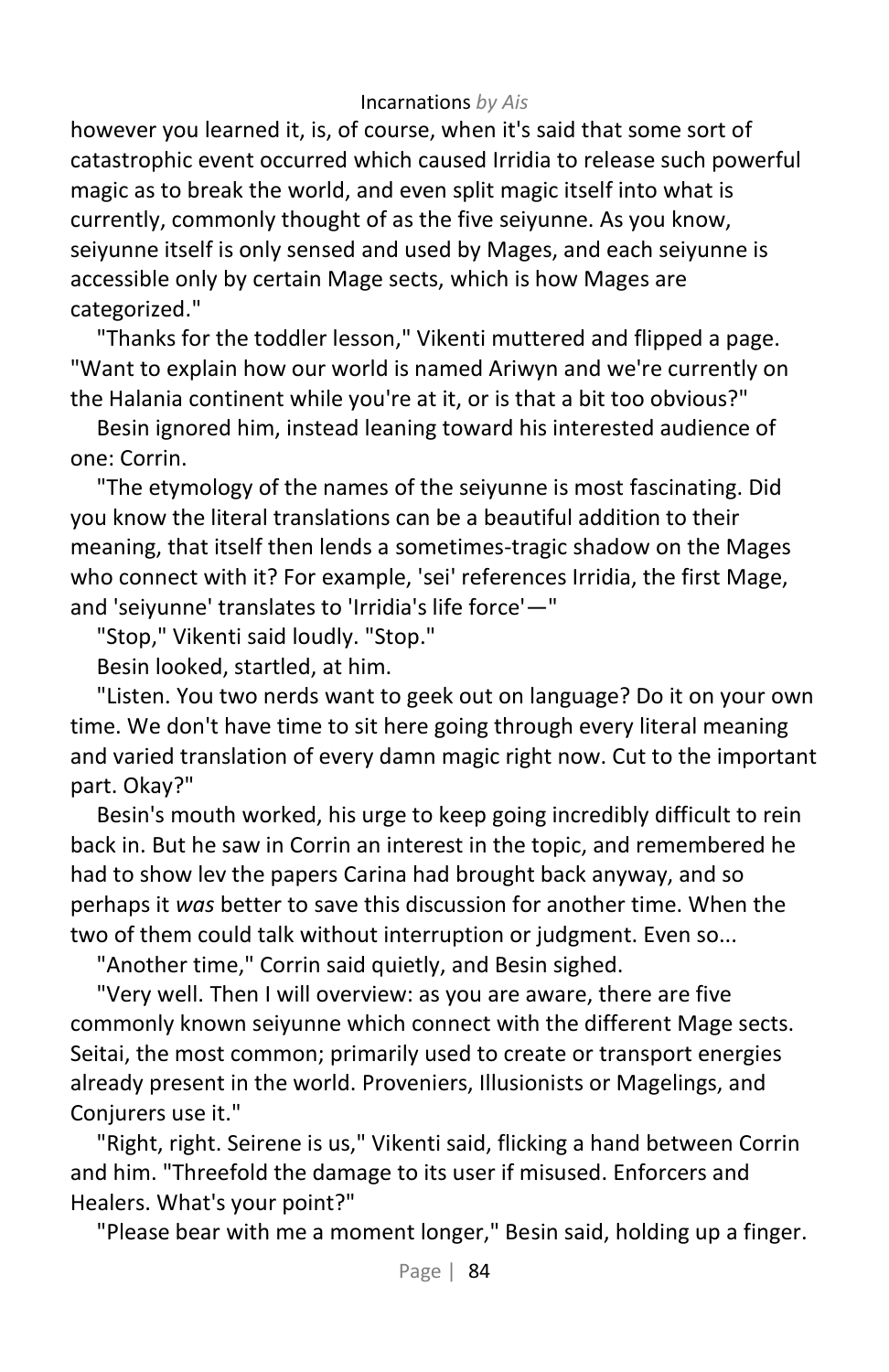"Seikelle is the energy of the mind and soul. Empaths, Spiritualists, and Enthrallers or Enchanters use that. And then there is seilaye, the seiyunne of the Unconscionables, a term which has fluctuated over time to include or exclude one sect: the Necromancers. Whether Necromancers are included in Unconscionables or not, they do use seilaye. The term 'Unconscionables' always includes three other sects, however: Defilers, Entropists, and Alurri. It is known for its destructive capabilities and so those who use it are feared. Although, at the moment, they are all thought to be extinct."

"What does seilaye translate to?" Corrin asked.

"I have seen it be referenced both as regret and redemption, and it translates, aptly so I believe, to 'Irridia's tears.'"

"Should've meant Irridia's mistake," Vikenti muttered.

"That seems harsh," Corrin commented. "Not all of the Mages in those sects are likely to have been as evil as they have been depicted to be in the centuries since their demise."

"Oh, I'm sure they weren't all evil," Vikenti agreed easily. "In fact, I'm sure none of them were. The idea of absolute good and evil is unrealistic." Vikenti flipped his book closed and leaned on the cover, quirking an eyebrow at Corrin. "But Necromancers and Defilers? Even if you had one that tried to be good, their powers themselves are too destructive. They're a fucking menace to society. Or were, at any rate."

Corrin studied Vikenti but ultimately didn't respond.

"What?" Vikenti demanded.

Corrin shook levs head. "I don't feel I have enough detailed information on this topic to have formed an opinion beyond what I have said, so I cannot refute or agree with your statement."

"Really?" Vikenti tipped up an eyebrow. "Not even Necromancers, huh? They're the most visceral anti-thesis to your sect I know. Most Healers can't handle even thinking about them."

Corrin's lips pinched; levs gaze tipped down to the table.

Vikenti's lips twisted in vindication.

Corrin's fingers twitched into fists and then released. "I admit," leh said slowly, with slight strain, "that Necromancers are... difficult for me to comprehend. I use my magic to help others; to heal them. The stories we heard of what Necromancers used to do..."

"See? It's easy to feel neutral on a topic when you think it's long gone or not immediately affecting you. But imagine a Necromancer walking into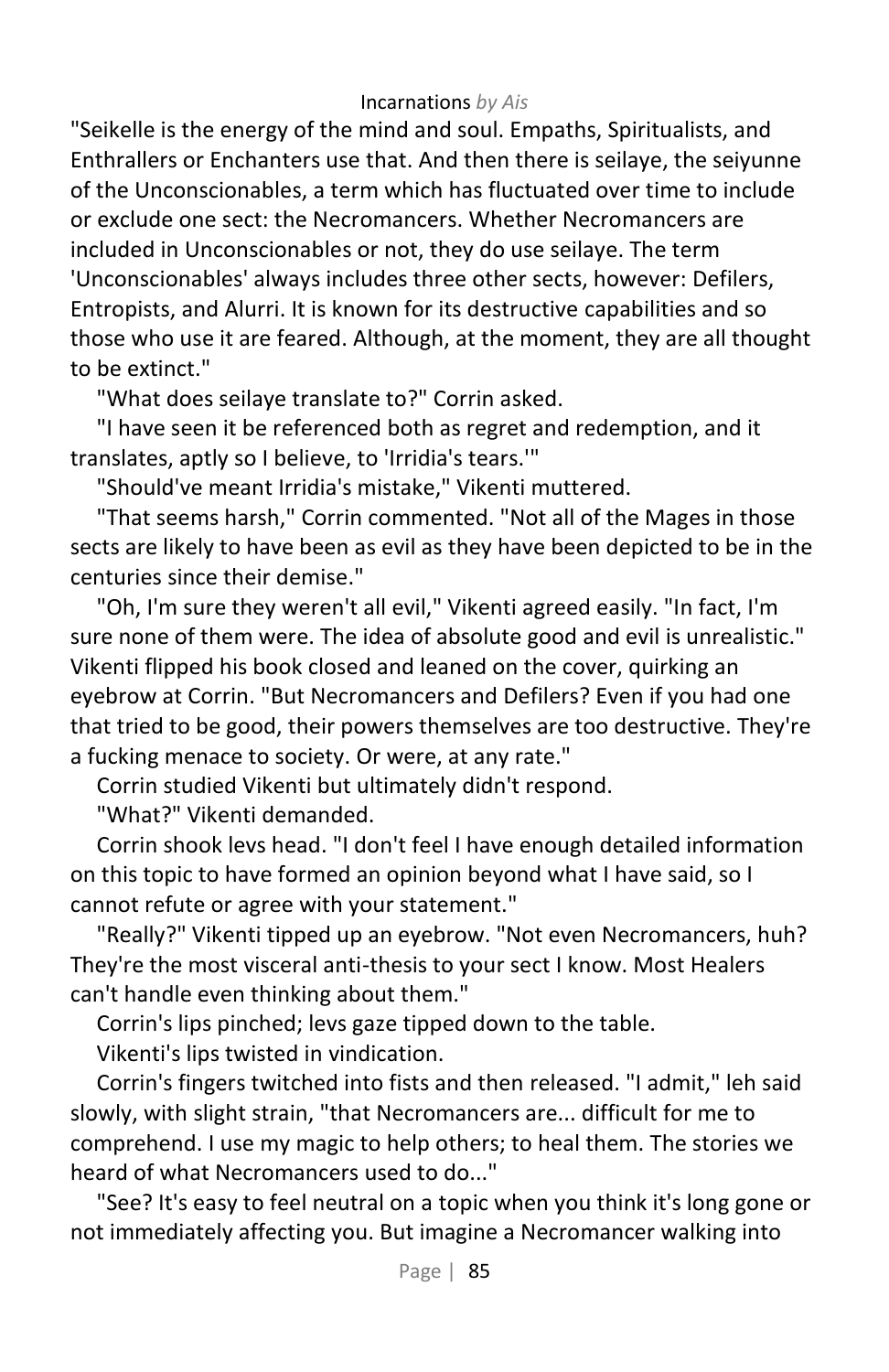the room right now, imagine watching them doing their thing to someone you'd want to heal. You'd feel differently. Same way our ancestors did back then."

Corrin didn't have an answer to that.

Vikenti shrugged and kicked one leg out to the side as he leaned at an angle. "Still. Doesn't mean our ancestors did everything right. The Purge is one thing I can't quite get my seirene mind around. It makes you wonder; were our ancestors in the right, or were they being unconscionable, themselves?"

Besin got a small thrill out of Vikenti being pulled into the debate, and for a moment he wanted to go down this new rabbit hole. But he knew he would lose his erstwhile student before its end.

"That is an entire conversation in and of itself that I doubt you wish me to explore, because it's tangential to what I'm trying to relay now." Besin looked questioningly at Vikenti, who nodded and waved a lazy hand for him to continue the original topic. He was slightly disappointed to realize he was correct in assuming Vikenti did not want to explore this further.

"At the last," Besin continued, "we have seidan, which is a rare combination of seiyunne and rendan—rendan being, of course, the energy Seers use for their clairvoyant abilities. Mages primarily know seidan as the seiyunne of the Mystic, and it is that touch of rendan in seidan which affords the Mystic the ability to know who should and should not be allowed in Irridian. Seidan is not solely used by the Mystic, however."

Vikenti snorted loudly. "I knew you wouldn't be able to resist."

"I find the translations to be interesting," Corrin said before the others could get sidetracked, "but if you mentioned the ideal keywords or phrases to monitor in our research, I missed it."

"Ha!" Vikenti smirked and pointed at Besin. "And the translation of *that*  is 'what the fuck's the point of your impromptu first year history lesson?'"

"But I had a point! I had to establish our shared understanding so that you would understand why a phrase you may not have heard would be good to search for. Aside from anything referencing the Alurri or Ancient D'ria by name, I recommend you also alert me if you see the term 'seinoh' referenced anywhere."

"Seinoh?" Corrin asked.

Vikenti eyed Besin. "...Don't try to tell me this is some mythical sixth seiyunne."

"It's an unverified sixth seiyunne—"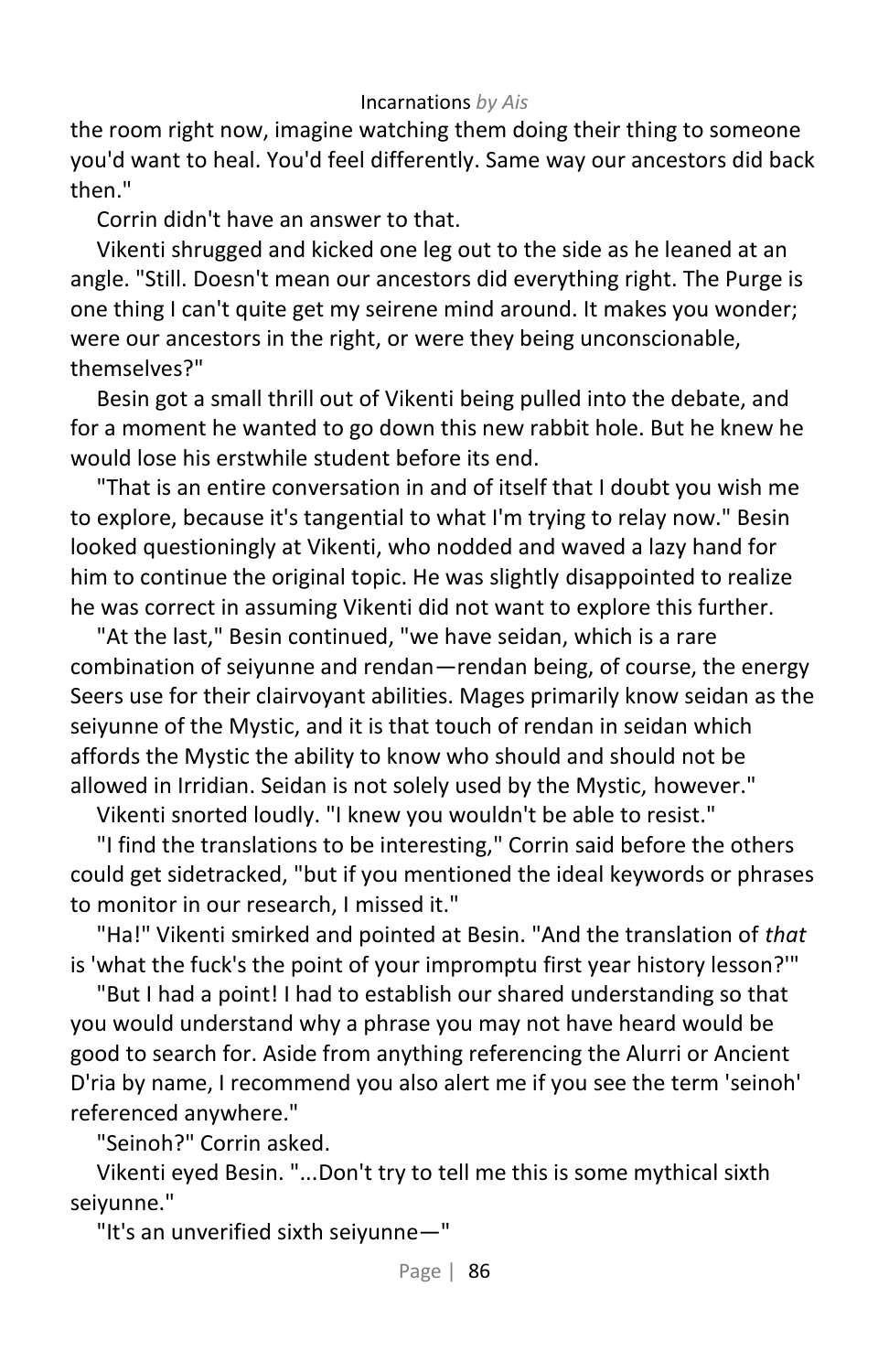Vikenti shoved his book away. "Ridiculous."

"What is seinoh alleged to be?" Corrin asked, clearly fascinated. "Are you proposing there are unknown Mage sects in the past that used this seiyunne?"

"No, of course not." Besin waved his hand as if to physically dismiss such a possibility, scrunching his features up at the absurdity. "But there are some who think it's possible that the Alurri were not, in fact, users of seilaye but were, instead, users of seinoh. Similarly, it's possible Ancient D'ria siphons some of its power from that seiyunne, so it's theoretically possible that is at least partially responsible for how it interacts more uniquely than other languages. I have also read that some believe the Gatekeepers of Irridian should be classified under seinoh instead of their natural Mage sects."

"Hmm." Corrin absently played with the end of a lock of hair. "Intriguing. I suppose the Gatekeeper theory could have some merit, as after the Gatekeepers have developed their powers for their respective gates, it seems that their natural Mage abilities are less relevant. Their lives are devoted solely to the operation of that gate."

"Precisely."

"So," Vikenti said mildly, "your current list of keywords by now is, what? Arrindell the mythical sentient city, Ancient D'ria the extinct sentient language, Alurri the massacred Mages, seinoh the alleged sixth seiyunne, and... what? Oh, right. Judging by your seidan comment earlier, should I also be looking for 'Incarnation?'"

The last line dripped with sarcasm.

Besin was bewildered. "No, I have no reason to believe an Incarnation currently exists, let alone is involved. Do you?"

Vikenti growled under his breath. Corrin smiled faintly and returned to reading.

"Forget it," Vikenti muttered.

"So, as I was saying, if you see seinoh—"

The door slammed open.

"What do you have for me, Besin?" came the hopeful voice, followed immediately by a gasp.

Besin looked over in time to see Ven stop in place, light grey eyes wide and centered on Vikenti. At Ven's appearance, Vikenti's back went whip tight and he shot up.

"Irridia, no," Vikenti growled. "I'm not about to—"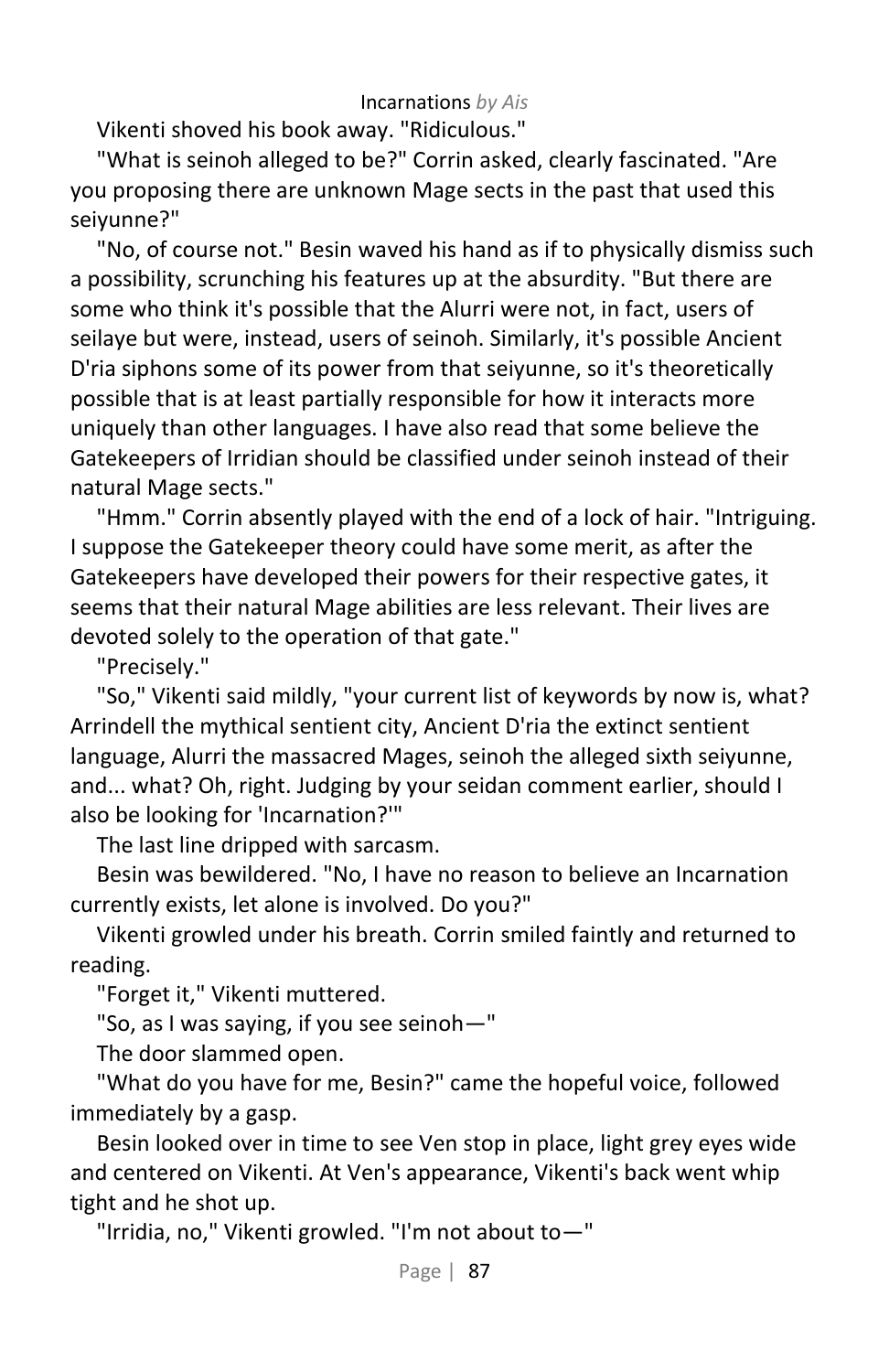"I had no idea I would be graced with my favorite Special Enforcer." Ven surged forward, too fast it seemed, because he nearly fell against Vikenti's back when Vikenti tried to step away.

With the difference in their ages, of Vikenti at forty-seven and Ven at thirty-six, they could have passed for an annoyed uncle pushing off his nephew. Besin was startled to see Ven in this light; from the many interactions they'd had before, Besin's impression of Ven was one of someone who was much more reserved. What could cause an introvert to push himself so fully into an extrovert out of nowhere?

"It's been so long since I've seen you; did you miss me?" Ven reached for Vikenti's arm to steady himself but at the last second redirected it to a chair instead. "I've kept the lights on at my home, in case you ever take me up on my offer for an interview. No need to be afraid of—"

Vikenti's olive complexion flushed a deep red. "I never said I was afraid of the dark! Fuck's sake, you leeching vermin, why you ever had to publish such a bald-faced lie—"

"Come now, no need to be embarrassed. Lots of people fear the dark." "Like I said, I *never said*—"

"What else ails you, S.E.? I can devote all my time to fixing it for you."

Ven touched Vikenti's arm. Vikenti shoved Ven off him roughly. The younger man stumbled and fell against the table. Besin and Corrin let out twin harrumphs at the papers shifting.

"Find someone else to interview!" Vikenti burst out angrily. "I don't see why I have to be designated to your sorry ass when we have a public info Enforcer for a reason—"

"Yes, yes, but he's not nearly as fun."

"Listen. I'm not interested in your bullshit when you misquote me anyway—"

"Did you hear that, everyone?" Ven looked around the room. "Special Enforcer Shaw just told a reporter from the Seiyunne Circle that he enjoys our time together and wishes to have more sessions, so he can fully explain his point of view without any distractions or misinterpretations."

Vikenti was nearly crimson now. "I said nothing of the sort!"

Ven grinned and pulled a quill out of a bag, along with a scrap of paper. "Tell me, Special Enforcer Shaw: what is it that plagues you at night? I've been thinking of writing an exposé on what it's like to be an Enforcer in the Special Crimes Unit of IEHQ. Not many are assigned such an illustrious post—"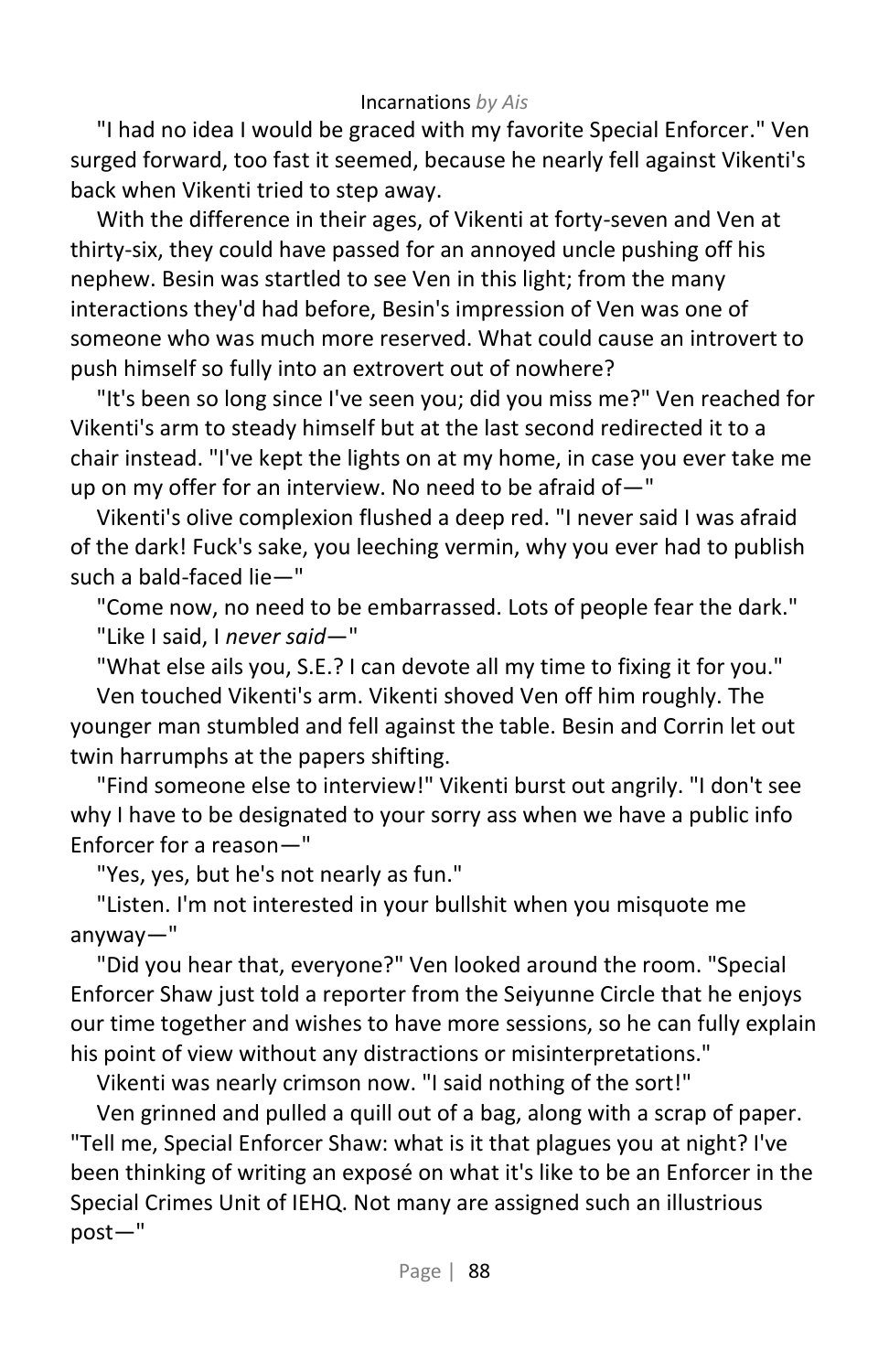"This is why I fucking hate reporters—"

"Could you lower your voices?" Corrin asked politely. "I'm finding it difficult to concentrate."

"Fine. I'll leave." Vikenti started to walk away but Ven stepped into his path to cut him off.

"What are you doing in the library anyway, Special Enforcer Shaw? Are you following up on a lead for the mysterious bodies I hear have been popping up lately?"

"Oh, for fuck's sake." Vikenti pinched the bridge of his nose and squeezed his eyes shut. "I don't know what you're talking about."

"Yes, you do. I heard there are three bodies floating around the morgue right now and no one knows how they died. What I'm hearing is you're the one assigned the case. So? Anything you want to say to the adoring public?"

"I have nothing to say about any of this. Goodbye."

Vikenti tried to walk away again and once more Ven stepped into his path.

"Get out of my spirits-damned way," Vikenti hissed.

"No," Ven said with a smile. "Not until you give me something."

"There's nothing to fucking give! For fuck's sake, leave me the fuck alone!"

"Ohh? Then you won't mind me looking at what these two are studying so diligently over here..."

Ven started to peer around Corrin's shoulder. Vikenti stepped in his way even as Corrin pulled the books from Ven's reaching hand.

"Please don't disturb my notes," Corrin said.

"Get the fuck away from them," Vikenti growled.

"One of you has to give me something. I'll get right in here if you don't..."

Ven tried to sit on the edge of the table but slipped. He fell forward and would have crushed against Vikenti's chest where Ys'iin was sleeping. The pockets were protected but not enough for a full human body to slam into it without any possibility of harming the sylph. Vikenti shoved Ven away before he could hit him, so hard that Ven fell backwards. Vikenti noticed in time that Ven would crack his head, and snapped his hand out with a startled, "Shit!"

An Enforcer hold wrapped around Ven, snapping his arms and legs tight and pausing him in midair. Vikenti swung his hand upward and Ven was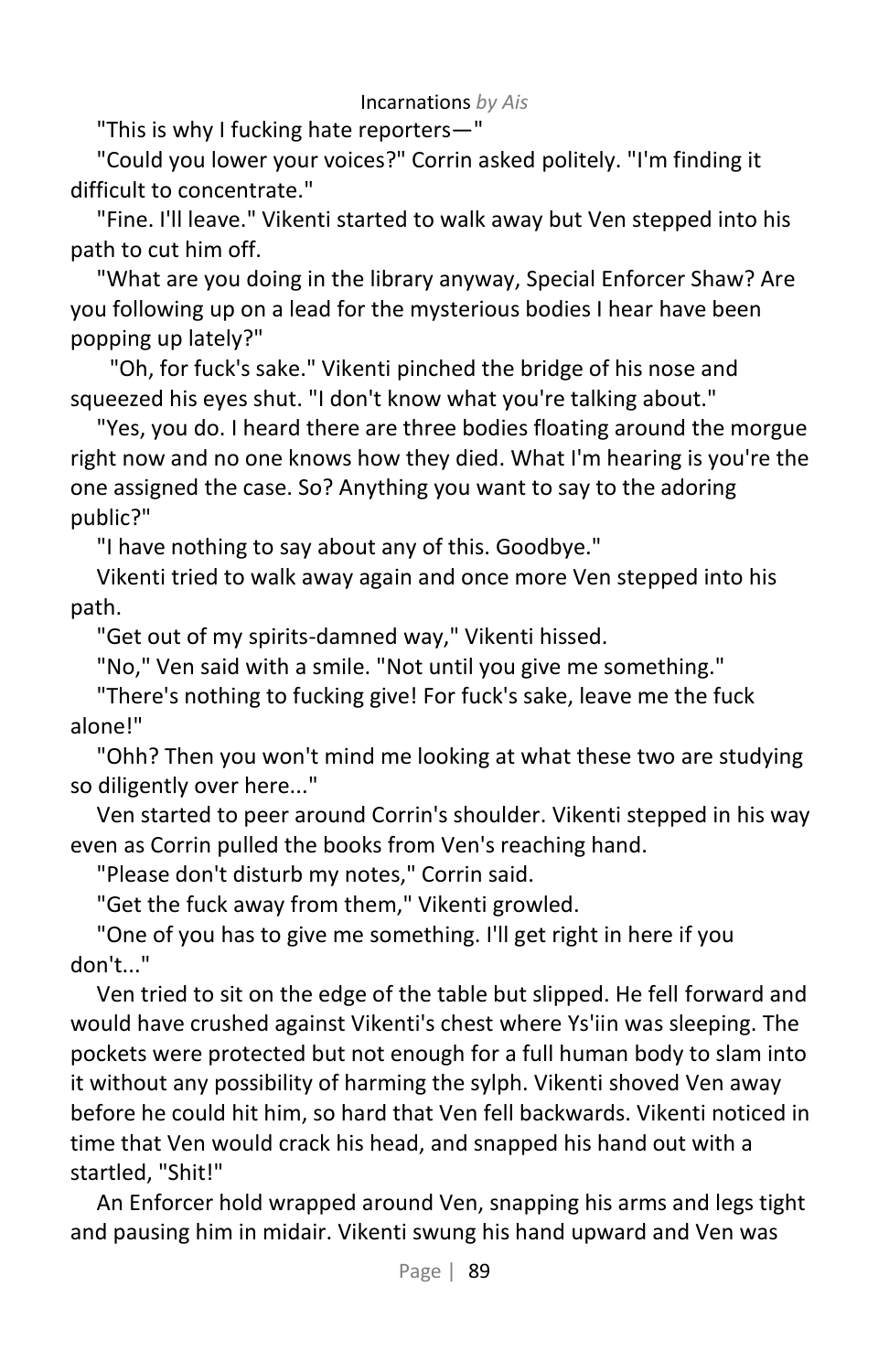pulled back up to a standing position. As soon as Ven was steady, Vikenti released the hold and immediately pushed brusque but gentle hands all over Ven's head and neck to make sure he wasn't hurt.

"Are you okay?" Vikenti asked intently. "I'm sorry. I didn't mean to push you so hard."

Ven's bronze skin turned pink at the attention. He stood very still and nodded dumbly.

Vikenti released a frustrated sigh and stepped back. "Stop fucking with me, kid! I almost hurt you there. Now let me go; I have places to be."

"You didn't—" Ven stumbled on his words and feet when he went to move forward. Vikenti automatically shot a hand out, catching him and righting him again.

"Didn't what?" Vikenti asked impatiently.

"H... Hurt me. You didn't hurt me."

Vikenti scowled. "Came damn fucking close. And as much as you piss me off, that's the last thing I want to do. You do your part by harassing me less and I'll do my part to be more careful. Now leave me alone."

He stalked out of the room and swung the door shut behind him. Ven ran a slightly trembling hand along the back of his head where Vikenti had touched his hair. His cheeks flushed. He noticed Besin's gaze and started.

"Uh," he said sheepishly.

Besin pointed at the door. "I'm fascinated."

He didn't have to explain what he meant; Besin had never seen such a complete flip in someone's personality before. Ven's flush deepened. He scrubbed at the back of his neck and looked away.

"Forget about that. Uh. Sorry..." Ven said, this time looking at Corrin expectantly.

"Corrin," leh provided without looking up from levs book.

"I apologize, Corrin. That was rude of me."

Corrin lifted a shoulder in forgiveness without ceasing to read.

"But," Besin said, bewildered, "why were you...?"

"Never mind about that. Just forget you saw anything." Ven wouldn't meet Besin's eyes. "I came here because you said you would have something for me?"

"Ahh. Yes, well. What I'd hoped to find, I couldn't. But Jana—"

This room, which was typically so private, seemed to be the most public space in the library today. Once more, the door opened, and once more a visitor arrived. Except this time, the door that opened was on the opposite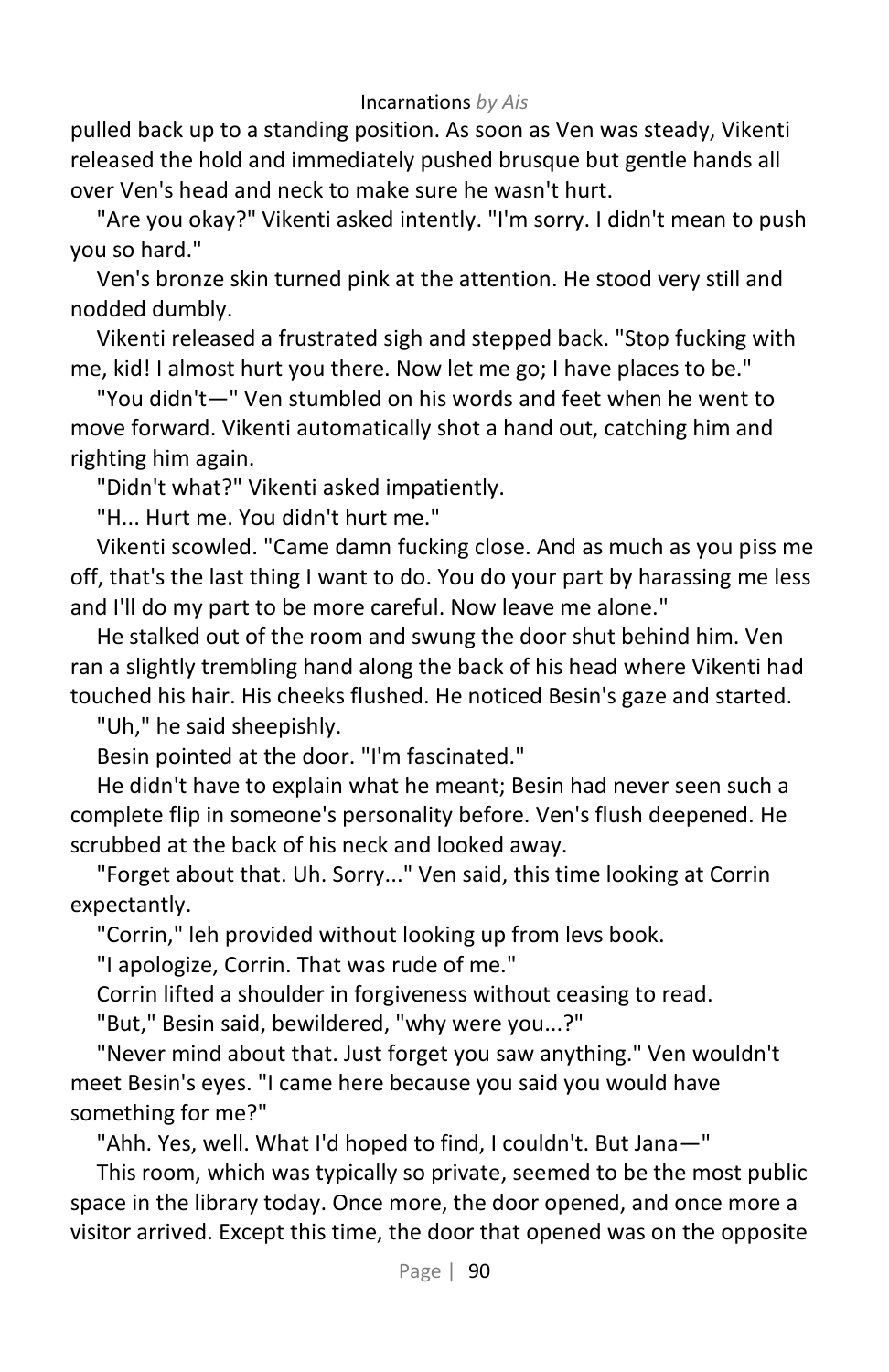side of the room; a lesser used entrance from the back of the library.

Corrin sighed heavily and hunkered down more firmly over levs book, plugging levs ears with levs fingers.

"Where's Vikenti?" the young woman demanded. She wore an Enforcer uniform, in greens and blues. Her short dark hair was spiky, and her grey eyes were fierce as they swept the library.

Ven's eyes widened. "I didn't expect to see her so soon," he said under his breath.

"Isn't that—?" Besin started, but she was already stalking over to them, and Ven was already sliding around the table to intercept her.

"Enforcer Sloane!" He lifted his paper and quill in front of him. "Tell me, do you have anything to say about the bodies?"

She stopped short and stared at him. "How in the world did you already hear about that?"

"Come now," Ven said smoothly, stopping at her side. "It's all over the Circle. Three mysterious bodies—"

"Three?" Sloane cut in, her eyebrows raising. "Are you that terrible at counting? There had to be at least eight dead."

"Eight?" Ven straightened, his gaze like a Cloud Bounder's honing in on her.

"Well, I mean. It could have been more I guess? They were mostly killed with one or two moves but I saw so much blood, it makes me wonder if there were more. And considering how strong you'd have to be..."

"What are you..." Ven stared at her, then looked at his paper as he jotted notes. "Can you tell me more about the locations where they were found? Was this Byrraine again, or...?"

"Byrraine?" Sloane gave him a look like he was an idiot. "What are you talking about? They were in the old toy factory."

"Toy factory...?"

Sloane made a face. "Warehouse, whatever. You know. True Life Toys? Road's End?" When Ven only stared at her with a fluctuating expression, her eyes narrowed and she stepped back. She crossed her arms. "Wait a minute. You should know the location and the number if you know about them. What are you talking about, if not that?"

"I'm talking about the bodies in the morgue that I heard aren't decomposing. What are *you* talking about?"

"What the fuck—" Sloane threw up her hands. "How does no one ever tell me any of this? How do you find out before I do on things like this?"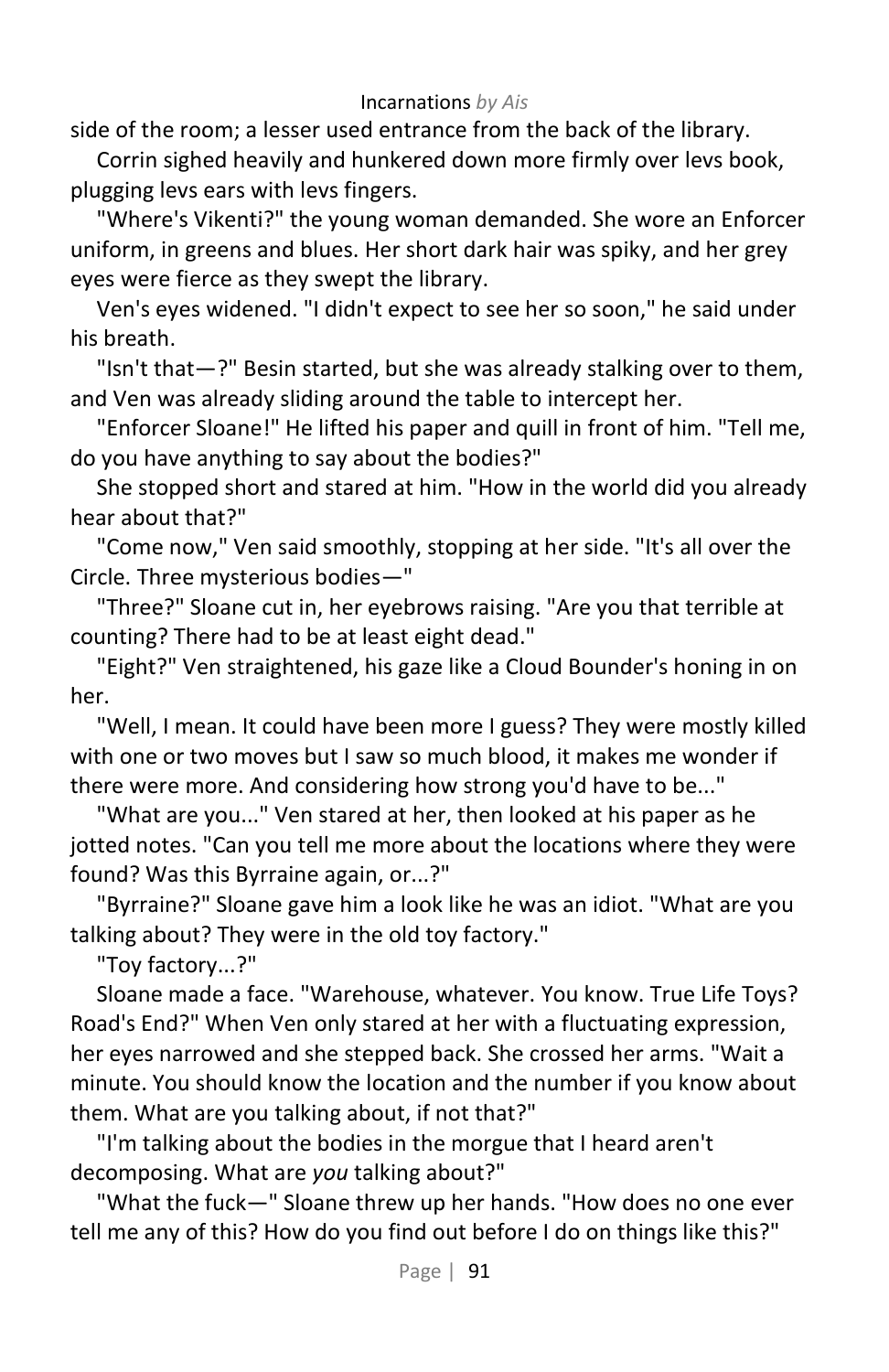"I have good sources. What about what you mentioned? There are more bodies?"

"Yeah, but that's just a normal massacre. I found it last night. It was probably—"

"Have they cleared the scene yet?" Ven asked urgently.

"Uh. I don't know. I reported it last night, so—"

She didn't get the chance to finish. Ven was already rushing away from her, pulling a sylph from his breast pocket and urgently telling her to connect with the Circle. As Ven ran to the door, Besin overheard him saying quickly to the sylph, "Ghieta. Ghieta! Get someone over to Road's End right away. We missed something big last night. An Enforcer source says there was a massacre—"

The door shut behind him, cutting off what else he may have said.

Besin turned to look at Sloane, who peered at the door. Slowly, she turned to look at him.

He knew who she was, of course. One couldn't live in Irridian for any length of time without hearing about the infamous Sloane. Murderer, some called her. Monster, others. A curse, a bane, a danger. Child of death. The sole tragic survivor.

She could be seen around town, and she had come to the library occasionally as did every other student at some point in time. He didn't meet most of them; only knew of their presence later in passing, from conversations overheard while he rushed about his business. But he had never stood so near her, looked so closely into her eyes, or had reason to converse with her directly.

She glared at him; fire and anger in her eyes. She stepped back, her chin tipping upward.

"Where's Special Enforcer Shaw?" she asked.

"He left already, soon before you arrived. If you'd like, I could..."

"I don't need anything," she said curtly. She started toward the main door, the one she had not arrived in but the one everyone else had been using. Before she reached it, Jana walked in with her arms filled with books. She nearly ran into Sloane, the books at the top of her stack tipping over.

"Oh!" Jana said, startled.

Sloane caught the books before they hit the floor and crowded them against her chest.

"Oh my. Thank you, dear. Would you mind...?" Jana tilted her chin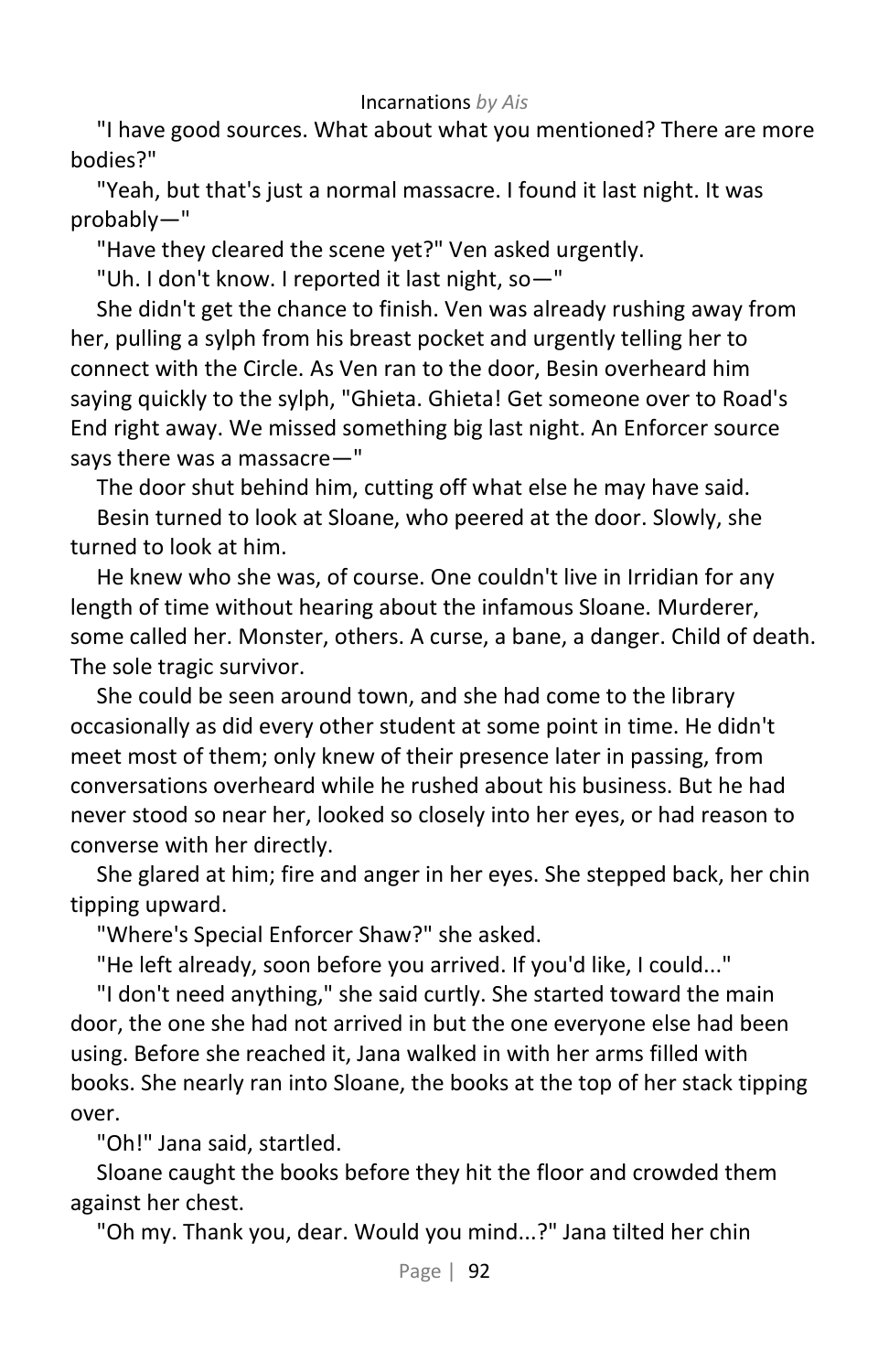toward the table Corrin still sat at, the table by which Besin stood. Sloane glowered at the two of them but softened her gaze slightly upon returning to Jana.

"Of course."

Sloane followed Jana over to the table, while Jana glanced around. "Where's Ven? Aila said she saw him come in...?"

"He left already." Besin pulled the uppermost books from Jana's stack when she came closer, and carefully set them on the table. She was able to place the rest herself, balanced precariously. Sloane was close behind her but had to wait for the two of them to get out of her way to reach the table as well.

"Oh no. I'm sorry I was too late. I got distracted when I found something interesting."

"Oh?" Besin asked.

Sloane shifted her weight impatiently, trying to get around the two of them without shoving them out of the way. Besin hardly noticed, and Jana certainly did not, turned away from the Enforcer as she was.

"It's quite fascinating. Do you know much about transference?"

"Transference?" Corrin dropped levs hands from levs ears and perked up at that.

Jana nodded easily at the Healer. "Yes, I was searching for ancient communication methods, prior to the usage of sylphs, and I ran across a reference to an entire book on ancient transference methods and spells instead. Of course, I don't understand most of it, but I thought it might be interesting for one of you?"

Corrin held levs hands out immediately, levs eyes alighting. "May I?" "Of course."

Jana started to dig through the books on the table. "I can't quite find..." "Is it one of these?" Sloane tilted her body for Jana to see.

"Oh! I'm so sorry. I didn't realize I was in your way."

"It's fine," Sloane said in a tone that relayed it was not.

Jana pulled the books from Sloane's hands. "I'm so sorry."

Sloane looked away. "Did anyone hear where Vikenti was going?"

"I wasn't here, I'm sorry," Jana said.

"He didn't say," Besin said.

"Fascinating," Corrin said.

"What is?"

Corrin glanced up at Besin and pointed at a listing in the table of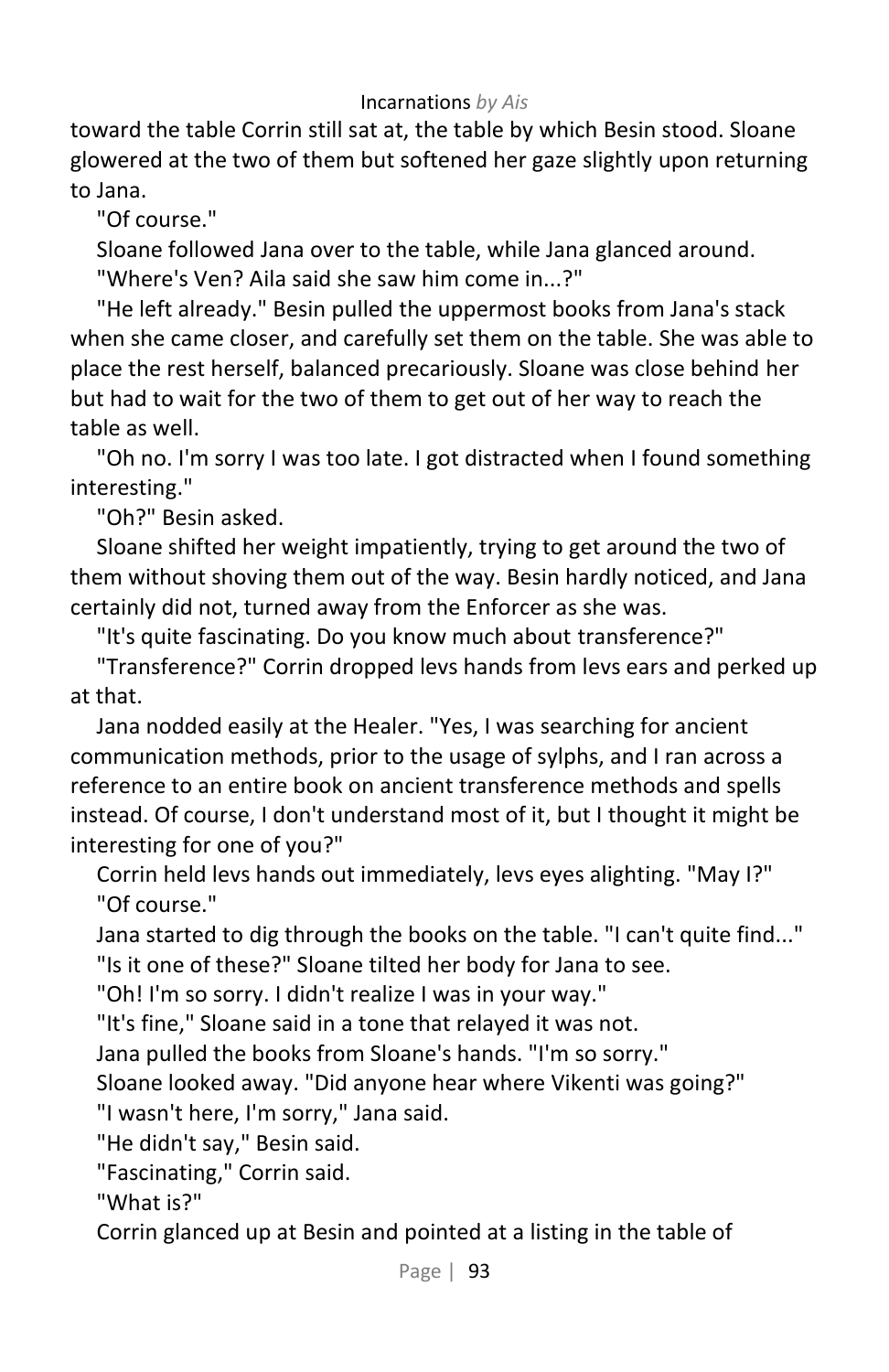contents. "There appears to be an entire section in this on transference of intangible magical constructs."

"Intangible magical constructs? Such as a spell?"

"Perhaps," Corrin said thoughtfully, "but I believe it may be more amorphous than that. Perhaps transference of something that previously could not be transferred between people? I'll have to see..."

Sloane had started to walk away but she stopped short at that. She whipped back around and surged back to them. Corrin jumped slightly when Sloane slammed her hands on the edge of the table. Leh stopped with levs fingers midway through flipping to the correct section of the book, eyes slightly wide on Sloane's face.

"A signature," Sloane said urgently. "Could that work? Could you transfer that?"

Jana and Besin exchanged a curious look.

"Isn't there a way for Enforcers to share signatures when searching for criminals already?" Besin asked blankly.

"No," Sloane said impatiently without looking away from Corrin. "I mean, yes, sort of, but not really. There's a way to share it if we have enough of— Just, never mind. You don't need to know that." She leaned in closer, more intently, to Corrin. "What I need to know is if there's a way to transfer something from one person's understanding directly to another's, if it's something that an Enthraller can't do. Something like an impression of a signature. Is that what that thing can tell you?"

"I don't know yet, but potentially. I would need to read..."

"Then do so. Immediately," Sloane said, followed by an intense, "Please."

Corrin stared at Sloane, then looked at Besin and Jana. They both looked back, equally as confused. But Besin was now very curious as to the reason for Sloane's sudden interest, and it seemed Corrin was as well.

Corrin turned back to the book, flipped to the appropriate section, and began to read.

Sloane settled herself uneasily into the chair Vikenti had vacated, her fingers intertwined with her knuckles flexing between red and white, and her jaw setting on any words that may have escaped. She watched Corrin intently, monitoring every minor fluctuation of levs expression. Corrin, it seemed, was undeterred by such a keen observer.

Jana, after a moment, returned to the books she had brought and began to organize them by topic on the end of the table least cluttered by their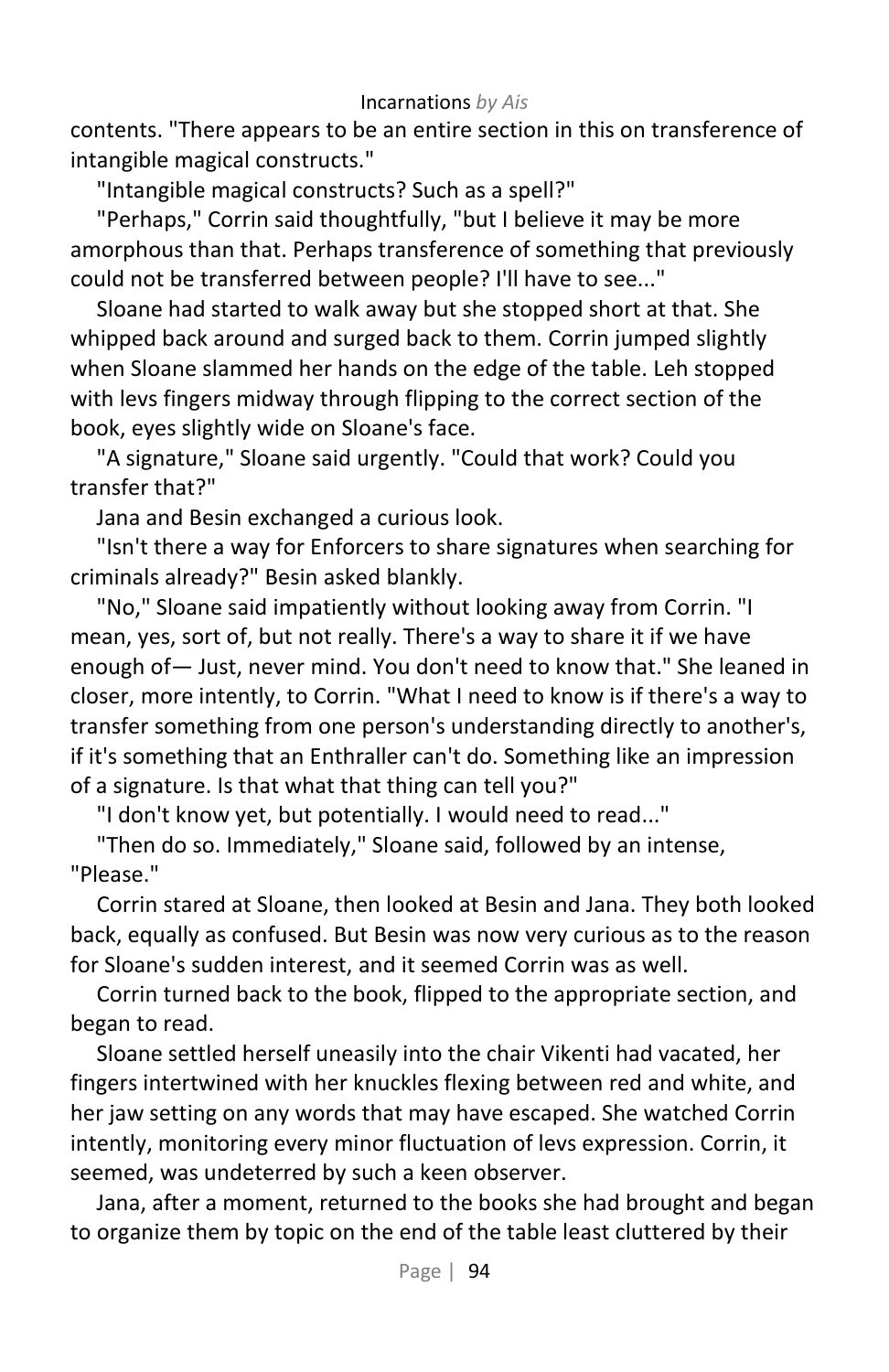notes. Besin soon helped her, trying to figure out which books would be best to lend to Ven first, or whether he himself should skim them before passing them along to ensure they had any relevance to the Wilds' search in the first place.

After some time in this tense and guarded silence, Corrin paused with fingers to page. "Hmm."

Sloane leaned into the table so hard it rocked. "Hmm, what?"

"Hmm." Corrin's lips moved slightly to one side and then the other. Leh looked up. "It does seem possible, but—"

Sloane jumped up. "What do you need for it?"

Corrin frowned. "I don't know that it would be prudent to—"

*"What* do you *need?"*

The intensity of Sloane's question was underlain, Besin was beginning to realize, with a frantic sort of desperation. A dark hope. He had seen that look in others before, when they came to the library searching for the last chance in a string of regrets. He had never been able to turn anyone away with such blatant failures cluttering their past and cutting holes in their heart.

Corrin, it seemed, was the same.

Leh hesitated, and then looked down at the page. "I can write a list." "Good. I'll get it, whatever it is."

"It may take you some time. This includes items which are very rare—" "I'll help."

Sloane looked at Jana in surprise. Jana smiled firmly at her. "I'll help," she repeated. "I know where to look. If I get a copy of the list..."

"I can write two."

"I'll write the other," Besin said, pulling a chair next to Corrin. "It will go faster."

Sloane looked between them, her eyes sparking a touch brighter before sliding away. She crossed her arms at her stomach and stepped back. "Okay. Okay, well... I need to get someone here, too, so I'll just... While you..."

She waved a hand at them, as if that finished her thought for her, and walked to the corner of the room. Only then did she pull out a sylph and begin talking. The light of the moss and Lanterns glowed in warm waves over her features as she half turned away from them, even though she was so far away they couldn't hear her words anyway.

"Do you think this will work?" Jana asked Corrin quietly.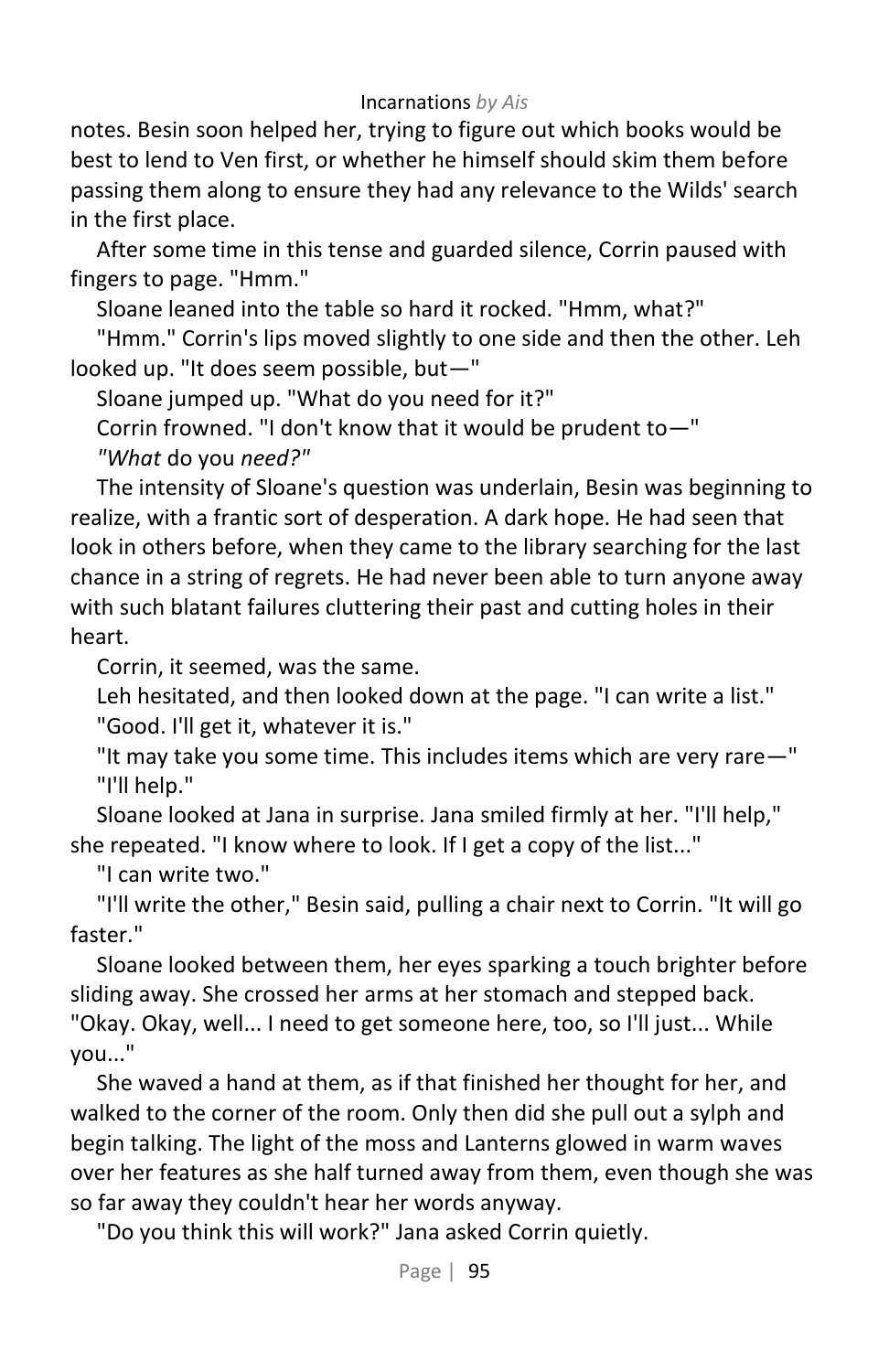Corrin could only shake levs head.

Besin sighed, saddened in advance for the only outcome this was likely to have.

It took them some time to transcribe the information, as it was spread across the entirety of a section of the book in bits and pieces. It seemed that whoever had written this tome hadn't even thought of using the theory in this way, but as Besin had learned of Corrin right away, one of Corrin's specialties was transference, and with levs fascination for all things archaic and arcane, leh could also interpret the ancient information into modern equivalents. If anyone could do this, it was Corrin.

Jana left at one point to gather the supplies and returned shortly thereafter. Besin and Corrin, in the meantime, moved to a different table which was far less cluttered and would suit their needs much better. They were more directly under the center of the moss and Lanterns mass, lending more movement of soft light and color across their endeavors. Once everything was arranged, and Jana had helped with supplies they hadn't thought to collect, Jana had to leave to return to work. And Sloane returned from where she had left, briefly, to retrieve what she said was the most important element.

Besin and Corrin finalized preparations in the meantime, falling into an easy quiet between them as scholarly comrades. Some time passed, and then they were once again not alone.

When Keiran walked into the room with Sloane close behind, Besin felt a sudden understanding that hit him hard in his stomach. It must have shown on his face, because Keiran slid a grim gaze away from him.

Besin turned back to Corrin and felt absolutely awful.

Corrin looked at him questioningly, not understanding the gravity of his expression.

He didn't have a chance to warn lev what this was about.

Sloane came up beside them, one hand gripping Keiran's elbow tightly. Keiran wouldn't look at any of them. Her expression was stony, her eyes decidedly dry.

Besin felt like his heart was going to burst.

Why hadn't he thought to question Sloane further on her intentions? How could he have been so oblivious? It should have been obvious what she wished, if only he had taken contextual clues into account.

This was bound to fail, and when it did, it would break Keiran's heart along with it.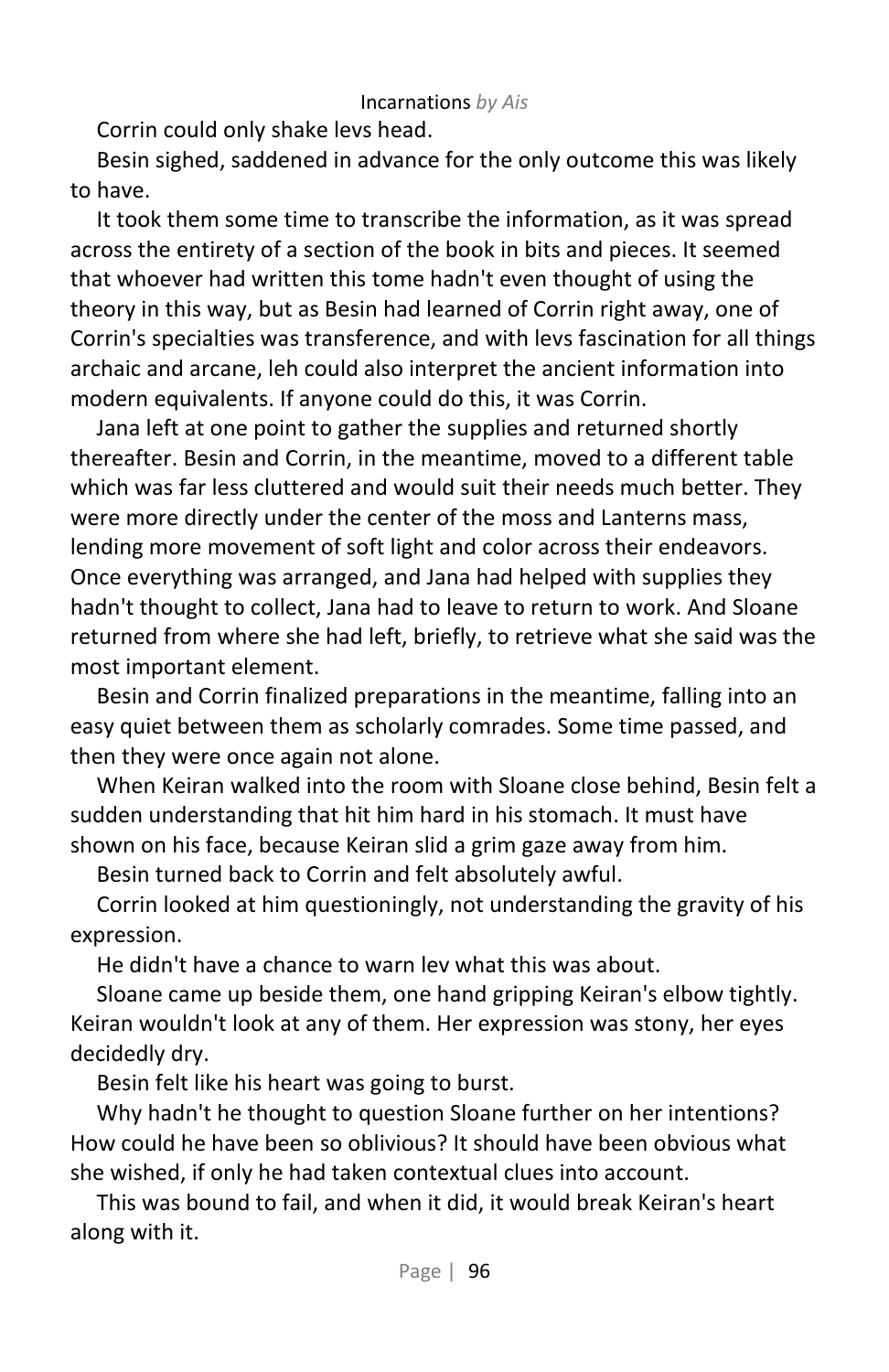"Perhaps we shouldn't..." Besin started, but Sloane was already talking over him.

"I brought her. I brought Keiran," Sloane told Corrin intently. "She's here so she can do it."

Corrin looked between their faces, the only one without the necessary information to understand the meaning of their moods. And yet, the most important one to know.

"Your wish is to transfer a portion of a signature to you?" Corrin asked, to verify.

Sloane nodded curtly. Keiran curled her arms at her stomach as best she could and hunched forward. Besin felt like he was watching a horror play, unable to interfere with the actors even while knowing the direction this would lead.

Corrin's fingertips tapped lightly on the book splayed before lev. "I feel it is necessary for all involved to be voluntary in such an attempt, particularly because the likelihood of success is—"

"It'll work," Sloane urged. She tugged Keiran closer to Corrin. "And Keiran's fine with it. I already asked her. You can do it, right? You're not suddenly changing your mind?"

There was such desperation, dark and clinging and clogging, in those words that none of them had the heart to tell her no. Corrin chewed levs inner lower lip, just an indent of soft skin at levs teeth, and then a release. With a soft sigh, Corrin nodded and looked to the materials.

"Very well. Because this is so old, this is written more as a spellscript than a typical modern spell. As a result, we will need to use these props, and you will need to repeat some phrases exactly as I say. If I were to write this spell today I wouldn't have made those parts necessary, but they were included back then as formation of intent for all parties to be in sync, and as this is an experiment I don't know if those pieces can be left out without compromising—"

"We'll do it," Sloane said. "Whatever you need. Whatever you say. We'll do it. So, can we start?"

Corrin's expression fluctuated on Sloane, but ultimately returned to neutral. Leh nodded and gestured for Besin to step back. He moved away from the three of them, who sat at the table and began the spell.

It was much closer to a ritual than a spell. As the world's foremost expert on ancient times, Besin recognized the elements that were pulled from different parts of the world, different cultures, different mindsets on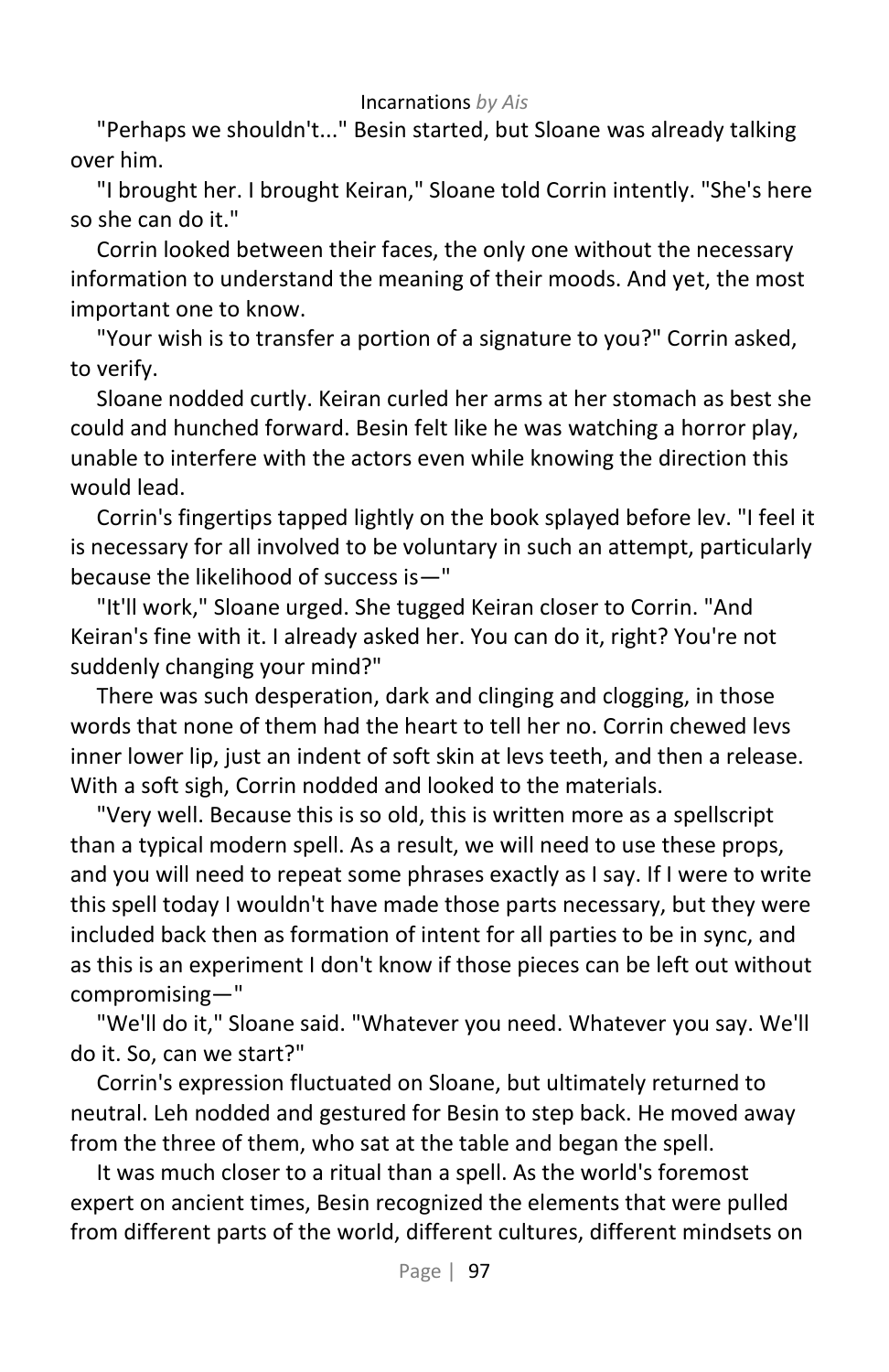how magic worked. Back when magic first existed, and later after it split, those who suddenly had extraordinary powers struggled to understand them in a manner that made sense to minds long used to the mundane. UnTalenteds, essentially, suddenly graced with seiyunne.

They wrote their spells, back then, the way they wrote their culture. Words spoken aloud, shared gestures, shared drinks, a musical note to the droning voices repeating the same phrases over and over. Symbols and words and letters spread out around them just so, in just such a format, at just such an angle, so as to tap into what they thought of as an alien and unknowable power.

What they had failed to understand then, what they wouldn't learn for decades if not centuries, was that the power of a Mage or a Seer, the power of a Talented, came from the very earth itself. The magic running in the leylines around this world, bringing light and life to Ariwyn the globe over. It was as knowable as the blood in their veins, as it was the blood of the veins of the world. It wasn't alien; there was nothing closer to home than this magic that gave them powers beyond other humans. They had to learn, over time, to not see it as something separate that they had to coax under their control, but rather that it was something natural that automatically flowed through them, and rather than control they needed to learn only how to shape and redirect.

This ritual, this spell, was from the days when everything they knew of magic was backwards, was counterintuitive and counterproductive. They feared themselves and their powers, back then. They didn't understand.

So, it seemed impossible for this to work. Seiyunne had shifted ever so slightly in the ensuing years, as the Mages came to understand it better, as they gained a more mutually beneficial relationship. If in modern times with their modern understanding and modern spellwork they couldn't do this, if their current spellscripts failed to transfer a portion of a signature from one Enforcer to another, how could the ancient Mages who hardly knew to call themselves Mages figure out how to do it instead?

Corrin and the women had closed their eyes in the start of the ritual, their legs crossed, their hands out at their sides, palms up except where Keiran and Sloane held one hand each palm to palm. Besin watched and listened and was, himself, transported briefly to another time, another realm, in his imagination. The scent of the flowers burning in a Death's Gate shell in front of Corrin's right knee was a pleasant and understated backdrop to this fascinating scene. Besin felt his eyes droop the longer they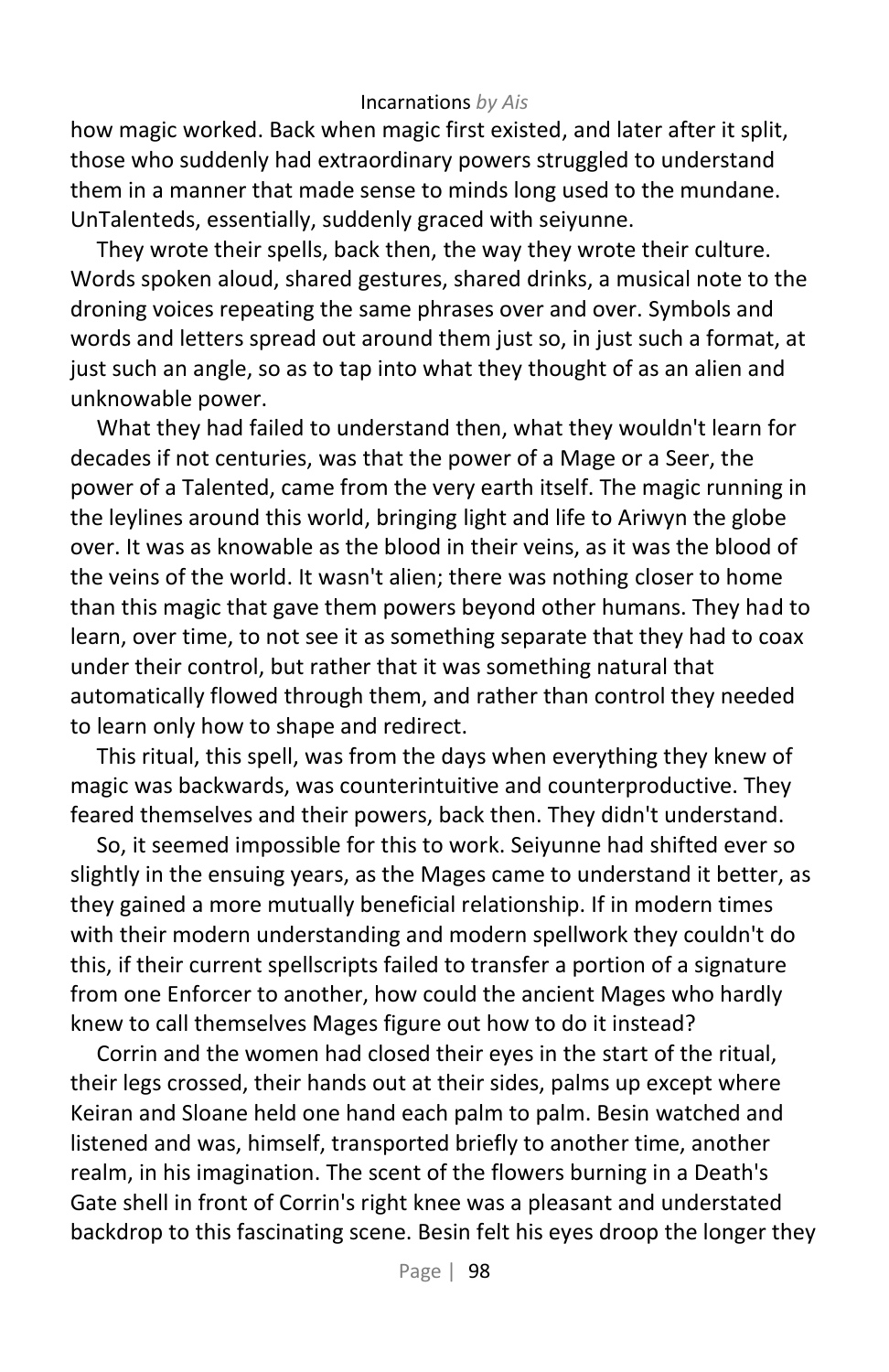continued; felt his heart rate slow, and his breathing even.

He was entranced without intending it, and nearly asleep when he noticed the faint flash of light.

The spark jolted him back to the present. His eyes snapped open and he sat up straight, looking between the three of them to try to get another glimpse.

But it was gone, whatever it had been.

He scrubbed at his eyes and resisted the urge to yawn. Had he even seen what he thought he saw? Could he even explain, if anyone were to ask?

Just a flash of light, that was all. Slightly golden. Somewhere between the two women, maybe at their palms? No, it seemed closer to Sloane.

But then, the burning flower was nearer to Sloane than Keiran, so was that all he had seen? A spark of oxygen hitting the depth of ash, bringing it briefly, beautifully, back to life?

He rubbed at his eyes again, and still nothing had changed.

They stayed in their circle for some time longer, until slowly Corrin opened levs eyes, and slowed levs chant. Leh looked at the two of them, levs eyes centering primarily on Sloane. Recognizing the shift in tone, Sloane and Keiran opened their eyes as well.

Their gazes turned, magnetically, to one another.

"Well?" Keiran asked breathlessly.

Sloane looked down at her hand and pulled it gently from Keiran's. She flexed her fingers and studied her palm as if it held all the answers to life. The signature would not be there, they all knew, but equally they understood that she was using it as a focal point while she looked inward.

They all saw as her expression darkened, as the hope drew the light from her eyes. She slumped forward and looked away.

'Nothing,' she didn't need to say, because they all knew.

Keiran released a shaky breath. Even in the soft light of this room, Besin could see her shoulders trembling beneath the weight of this all. She tried to hold it in, but it wouldn't be silence completely.

"I'm sorry," Keiran said, a faint surge of emotion withheld in her voice. She stood up, turned from them with a stiff back, and walked swiftly from the room without another word.

"No," Sloane said quietly to herself. *"I* am."

<<<To be continued>>>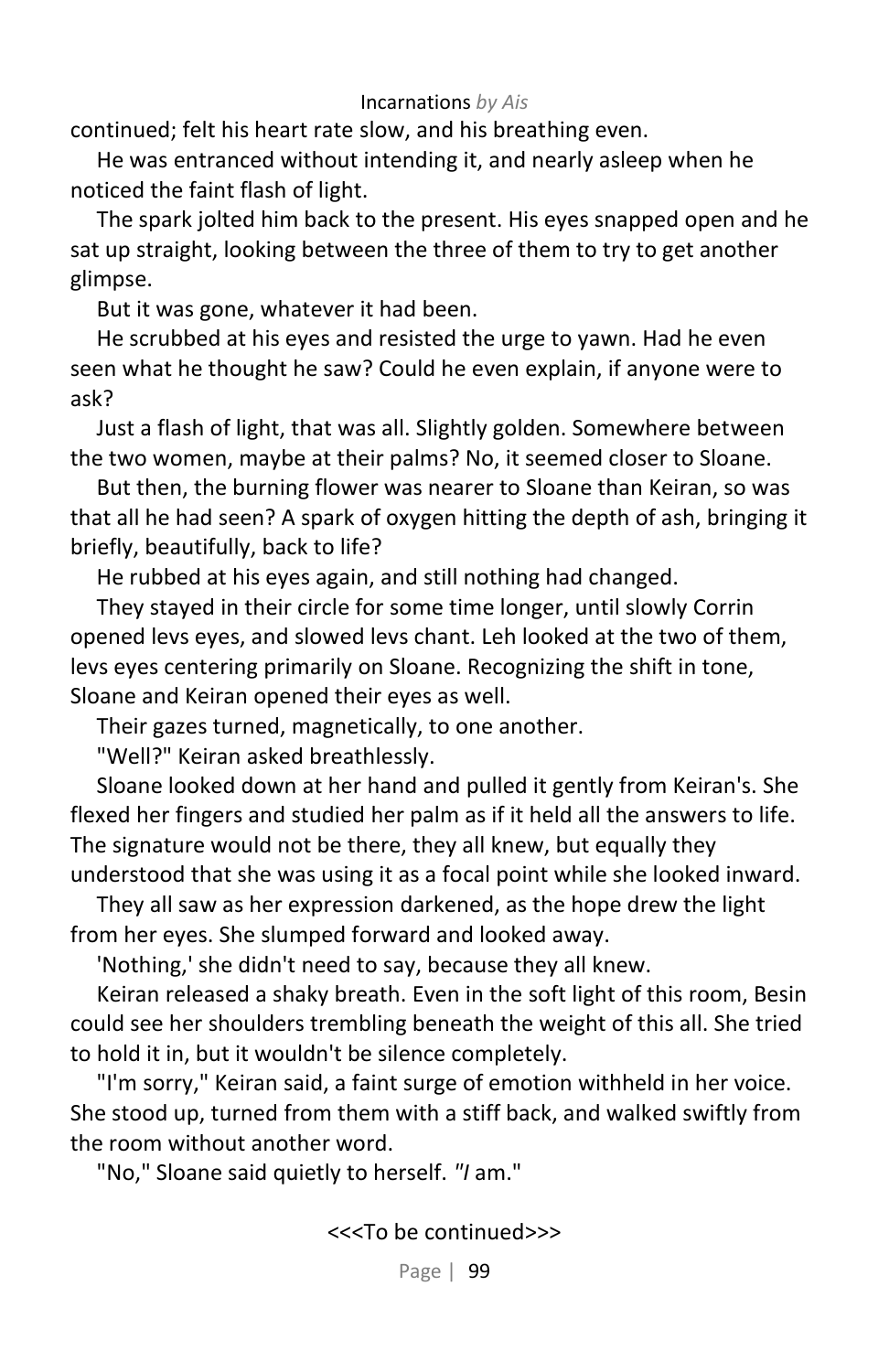# **GLOSSARY**

**Incarnations (book one of Wildwood Rising) glossary.** This is not a comprehensive list by any means but compiles some of the most referenced terminology in the beginning of the book.

Although there is common terminology, some terms and names are affected by the group using them or where the term was learned. Some Mage sects and historical events are known by more than one name colloquially and are interchangeable in everyday conversation.

### **TERMINOLOGY**

### *Listed alphabetically*

- **Ancient D'ria**  an ancient sentient language, which was once a language connected to the Alurri - a Mage sect since massacred into extinction. Ancient D'ria disappeared around the time of the death of the Alurri as well. The language contains inherent magical properties which can kill unsuspecting victims. It cannot be seen except by people who can read it, but its powers affect everyone regardless of their knowledge. Learning how to read Ancient D'ria, let alone compose any words in it, is a dead art.
- **Ariwyn Division**  Because Irridian is the Mage capitol of the world, and is arguably the oldest city in the world, Irridianites hold hierarchy over everyone else in Magedom across the world. Whether a huge and established Mage city like Degrena, or a minor Mage living alone in an unTalented town, or anywhere else in between, local law holds weight until Ariwyn Division gets involved. Ariwyn Division is the term for staff from Irridian who take over control of investigations or otherwise are dispatched anywhere in the world in the name of Irridian. Although primarily used for Enforcers, it can be used for any Irridian staff to include other Mage sects or those working on behalf of Seiyunne Council. Locals are not allowed to question or interfere with Ariwyn Division involvement, as Irridian holds the higher hierarchy over them.
- **Charlatan(s)**  a term for people, usually in a group, who rove the world and often sell wares or otherwise bring some sort of entertainment with them. They're known as Charlatans due to a stereotype of them committing scams on the local populace. They primarily target unTalented towns, as they are less able to identify the difference between real Mages and tricks of the eye. Because they are known to roam, they are not typically known to have any hometown, but rather live out of their wagons. Charlatans can be any combination of people, to include unTalented, Mages, or other. The term references their lifestyle more than their demographics.
- **e-trelia**  Term for Ariwyn's four massive ancient forests. They differ from normal forests in their inherent magical qualities. Sylphs come primarily from e-trelia. The term e-trelia is both singular and plural.
- **IEHQ**  Irridian Enforcers Headquarters. Irridian has multiple Enforcer wards (often colloquially referred to as 'W', for example, 8W for 8th Ward), which are geographic sections of the city watched over by the Enforcers assigned that ward. IEHQ is not a ward, but rather is technically the headquarters of all Enforcers in Magedom regardless of where the Enforcer lives or operates. Ariwyn Division is housed in IEHQ, as are specialty units such as the Special Crimes Unit, the morgue,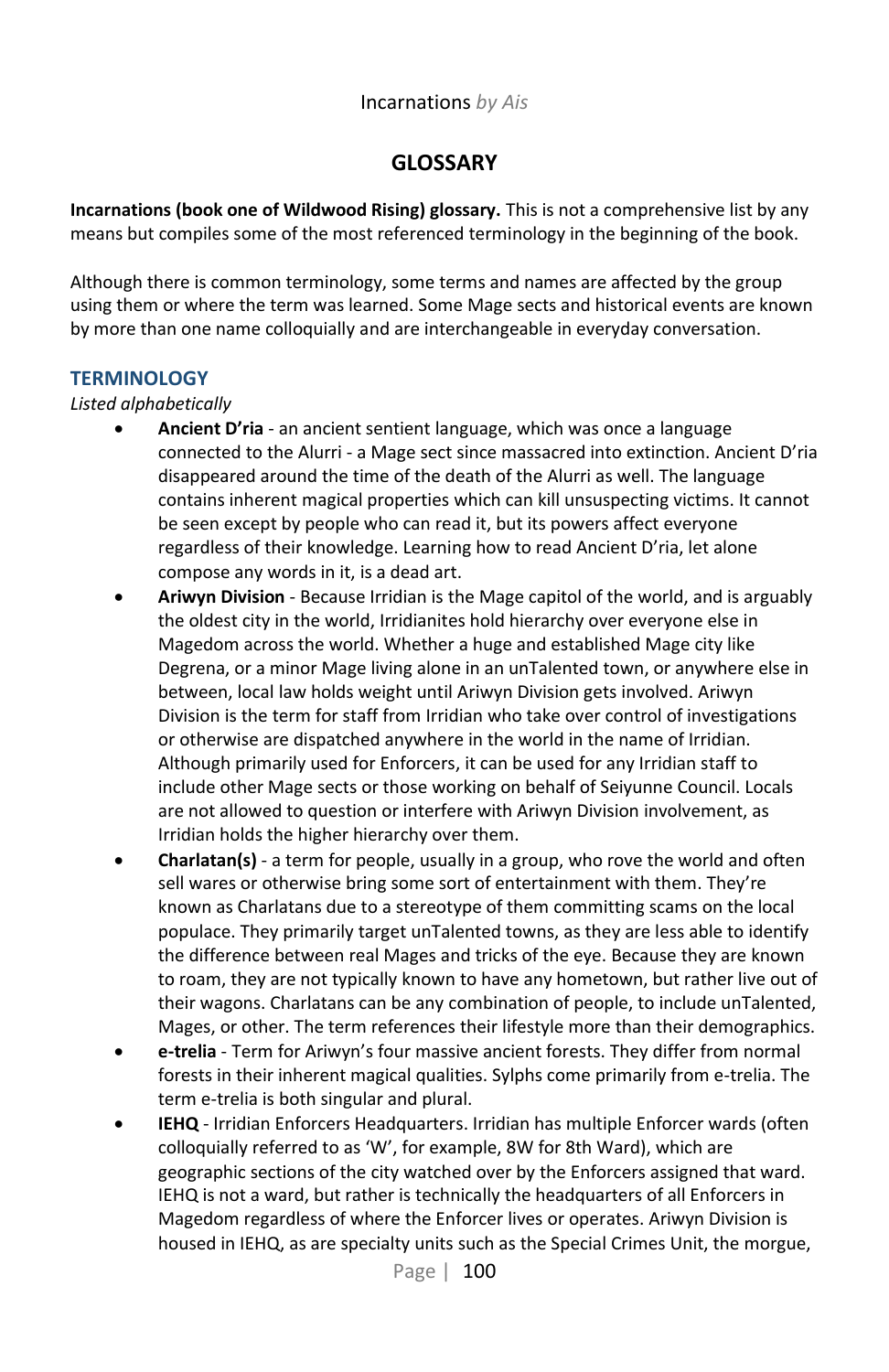and more. IEHQ operates separately from the Irridian wards, but in certain cases overrules their authority, or the authority of other Enforcer divisions worldwide. IEHQ is also the public face of Enforcers in Irridian during monthly public sessions during which citizens with complaints, comments, requests, or other concerns are allowed into the public section to meet with IEHQ staff to resolve issues or otherwise address questions or concerns. IEHQ is one of the oldest buildings in the world, if not the oldest, and due to its usage as both a public space and headquarters for private information and enforcement, it contains some of the most advanced magical and physical security systems in the world.

- **Irridia** her name is often invoked in Mage curses, phrases, and other terminology. Known as the world's first Mage, she lived thousands of years ago.
- **Magedom**  the terminology used for areas where Mages or their items exist or hold power. Mages are largely concentrated in Halania continent but live in other locations as well. Anywhere that houses Mage artifacts, cities, knowledge, or people, is considered Magedom by the Mages, and therefore they believe they hold some control over it. It is not a geographic location but rather an amorphous term based on movement of people, items, and magical accessibility. All Mages are considered part of Magedom regardless of where they live, and they are expected to follow the rules of Magedom regardless of local law. Magetown is a subset of Magedom; a term used for the two cities in the world which are Mage strongholds: Irridian (capital) and Degrena.
- **S. E.**  Special Enforcer. A title denoting the position an Enforcer holds. A Special Enforcer is above low-level Enforcers but below higher level Enforcers, and is often an investigator of some sort.
- **Seiyunne**  the term for the magic used by Mages. See magic section.
- **Seiyunne Council**  not much is known of the intricacies of the Council's meetings outside of its doors, but the Council itself is well known. It is said to represent each of the Mage sects and makes decisions for Irridian and Magedom as a whole. There is a hierarchy within the Council for weight of one's words at the table, and a hierarchy that the Council as a whole is part of within Magedom (the leader of all Magedom and Irridian is the Mystic, and the Seiyunne Council is below them). To achieve a seat on the Council, even at its lowest hierarchy, is very difficult. Certain positions hold customary seats on the Council which are rarely used in practice. For example, technically the Head Librarian of Irridian Main Branch Library is afforded a seat at the Council, but they are rarely informed of any details such as time, location, or content of meetings, and were they to appear at a meeting their input would be given considerably less weight than those directly assigned the seats or those who meet a higher hierarchy. Like Ariwyn Division, Seiyunne Council holds a higher place in the hierarchy than others even within Irridian. If they make a decree that affects any other aspect of Magedom, even within Irridian, that decree must be met regardless of local laws or policy.
- **Sylphs**  small fairy-like creatures, all female, who have no voices of their own. However, they have the unique ability to connect with other sylphs and basically function as cell phones for the humans of the world.
- **Talented**  Mages and Seers. Humans with abilities that give them the ability to see or do things beyond other humans.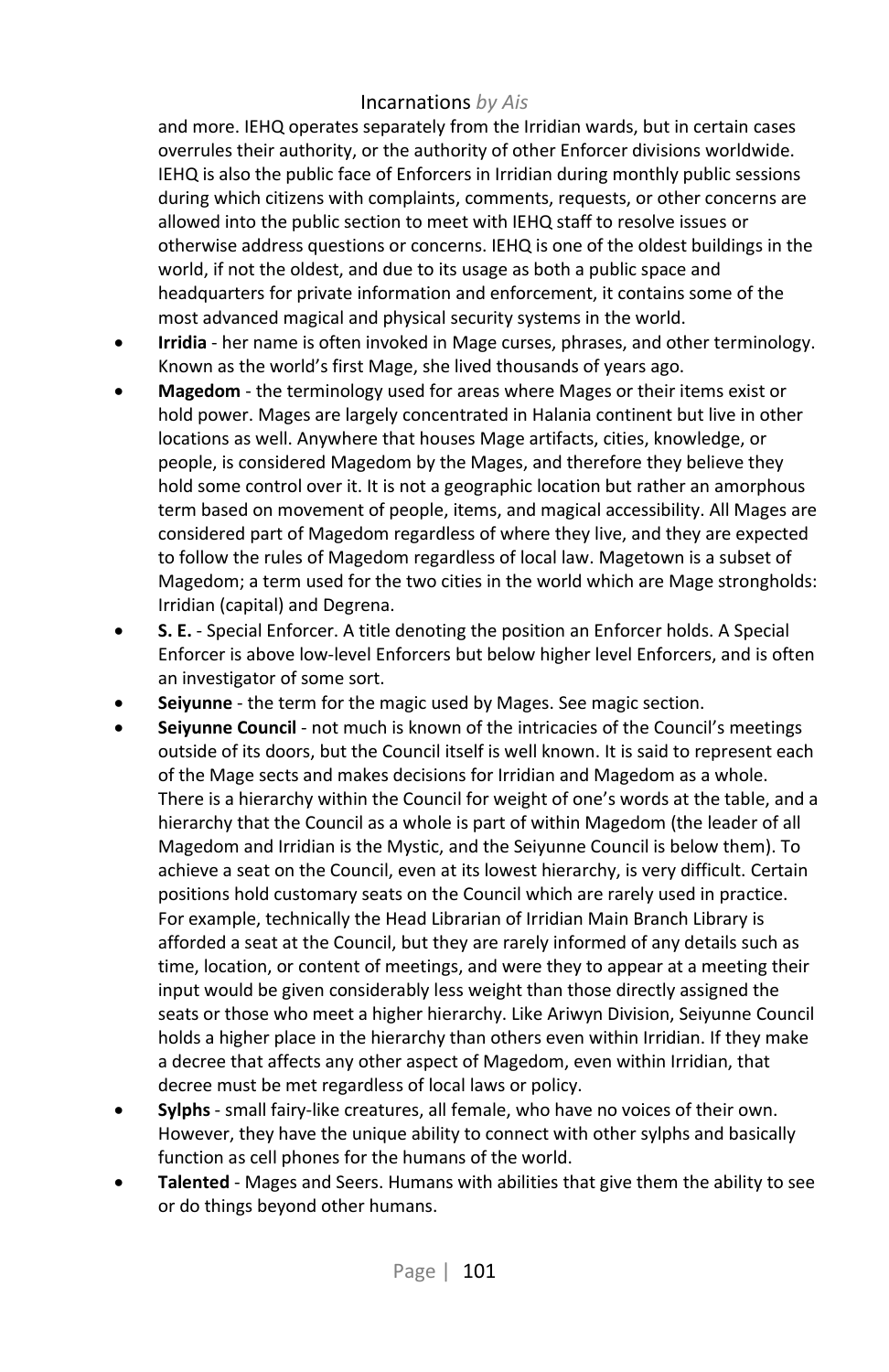- **The Great Purge / the Massacre(s)** nearly 2000 years before the start of Incarnations the book, all Alurri, Defilers, and Entropists were killed in a genocide known as the Great Purge and/or the Massacre or Massacres. Their numbers remained low or extinct ever since. Necromancers/Resurrectors are sometimes included in this list in history books and are also thought to be all but extinct.
- **The Rending / The Burning** The event known as the time thousands of years ago when they say Irridia broke the world apart, leading to the formation of continents and splitting magic into its five seiyunne. The location where she allegedly stood when this occurred is in Vedura Li, known as Elania el-ari
- **Unconscionables**  Three, sometimes listed as four, Mage sects who were thought to be too dangerous to live and were massacred in the Great Purge: Alurri, Defilers, Entropists, and sometimes to include or exclude Necromancers/Resurrectors.
- **unTalented** Normal human beings with no special powers. They are looked down on by Talented as being less than them. They do not call themselves unTalented on their own, however the term is synonymous with them throughout the world by the Talented. Sometimes shortened colloquially to uT. Term is both singular and plural but, by preference, some people add an 's' at the end to emphasize when referencing the people, such as "unTalenteds in unTalented towns."
- **Wilders / Wildlanders**  a group of people who inhabit Vedura Li, particularly the Wildlands. They are humanoid but not exactly human. Most Talented think of them as lesser even than unTalented as a result.

### **MAGIC**

- **Seiyunne** the energy used by human Mages for their powers. There are 5 known types which are listed below, along with the Mage sect who uses them. Each seiyunne translates to a meaning based on the old language. All start with 'sei' which references Irridia, the first Mage, and arguably the creator of the current magic system.
	- o**Seitai**  the most common seiyunne, with the largest number of users
		- **Proveniers** create something tangible from nothing
		- **Illusionists/Magelings** create illusions
		- **Conjurers** transport people or things
	- o**Seirene** if misused, threefold the energy damages the user.
		- **Enforcers** enforce the laws/cops
		- **Healers** heal people
		- **Example 2** term for Enforcers or Healers who misuse their power and are irreparably damaged by it

#### o**Seikelle**

- **Empaths** feel what others feel, also can feel/reflect magic by identifying what type of Mage people are, and enhancing another's magic powers
- **Spiritualists** connected to nature/plants
- **Enthrallers/Enchanters** get into another person's mind and can affect their thoughts
- o**Seilaye** seiyunne of the Unconscionables
	- **Defilers** thought to be extinct. They steal the magic of any other Mage and use it for their own, briefly.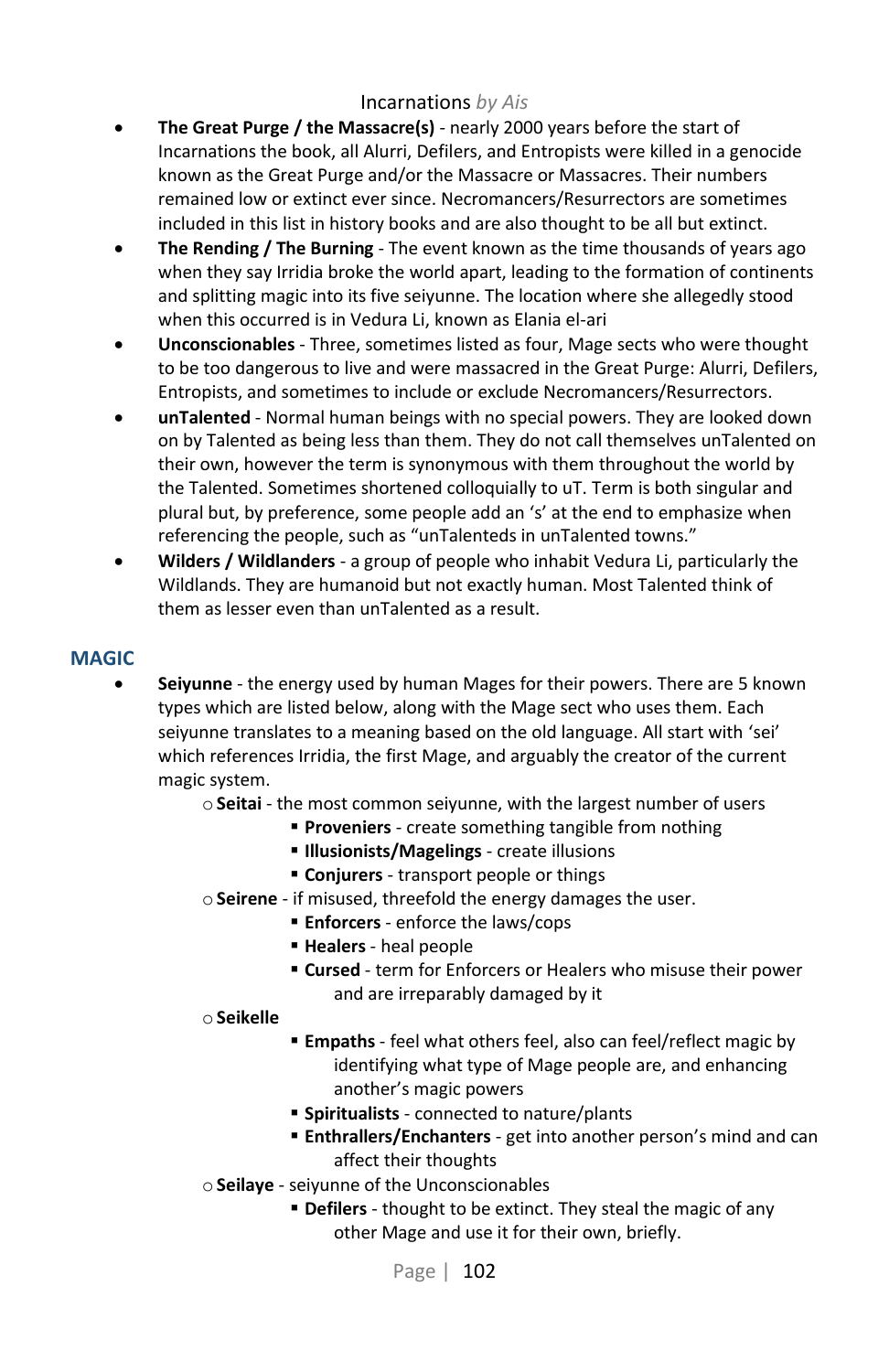- **Entropists** extinct. They return any tangible thing to nothing. Great Purge/Massacre victims.
- **Alurri** extinct. Ancient Mages, not much known; sirens who enchanted others
- **Necromancers/Resurrectors** thought to be extinct. Reanimate and shape dead tissue
- o**Seidan** seiyunne and rendan mixed
	- **Mystic** ruler of Irridian (unspoken rule they also essentially rule all of Magedom); has slight foresight from rendan and determines who is and is not allowed into Irridian
	- **EXTERNATION** mythical, what Irridia was. A Mage who can use all seiyunne

### o**Unassigned**

- **Gatekeepers of Irridian** They guard the gates of Irridian and are paired twins. Their magic is tied into the gates once they become Gatekeepers and they are a very small group, so they are often left off seiyunne and sect lists in Mage textbooks and are simply mentioned by name.
- **Rendan** the energy used by human Seers for their powers. There are several Seer sects as well, who all use rendan.

# **GEOGRAPHY**

### *\*\*CONTINENTS*

There are five main continents and two lesser/island continents on the world named Ariwyn, where Incarnations is set.

- **West continents**
	- o**Ferania** largely uninhabitable by human standards
	- o**Halania** the prime arable continent for humans, it is mainly populated by Mages and unTalented. Irridian and Degrena are on Halania.
	- o**Arenija el-nari** largely filled with an e-trelia and a mountain range, this continent has some human inhabitants but is largely populated by non-humans, especially magical creatures

### • **Central continent**

- o**Vedura Li** home of the Wilders and the location where Irridia allegedly stood when she broke the world. Also home of a controversial assassination in the past. Directly between the feuding continents, Talented tend to avoid Vedura Li.
- **East continent**
	- o**Ameset**  the Seers' continent.
- **Island continents**
	- o**Lija en-estra**  thought to be largely uninhabited. Humans don't venture to Lija en-estra, but magical creatures might still live there.
	- o**Esteren Isles**  thought to be uninhabited, as it is entirely mountains and volcanic islands. Humans don't visit.